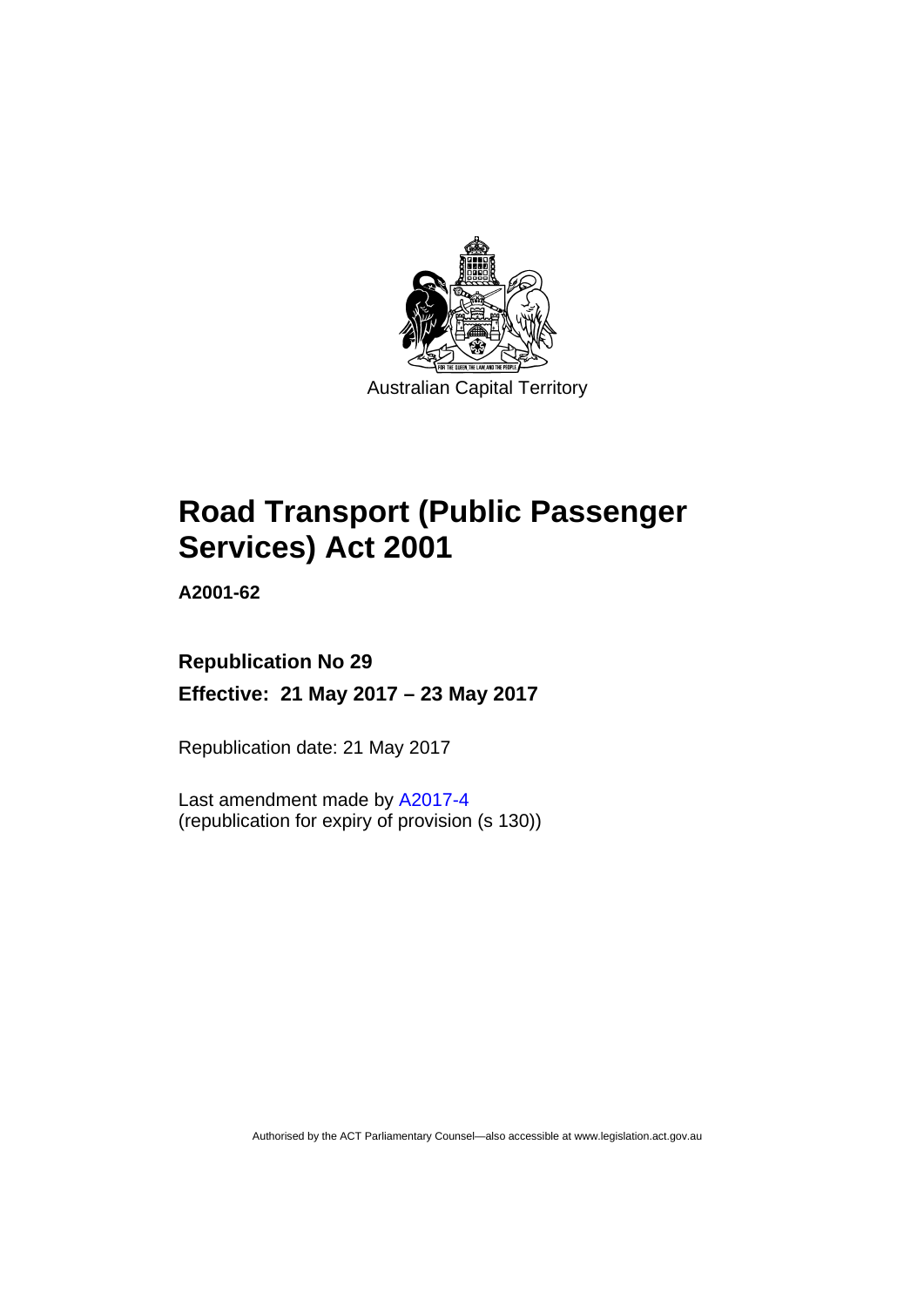### **About this republication**

#### **The republished law**

This is a republication of the *Road Transport (Public Passenger Services) Act 2001* (including any amendment made under the *[Legislation Act 2001](http://www.legislation.act.gov.au/a/2001-14)*, part 11.3 (Editorial changes)) as in force on 21 May 2017*.* It also includes any commencement, amendment, repeal or expiry affecting this republished law to 21 May 2017.

The legislation history and amendment history of the republished law are set out in endnotes 3 and 4.

#### **Kinds of republications**

The Parliamentary Counsel's Office prepares 2 kinds of republications of ACT laws (see the ACT legislation register at [www.legislation.act.gov.au](http://www.legislation.act.gov.au/)):

- authorised republications to which the *[Legislation Act 2001](http://www.legislation.act.gov.au/a/2001-14)* applies
- unauthorised republications.

The status of this republication appears on the bottom of each page.

#### **Editorial changes**

The *[Legislation Act 2001](http://www.legislation.act.gov.au/a/2001-14)*, part 11.3 authorises the Parliamentary Counsel to make editorial amendments and other changes of a formal nature when preparing a law for republication. Editorial changes do not change the effect of the law, but have effect as if they had been made by an Act commencing on the republication date (see *[Legislation Act 2001](http://www.legislation.act.gov.au/a/2001-14)*, s 115 and s 117). The changes are made if the Parliamentary Counsel considers they are desirable to bring the law into line, or more closely into line, with current legislative drafting practice.

This republication does not include amendments made under part 11.3 (see endnote 1).

#### **Uncommenced provisions and amendments**

If a provision of the republished law has not commenced, the symbol  $\mathbf{U}$  appears immediately before the provision heading. Any uncommenced amendments that affect this republished law are accessible on the ACT legislation register [\(www.legislation.act.gov.au\)](http://www.legislation.act.gov.au/). For more information, see the home page for this law on the register.

#### **Modifications**

If a provision of the republished law is affected by a current modification, the symbol  $\mathbf{M}$ appears immediately before the provision heading. The text of the modifying provision appears in the endnotes. For the legal status of modifications, see the *[Legislation Act 2001](http://www.legislation.act.gov.au/a/2001-14)*, section 95.

#### **Penalties**

At the republication date, the value of a penalty unit for an offence against this law is \$150 for an individual and \$750 for a corporation (see *[Legislation Act 2001](http://www.legislation.act.gov.au/a/2001-14)*, s 133).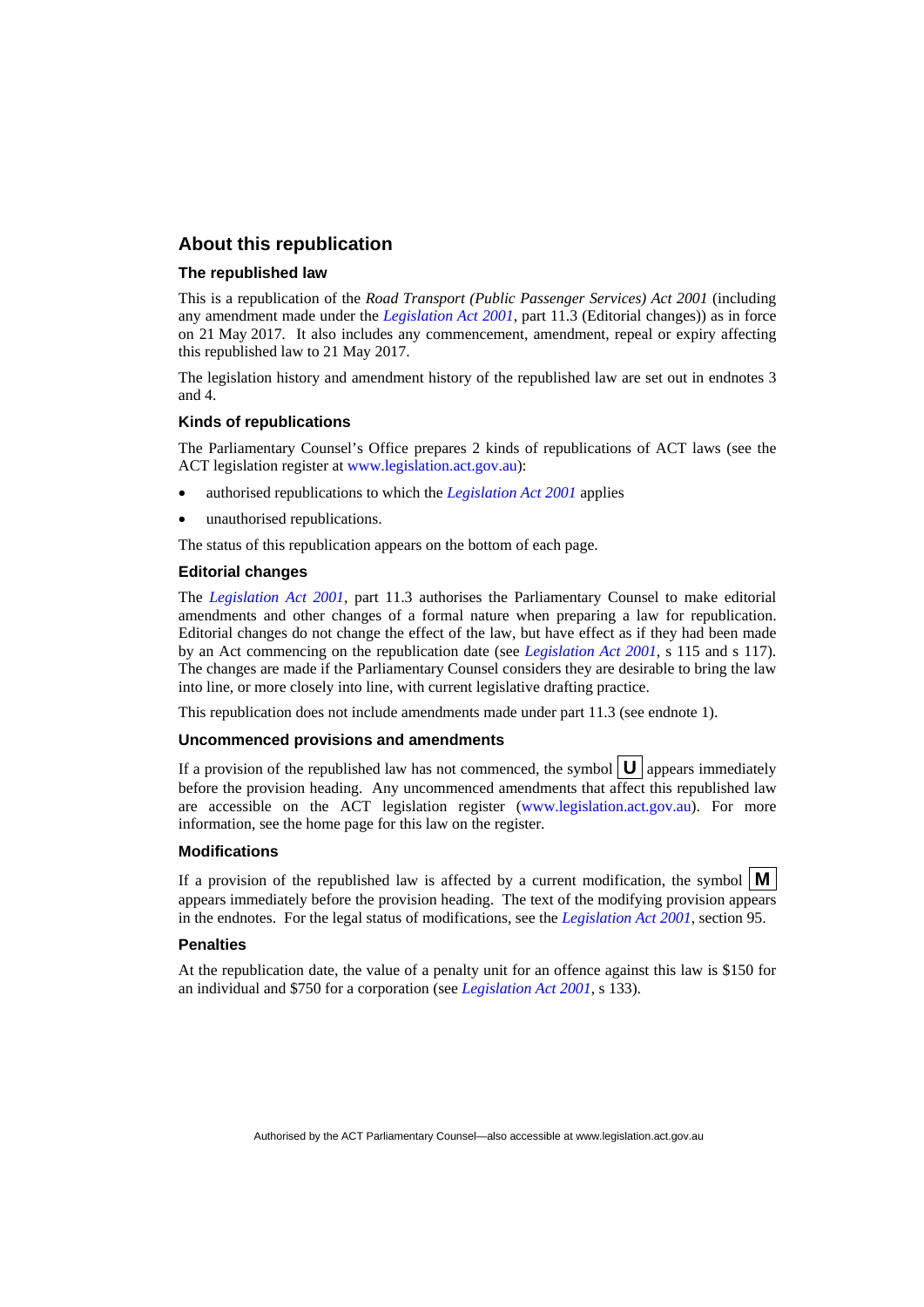

Australian Capital Territory

Page

# **Road Transport (Public Passenger Services) Act 2001**

# **Contents**

| Part 1                      | <b>Preliminary</b>                                                                  |            |
|-----------------------------|-------------------------------------------------------------------------------------|------------|
| 1                           | Name of Act                                                                         | 2          |
| 2                           | Objects of Act                                                                      | 2          |
| 3                           | Dictionary                                                                          | 3          |
| 4                           | <b>Notes</b>                                                                        | 3          |
| 4A                          | Offences against Act—application of Criminal Code etc                               | 3          |
| 5                           | Functions of road transport authority                                               | 5          |
| 6                           | Registers under this Act                                                            | 5          |
| $\overline{7}$              | Security and disclosure of information in registers                                 | 6          |
| 8                           | Competition and Consumer Act authorisation                                          | 7          |
| 9                           | Combinations of accreditations, authorisations and licences                         | 7          |
| 10                          | What is a <i>public passenger service</i> ?                                         | 7          |
| Part 2                      | <b>Bus services</b>                                                                 |            |
| <b>Division 2.1</b>         | <b>Basic concepts</b>                                                               |            |
| 10A                         | Meaning of bus and public bus                                                       | 8          |
| 11                          | Meaning of bus service                                                              | 8          |
| 12                          | What is a regular route service?                                                    | 8          |
| R <sub>29</sub><br>21/05/17 | Road Transport (Public Passenger Services) Act 2001<br>Effective: 21/05/17-23/05/17 | contents 1 |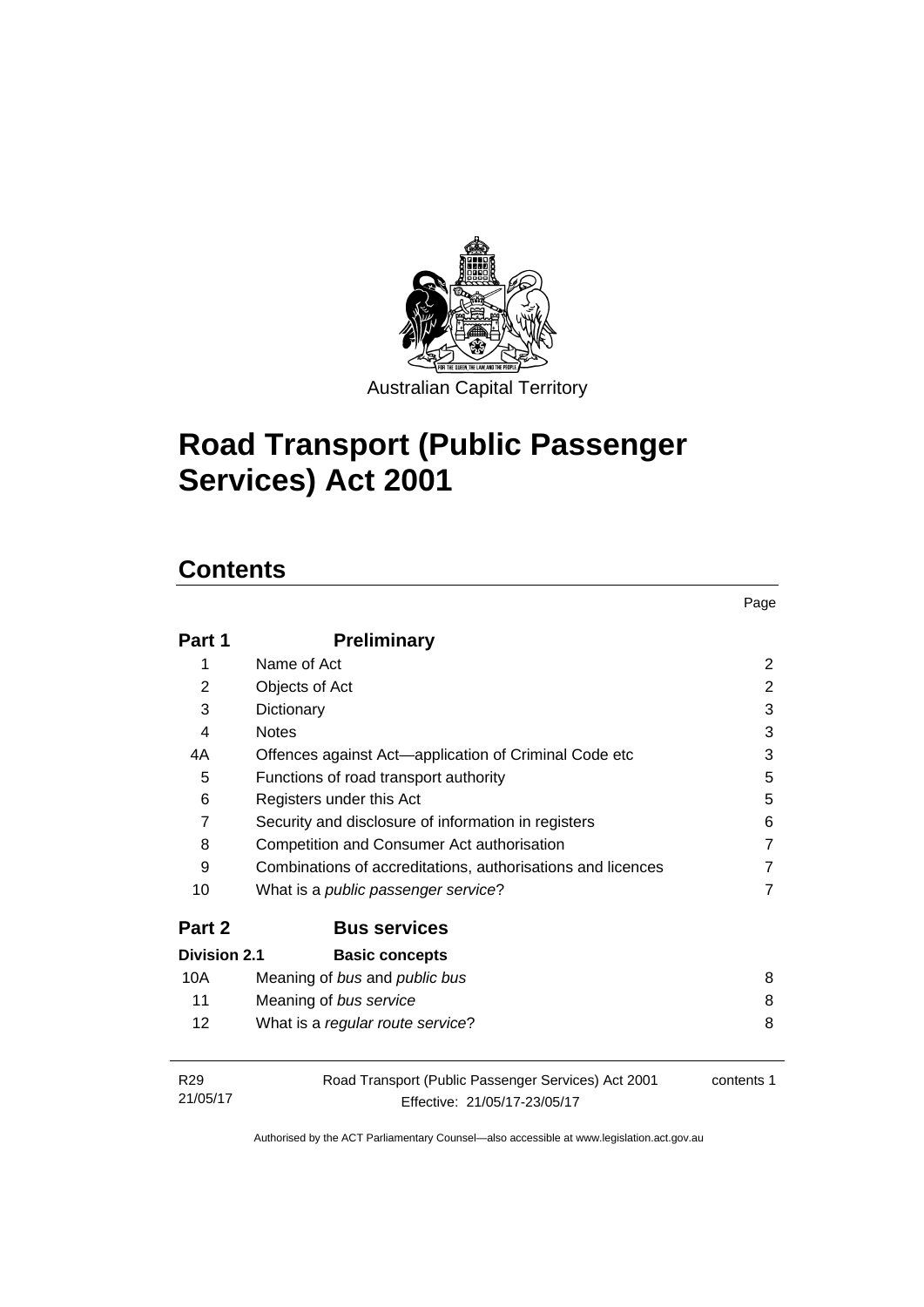|                                                                  | Page                                                                                                                                                                                                                                                                                                                                                                                                                                                                                                                                                                                                                                                                                                                                                                                                                                                                             |
|------------------------------------------------------------------|----------------------------------------------------------------------------------------------------------------------------------------------------------------------------------------------------------------------------------------------------------------------------------------------------------------------------------------------------------------------------------------------------------------------------------------------------------------------------------------------------------------------------------------------------------------------------------------------------------------------------------------------------------------------------------------------------------------------------------------------------------------------------------------------------------------------------------------------------------------------------------|
|                                                                  | 8<br>9                                                                                                                                                                                                                                                                                                                                                                                                                                                                                                                                                                                                                                                                                                                                                                                                                                                                           |
|                                                                  |                                                                                                                                                                                                                                                                                                                                                                                                                                                                                                                                                                                                                                                                                                                                                                                                                                                                                  |
|                                                                  |                                                                                                                                                                                                                                                                                                                                                                                                                                                                                                                                                                                                                                                                                                                                                                                                                                                                                  |
|                                                                  | 9                                                                                                                                                                                                                                                                                                                                                                                                                                                                                                                                                                                                                                                                                                                                                                                                                                                                                |
|                                                                  | 9                                                                                                                                                                                                                                                                                                                                                                                                                                                                                                                                                                                                                                                                                                                                                                                                                                                                                |
|                                                                  |                                                                                                                                                                                                                                                                                                                                                                                                                                                                                                                                                                                                                                                                                                                                                                                                                                                                                  |
|                                                                  | 11                                                                                                                                                                                                                                                                                                                                                                                                                                                                                                                                                                                                                                                                                                                                                                                                                                                                               |
| Entitlement to operate certain bus services                      |                                                                                                                                                                                                                                                                                                                                                                                                                                                                                                                                                                                                                                                                                                                                                                                                                                                                                  |
| Entitlement to operate regular route services                    | 12                                                                                                                                                                                                                                                                                                                                                                                                                                                                                                                                                                                                                                                                                                                                                                                                                                                                               |
| Entitlement to operate tour and charter services                 | 13                                                                                                                                                                                                                                                                                                                                                                                                                                                                                                                                                                                                                                                                                                                                                                                                                                                                               |
| Territory's entitlement to operate bus service                   | 13                                                                                                                                                                                                                                                                                                                                                                                                                                                                                                                                                                                                                                                                                                                                                                                                                                                                               |
| Unaccredited operators not to operate certain bus services       | 13                                                                                                                                                                                                                                                                                                                                                                                                                                                                                                                                                                                                                                                                                                                                                                                                                                                                               |
| Pretending to be an accredited bus service operator              | 14                                                                                                                                                                                                                                                                                                                                                                                                                                                                                                                                                                                                                                                                                                                                                                                                                                                                               |
| Operators of regular route services to hold service contracts    | 14                                                                                                                                                                                                                                                                                                                                                                                                                                                                                                                                                                                                                                                                                                                                                                                                                                                                               |
| <b>Regulation of bus services</b>                                |                                                                                                                                                                                                                                                                                                                                                                                                                                                                                                                                                                                                                                                                                                                                                                                                                                                                                  |
| Regular route services-power to determine maximum fares          | 15                                                                                                                                                                                                                                                                                                                                                                                                                                                                                                                                                                                                                                                                                                                                                                                                                                                                               |
| Regulations about operation of bus services by accredited people | 15                                                                                                                                                                                                                                                                                                                                                                                                                                                                                                                                                                                                                                                                                                                                                                                                                                                                               |
| Regulations about operation of public buses                      | 16                                                                                                                                                                                                                                                                                                                                                                                                                                                                                                                                                                                                                                                                                                                                                                                                                                                                               |
| Regulations about bus drivers                                    | 17                                                                                                                                                                                                                                                                                                                                                                                                                                                                                                                                                                                                                                                                                                                                                                                                                                                                               |
| Regulations about conduct of passengers                          | 18                                                                                                                                                                                                                                                                                                                                                                                                                                                                                                                                                                                                                                                                                                                                                                                                                                                                               |
| <b>Transport booking services</b>                                |                                                                                                                                                                                                                                                                                                                                                                                                                                                                                                                                                                                                                                                                                                                                                                                                                                                                                  |
| <b>Basic concepts</b>                                            |                                                                                                                                                                                                                                                                                                                                                                                                                                                                                                                                                                                                                                                                                                                                                                                                                                                                                  |
| Meaning of transport booking service                             | 19                                                                                                                                                                                                                                                                                                                                                                                                                                                                                                                                                                                                                                                                                                                                                                                                                                                                               |
| Meaning of bookable vehicle and bookable vehicle driver          | 19                                                                                                                                                                                                                                                                                                                                                                                                                                                                                                                                                                                                                                                                                                                                                                                                                                                                               |
|                                                                  |                                                                                                                                                                                                                                                                                                                                                                                                                                                                                                                                                                                                                                                                                                                                                                                                                                                                                  |
|                                                                  | 20                                                                                                                                                                                                                                                                                                                                                                                                                                                                                                                                                                                                                                                                                                                                                                                                                                                                               |
|                                                                  | 20                                                                                                                                                                                                                                                                                                                                                                                                                                                                                                                                                                                                                                                                                                                                                                                                                                                                               |
|                                                                  | 21                                                                                                                                                                                                                                                                                                                                                                                                                                                                                                                                                                                                                                                                                                                                                                                                                                                                               |
|                                                                  | 22                                                                                                                                                                                                                                                                                                                                                                                                                                                                                                                                                                                                                                                                                                                                                                                                                                                                               |
|                                                                  | 22                                                                                                                                                                                                                                                                                                                                                                                                                                                                                                                                                                                                                                                                                                                                                                                                                                                                               |
| Transport booking service-affiliated drivers and                 |                                                                                                                                                                                                                                                                                                                                                                                                                                                                                                                                                                                                                                                                                                                                                                                                                                                                                  |
| Meaning of affiliated driver                                     | 22                                                                                                                                                                                                                                                                                                                                                                                                                                                                                                                                                                                                                                                                                                                                                                                                                                                                               |
| Road Transport (Public Passenger Services) Act 2001              | R <sub>29</sub><br>21/05/17                                                                                                                                                                                                                                                                                                                                                                                                                                                                                                                                                                                                                                                                                                                                                                                                                                                      |
|                                                                  | What is a tour and charter service?<br>What is a long-distance service?<br><b>Division 2.2</b><br><b>Accreditation of bus service operators</b><br>Bus operators--- purposes of accreditation<br>Regulations about accreditation system<br><b>Division 2.3</b><br>Service contracts for regular route services<br>Service contracts-regular route services<br><b>Division 2.4</b><br>Division 2.5<br><b>Division 3.1</b><br><b>Division 3.2</b><br><b>Transport booking service-accreditation</b><br>Transport booking service-purpose of accreditation<br>Transport booking service-regulations about accreditation<br>Transport booking service must be accredited<br>Transport booking service must comply with accreditation conditions<br>Pretend to be accredited transport booking service<br><b>Division 3.3</b><br>affiliated operators<br>Effective: 21/05/17-23/05/17 |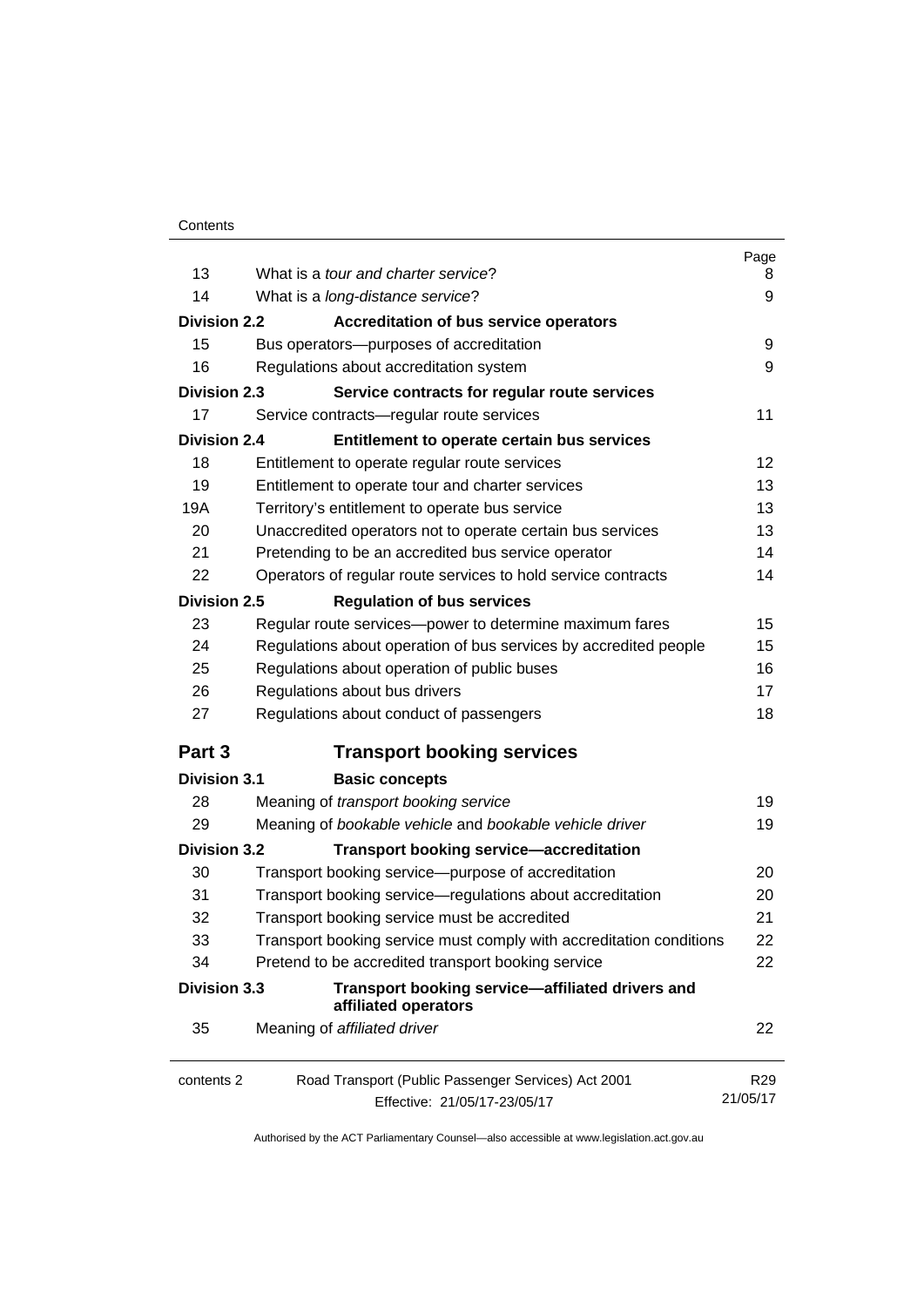| Contents |
|----------|
|----------|

| 36<br>36A                   | Meaning of affiliated driver agreement<br>Pretend to be affiliated driver                 | Page<br>22<br>23 |
|-----------------------------|-------------------------------------------------------------------------------------------|------------------|
| 36B                         | Meaning of affiliated operator                                                            | 23               |
| 36C                         | Meaning of affiliated operator agreement                                                  | 23               |
| 36D                         | Pretend to be affiliated operator                                                         | 24               |
| 36E                         | Taxi driver or taxi service operator must be affiliated with transport<br>booking service | 24               |
| 36F                         | Rideshare driver must be affiliated with transport booking service                        | 25               |
| Division 3.4                | <b>Transport booking service-operation</b>                                                |                  |
| 36G                         | Transport booking service-responsibilities                                                | 25               |
| 36H                         | Transport booking services-regulations about operation                                    | 26               |
| <b>361</b>                  | Court may order transport booking service to take certain actions                         | 27               |
| Part 4                      | <b>Licensing of taxi vehicles</b>                                                         |                  |
| <b>Division 4.1</b>         | <b>Basic concepts</b>                                                                     |                  |
| 37                          | Meaning of taxi licence                                                                   | 31               |
| 38                          | Meaning of restricted taxi licence                                                        | 31               |
| Division 4.2                | <b>Taxi licences</b>                                                                      |                  |
| 39                          | Maximum numbers of taxi licences                                                          | 31               |
| 40                          | Issue of taxi licences                                                                    | 31               |
| 41                          | Transferability of taxi licences                                                          | 32               |
| 42                          | Use of vehicles as taxis                                                                  | 32               |
| 43                          | Pretending vehicles are licensed taxis                                                    | 33               |
| 44                          | Regulations about taxi licences                                                           | 33               |
| Part 5                      | <b>Taxi services</b>                                                                      |                  |
| <b>Division 5.1</b>         | <b>Basic concepts</b>                                                                     |                  |
| 45                          | Meaning of taxi                                                                           | 35               |
| 46                          | Meaning of restricted taxi                                                                | 35               |
| 47                          | Meaning of taxi service                                                                   | 35               |
| 48                          | Meaning of restricted taxi service                                                        | 35               |
| <b>Division 5.2</b>         | Accreditation of taxi service operators                                                   |                  |
| 49                          | Taxi service operators-purposes of accreditation                                          | 36               |
| 50                          | Taxi service operators-regulations about accreditation system                             | 36               |
| R <sub>29</sub><br>21/05/17 | Road Transport (Public Passenger Services) Act 2001<br>Effective: 21/05/17-23/05/17       | contents 3       |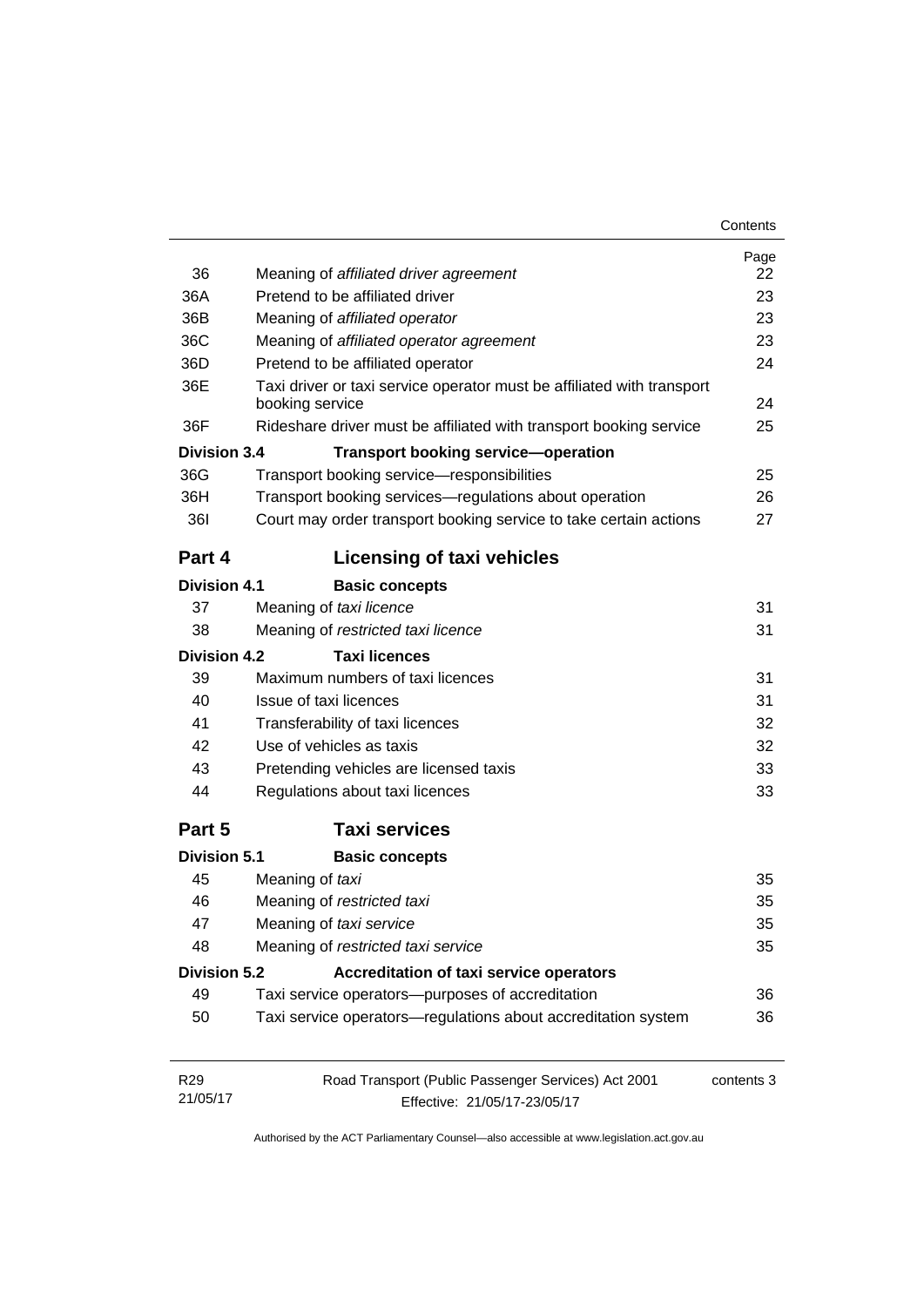### **Contents**

|                      |                                           |                                                                                  | Page            |  |
|----------------------|-------------------------------------------|----------------------------------------------------------------------------------|-----------------|--|
| <b>Division 5.3</b>  |                                           | <b>Entitlement to operate taxi services</b>                                      |                 |  |
| 51                   |                                           | Entitlement to operate taxi services                                             | 38              |  |
| 52                   |                                           | Unaccredited operators not to operate taxi services                              | 38              |  |
| 53                   |                                           | Pretending to be an accredited taxi service operator                             | 39              |  |
| <b>Division 5.4</b>  |                                           | <b>Regulation of taxi services</b>                                               |                 |  |
| 56                   |                                           | Regulations about operation of taxi services by accredited people                | 39              |  |
| 57                   |                                           | Regulations about operation of taxis                                             | 41              |  |
| 58                   |                                           | Regulations about taxi drivers                                                   | 41              |  |
| 59                   |                                           | Regulations about conduct of taxi passengers                                     |                 |  |
| 60                   |                                           | Power to determine taxi fares                                                    | 42              |  |
| Part 5A              |                                           | Ridesharing                                                                      |                 |  |
| <b>Division 5A.1</b> |                                           | <b>Basic concepts</b>                                                            |                 |  |
| 60A                  | rideshare vehicle                         | Meaning of rideshare service, rideshare driver, rideshare and                    | 43              |  |
| Division 5A.2        |                                           | <b>Rideshare drivers</b>                                                         |                 |  |
|                      |                                           | Subdivision 5A.2.1 Rideshare drivers-accreditation                               |                 |  |
| 60B                  |                                           | Rideshare driver--purposes of accreditation                                      | 44              |  |
| 60C                  |                                           | Rideshare driver-regulations about accreditation system                          | 44              |  |
| 60D<br>60E           |                                           | Entitlement to operate rideshare services<br>Rideshare driver must be accredited | 45              |  |
|                      |                                           |                                                                                  | 45              |  |
| 60F                  | Pretend to be accredited rideshare driver | 46                                                                               |                 |  |
|                      |                                           | Subdivision 5A.2.2 Rideshare drivers-regulation                                  |                 |  |
| 60G                  |                                           | Rideshare driver must not use unlicensed rideshare vehicle                       | 46              |  |
| 60H                  |                                           | Regulations about operation of rideshare service                                 | 47              |  |
| 60I                  |                                           | Regulations about rideshare drivers                                              | 48              |  |
| <b>Division 5A.3</b> |                                           | <b>Rideshare vehicles</b>                                                        |                 |  |
| 60J                  |                                           | Meaning of rideshare vehicle licence                                             | 48              |  |
| 60K                  |                                           | Rideshare vehicle licence not transferable                                       | 49              |  |
| 60L                  |                                           | Pretend vehicle is licensed rideshare vehicle                                    | 49              |  |
| 60M                  |                                           | Licensed rideshare vehicle not to be used by unlicensed or                       |                 |  |
|                      |                                           | unaccredited driver                                                              | 49              |  |
| 60N                  |                                           | Licensed rideshare vehicle not to be used unless insured                         | 50              |  |
| 60O                  |                                           | Regulations about rideshare vehicles                                             | 50              |  |
| contents 4           |                                           | Road Transport (Public Passenger Services) Act 2001                              | R <sub>29</sub> |  |
|                      |                                           | Effective: 21/05/17-23/05/17                                                     | 21/05/17        |  |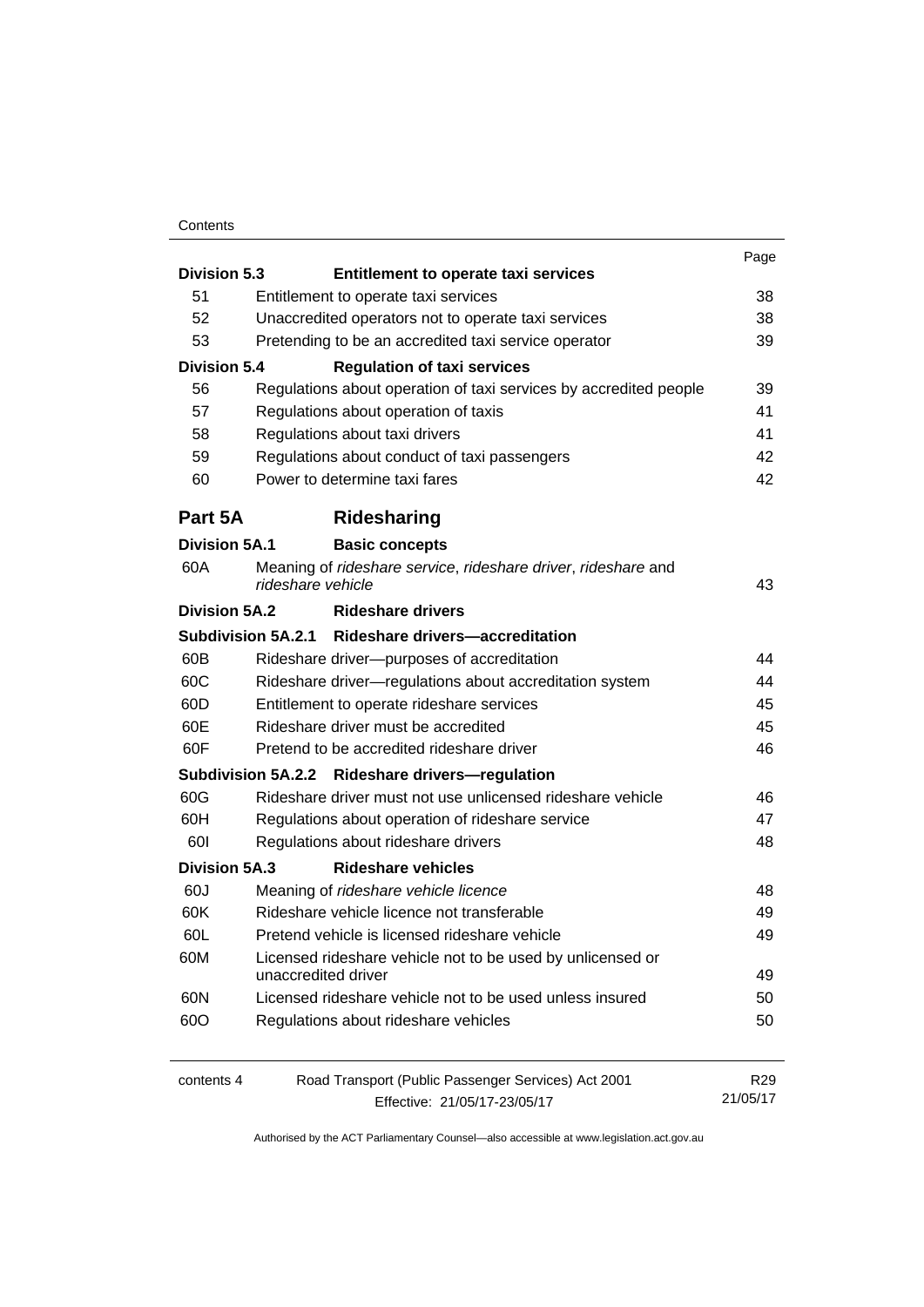|                      |                                    |                                                                                        | Contents |
|----------------------|------------------------------------|----------------------------------------------------------------------------------------|----------|
|                      |                                    |                                                                                        | Page     |
| <b>Division 5A.4</b> |                                    | Rideshare passengers and fares                                                         |          |
| 60P                  |                                    | Regulations about conduct of rideshare vehicle passengers                              | 52       |
| 60Q                  | Power to determine rideshare fares |                                                                                        | 52       |
| Part 6               |                                    | Licensing of hire cars                                                                 |          |
| <b>Division 6.1</b>  |                                    | <b>Basic concepts</b>                                                                  |          |
| 61                   |                                    | Meaning of hire car licence                                                            | 53       |
| 62                   |                                    | Meaning of restricted hire car licence                                                 | 53       |
| <b>Division 6.2</b>  |                                    | <b>Hire car licences</b>                                                               |          |
| 63                   |                                    | Transferability of hire car licences                                                   | 53       |
| 64                   |                                    | Use of vehicles as hire cars                                                           | 54       |
| 65                   |                                    | Pretending vehicles are licensed hire cars                                             | 54       |
| 66                   |                                    | Regulations about hire car licences                                                    | 55       |
| Part 7               |                                    | <b>Hire car services</b>                                                               |          |
| <b>Division 7.1</b>  |                                    | <b>Basic concepts</b>                                                                  |          |
| 67                   |                                    | Meaning of hire car                                                                    | 57       |
| 68                   |                                    | Meaning of restricted hire car                                                         | 57       |
| 69                   |                                    | Meaning of hire car service                                                            | 57       |
| 70                   |                                    | Meaning of restricted hire car service                                                 | 58       |
| <b>Division 7.2</b>  |                                    | Accreditation of hire car service operators                                            |          |
| 71                   |                                    | Hire car service operators—purposes of accreditation                                   | 58       |
| 72                   |                                    | Hire car service operators-regulations about accreditation system                      | 58       |
| <b>Division 7.3</b>  |                                    | Entitlement to operate hire car services                                               |          |
| 73                   |                                    | Entitlement to operate hire car services                                               | 60       |
| 74                   |                                    | Unaccredited operators not to operate hire car services                                | 60       |
| 75                   |                                    | Pretending to be an accredited hire car service operator                               | 61       |
| <b>Division 7.4</b>  |                                    | <b>Regulation of hire car services</b>                                                 |          |
|                      |                                    | Regulations about operation of hire car services by accredited people                  | 61       |
| 76                   |                                    |                                                                                        | 62       |
| 77                   |                                    | Regulations about operation of hire cars                                               |          |
| 78                   |                                    |                                                                                        | 63       |
| 79                   |                                    | Regulations about hire car drivers<br>Regulations about conduct of hire car passengers | 64       |

| R <sub>29</sub> | Road Transport (Public Passenger Services) Act 2001 | contents 5 |
|-----------------|-----------------------------------------------------|------------|
| 21/05/17        | Effective: 21/05/17-23/05/17                        |            |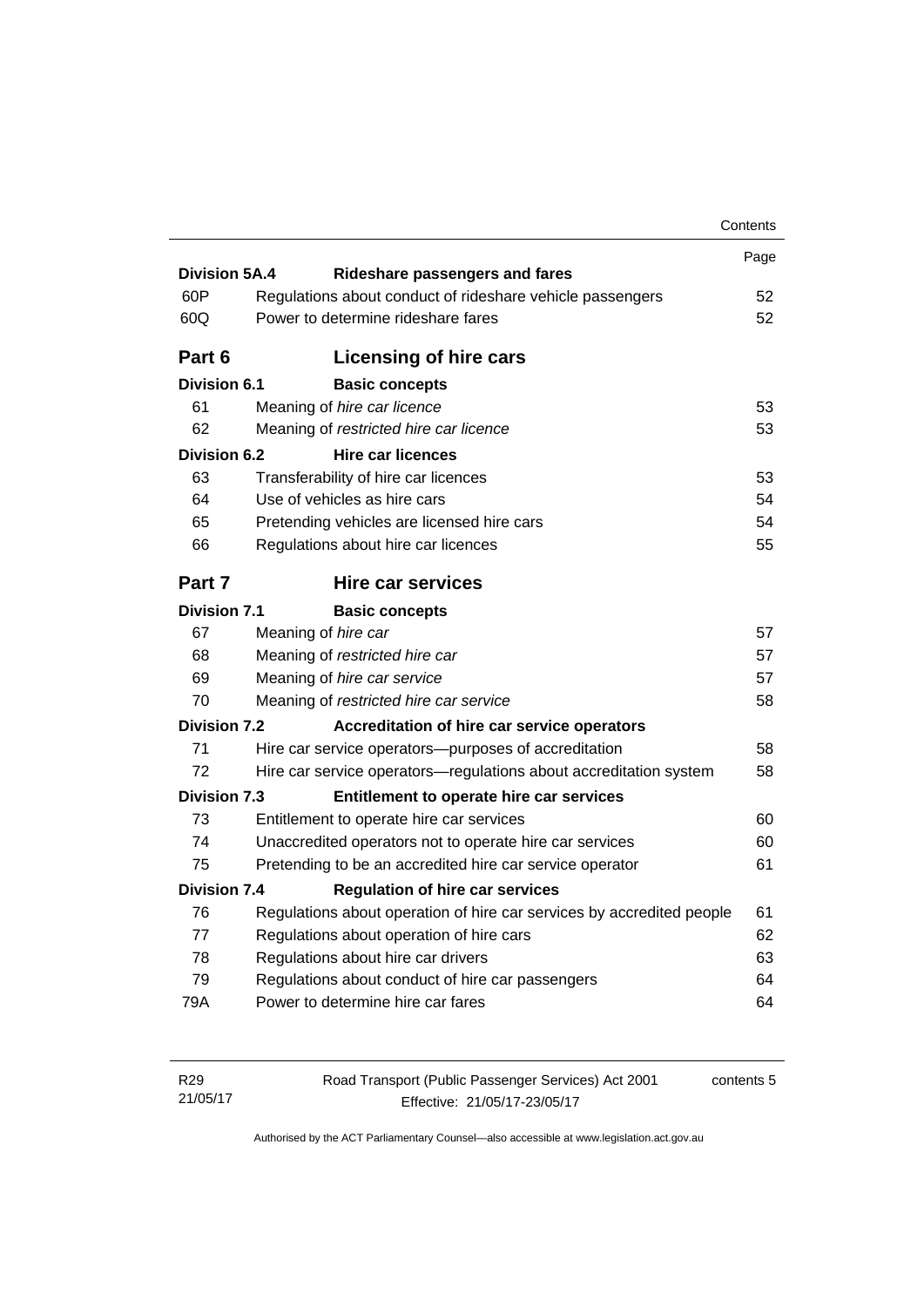#### **Contents**

| Part 8<br><b>Demand responsive services</b><br>Division 8.1<br><b>Basic concepts</b><br>80<br>Meaning of demand responsive service<br>81<br>Meaning of demand responsive service vehicle<br><b>Division 8.2</b><br>Authorisations to operate demand responsive services | 65<br>65<br>65<br>66 |
|-------------------------------------------------------------------------------------------------------------------------------------------------------------------------------------------------------------------------------------------------------------------------|----------------------|
|                                                                                                                                                                                                                                                                         |                      |
|                                                                                                                                                                                                                                                                         |                      |
|                                                                                                                                                                                                                                                                         |                      |
|                                                                                                                                                                                                                                                                         |                      |
|                                                                                                                                                                                                                                                                         |                      |
| 82<br>Demand responsive service authorisations                                                                                                                                                                                                                          |                      |
| 82A<br>Territory's entitlement to operate demand responsive service                                                                                                                                                                                                     |                      |
| 83<br>Demand responsive services-guidelines for giving authorisations                                                                                                                                                                                                   | 66                   |
| 84<br>Demand responsive services—regulations about authorisations                                                                                                                                                                                                       | 67                   |
| 85<br>Use of vehicles for demand responsive services                                                                                                                                                                                                                    | 68                   |
| 86<br>Representing vehicle as demand responsive service vehicle                                                                                                                                                                                                         | 68                   |
| <b>Division 8.3</b><br>Accreditation of demand responsive service operators                                                                                                                                                                                             |                      |
| 87<br>Demand responsive service operators-purposes of accreditation                                                                                                                                                                                                     | 69                   |
| 88<br>Demand responsive service operators-regulations about                                                                                                                                                                                                             |                      |
| accreditation system                                                                                                                                                                                                                                                    | 69                   |
| <b>Division 8.4</b><br>Service contracts for demand responsive services                                                                                                                                                                                                 |                      |
| 89<br>Service contracts-demand responsive services                                                                                                                                                                                                                      | 70                   |
| <b>Division 8.5</b><br>Entitlement to operate demand responsive services                                                                                                                                                                                                |                      |
| 90<br>Entitlement to operate demand responsive services                                                                                                                                                                                                                 | 72                   |
| 91<br>Operating demand responsive service without entitlement                                                                                                                                                                                                           | 73                   |
| 92<br>Representing entitlement to operate demand responsive service                                                                                                                                                                                                     | 74                   |
| <b>Division 8.6</b><br><b>Regulation of demand responsive services</b>                                                                                                                                                                                                  |                      |
| 93<br>Demand responsive services-minimum fares                                                                                                                                                                                                                          | 74                   |
| 94<br>Regulations about operation of demand responsive services                                                                                                                                                                                                         | 75                   |
| 95<br>Regulations about operation of demand responsive service vehicles                                                                                                                                                                                                 | 76                   |
| 96<br>Regulations about demand responsive service vehicle drivers                                                                                                                                                                                                       | 78                   |
| 97<br>Regulations about conduct of demand responsive vehicle passengers                                                                                                                                                                                                 | 78                   |
| Part 8A<br><b>Additional public passenger vehicle</b>                                                                                                                                                                                                                   |                      |
| insurance                                                                                                                                                                                                                                                               |                      |
| 110<br>Definitions-Act                                                                                                                                                                                                                                                  | 79                   |
| 111<br>Public passenger vehicle insurance compulsory                                                                                                                                                                                                                    | 79                   |
| Police officer or authorised person may require evidence of public<br>112                                                                                                                                                                                               |                      |
| passenger vehicle insurance                                                                                                                                                                                                                                             | 80                   |
| Road Transport (Public Passenger Services) Act 2001<br>contents 6                                                                                                                                                                                                       | R <sub>29</sub>      |
| 21/05/17<br>Effective: 21/05/17-23/05/17                                                                                                                                                                                                                                |                      |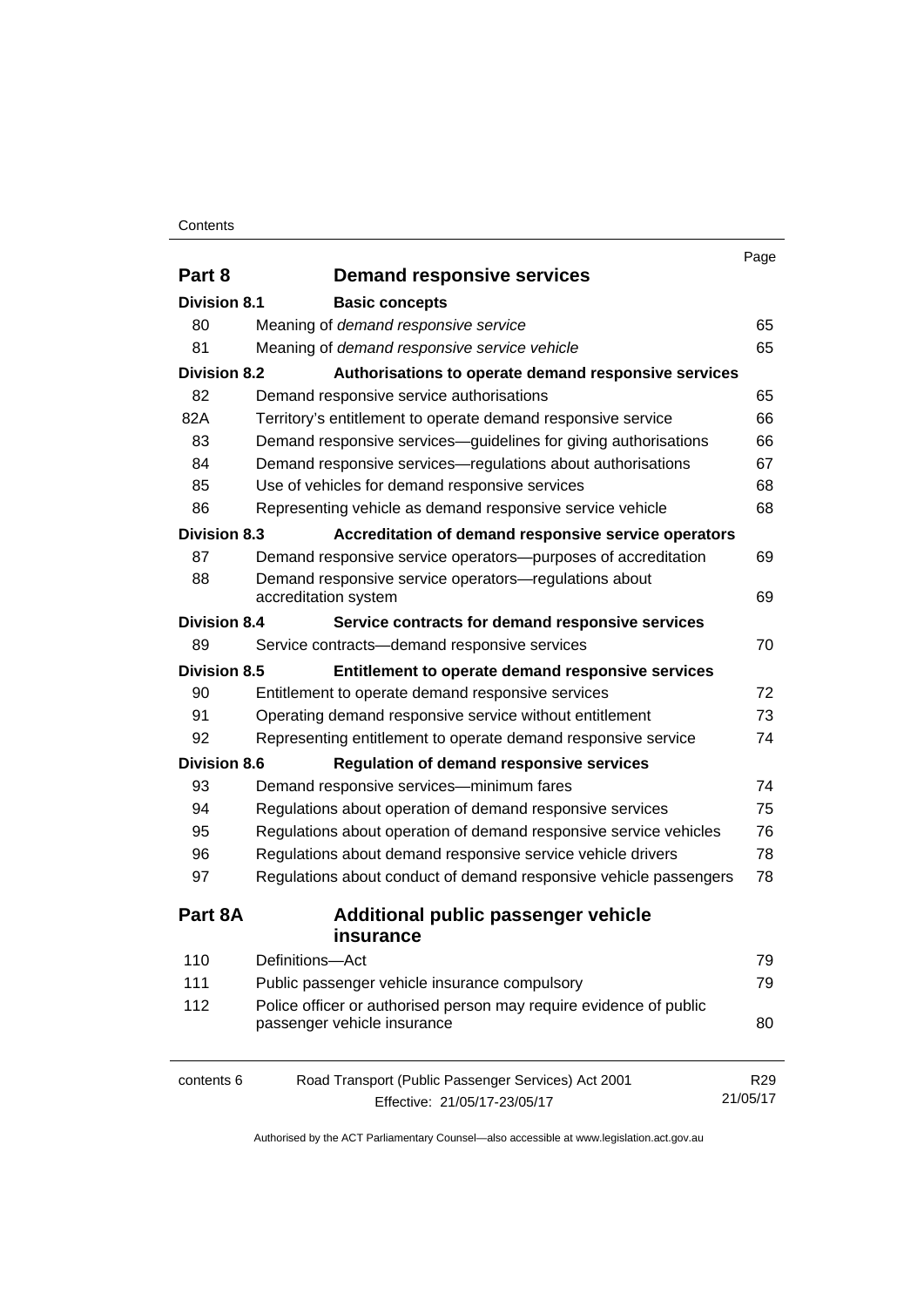|                   |                                                                              | Page |
|-------------------|------------------------------------------------------------------------------|------|
| Part 9            | <b>Enforcement</b>                                                           |      |
| 115               | Purpose of powers under pt 9                                                 | 81   |
| 116               | Power to require records or information                                      | 81   |
| 117               | Power to inspect maintenance facilities                                      | 82   |
| 118               | Power to inspect and test vehicles                                           | 83   |
| 119               | Power to require vehicles or equipment to be inspected and tested            | 85   |
| 120               | Attachment and removal of noncompliance notices                              | 86   |
| 121               | Police officer or authorised person-power to require name and<br>address etc | 88   |
| Part 10           | <b>Miscellaneous</b>                                                         |      |
| 125               | Unauthorised public passenger services                                       | 89   |
| 126               | Regulation-making power                                                      | 90   |
| 127               | Minister may exempt vehicles and people from Act                             | 91   |
| 128               | Regulations may exempt vehicles and people from Act                          | 91   |
| 129               | References to Motor Traffic Act, Traffic Act etc                             | 91   |
| <b>Dictionary</b> |                                                                              | 93   |
| <b>Endnotes</b>   |                                                                              |      |
| 1                 | About the endnotes                                                           | 98   |
| 2                 | Abbreviation key                                                             | 98   |
| 3                 | Legislation history                                                          | 99   |
| 4                 | Amendment history                                                            | 104  |
| 5                 | Earlier republications                                                       | 129  |
| 6                 | Renumbered provisions                                                        | 132  |

7 [Expired transitional or validating provisions 132](#page-141-1)

contents 7

**Contents**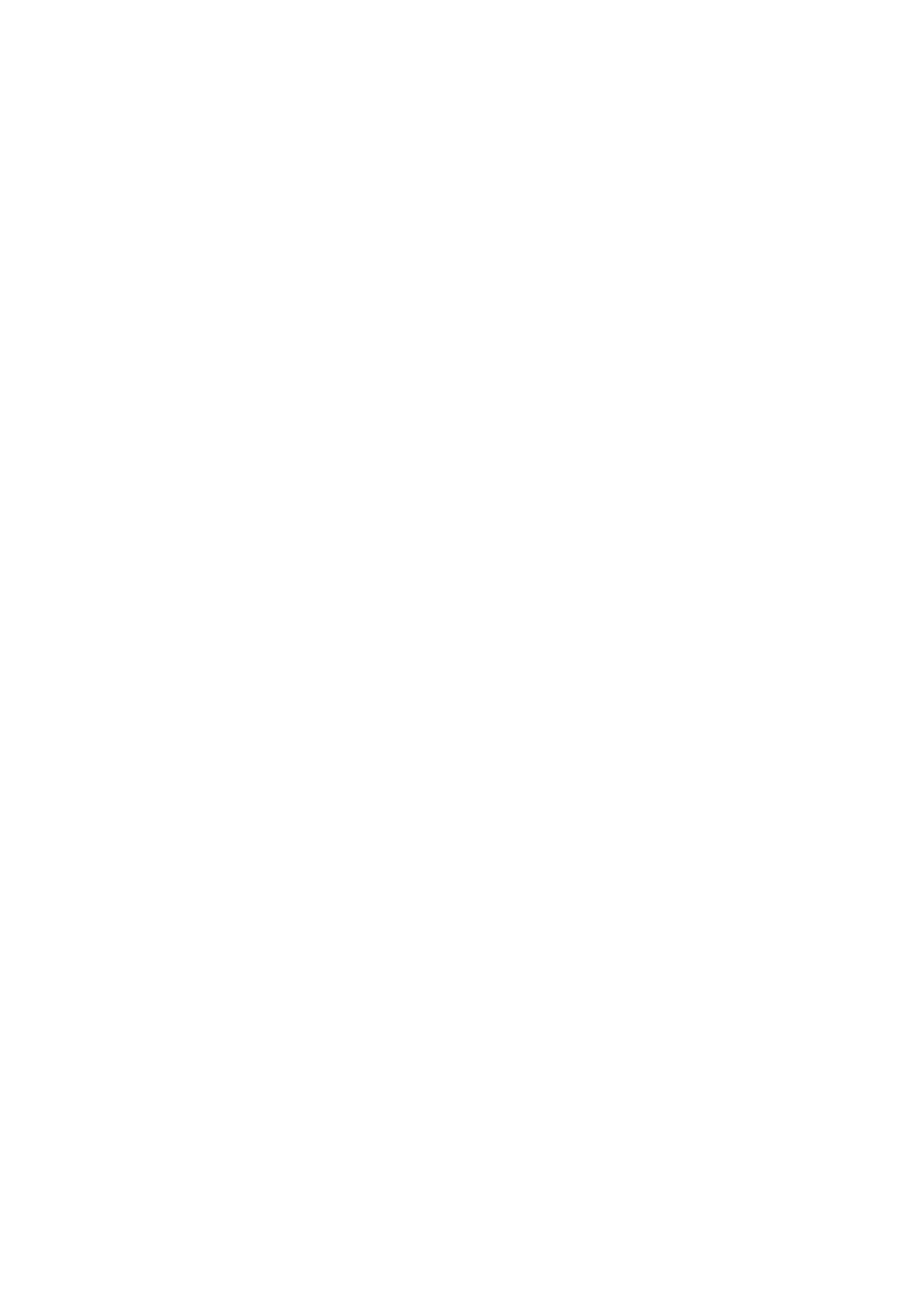

# **Road Transport (Public Passenger Services) Act 2001**

An Act to regulate public transport services, and for other purposes

R29 21/05/17

l

Road Transport (Public Passenger Services) Act 2001 Effective: 21/05/17-23/05/17

page 1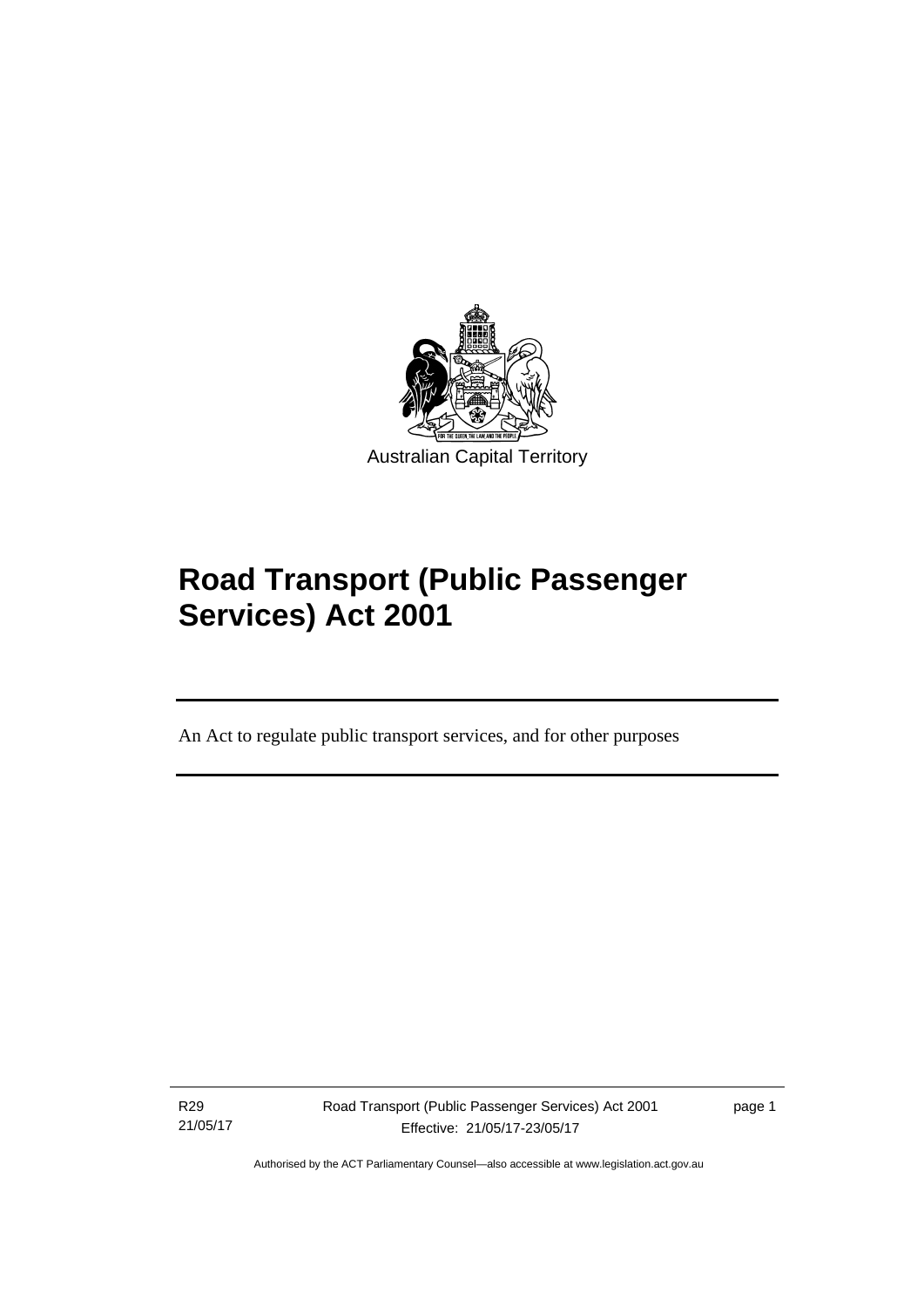#### Part 1 **Preliminary**

Section 1

# <span id="page-11-0"></span>**Part 1** Preliminary

### <span id="page-11-1"></span>**1 Name of Act**

This Act is the *Road Transport (Public Passenger Services) Act 2001.* 

- *Note 1* This Act is part of the road transport legislation. See the *[Road](http://www.legislation.act.gov.au/a/1999-77)  [Transport \(General\) Act 1999](http://www.legislation.act.gov.au/a/1999-77)* for various provisions about the administration and enforcement of the road transport legislation generally.
- *Note 2* Other road transport legislation includes the following:
	- *[Road Transport \(Alcohol and Drugs\) Act 1977](http://www.legislation.act.gov.au/a/1977-17)*
	- *[Road Transport \(Driver Licensing\) Act 1999](http://www.legislation.act.gov.au/a/1999-78)*
	- *[Road Transport \(General\) Act 1999](http://www.legislation.act.gov.au/a/1999-77)*
	- *[Road Transport \(Safety and Traffic Management\) Act 1999](http://www.legislation.act.gov.au/a/1999-80)*
	- *[Road Transport \(Third-Party Insurance\) Act 2008](http://www.legislation.act.gov.au/a/2008-1)*
	- *[Road Transport \(Vehicle Registration\) Act 1999](http://www.legislation.act.gov.au/a/1999-81)*.
- *Note 3* Other laws dealing with road transport include the *[Dangerous Goods](http://www.legislation.act.gov.au/a/2009-34)  [\(Road Transport\) Act 2009](http://www.legislation.act.gov.au/a/2009-34)* and the *[Heavy Vehicle National Law \(ACT\).](http://www.legislation.act.gov.au/a/db_49155/default.asp)*
- *Note 4* A reference to an Act includes a reference to the statutory instruments made or in force under the Act, including any regulation (see [Legislation Act,](http://www.legislation.act.gov.au/a/2001-14) s 104).

# <span id="page-11-2"></span>**2 Objects of Act**

The objects of this Act are to—

- (a) provide for the accreditation of the operators of public passenger services and transport booking services that operate in or partly in the ACT; and
- (b) provide for the licensing of vehicles used as taxis, rideshare vehicles and hire cars in or partly in the ACT; and
- (c) provide for an innovative, competitive and reliable public passenger services industry; and

R29 21/05/17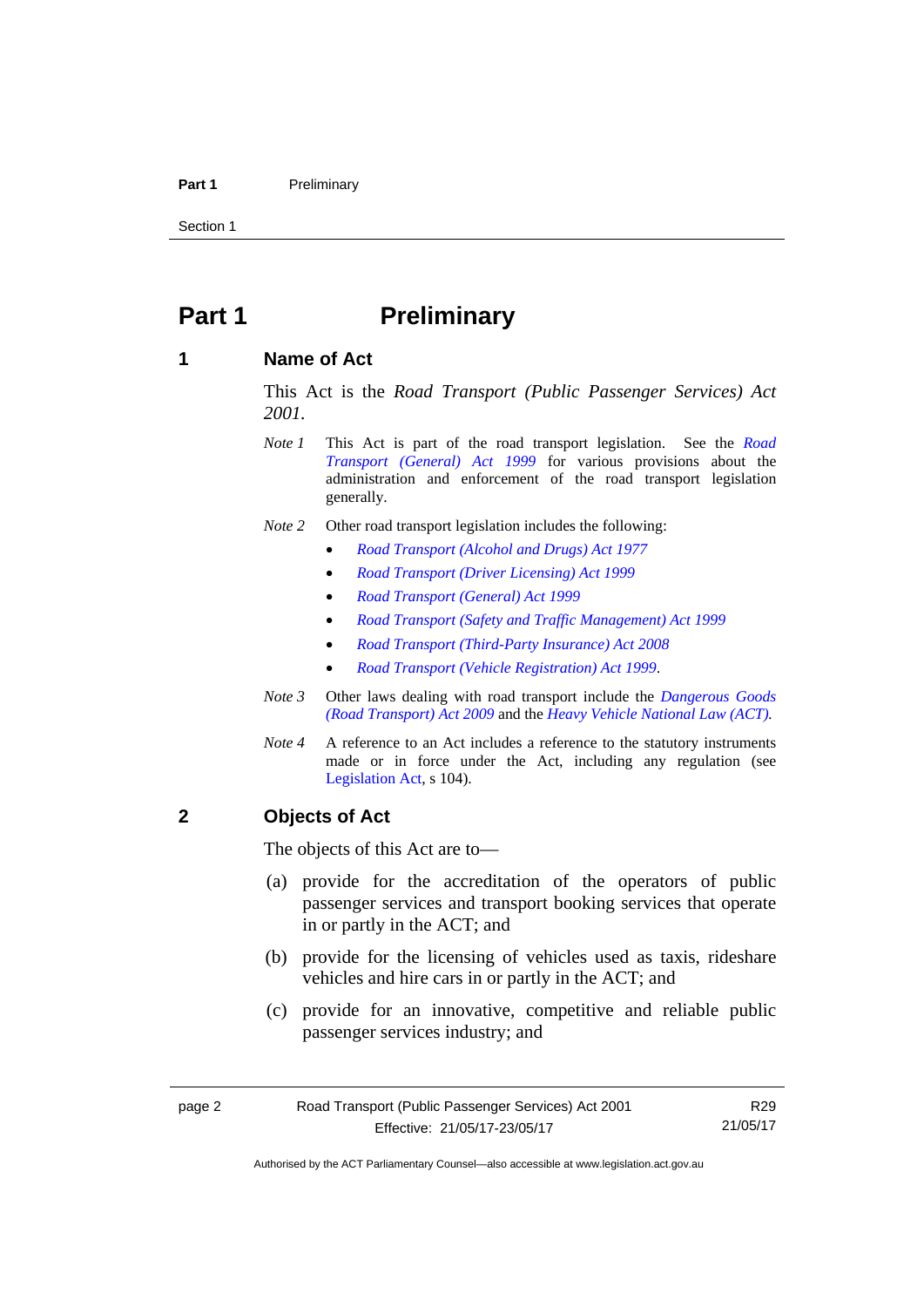- (d) provide a legislative framework that is adaptable to changes in technology and business models; and
- (e) encourage public passenger services that meet the reasonable expectations of the community for safe, responsive, reliable and efficient public passenger services.

### <span id="page-12-0"></span>**3 Dictionary**

The dictionary at the end of this Act is part of this Act.

*Note 1* The dictionary at the end of this Act defines certain terms used in this Act, and includes references (*signpost definitions*) to other terms defined elsewhere in this Act or in the road transport legislation.

> For example, the signpost definition '*bus service*—see section 11' means that the term 'bus service' is defined in section 11 of this Act.

*Note 2* A definition in the dictionary (including a signpost definition) applies to the entire Act unless the definition, or another provision of the Act, provides otherwise or the contrary intention otherwise appears (see [Legislation Act,](http://www.legislation.act.gov.au/a/2001-14) s  $155$  and s  $156$  (1)).

### <span id="page-12-1"></span>**4 Notes**

A note included in this Act is explanatory and is not part of this Act.

*Note* See the [Legislation Act](http://www.legislation.act.gov.au/a/2001-14), s 127 (1), (4) and (5) for the legal status of notes.

#### <span id="page-12-2"></span>**4A Offences against Act—application of Criminal Code etc**

Other legislation applies in relation to offences against this Act.

*Note 1 Criminal Code*

The [Criminal Code](http://www.legislation.act.gov.au/a/2002-51), ch 2 applies to the following offences against this Act (see Code, pt 2.1):

- s 32 (Transport booking service must be accredited)
- s 33 (Transport booking service must comply with accreditation conditions)
- s 34 (Pretend to be accredited transport booking service)
- s 36A (Pretend to be affiliated driver)

R29 21/05/17 Road Transport (Public Passenger Services) Act 2001 Effective: 21/05/17-23/05/17

page 3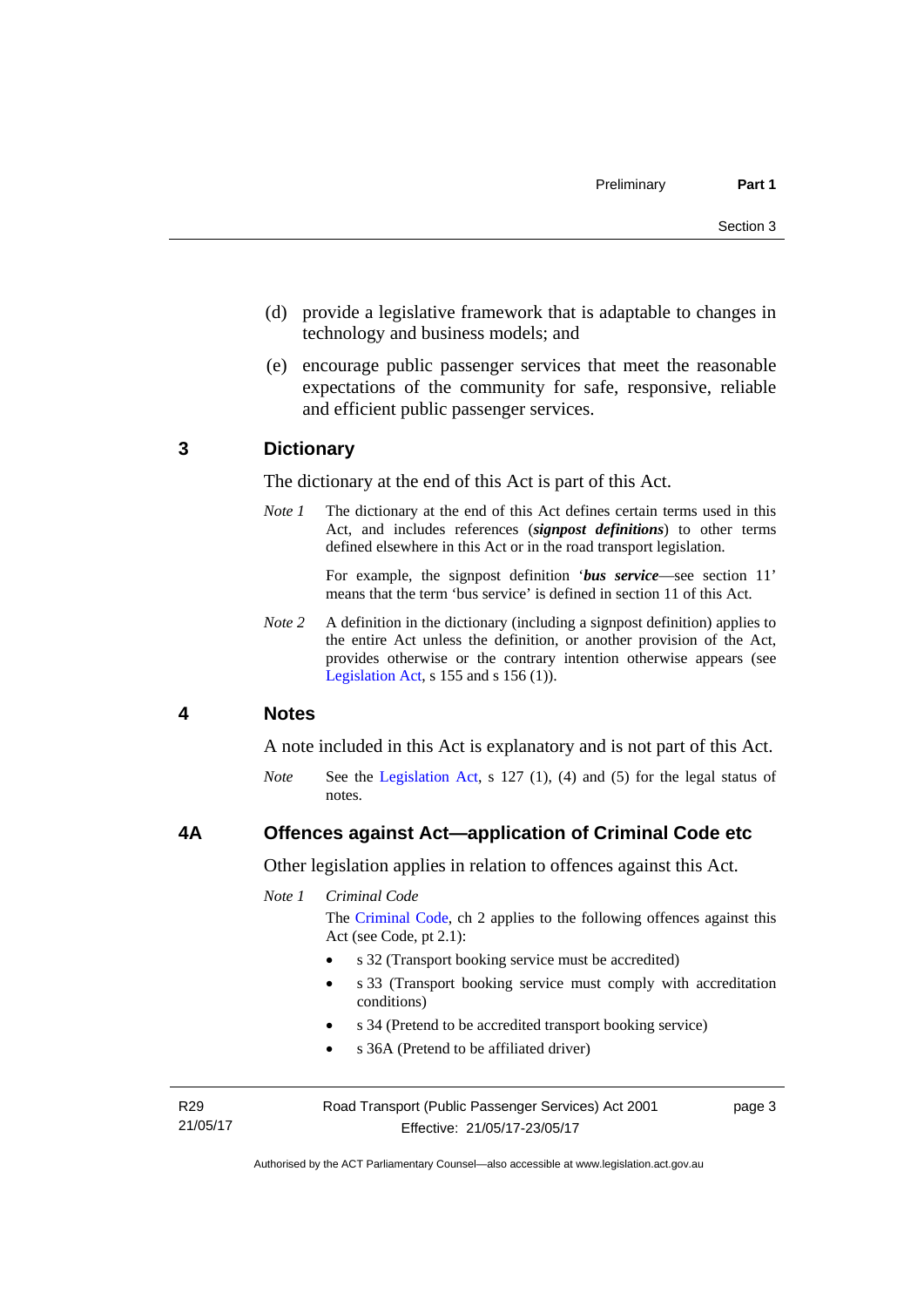#### Part 1 **Preliminary**

Section 4A

- s 36D (Pretend to be affiliated operator)
- s 36E (Taxi driver or taxi service operator must be affiliated with transport booking service)
- s 36F (Rideshare driver must be affiliated with transport booking service)
- s 36G (Transport booking service—responsibilities)
- s 60E (Rideshare driver must be accredited)
- s 60F (Pretend to be accredited rideshare driver)
- s 60G (Rideshare driver must not use unlicensed rideshare vehicle)
- s 60L (Pretend vehicle is licensed rideshare vehicle)
- s 60M (Licensed rideshare vehicle not to be used by unlicensed or unaccredited driver)
- s 60N (Licensed rideshare vehicle not to be used unless insured)
- s 64 (Use of vehicles as hire cars)
- s 65 (Pretending vehicles are licensed hire cars)
- s 74 (Unaccredited operators not to operate hire car services)
- s 75 (Pretending to be an accredited hire car service operator)
- s 85 (Use of vehicles for demand responsive services)
- s 86 (Pretending vehicle is demand responsive service vehicle)
- s 91 (Operating demand responsive service without entitlement)
- s 92 (Pretending to be entitled to operate demand responsive service)
- s 111 (Public passenger vehicle insurance compulsory)
- s 112 (Police officer or authorised person may require evidence of public passenger vehicle insurance)
- a provision of pt 9 (Enforcement)
- s 125 (Unauthorised public passenger services).

The chapter sets out the general principles of criminal responsibility (including burdens of proof and general defences), and defines terms used for offences to which the Code applies (eg *conduct*, *intention*, *recklessness* and *strict liability*).

#### *Note 2 Penalty units*

The [Legislation Act](http://www.legislation.act.gov.au/a/2001-14), s 133 deals with the meaning of offence penalties that are expressed in penalty units.

Authorised by the ACT Parliamentary Counsel—also accessible at www.legislation.act.gov.au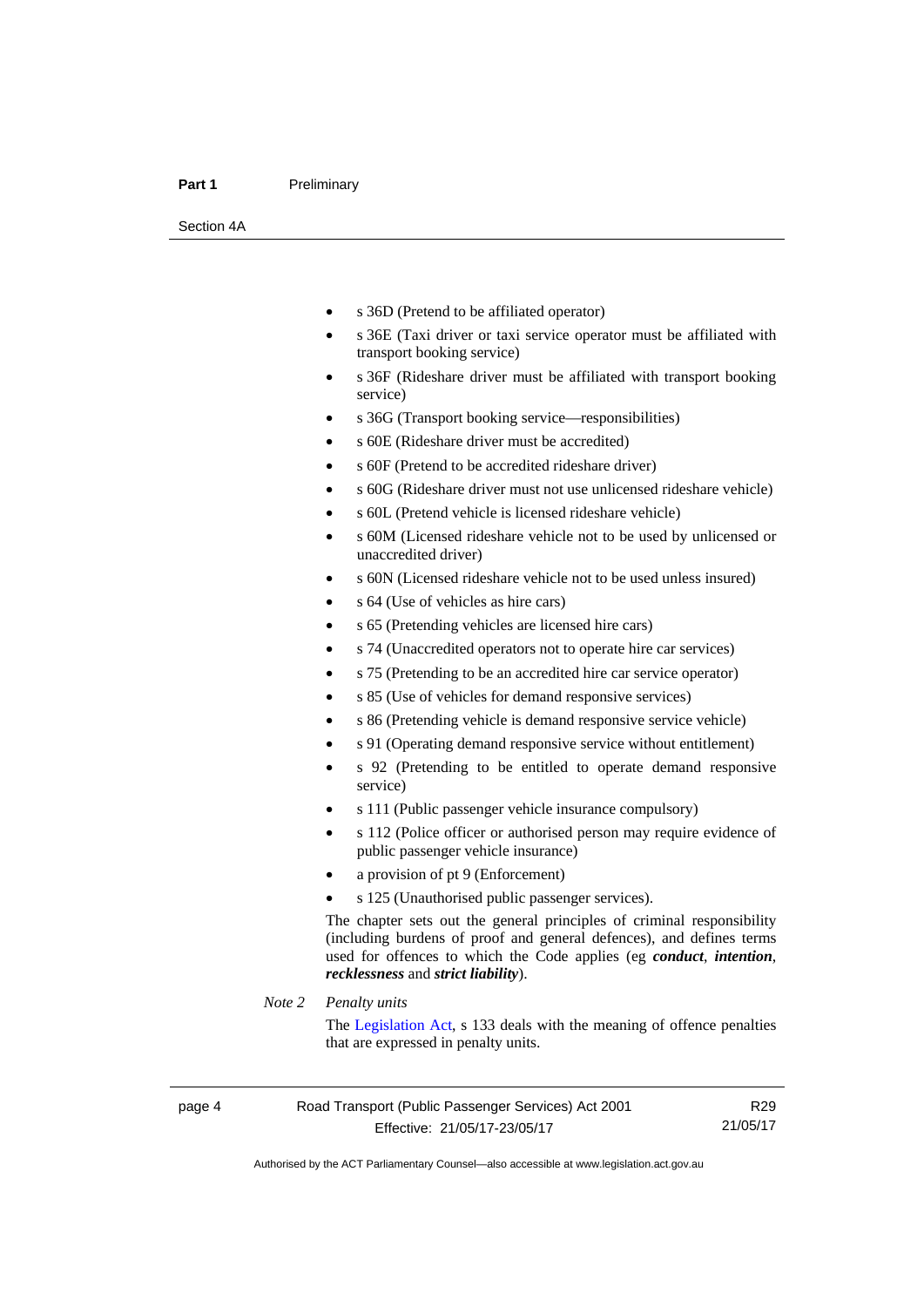# <span id="page-14-0"></span>**5 Functions of road transport authority**

The functions of the road transport authority under this Act are—

- (a) to administer the accreditation schemes established under this Act for the accreditation of—
	- (i) transport booking services; and
	- (ii) operators of public passenger services; and
- (b) to administer the licensing schemes established under this Act for the licensing of taxis, rideshare vehicles and hire cars; and
- (c) to administer demand responsive service authorisations given under this Act; and
- (d) to keep registers of accreditations given, and licences issued, under this Act; and
- (e) to keep a register of demand responsive service authorisations given under this Act; and
- (f) to provide information about accredited and licensed people, and authorised demand responsive service operators, in accordance with this Act and other laws in force in the ACT; and
- (g) to exercise any other functions given to the authority under this Act.

# <span id="page-14-1"></span>**6 Registers under this Act**

(1) A register under this Act may include information given to the road transport authority or the Minister under this Act and any other information the authority considers appropriate.

*Note 1* Section 5 (d) and (e) requires registers for the following to be kept:

- accredited bus service operators
- accredited demand responsive service operators
- accredited hire car service operators

R29 21/05/17 page 5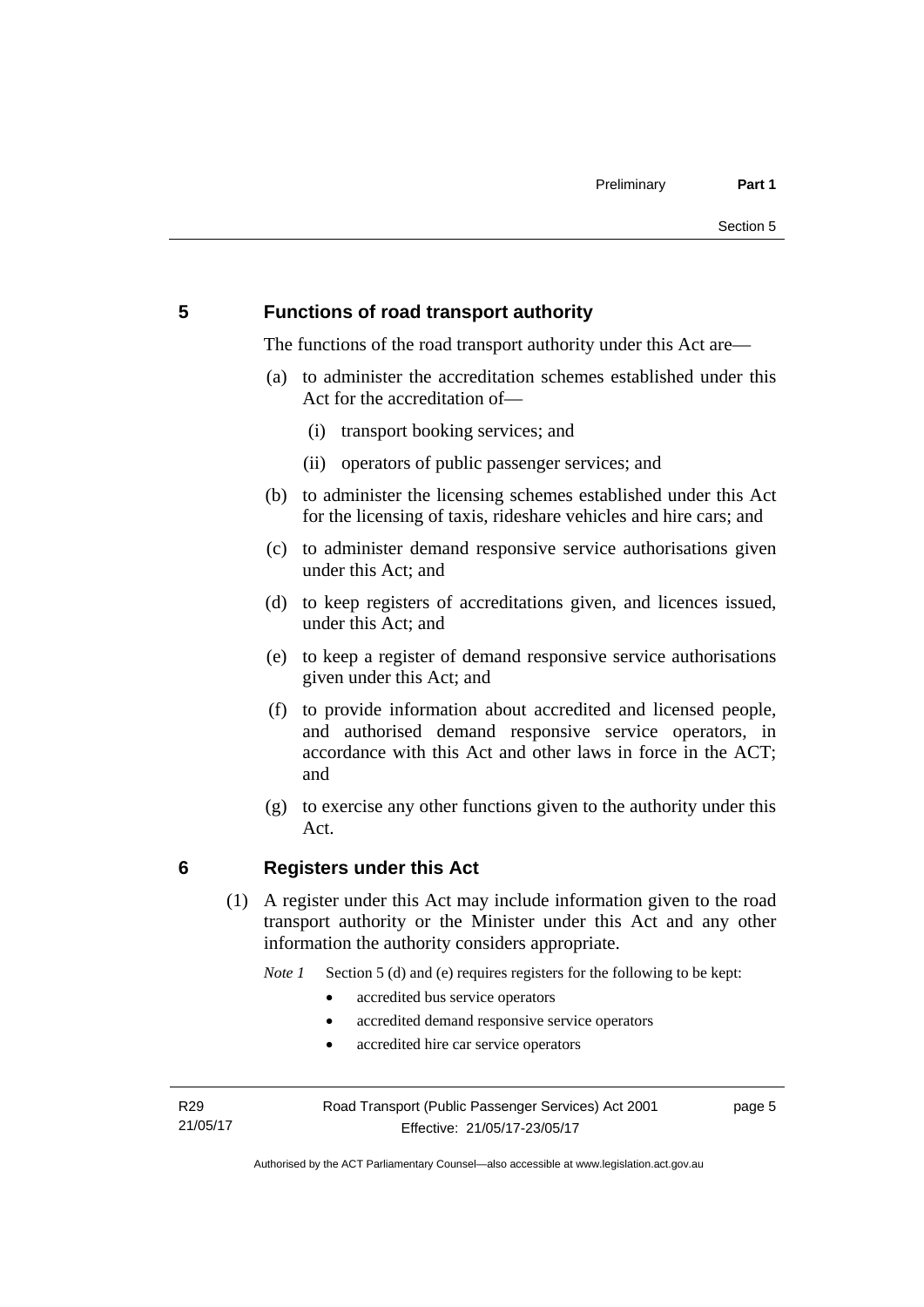#### Part 1 **Preliminary**

Section 7

- accredited rideshare drivers
- accredited taxi service operators
- accredited transport booking services
- demand responsive service authorisations
- hire car licences
- restricted hire car licences
- restricted taxi licences
- rideshare vehicle licences
- taxi licences.

Other registers may be required under the Act.

- *Note 2* A reference to an Act includes a reference to the statutory instruments made or in force under the Act, including any regulation (see [Legislation Act,](http://www.legislation.act.gov.au/a/2001-14) s 104).
- (2) A register may be kept in the form of, or as part of, 1 or more computer databases or in any other form the road transport authority considers appropriate.
- (3) The road transport authority may correct any mistake, error or omission in a register subject to the requirements (if any) prescribed by regulation.
- (4) This section does not limit the functions of the road transport authority in relation to a register.

## <span id="page-15-0"></span>**7 Security and disclosure of information in registers**

The road transport authority must ensure that information in a register under this Act is kept securely and disclosed only in accordance with this Act or another law in force in the ACT.

- *Note 1* The Territory privacy principles apply to the road transport authority (see *[Information Privacy Act 2014](http://www.legislation.act.gov.au/a/2014-24/default.asp)*, sch 1).
- *Note 2* Access to the register may be sought under the *[Freedom of Information](http://www.legislation.act.gov.au/a/alt_a1989-46co)  [Act 1989](http://www.legislation.act.gov.au/a/alt_a1989-46co)* (which also provides that certain information is exempt from disclosure).

R29 21/05/17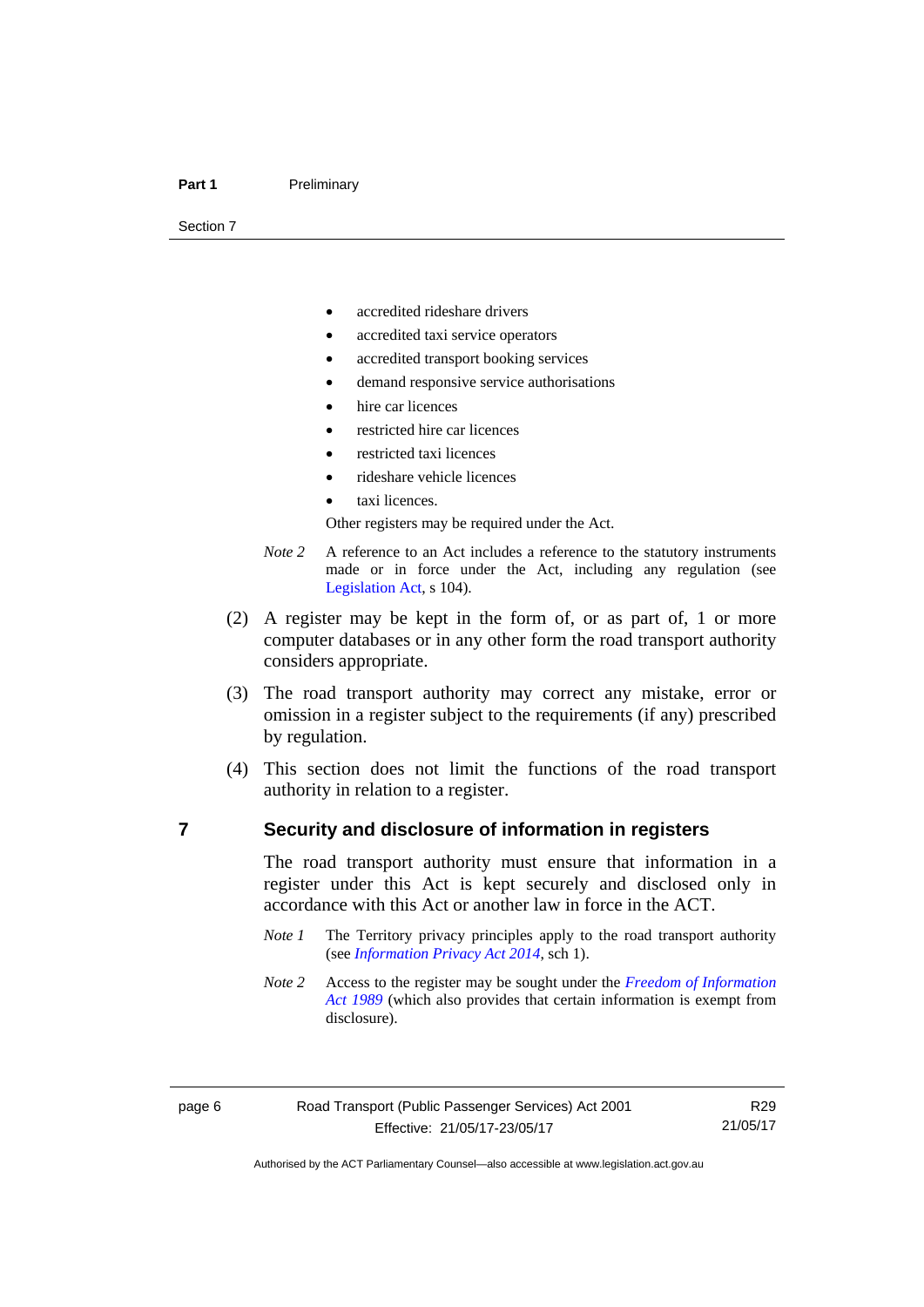### <span id="page-16-0"></span>**8 Competition and Consumer Act authorisation**

For the *[Competition and Consumer Act 2010](http://www.comlaw.gov.au/Details/C2013C00004)* (Cwlth) and the Competition Code of the Australian Capital Territory, the following are authorised by this Act:

- (a) everything done under this Act;
- (b) all service contracts made under this Act;
- (c) everything done under a service contract, or a provision of a service contract, authorised by this Act.
- *Note 1* For the Competition Code of the Australian Capital Territory, see the *[Competition Policy Reform Act 1996](http://www.legislation.act.gov.au/a/1996-21)*, s 5 and s 10.
- *Note 2* A reference to an Act includes a reference to statutory instruments made or in force under the Act, including regulations (see [Legislation Act,](http://www.legislation.act.gov.au/a/2001-14) s 104).

## <span id="page-16-1"></span>**9 Combinations of accreditations, authorisations and licences**

This Act does not prevent a person from holding any combination of accreditations, authorisations and licences under this Act.

## <span id="page-16-2"></span>**10 What is a** *public passenger service***?**

A *public passenger service* is a service for the transport of passengers for a fare or other consideration by public passenger vehicles along a road or road related area.

page 7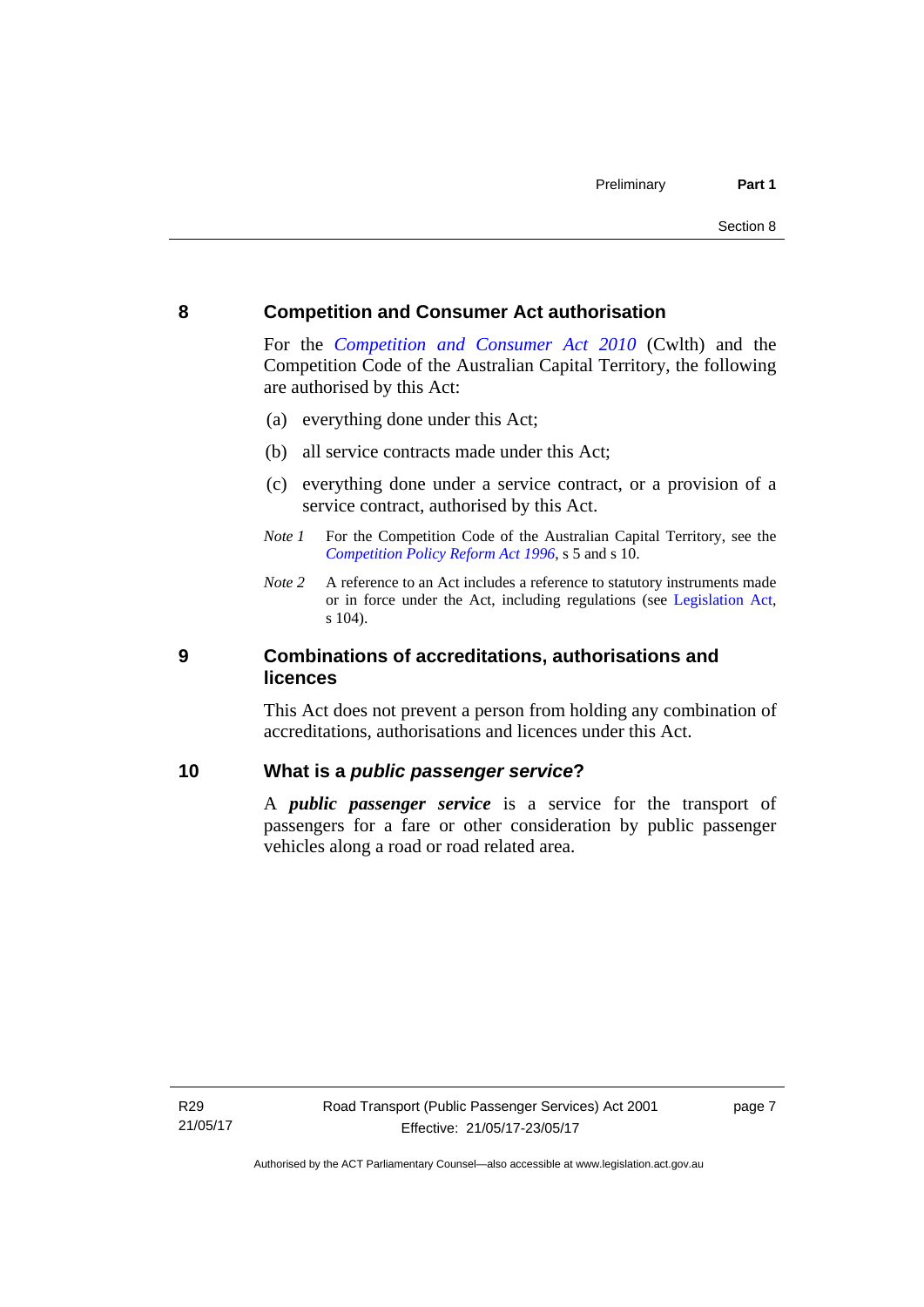**Part 2** Bus services<br> **Division 2.1** Basic concer **Division 2.1** Basic concepts Section 10A

# <span id="page-17-0"></span>**Part 2 Bus services**

# <span id="page-17-1"></span>**Division 2.1 Basic concepts**

# <span id="page-17-2"></span>**10A Meaning of** *bus* **and** *public bus*

In this Act:

*bus*—

- (a) means a motor vehicle built mainly to carry people that seats over 9 adults (including the driver); but
- (b) does not include a limousine.

*public bus* means a bus used to provide a bus service.

# <span id="page-17-3"></span>**11 Meaning of** *bus service*

A *bus service* is a public passenger service (other than a demand responsive service) operated using buses.

# <span id="page-17-4"></span>**12 What is a** *regular route service***?**

A bus service is a *regular route service* if it is conducted according to regular routes and timetables, but does not include—

- (a) a bus service designed mainly to transport tourists; or
- (b) a long-distance service.

# <span id="page-17-5"></span>**13 What is a** *tour and charter service***?**

A bus service is a *tour and charter service* if the bus service is not a regular route service or a long-distance service.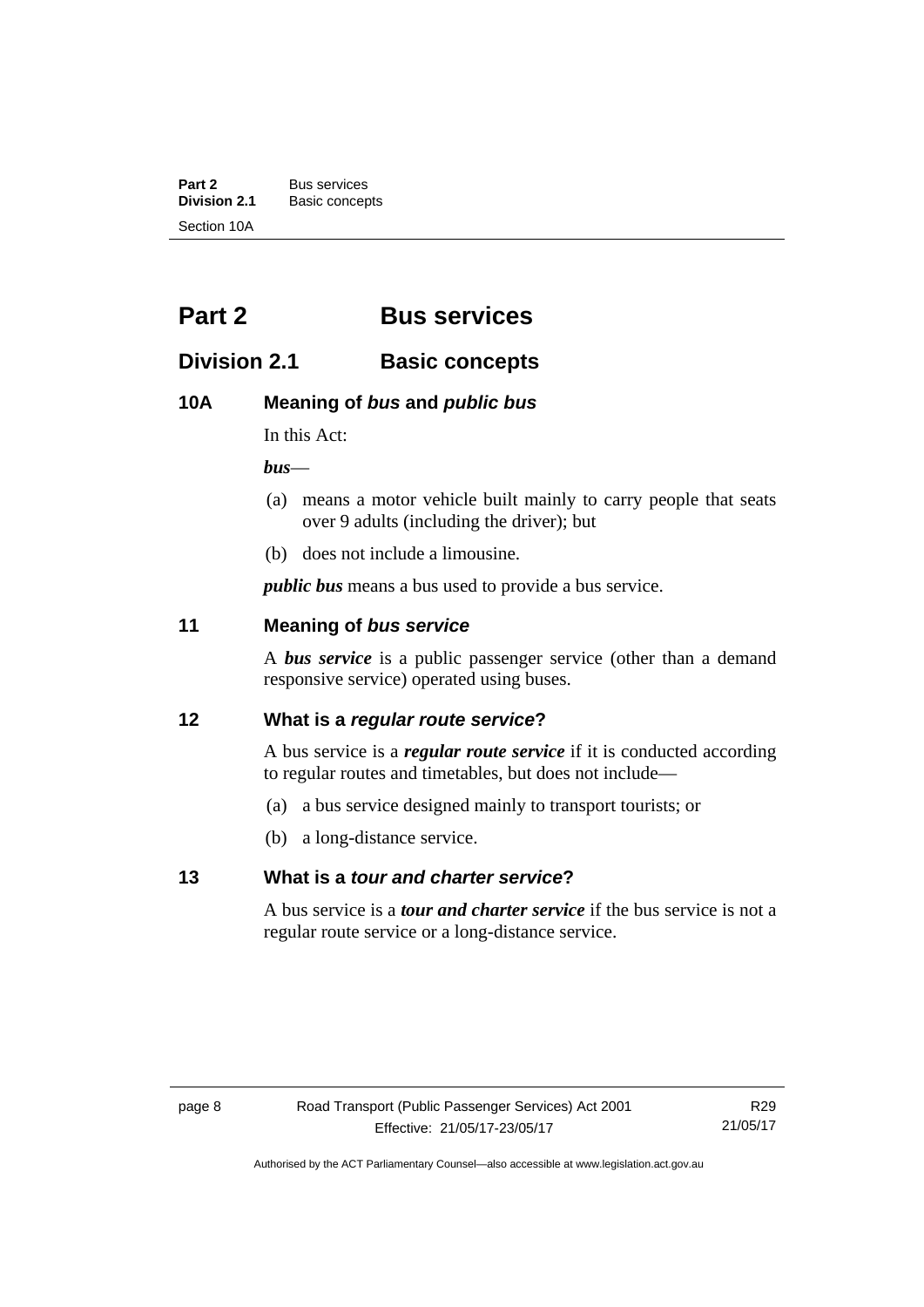# <span id="page-18-0"></span>**14 What is a** *long-distance service***?**

A bus service is a *long-distance service* if—

- (a) it is conducted according to regular routes and timetables; and
- (b) each passenger travels at least 40km.

# <span id="page-18-1"></span>**Division 2.2 Accreditation of bus service operators**

## <span id="page-18-2"></span>**15 Bus operators—purposes of accreditation**

The purpose of accreditation under the regulations to operate a bus service is to ensure that-

- (a) the accredited person has the financial capacity to meet the service standards for the service; and
- (b) the accredited person, and each person who is concerned with, or takes part in, the management of the service, are suitable people to operate the service; and
- (c) the accredited person, and each person who is concerned with, or takes part in, the management of the service, have demonstrated the capacity to comply with the relevant regulations and, in particular, the regulations about—
	- (i) the safety of passengers and the public; and
	- (ii) the maintenance of public buses.

# <span id="page-18-3"></span>**16 Regulations about accreditation system**

- (1) A regulation may provide a system for the accreditation of operators of bus services, including, for example—
	- (a) the kinds of accreditations; and
	- (b) the bus services that a person who holds a kind of accreditation is entitled to operate; and

page 9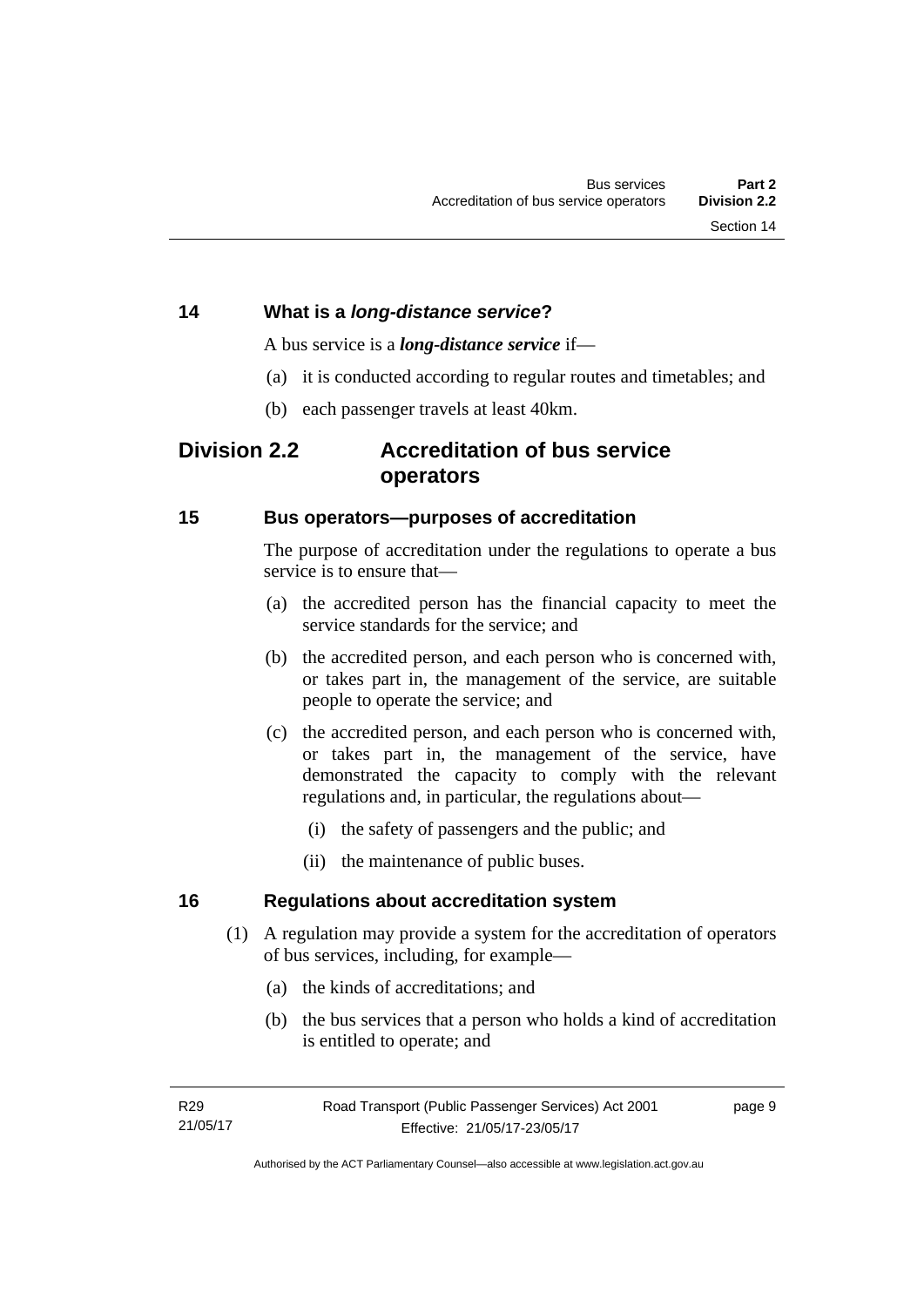- (c) the conditions of accreditations; and
- (d) matters relating to the giving, refusal or surrender of accreditations; and
- (e) the action that may be taken in relation to accreditations in circumstances prescribed by regulation, including—
	- (i) the suspension or cancellation of an accreditation; and
	- (ii) the imposition of a condition on, or the amendment of a condition of, an accreditation; and
	- (iii) an order that an accredited person pay to the Territory an amount of not more than—
		- (A) for an individual—\$5 000; or
		- (B) for a corporation—\$25 000; and
	- (iv) the reprimanding of an accredited person.
- *Note* An example is part of the Act, is not exhaustive and may extend, but does not limit, the meaning of the provision in which it appears (see [Legislation Act,](http://www.legislation.act.gov.au/a/2001-14) s 126 and s 132).
- (2) A regulation may make provision in relation to the accreditation of people to operate bus services, including, for example—
	- (a) requirements about the suitability of the applicant and each person who will be concerned with, or take part in, the management of the services; and
	- (b) capacity to meet service standards; and
	- (c) financial viability.
- (3) For subsection (1) (a), the regulations must provide for the accreditation of people to operate the following kinds of bus services:
	- (a) regular route services;
	- (b) tour and charter services.

| page 10 | Road Transport (Public Passenger Services) Act 2001 | R29      |
|---------|-----------------------------------------------------|----------|
|         | Effective: 21/05/17-23/05/17                        | 21/05/17 |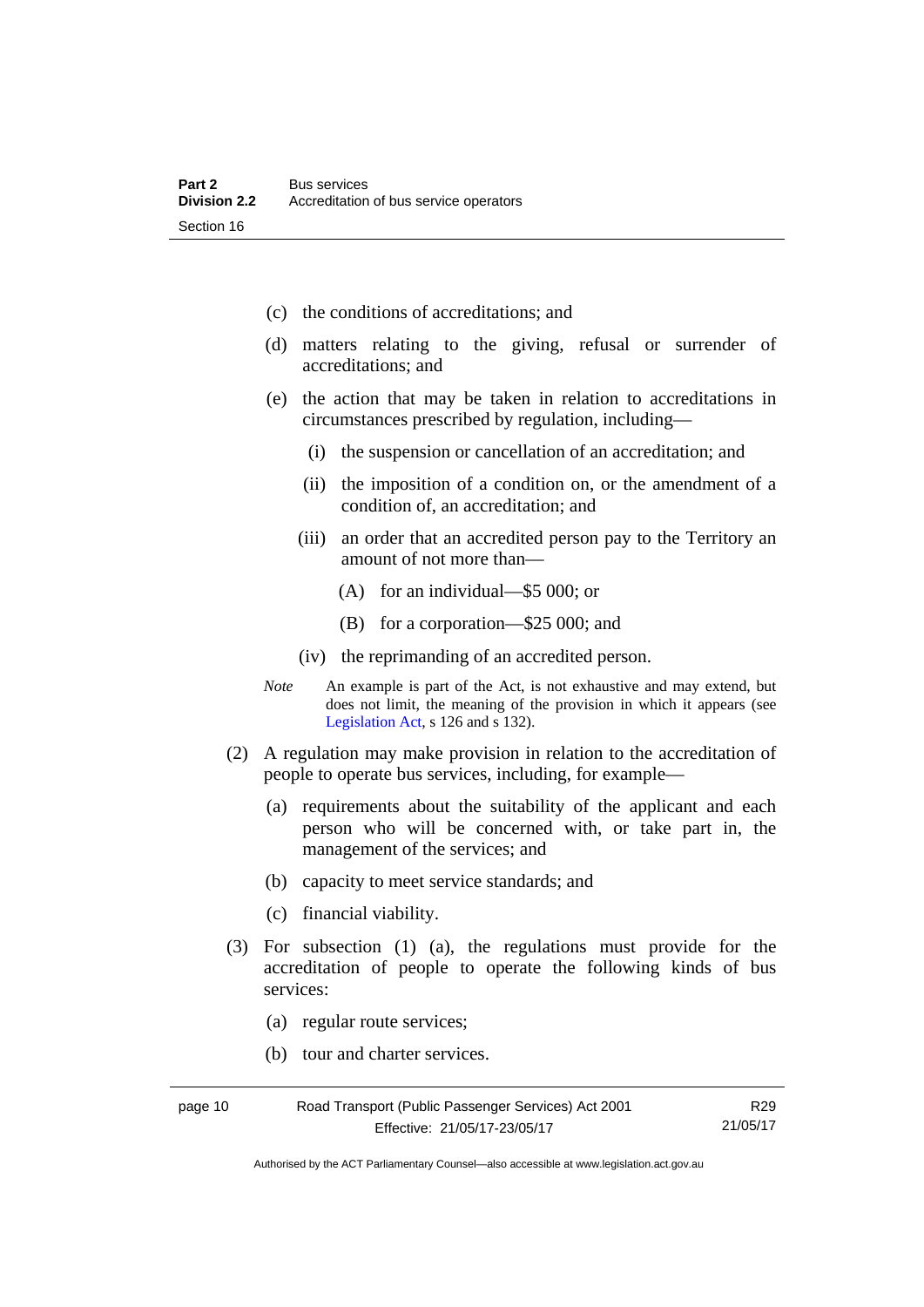(4) However, this section does not require the regulations to provide an accreditation system for all kinds of bus services.

# <span id="page-20-0"></span>**Division 2.3 Service contracts for regular route services**

# <span id="page-20-1"></span>**17 Service contracts—regular route services**

- (1) The road transport authority may, on behalf of the Territory, enter into a contract (a *service contract*) for the operation of a regular route service with a person accredited to operate regular route services.
- (2) A service contract must state whether the right given under the contract to operate a route is an exclusive right to operate the route or a stated part of the route.
- (3) A service contract may make provision in relation to the operation of a regular route service and the administration of the contract, including, for example—
	- (a) service requirements under the contract; and
	- (b) the transfer, suspension, cancellation and surrender of the contract; and
	- (c) the fees (if any) payable under the contract; and
	- (d) the adjustment of payments and refunds in relation to any contract fees; and
	- (e) financial or other penalties for breaches of the contract; and
	- (f) the records (including accounts) to be made and kept, how they are to be made and kept, and their inspection; and
	- (g) the provision of information and reports to the road transport authority about the regular route service and the verification of the information and reports; and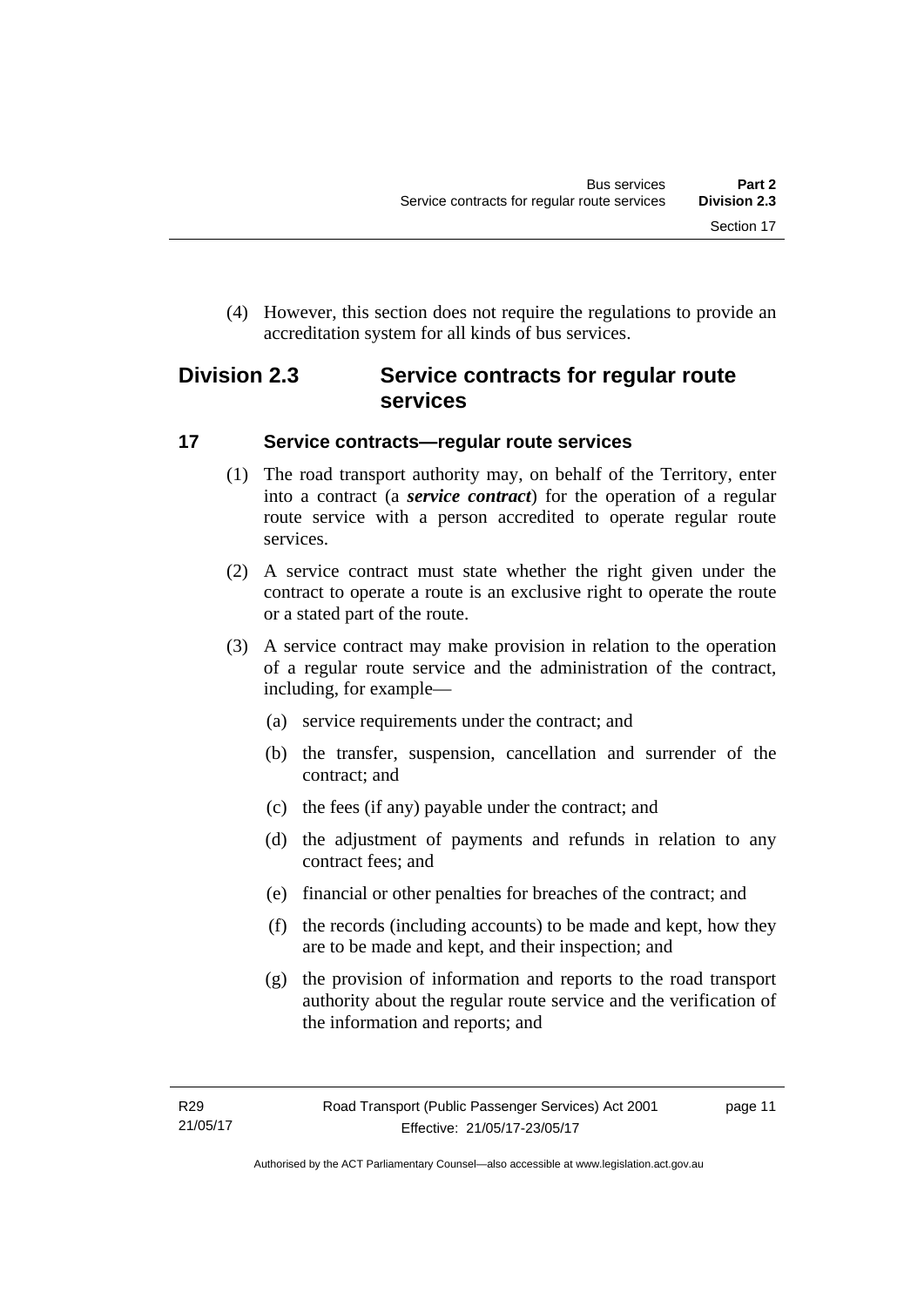- (h) the publication and the collection of fares payable by passengers; and
- (i) the sale of tickets and the conditions under which tickets must be sold; and
- (j) free or reduced fares for travel; and
- (k) the issue and acceptance of free or concession passes.
- *Note* An example is part of the Act, is not exhaustive and may extend, but does not limit, the meaning of the provision in which it appears (see [Legislation Act,](http://www.legislation.act.gov.au/a/2001-14) s 126 and s 132).
- (4) Subsection (3) does not limit the matters about which a service contract may make provision.

# <span id="page-21-0"></span>**Division 2.4 Entitlement to operate certain bus services**

### <span id="page-21-1"></span>**18 Entitlement to operate regular route services**

- (1) A person is entitled to operate a regular route service, in or partly in the ACT, if—
	- (a) the person is accredited under the regulations to operate regular route services; and
	- (b) the person holds a service contract for the service.
- (2) However, the Territory is entitled to operate a regular route service whether or not the Territory—
	- (a) is accredited under the regulations to operate regular route services; or
	- (b) holds a service contract for the service.
- (3) If the Territory operates a regular route service, part 2 (Bus services) applies in relation to the Territory's operation of the service as if—
	- (a) the Territory were accredited to operate the service; and

| page 12 | Road Transport (Public Passenger Services) Act 2001 | R <sub>29</sub> |
|---------|-----------------------------------------------------|-----------------|
|         | Effective: 21/05/17-23/05/17                        | 21/05/17        |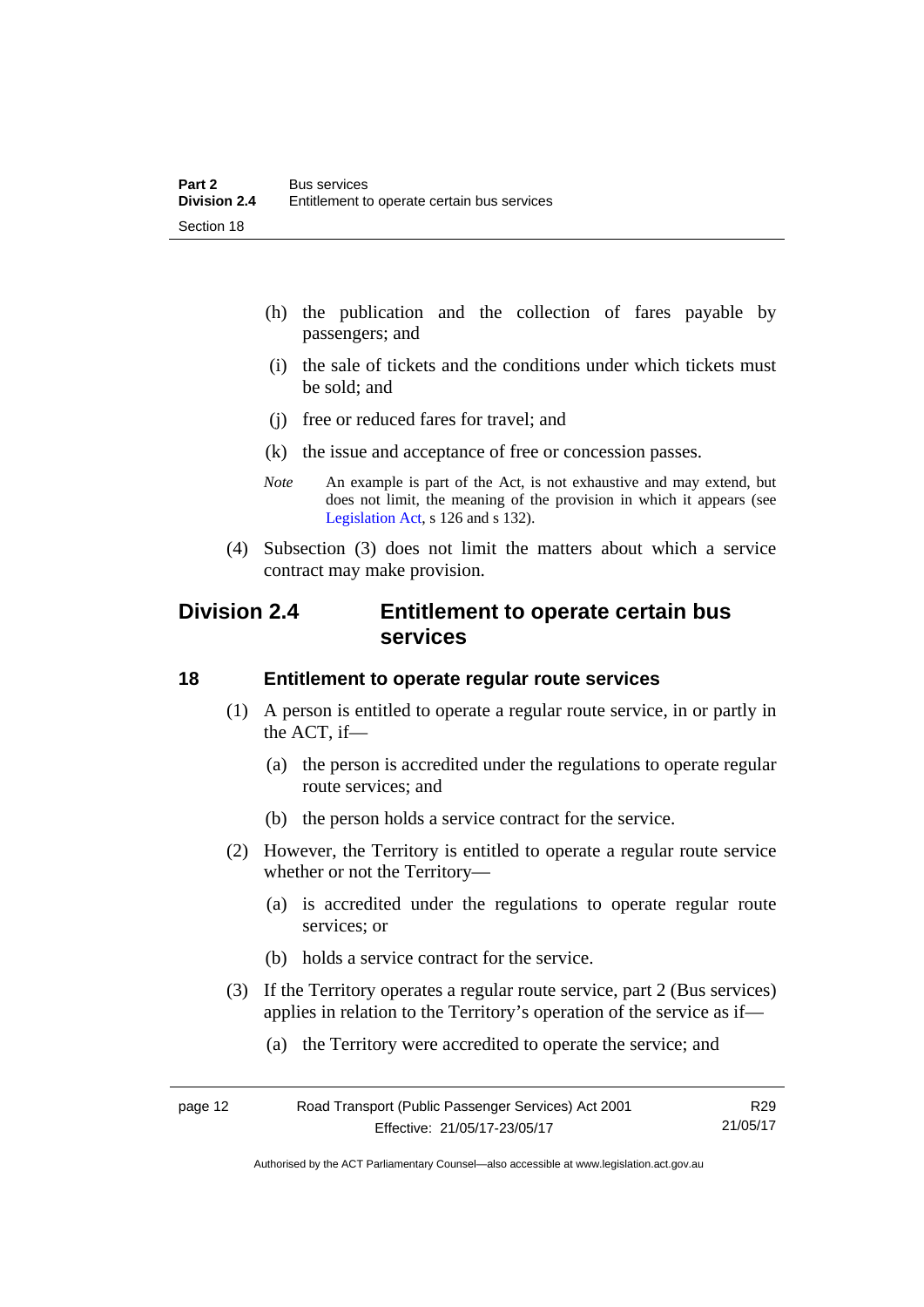- (b) the Territory held a service contract for the service; and
- (c) all necessary changes, and any changes prescribed by regulation, were made.

### <span id="page-22-0"></span>**19 Entitlement to operate tour and charter services**

- (1) A person is entitled to operate a tour and charter service, in or partly in the ACT, if the person is accredited under the regulations to operate tour and charter services.
- (2) However, the Territory is entitled to operate a tour and charter service, whether or not the Territory is accredited under the regulations to operate tour and charter services.
- (3) If the Territory operates a tour and charter service, part 2 (Bus services) applies in relation to the Territory's operation of the service as if—
	- (a) the Territory were accredited to operate the service; and
	- (b) the Territory held a service contract for the service; and
	- (c) all necessary changes, and any changes prescribed by regulation, were made.

# <span id="page-22-1"></span>**19A Territory's entitlement to operate bus service**

If the Territory operates a bus service, the territory may operate the service under a name prescribed by regulation.

# <span id="page-22-2"></span>**20 Unaccredited operators not to operate certain bus services**

(1) A person must not operate, in or partly in the ACT, a regular route service unless the person is accredited under the regulations to operate regular route services.

Maximum penalty: 50 penalty units.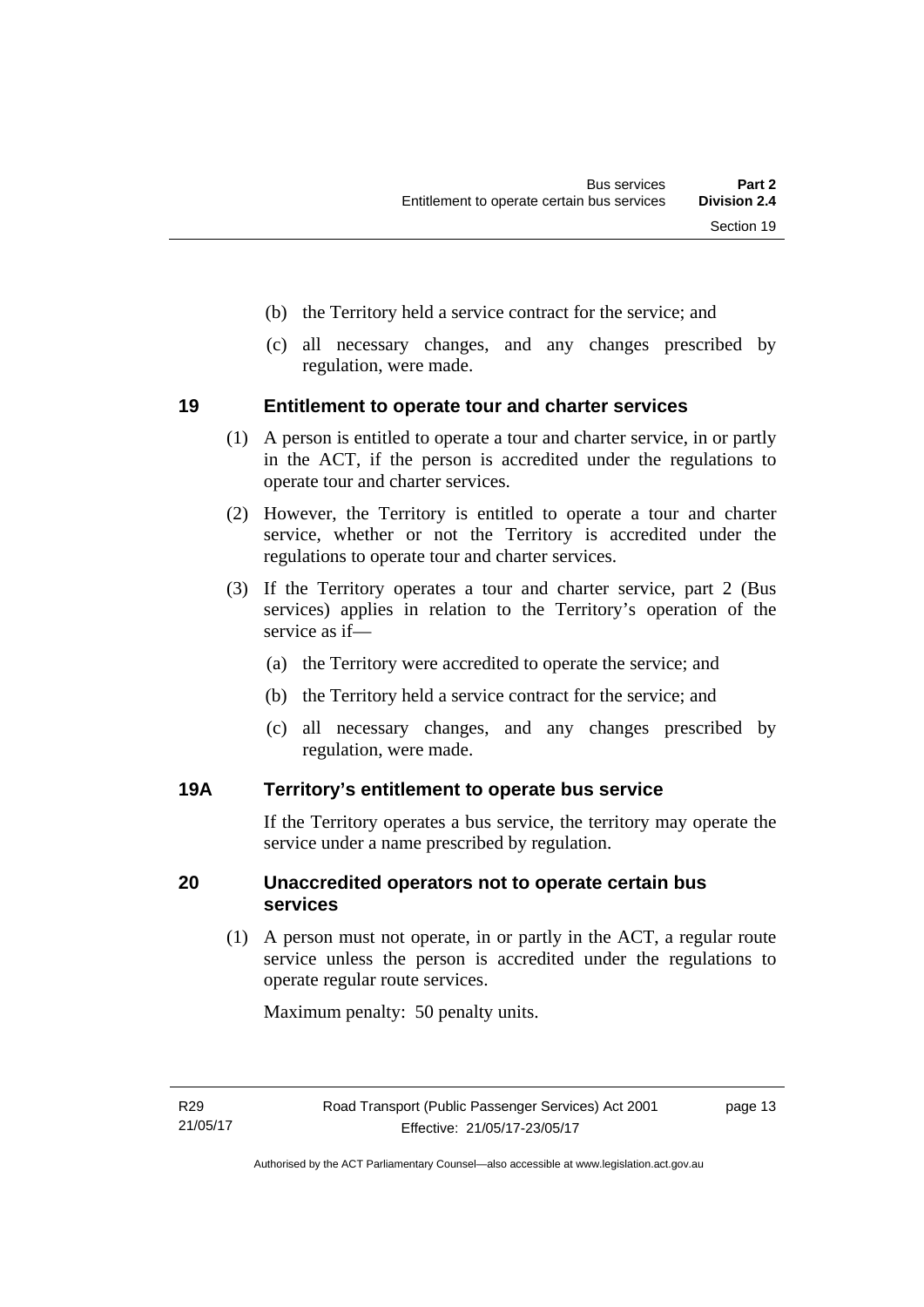(2) A person must not operate, in or partly in the ACT, a tour and charter service unless the person is accredited under the regulations to operate tour and charter services.

Maximum penalty: 50 penalty units.

 (3) This section does not apply to the operation of a bus service by the Territory.

# <span id="page-23-0"></span>**21 Pretending to be an accredited bus service operator**

A person must not pretend to be accredited under the regulations to operate a bus service.

Maximum penalty: 30 penalty units.

# <span id="page-23-1"></span>**22 Operators of regular route services to hold service contracts**

(1) A person must not operate, in or partly in the ACT, a regular route service unless the person holds a service contract for the service.

Maximum penalty: 50 penalty units.

- (2) However, if a regular route service is discontinued because of a variation or termination of a service contract, the road transport authority may make arrangements with an appropriately accredited person to operate a temporary regular route service to replace the discontinued service even though the person does not hold a service contract for the replacement service.
- (3) This section does not apply to the operation of a regular route service by the Territory.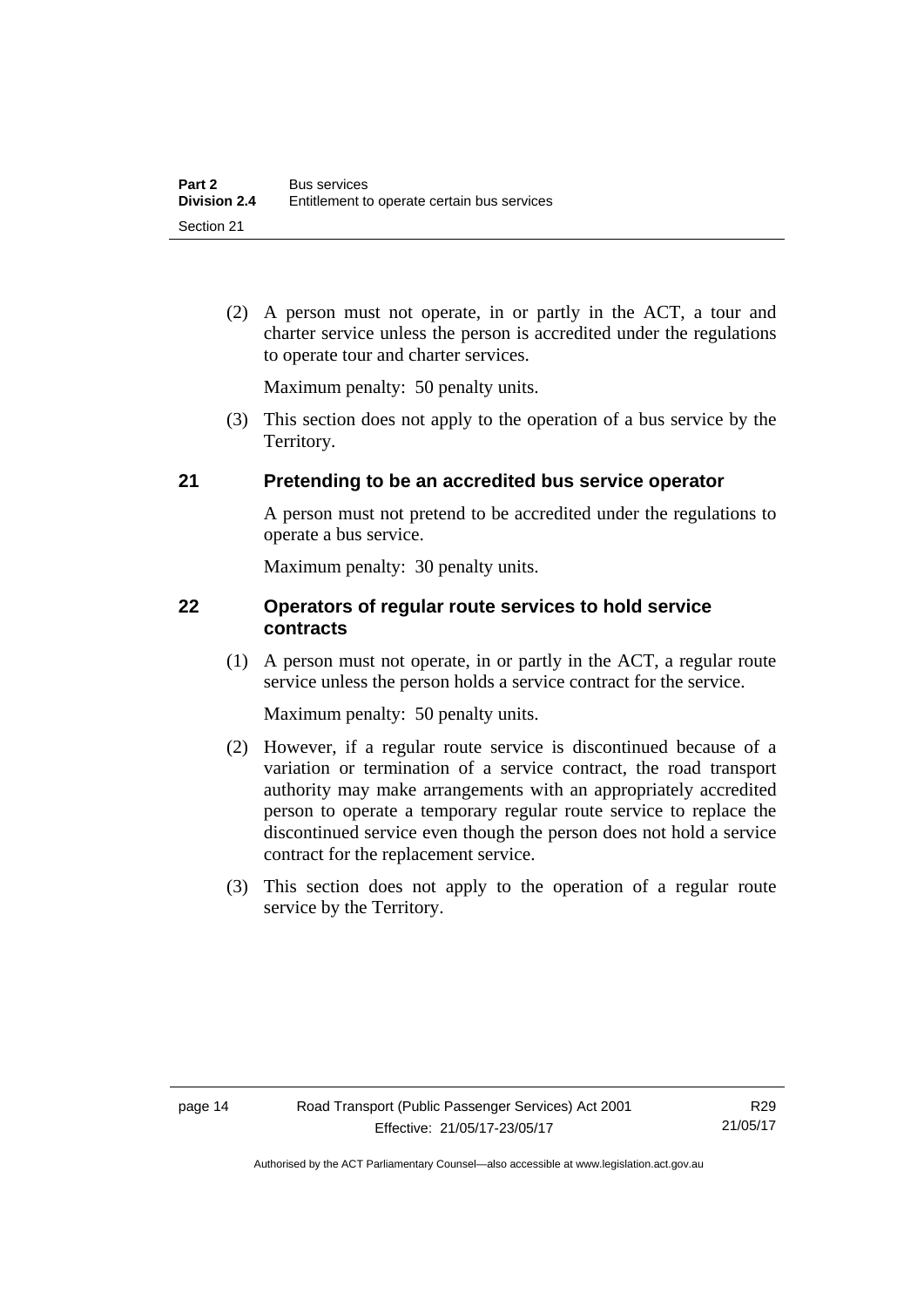# <span id="page-24-0"></span>**Division 2.5 Regulation of bus services**

# <span id="page-24-1"></span>**23 Regular route services—power to determine maximum fares**

- (1) The Minister may determine maximum fares, and ways of calculating maximum fares, payable by passengers on regular route services.
- (2) A determination is a disallowable instrument.
	- *Note* A disallowable instrument must be notified and presented to the Legislative Assembly, under the [Legislation Act.](http://www.legislation.act.gov.au/a/2001-14)

# <span id="page-24-2"></span>**24 Regulations about operation of bus services by accredited people**

A regulation may make provision in relation to the operation of bus services by accredited bus service operators, including, for example—

- (a) the conduct of bus services, including, for example—
	- (i) the safety of passengers (including, for example, by the use of particular kinds of security devices) and the public; and
	- (ii) the qualifications, training and experience of bus drivers and other people providing services on behalf of accredited bus service operators; and
	- (iii) maximum driving times and minimum rest times of bus drivers; and
	- (iv) insurance; and
	- (v) the issue of tickets; and
	- (vi) customer complaints and inquiries; and
- (b) the preparation and publication of, and compliance with, timetables for regular route services; and

R29 21/05/17 Road Transport (Public Passenger Services) Act 2001 Effective: 21/05/17-23/05/17 page 15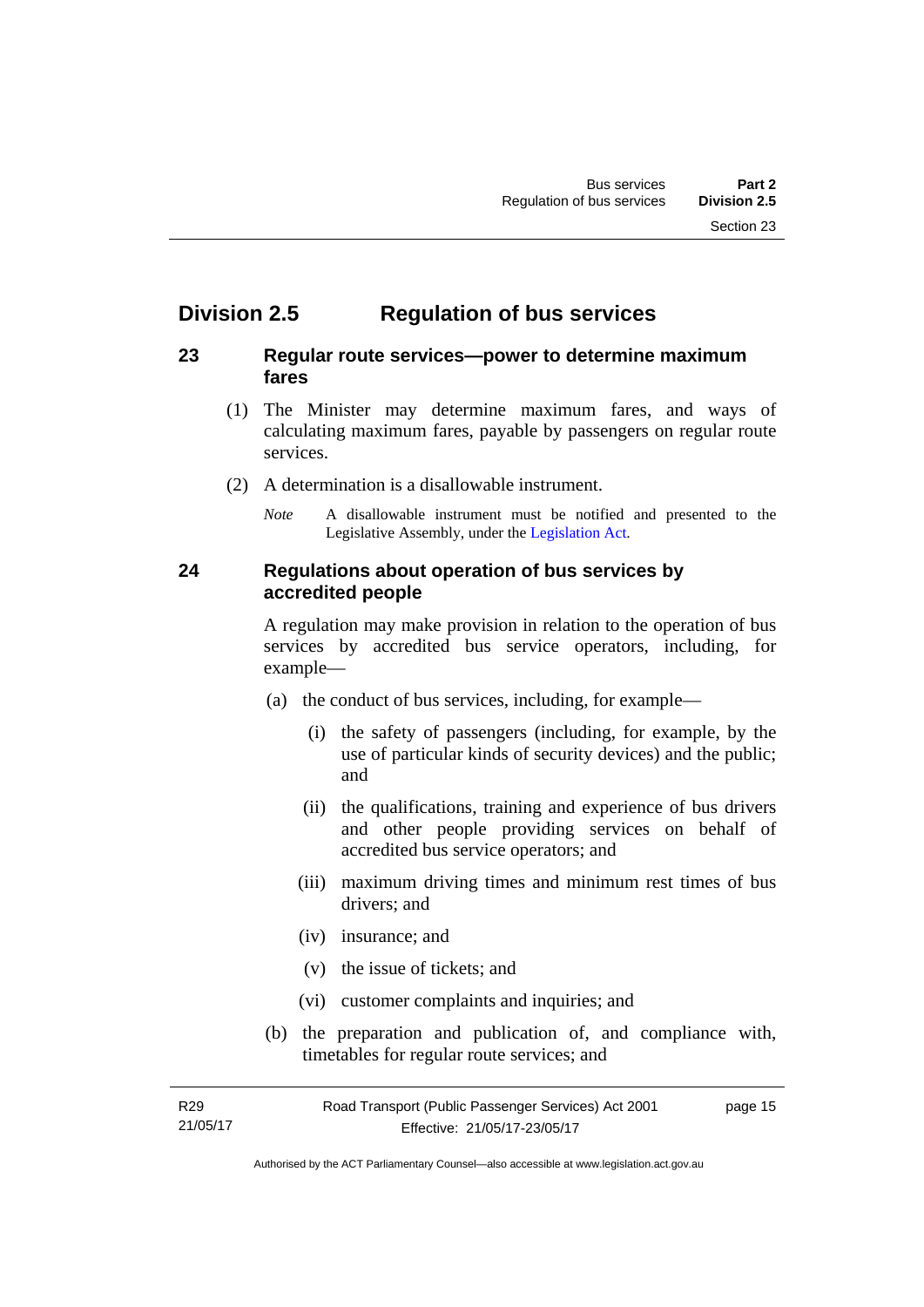- (c) the obligations of drivers of public buses and other people providing services on behalf of accredited bus service operators; and
- (d) the requirements that public buses, and their equipment and fittings (internal and external), must comply with; and
- (e) the maintenance and cleaning of public buses; and
- (f) maintenance, parking and other facilities for public buses; and
- (g) the making and keeping of records and their inspection; and
- (h) the auditing of records and systems; and
- (i) requirements for display of accreditation numbers on advertisements for the service; and
- (j) the provision of information and reports to the road transport authority.
- *Note* An example is part of the Act, is not exhaustive and may extend, but does not limit, the meaning of the provision in which it appears (see [Legislation Act,](http://www.legislation.act.gov.au/a/2001-14) s 126 and s 132).

### <span id="page-25-0"></span>**25 Regulations about operation of public buses**

A regulation may make provision in relation to the operation of public buses, including, for example—

- (a) the regulation or prohibition of the use of public buses on certain roads or road related areas; and
- (b) the picking-up and dropping-off of passengers and other matters relating to the transport of passengers; and
- (c) the records to be made and kept by, how they are to be made and kept, and their inspection; and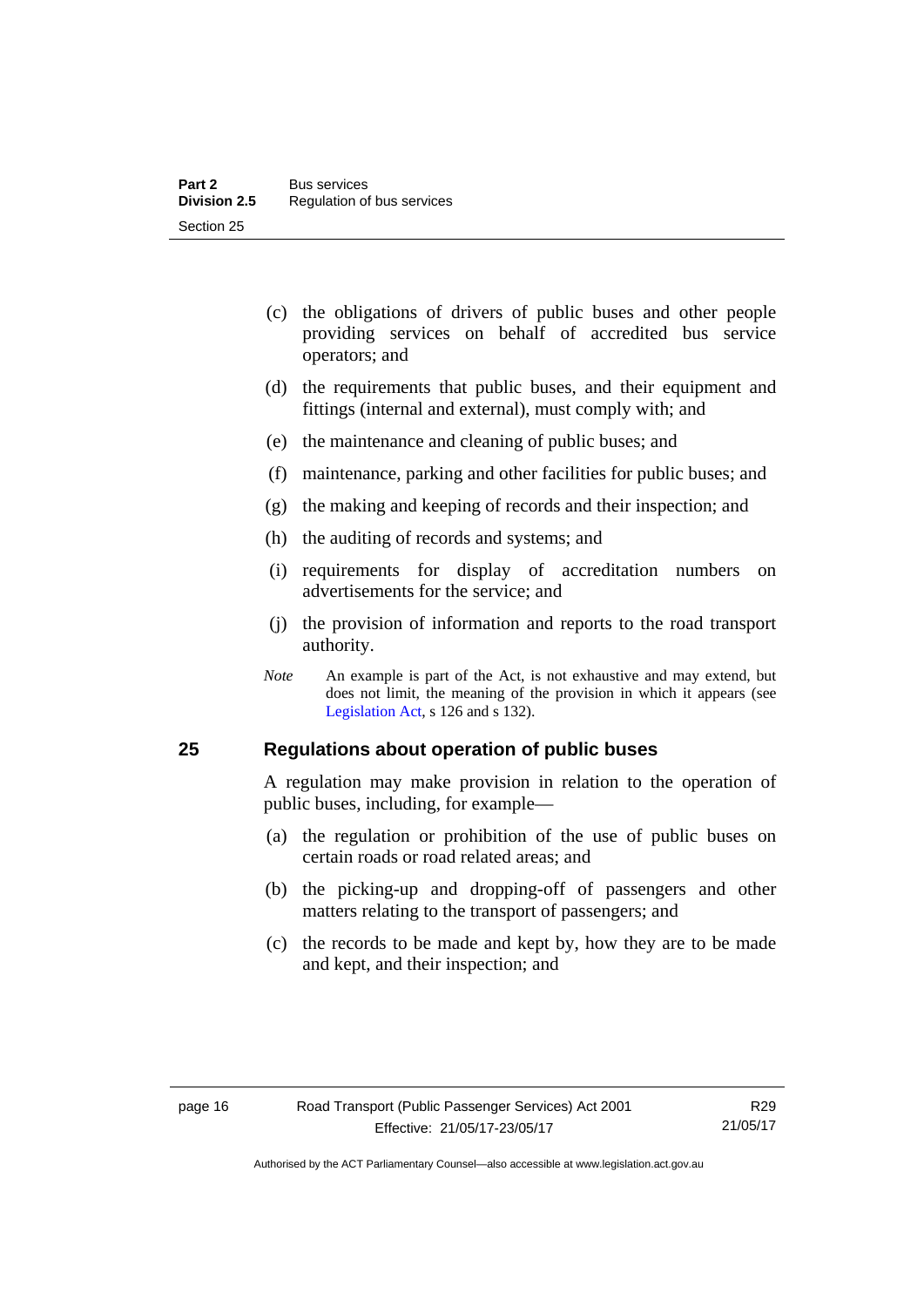- (d) the transport of passengers' luggage or other goods, and animals; and
- (e) the regulation or prohibition of the transport of passengers standing in or on any part of a public bus; and
- (f) the maximum speed of public buses; and
- (g) the prohibition of anyone from soliciting for passengers or for a hiring; and
- (h) the design, equipment and fittings (internal or external) of public buses; and
- (i) the sections, terminal points and bus stops on bus routes; and
- (j) the regulation or prohibition of notices, signs and advertisements inside or on the outside of public buses.
- *Note* An example is part of the Act, is not exhaustive and may extend, but does not limit, the meaning of the provision in which it appears (see [Legislation Act,](http://www.legislation.act.gov.au/a/2001-14) s 126 and s 132).

# <span id="page-26-0"></span>**26 Regulations about bus drivers**

A regulation may make provision in relation to drivers of public buses, including, for example—

- (a) the powers, duties and conduct of drivers; and
- (b) how drivers must dress.
- *Note* An example is part of the Act, is not exhaustive and may extend, but does not limit, the meaning of the provision in which it appears (see [Legislation Act,](http://www.legislation.act.gov.au/a/2001-14) s 126 and s 132).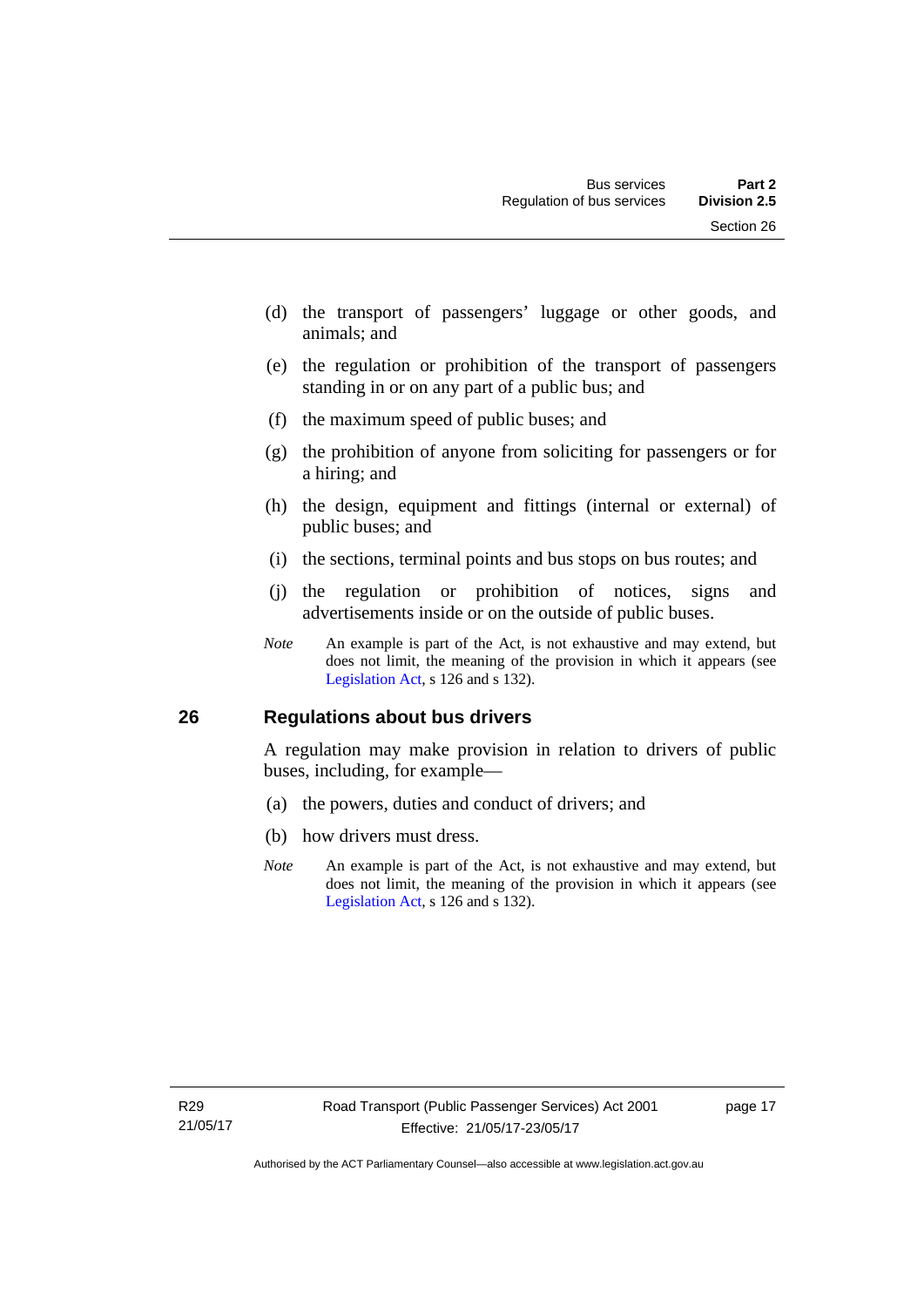# <span id="page-27-0"></span>**27 Regulations about conduct of passengers**

A regulation may make provision in relation to the conduct of passengers on public buses, including, for example—

- (a) the regulation or prohibition of eating and drinking; and
- (b) the authority of public bus drivers, police officers and authorised people to direct people contravening a regulation to leave a bus and to remove them if they fail to leave.
- *Note* An example is part of the Act, is not exhaustive and may extend, but does not limit, the meaning of the provision in which it appears (see [Legislation Act,](http://www.legislation.act.gov.au/a/2001-14) s 126 and s 132).

page 18 Road Transport (Public Passenger Services) Act 2001 Effective: 21/05/17-23/05/17

R29 21/05/17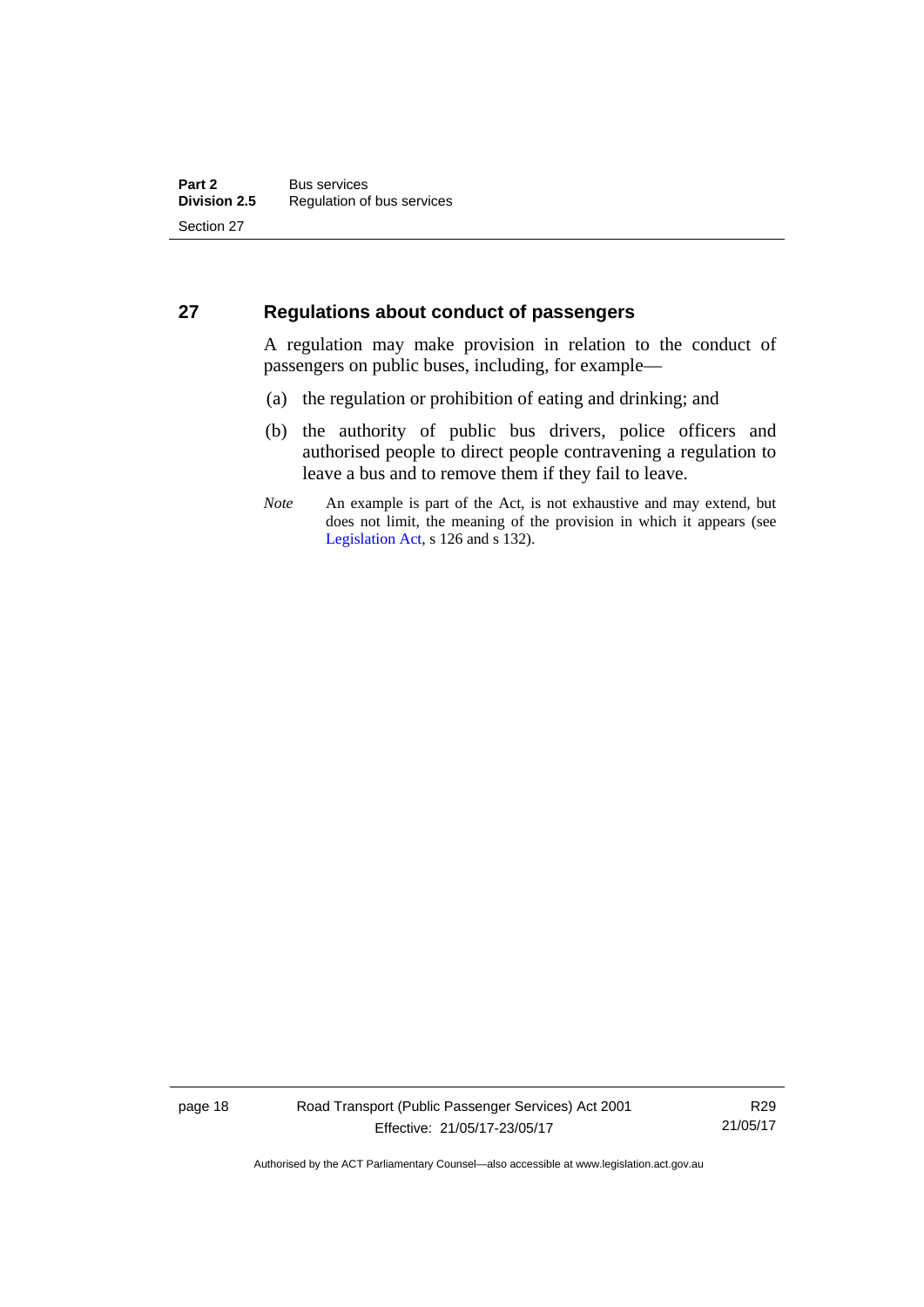<span id="page-28-0"></span>**Part 3 Transport booking services** 

# <span id="page-28-1"></span>**Division 3.1 Basic concepts**

# <span id="page-28-2"></span>**28 Meaning of** *transport booking service*

In this Act:

## *transport booking service*—

- (a) means a person who—
	- (i) accepts bookings from people for bookable vehicles; and
	- (ii) communicates the bookings to bookable vehicle drivers; but
- (b) does not include—
	- (i) a person who is a bookable vehicle driver if the booking is for the driver; or
	- (ii) a person prescribed by regulation to not be a transport booking service.
- *Note Person* includes a corporation as well as an individual (see [Legislation](http://www.legislation.act.gov.au/a/2001-14)  [Act](http://www.legislation.act.gov.au/a/2001-14), s 160).

# <span id="page-28-3"></span>**29 Meaning of** *bookable vehicle* **and** *bookable vehicle driver*

In this Act:

*bookable vehicle* means—

- (a) a taxi; or
- (b) a rideshare vehicle; or
- (c) a hire car.
- *Note Taxi*—see s 45. *Rideshare vehicle*—see s 60A. *Hire car*—see s 67.

R29 21/05/17 page 19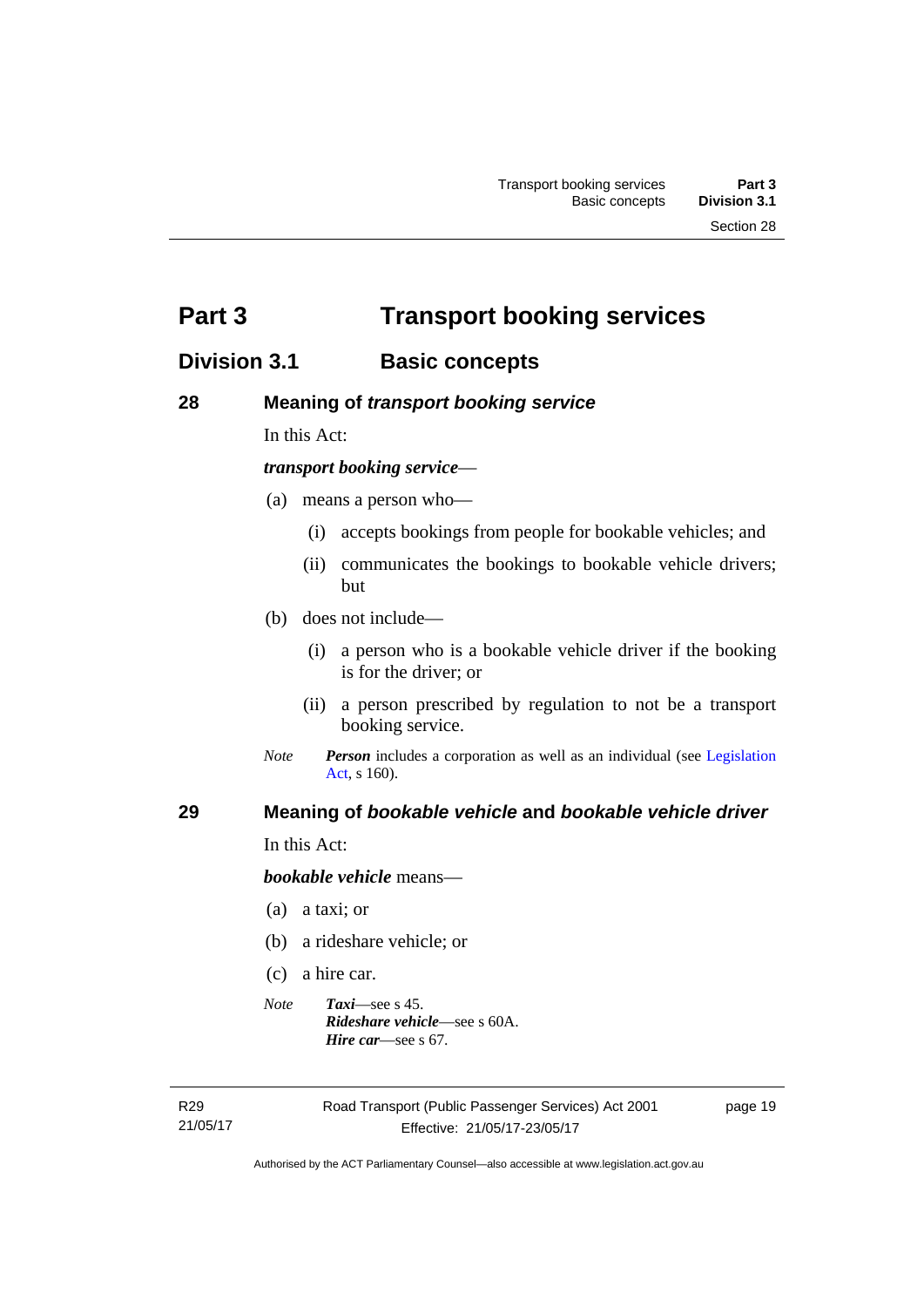#### *bookable vehicle driver* means—

- (a) a taxi driver; or
- (b) a rideshare driver; or
- (c) a hire car driver.
- *Note Rideshare driver*—see s 60A. *Taxi driver*—see the dictionary.

# <span id="page-29-0"></span>**Division 3.2 Transport booking service accreditation**

## <span id="page-29-1"></span>**30 Transport booking service—purpose of accreditation**

The purpose of accrediting a transport booking service is to ensure that the transport booking service, and each person who is concerned with, or takes part in, the management of the transport booking service—

- (a) is suitable to operate the transport booking service; and
- (b) has demonstrated capacity to comply with this Act.
- *Note* A reference to an Act includes a reference to the statutory instruments made or in force under the Act, including any regulation (see [Legislation Act,](http://www.legislation.act.gov.au/a/2001-14) s 104).

# <span id="page-29-2"></span>**31 Transport booking service—regulations about accreditation**

- (1) A regulation may provide a system for the accreditation of transport booking services, including, for example—
	- (a) the conditions of an accreditation; and
	- (b) matters relating to the issuing, refusal or surrender of an accreditation; and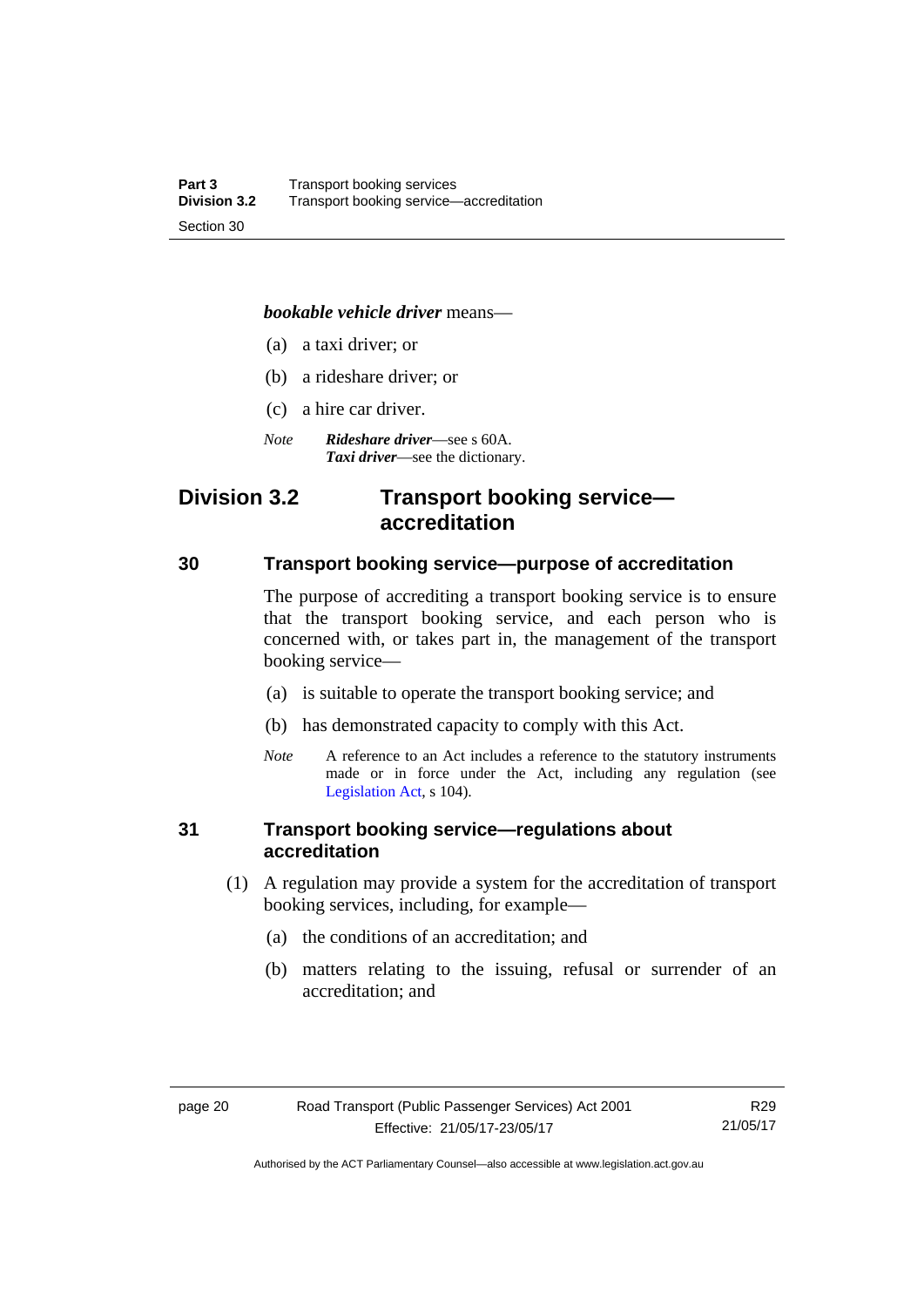- (c) the action that may be taken in relation to an accredited transport booking service in circumstances prescribed by regulation, including—
	- (i) the suspension or cancellation of an accreditation; and
	- (ii) the imposition of a condition on, or the amendment of a condition of, an accreditation; and
	- (iii) an order that an accredited transport booking service pay to the Territory an amount of not more than—
		- (A) for an individual—\$5 000; or
		- (B) for a corporation—\$25 000; and
	- (iv) the reprimanding of an accredited transport booking service.
- *Note* An example is part of the Act, is not exhaustive and may extend, but does not limit, the meaning of the provision in which it appears (see [Legislation Act,](http://www.legislation.act.gov.au/a/2001-14) s 126 and s 132).
- (2) A regulation may make provision about the accreditation of transport booking services, including, for example—
	- (a) requirements about the suitability of the applicant and each person who is to be concerned with, or take part in, the management of the transport booking service; and
	- (b) capacity to meet service standards.

# <span id="page-30-0"></span>**32 Transport booking service must be accredited**

- (1) A person commits an offence if the person—
	- (a) operates a transport booking service; and
	- (b) is not an accredited transport booking service.

Maximum penalty: 50 penalty units.

(2) An offence against this section is a strict liability offence.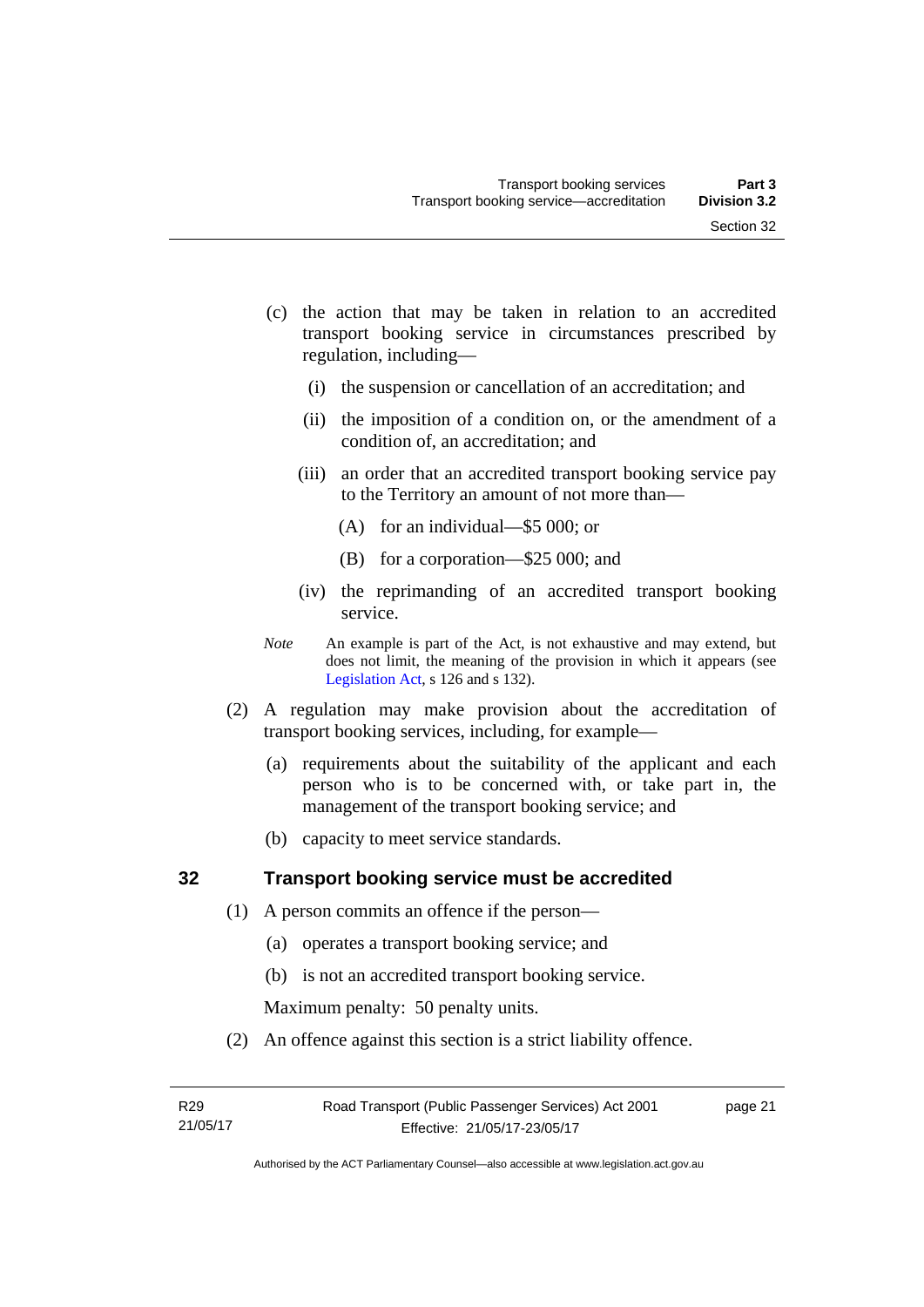# <span id="page-31-0"></span>**33 Transport booking service must comply with accreditation conditions**

- (1) A person commits an offence if the person—
	- (a) is an accredited transport booking service; and
	- (b) fails to comply with a condition of the accreditation.

Maximum penalty: 50 penalty units.

(2) An offence against this section is a strict liability offence.

# <span id="page-31-1"></span>**34 Pretend to be accredited transport booking service**

A person commits an offence if the person pretends to be an accredited transport booking service.

Maximum penalty: 30 penalty units.

# <span id="page-31-2"></span>**Division 3.3 Transport booking service—affiliated drivers and affiliated operators**

# <span id="page-31-3"></span>**35 Meaning of** *affiliated driver*

In this Act:

*affiliated driver*, for a transport booking service, means a bookable vehicle driver who has an affiliated driver agreement with the booking service.

*Note* A rideshare driver must be an affiliated driver (see s 36F).

# <span id="page-31-4"></span>**36 Meaning of** *affiliated driver agreement*

In this Act:

*affiliated driver agreement* means an agreement between a bookable vehicle driver and a transport booking service for—

 (a) the transport booking service to provide a booking service for the driver; and

| page 22 | Road Transport (Public Passenger Services) Act 2001 | R29      |
|---------|-----------------------------------------------------|----------|
|         | Effective: 21/05/17-23/05/17                        | 21/05/17 |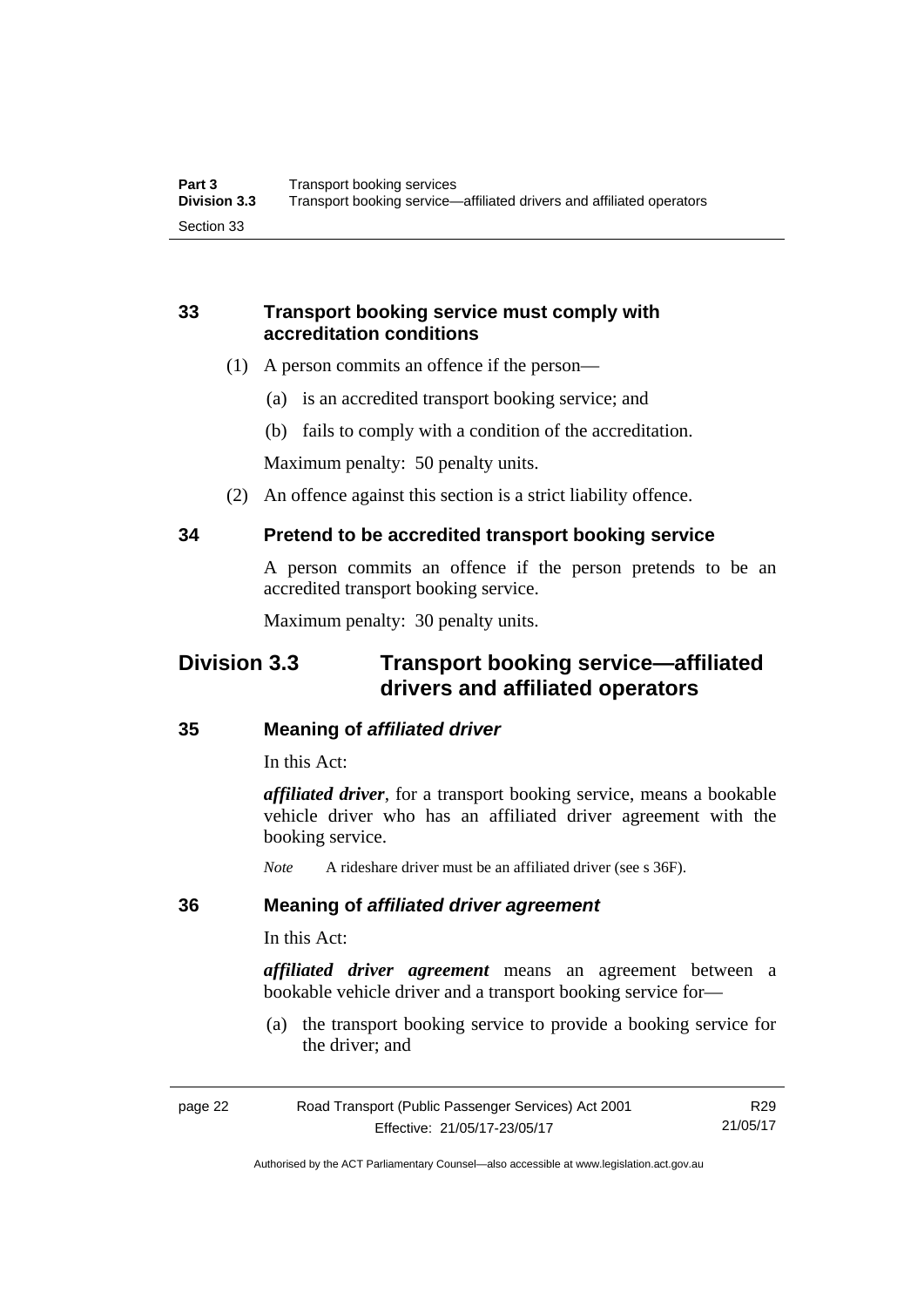(b) the driver to provide a taxi service, rideshare service or hire car service using a stated bookable vehicle via the booking service.

# <span id="page-32-0"></span>**36A Pretend to be affiliated driver**

(1) A person commits an offence if the person pretends to be an affiliated driver for a transport booking service.

Maximum penalty: 30 penalty units.

(2) An offence against this section is a strict liability offence.

# <span id="page-32-1"></span>**36B Meaning of** *affiliated operator*

In this Act:

*affiliated operator*, for a transport booking service, means a taxi service operator, or hire care service operator, who has an affiliated operator agreement with the booking service.

# <span id="page-32-2"></span>**36C Meaning of** *affiliated operator agreement*

In this Act:

*affiliated operator agreement* means an agreement between a taxi service operator, or hire care service operator, and a transport booking service for—

- (a) the transport booking service to provide a booking service for drivers for the operator's service; and
- (b) the taxi service operator, or hire care service operator, to operate the taxi service, or hire car service, using stated drivers and stated vehicles, via the booking service.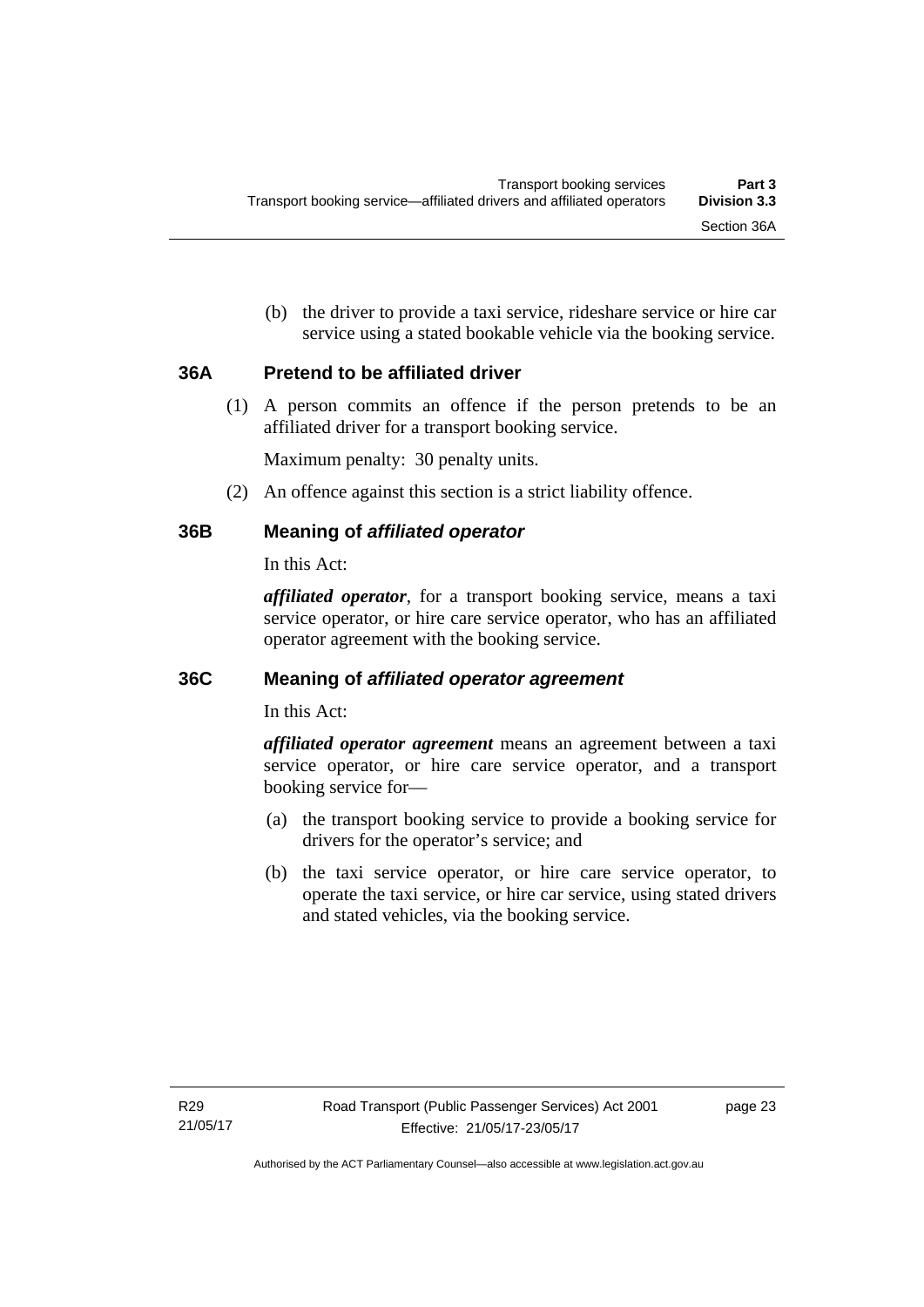# <span id="page-33-0"></span>**36D Pretend to be affiliated operator**

 (1) A person commits an offence if the person pretends to be an affiliated operator for a transport booking service.

Maximum penalty: 30 penalty units.

(2) An offence against this section is a strict liability offence.

# <span id="page-33-1"></span>**36E Taxi driver or taxi service operator must be affiliated with transport booking service**

- (1) A person commits an offence if—
	- (a) the person is a taxi driver for a taxi service; and
	- (b) the person is not an affiliated driver for a transport booking service; and
	- (c) the taxi service operator is not—
		- (i) an affiliated operator for a transport booking service; or
		- (ii) an independent taxi service operator.

Maximum penalty: 50 penalty units.

- (2) A person commits an offence if the person—
	- (a) operates a taxi service; and
	- (b) is not either—
		- (i) an affiliated operator for a transport booking service; or
		- (ii) an independent taxi service operator.

Maximum penalty: 50 penalty units.

(3) An offence against this section is a strict liability offence.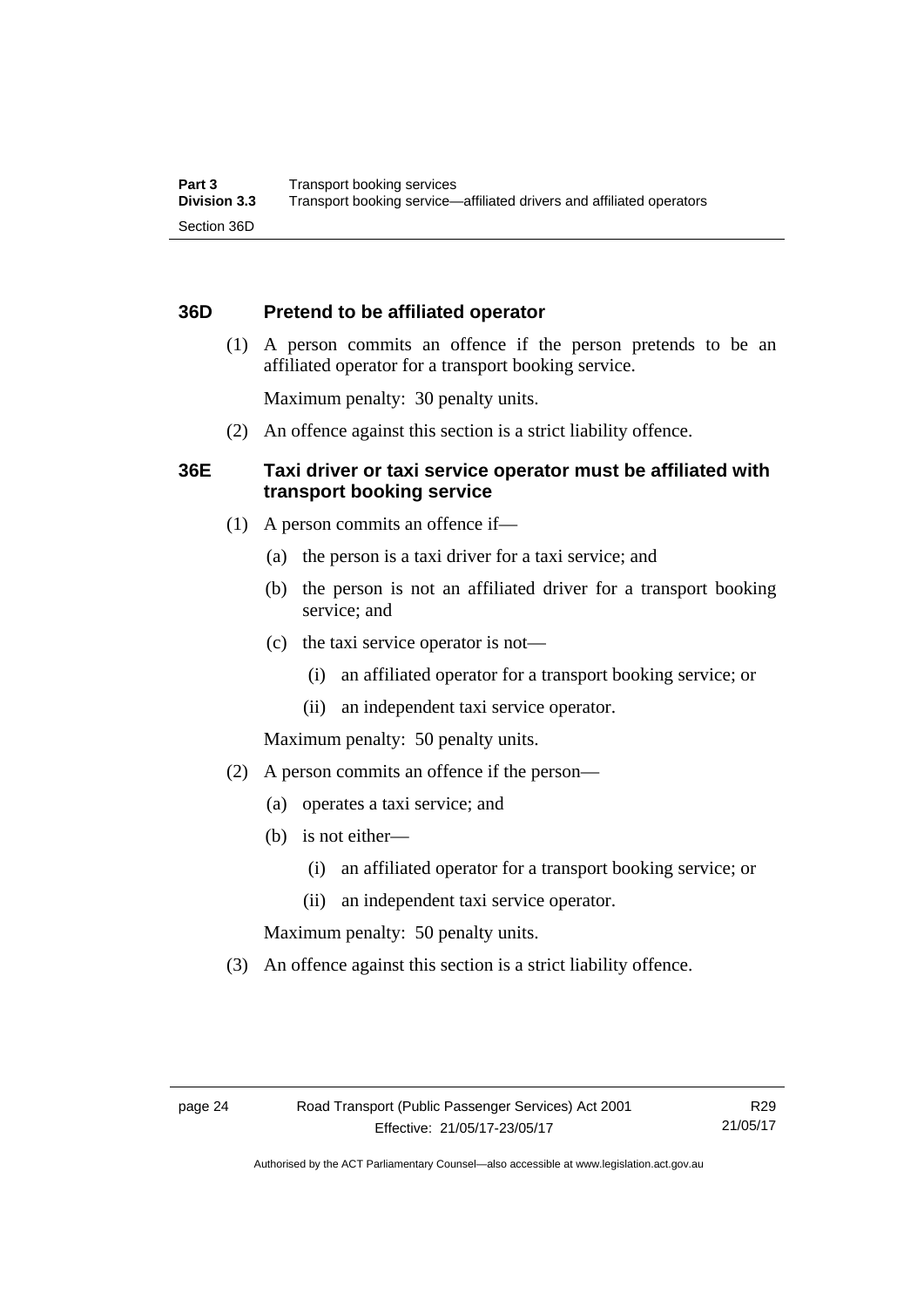# <span id="page-34-0"></span>**36F Rideshare driver must be affiliated with transport booking service**

- (1) A person commits an offence if the person—
	- (a) is a rideshare driver, and
	- (b) is not an affiliated driver for a transport booking service.

Maximum penalty: 50 penalty units.

(2) An offence against this section is a strict liability offence.

# <span id="page-34-1"></span>**Division 3.4 Transport booking service—operation**

# <span id="page-34-2"></span>**36G Transport booking service—responsibilities**

- (1) A person commits an offence if the person—
	- (a) is a transport booking service; and
	- (b) does not take reasonable steps to ensure that an affiliated driver either—
		- (i) holds a public vehicle licence that authorises the driver to drive the bookable vehicle; or
		- (ii) is exempted by the *[Road Transport \(Driver Licensing\)](http://www.legislation.act.gov.au/sl/2000-14)  [Regulation 2000](http://www.legislation.act.gov.au/sl/2000-14)* from holding an Australian driver licence.

Maximum penalty: 20 penalty units.

- (2) A person commits an offence if the person—
	- (a) is a transport booking service; and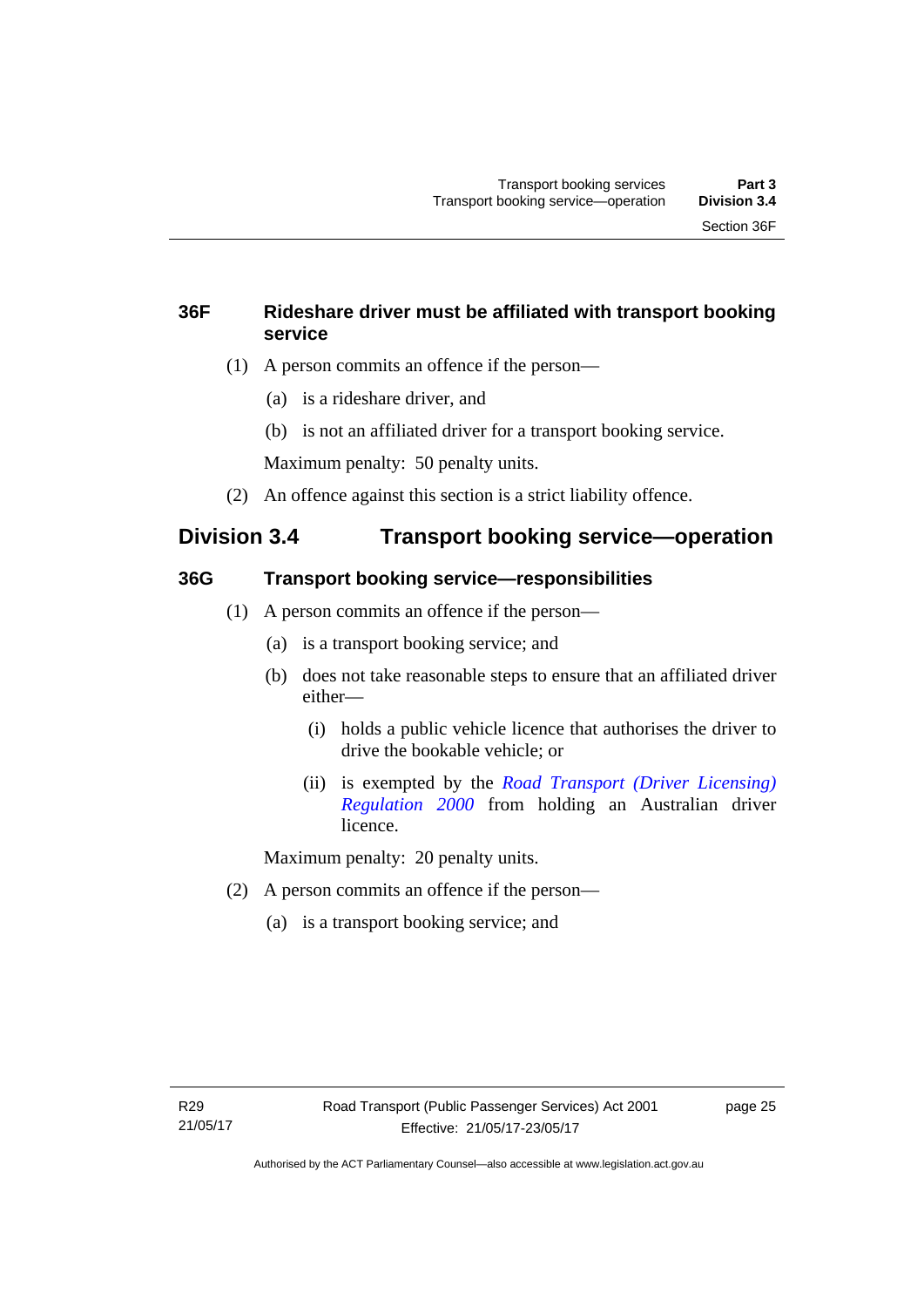- (b) does not take reasonable steps to ensure that—
	- (i) each affiliated taxi service operator is an accredited taxi service operator; and
	- (ii) each affiliated hire car service operator is an accredited hire car service operator.

Maximum penalty: 20 penalty units.

- (3) A person commits an offence if the person—
	- (a) is a transport booking service; and
	- (b) does not take reasonable steps to ensure that—
		- (i) each affiliated rideshare driver is an accredited rideshare driver; and
		- (ii) each vehicle to be used by a rideshare driver for a rideshare is—
			- (A) a licensed rideshare vehicle; and
			- (B) insured in the way prescribed by regulation under section 60N (d) (Licensed rideshare vehicle not to be used unless insured).

Maximum penalty: 20 penalty units.

(4) An offence against this section is a strict liability offence.

## <span id="page-35-0"></span>**36H Transport booking services—regulations about operation**

A regulation may make provision about the operation of transport booking services, including, for example—

- (a) the agreements and other arrangements that transport booking services may make with bookable vehicle drivers, taxi service operators and hire car service operators; and
- (b) service standards for transport booking services; and

Authorised by the ACT Parliamentary Counsel—also accessible at www.legislation.act.gov.au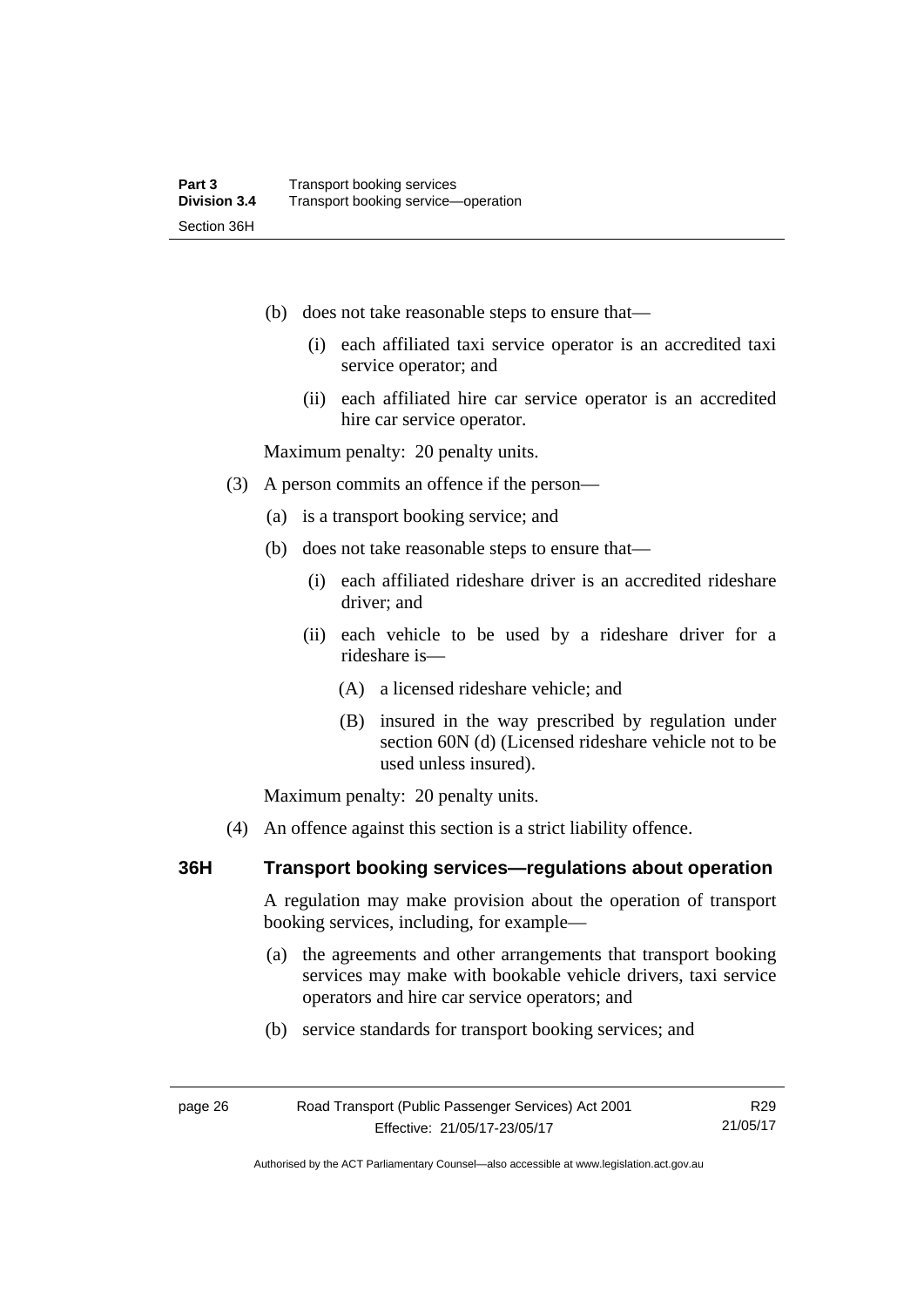- (c) the safety of drivers and passengers (including, for example, particular kinds of security devices); and
- (d) the operation of equipment for sending messages between transport booking services and bookable vehicle drivers; and
- (e) management of bookings for particular kinds of bookable vehicles including, for example, wheelchair-accessible taxis; and
- (f) the accessibility of booking services for different kinds of passengers; and
- (g) the payment by passengers of gratuities and other amounts in addition to fares; and
- (h) directions that transport booking services may give to bookable vehicle drivers; and
- (i) customer inquiries and complaints; and
- (j) the making and keeping of records and their inspection; and
- (k) the auditing of records and systems; and
- (l) the provision of information and reports to the road transport authority.
- *Note* An example is part of the Act, is not exhaustive and may extend, but does not limit, the meaning of the provision in which it appears (see [Legislation Act,](http://www.legislation.act.gov.au/a/2001-14) s 126 and s 132).

# **36I Court may order transport booking service to take certain actions**

- (1) This section applies if a court finds a corporation guilty of an offence against 1 of more of the following sections:
	- (a) section 32 (Transport booking service must be accredited);
	- (b) section 33 (Transport booking service must comply with accreditation conditions);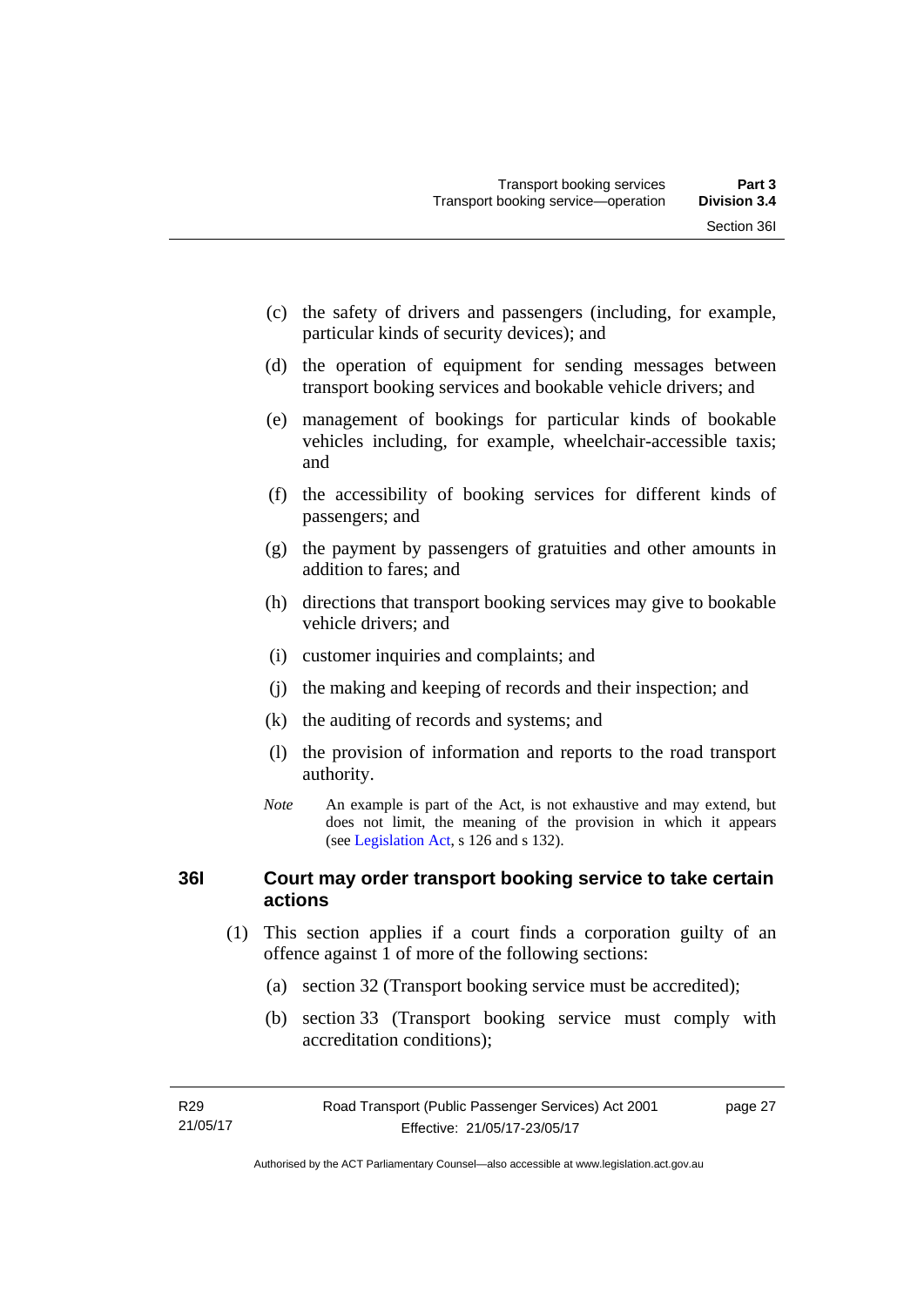- (c) section 36G (Transport booking service—responsibilities).
- (2) In addition to, or instead of, any other penalty the court may impose on the corporation, the court may order the corporation to do 1 or more of the following:
	- (a) take any action stated by the court to publicise—
		- (i) the offence; and
		- (ii) the consequences resulting from or related to the conduct from which the offence arose; and
		- (iii) any penalties imposed, or other orders made, because of the offence;
	- (b) take any action stated by the court to notify 1 or more stated people of the matters mentioned in paragraph (a);
	- (c) do stated things or establish or carry out a stated project for the public benefit even if the project is unrelated to the offence.

#### **Example—par (a)**

advertise on television or in a daily newspaper

#### **Example—par (b)**

publish a notice in an annual report or distribute a notice to shareholders of the corporation

#### **Example—par (c)**

develop and operate a community service

- *Note* An example is part of the Act, is not exhaustive and may extend, but does not limit, the meaning of the provision in which it appears (see [Legislation Act,](http://www.legislation.act.gov.au/a/2001-14) s 126 and s 132).
- (3) In making the order, the court may state a period within which the action must be taken, the thing must be done or the project must be established or carried out, and may also impose any other requirement that it considers necessary or desirable for enforcement of the order or to make the order effective.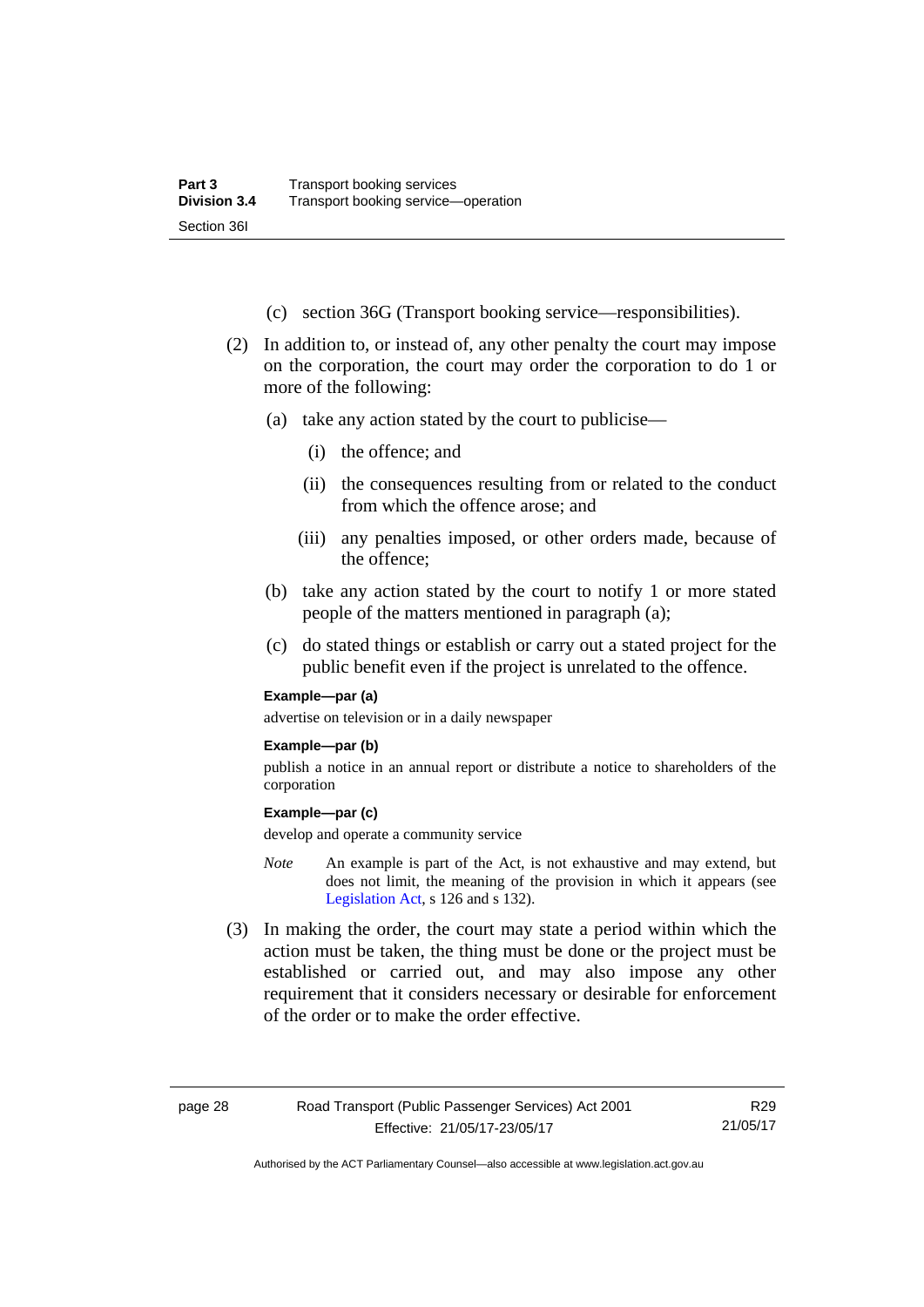- (4) The total cost to the corporation of compliance with an order or orders under subsection (2) in relation to a single offence must not be more than 6 500 penalty units (including any fine imposed for the offence).
- (5) If the court decides to make an order under subsection (2), it must, in deciding the kind of order, take into account, as far as practicable—
	- (a) the severity and extent of the consequences resulting from or related to the conduct from which the offence arose; and
	- (b) any actions taken by the corporation to rectify damage resulting from or related to the conduct from which the offence arose; and
	- (c) the financial circumstances of the corporation; and
	- (d) the nature of the burden that compliance with the order will impose on the corporation.
- (6) The court is not prevented from making an order under subsection (2) only because it has been unable to find out the financial circumstances of the corporation.
- (7) If a corporation fails, without reasonable excuse, to comply with an order under subsection (2) (a) or (b) within the stated period (if any) the court may, on application by the road transport authority, by order authorise the director-general—
	- (a) to do anything that is necessary or convenient to carry out any action that remains to be done under the order and that it is still practicable to do; and
	- (b) to publicise the failure of the corporation to comply with the order.
- (8) If the court makes an order under subsection (7), the director-general must comply with the order.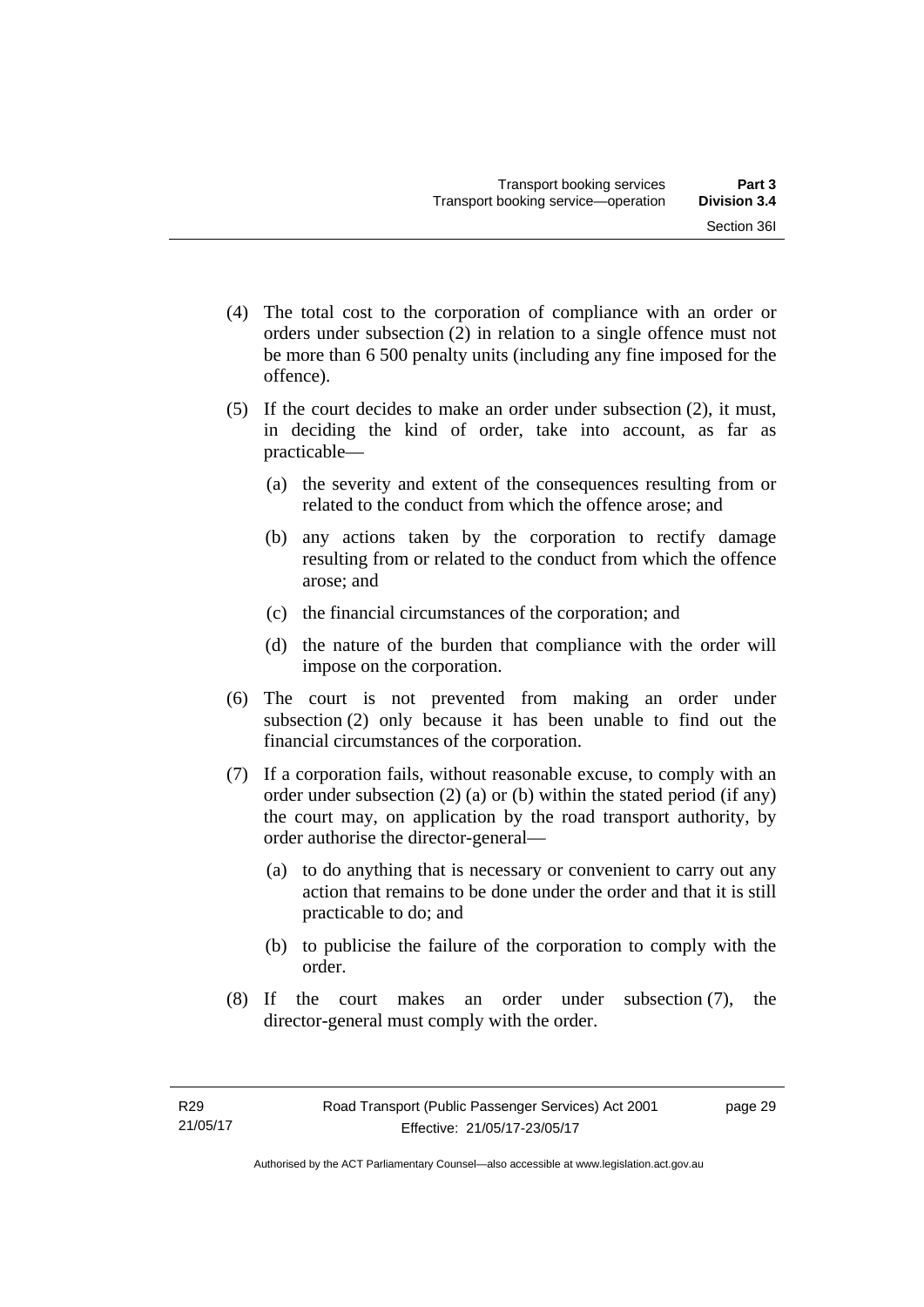- (9) Subsection (7) does not prevent contempt of court proceedings from being started or continued against a corporation that has failed to comply with an order under this section.
- (10) The reasonable cost of complying with an order under subsection (7) is a debt owing to the Territory by the corporation against which the order was made.

page 30 Road Transport (Public Passenger Services) Act 2001 Effective: 21/05/17-23/05/17

R29 21/05/17

Authorised by the ACT Parliamentary Counsel—also accessible at www.legislation.act.gov.au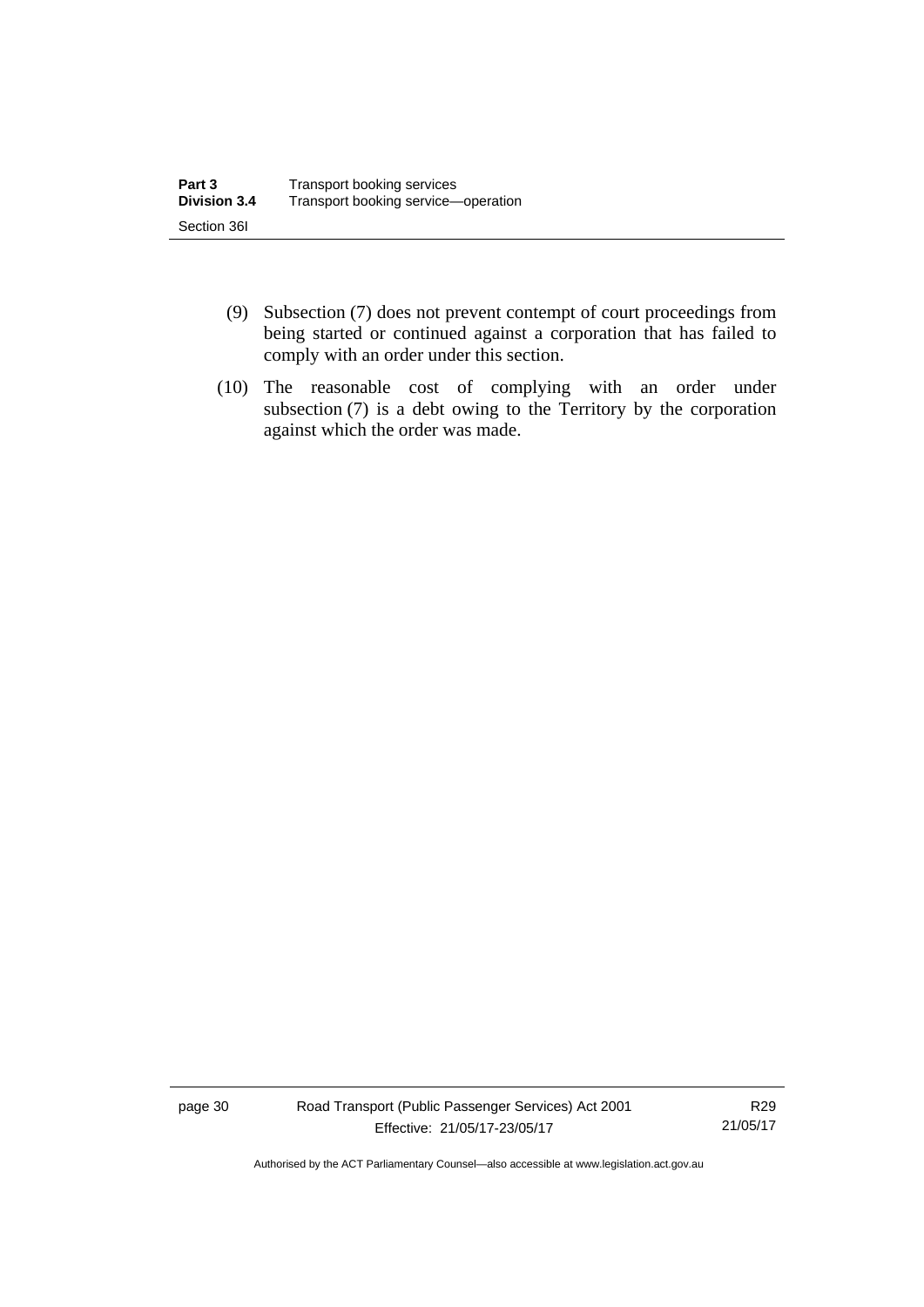# **Part 4 Licensing of taxi vehicles**

# **Division 4.1 Basic concepts**

# **37 Meaning of** *taxi licence*

A *taxi licence* is a licence issued under the regulations to use a vehicle as a taxi, and includes a restricted taxi licence.

*Note* References to *taxi licence* include a *restricted taxi licence* unless the contrary intention otherwise appears (see [Legislation Act,](http://www.legislation.act.gov.au/a/2001-14) s 155).

# **38 Meaning of** *restricted taxi licence*

A *restricted taxi licence* is a licence issued under the regulations to use a vehicle as a restricted taxi.

# **Division 4.2 Taxi licences**

# **39 Maximum numbers of taxi licences**

- (1) The Minister may determine the number of taxi licences or restricted taxi licences.
- (2) A determination is a notifiable instrument.

*Note* A notifiable instrument must be notified under the [Legislation Act](http://www.legislation.act.gov.au/a/2001-14).

# **40 Issue of taxi licences**

The road transport authority must not issue a taxi licence or a restricted taxi licence if the number of taxi licences or restricted taxi licences (as appropriate) would exceed the relevant number determined by the Minister.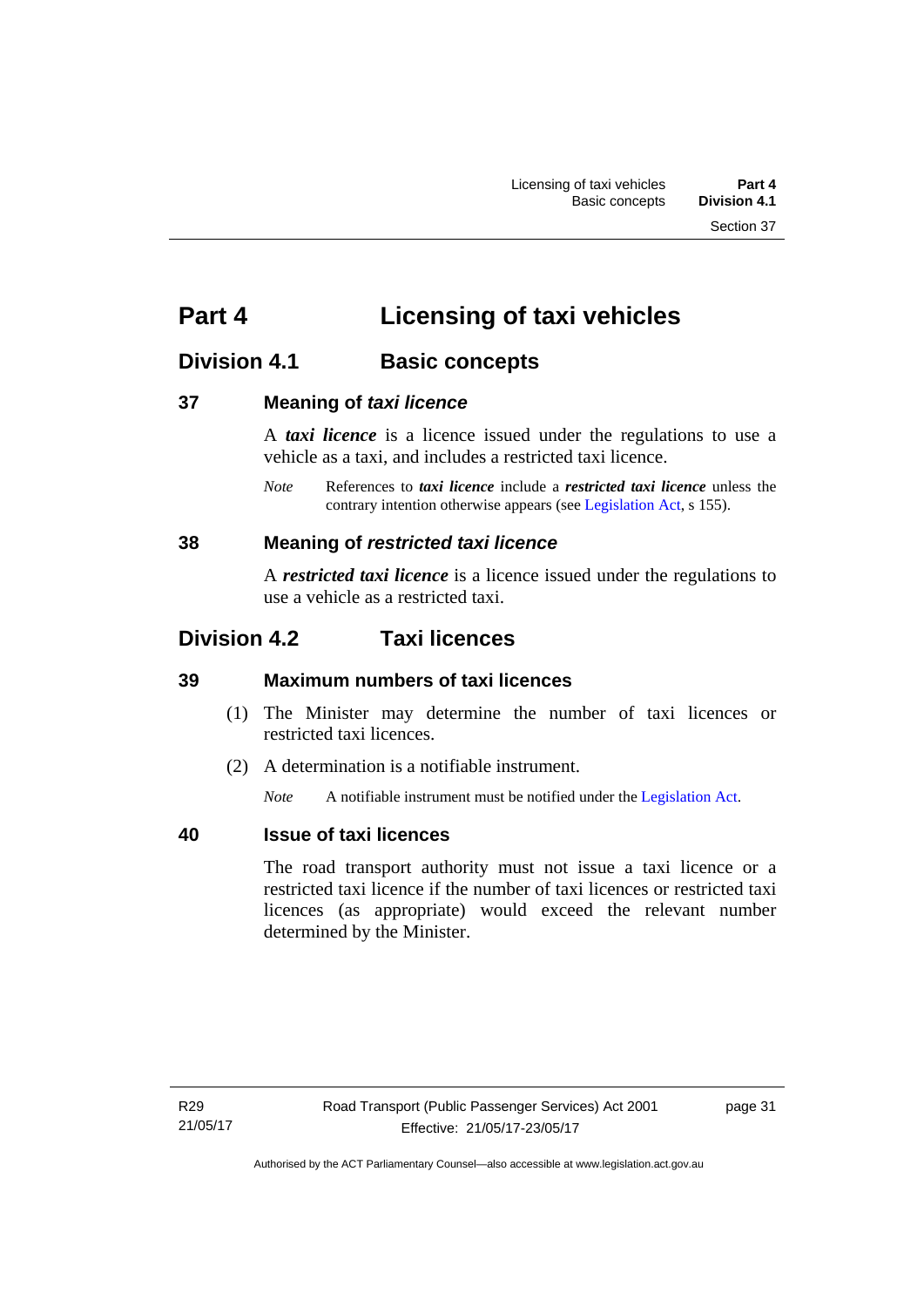# **41 Transferability of taxi licences**

- (1) A taxi licence (other than a restricted taxi licence) issued before the commencement of the *[Road Transport Legislation Amendment](http://www.legislation.act.gov.au/a/2006-26)  [Act 2006](http://www.legislation.act.gov.au/a/2006-26)* (the *amendment Act*) is transferable.
- (2) A taxi licence (other than a restricted taxi licence) issued after the commencement of the amendment Act may be issued as a transferable or non-transferable taxi licence.
- (3) If the holder of a taxi licence mentioned in subsection (1), or of a taxi licence issued as a transferable taxi licence, asks the road transport authority to transfer the licence to someone else, the authority must transfer the licence to the person.
- (4) The following taxi licences are not transferable:
	- (a) a taxi licence issued as a non-transferable taxi licence;
	- (b) a restricted taxi licence.
- (5) A taxi licence mentioned in subsection (4) that is issued after the commencement of the amendment Act is issued subject to the condition that the licence-holder must not transfer the licence to anyone else.

#### **Example of transfer of licence**

The licence-holder hiring the licence to someone else.

*Note* An example is part of the Act, is not exhaustive and may extend, but does not limit, the meaning of the provision in which it appears (see [Legislation Act,](http://www.legislation.act.gov.au/a/2001-14) s 126 and s 132).

# **42 Use of vehicles as taxis**

 (1) A person must not use a vehicle as a taxi (other than a restricted taxi) unless the vehicle is licensed under the regulations as a taxi.

Maximum penalty: 50 penalty units.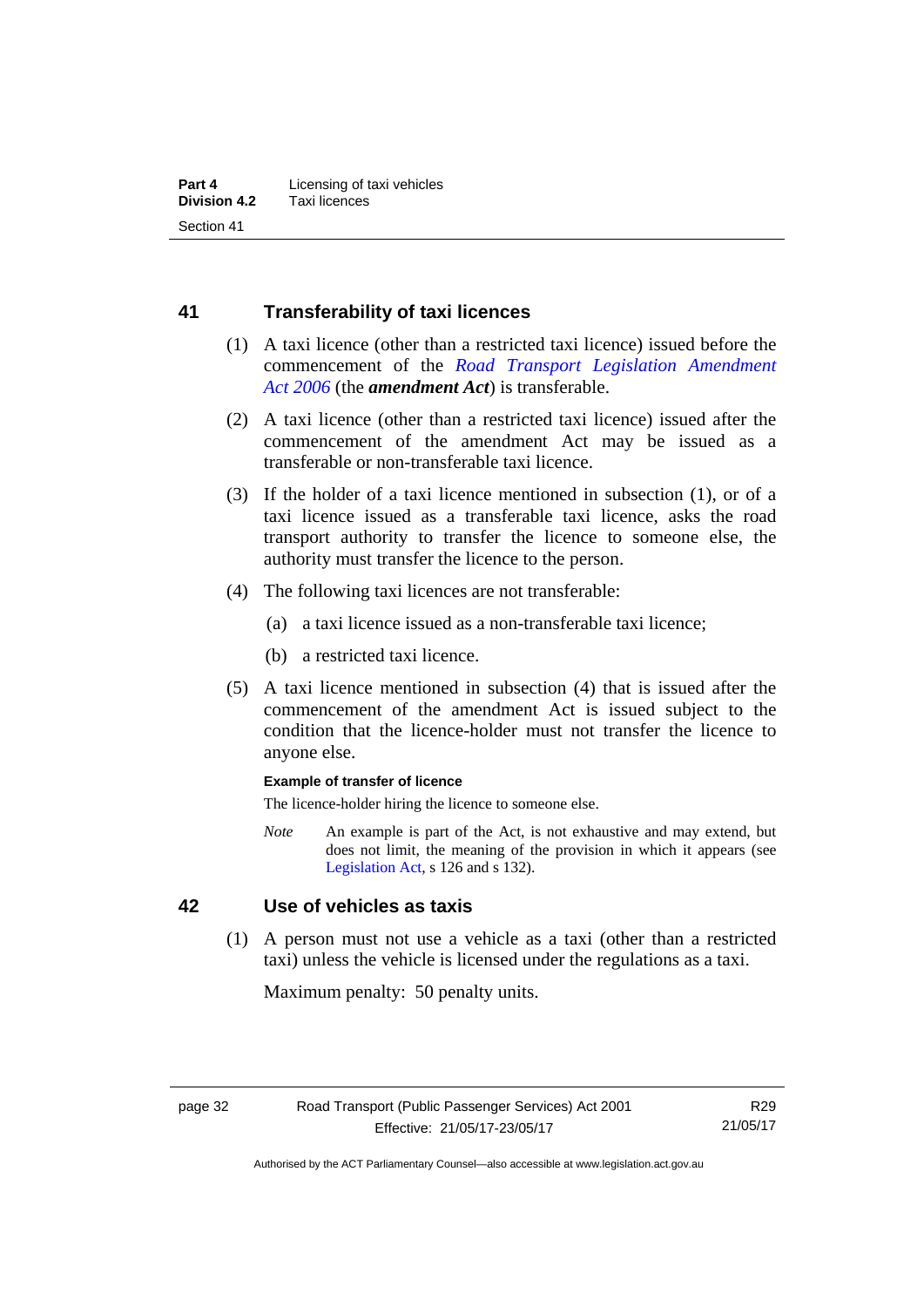(2) A person must not use a vehicle as a restricted taxi unless the vehicle is licensed under the regulations as a restricted taxi.

Maximum penalty: 50 penalty units.

- (3) This section does not apply to a person in relation to the hiring of a vehicle used by the person if—
	- (a) the vehicle is licensed as a taxi under the law of another jurisdiction; and
	- (b) the hiring begins in that jurisdiction and is completed in the ACT.
- (4) This section also does not apply to a person who is using a substitute vehicle as a licensed taxi in accordance with the regulations.

# **43 Pretending vehicles are licensed taxis**

(1) A person must not pretend that a vehicle is licensed under the regulations as a taxi (other than a restricted taxi).

Maximum penalty: 30 penalty units.

 (2) A person must not pretend that a vehicle is licensed under the regulations as a restricted taxi.

Maximum penalty: 30 penalty units.

# **44 Regulations about taxi licences**

- (1) A regulation may provide a system for the licensing of taxis and restricted taxis, including, for example—
	- (a) matters relating to the giving, refusal or surrender of licences; and
	- (b) the term (if any) of taxi licences; and
	- (c) the conditions of licences; and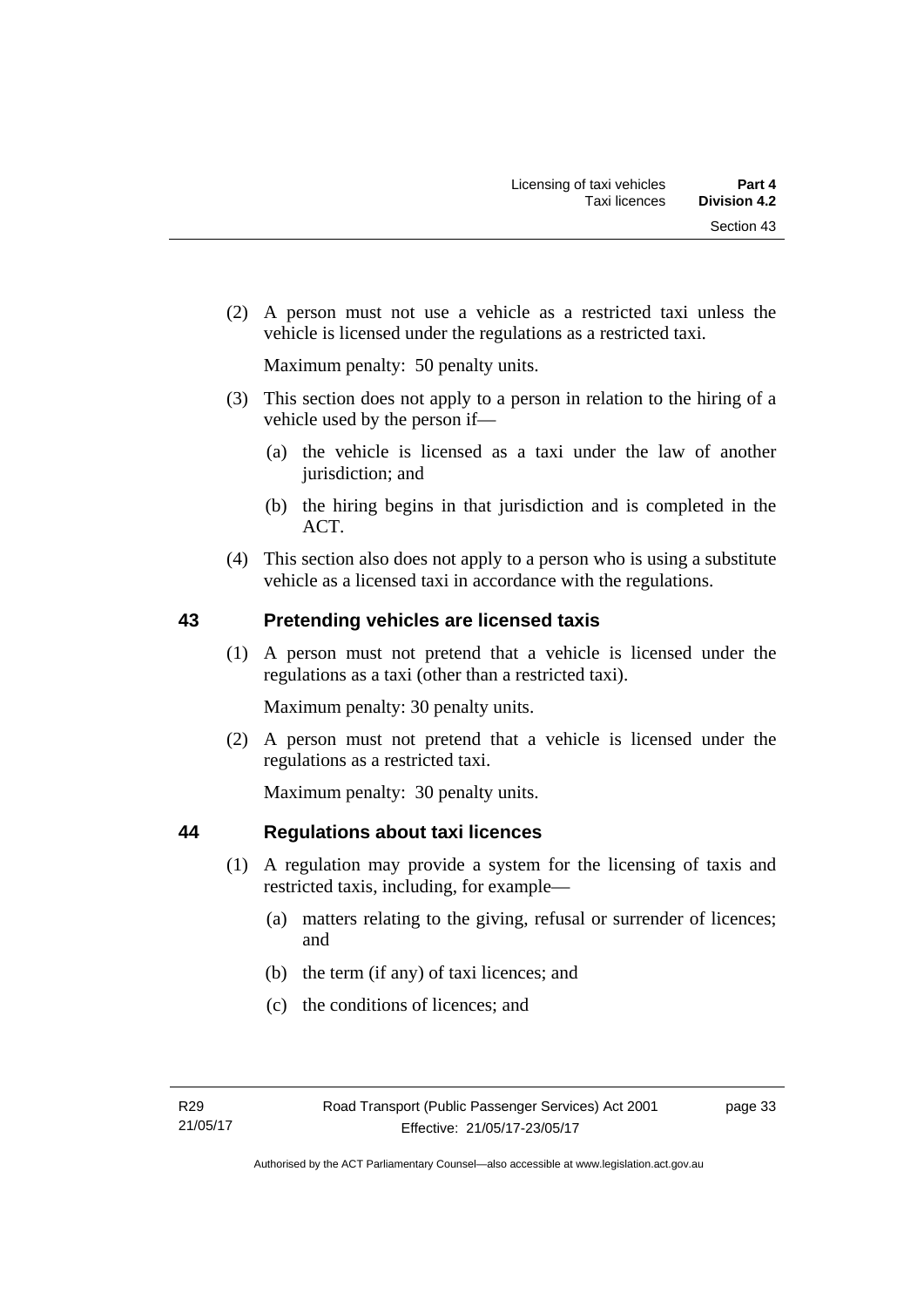- (d) the circumstances in which a substitute vehicle may be used as a licensed taxi; and
- (e) the action that may be taken in relation to licences in circumstances prescribed by regulation, including—
	- (i) the suspension or cancellation of a licence; and
	- (ii) the imposition of a condition on, or the amendment of a condition of, a licence; and
	- (iii) an order that the holder of a licence pay to the Territory an amount of not more than—
		- (A) for an individual—\$5 000; or
		- (B) for a corporation—\$25 000; and
	- (iv) the reprimanding of the holder of a licence.

#### **Examples of conditions for restricted taxi licences—s (1) (c)**

- 1 how the vehicle to which the restricted taxi licence relates must be equipped
- 2 the kinds of restricted taxi services that may be operated using the vehicle
- *Note* An example is part of the Act, is not exhaustive and may extend, but does not limit, the meaning of the provision in which it appears (see [Legislation Act,](http://www.legislation.act.gov.au/a/2001-14) s 126 and s 132).
- (2) The regulations may place different requirements on the person to whom a taxi licence (other than a restricted taxi licence) is issued and a person to whom the licence is hired.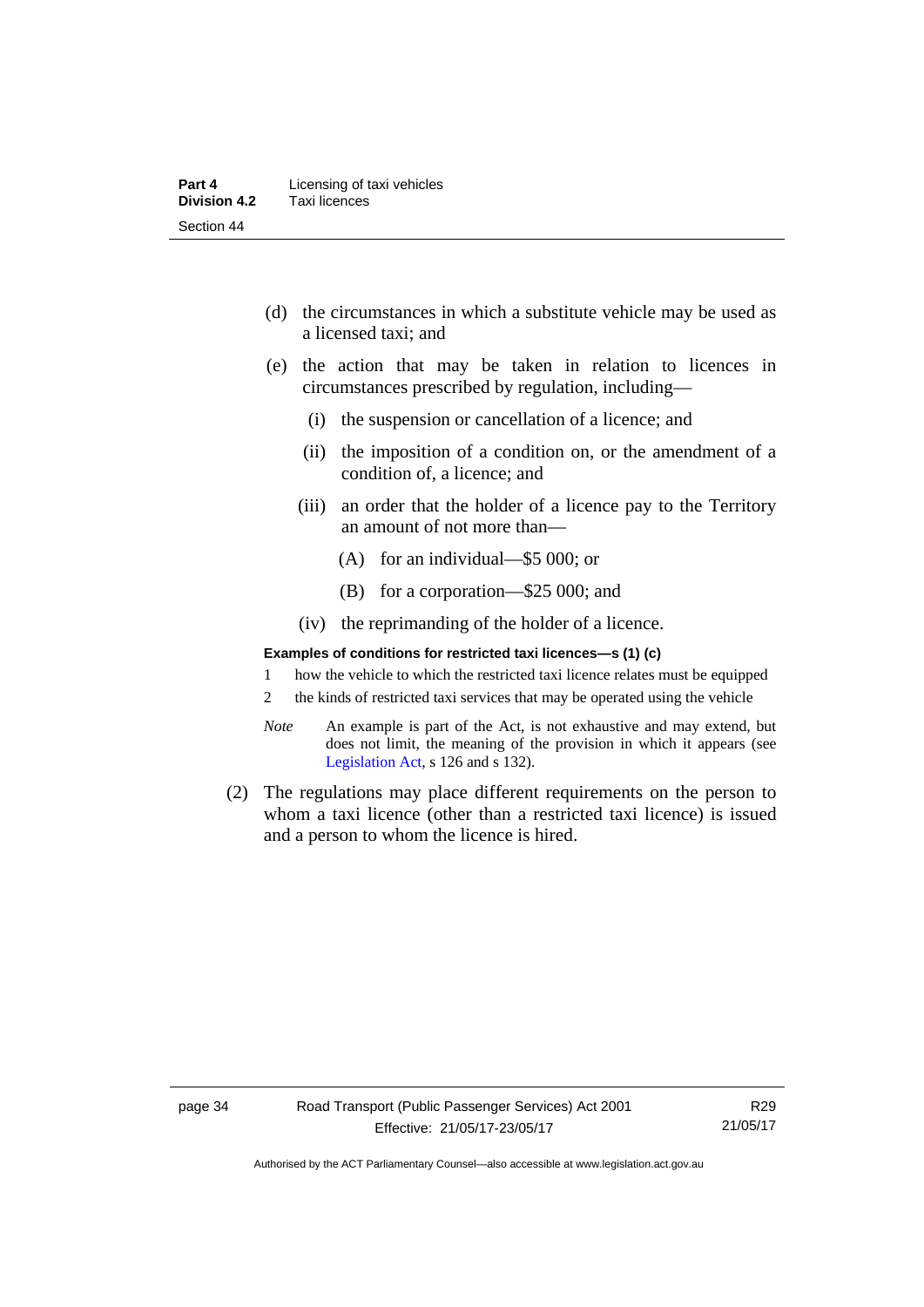# **Part 5 Taxi services**

# **Division 5.1 Basic concepts**

# **45 Meaning of** *taxi*

A *taxi* is a vehicle (other than a bus or demand responsive service vehicle) that stands or plies for hire for the transport of passengers along a road or road related area, and includes a restricted taxi.

*Note* References to *taxi* include a *restricted taxi* unless the contrary intention otherwise appears (see [Legislation Act,](http://www.legislation.act.gov.au/a/2001-14) s 155).

# **46 Meaning of** *restricted taxi*

A *restricted taxi* is a vehicle (other than a bus or demand responsive service vehicle) that stands or plies for hire for the transport of passengers along a road or road related area and that is licensed under the regulations as a restricted taxi.

# **47 Meaning of** *taxi service*

A *taxi service* is a public passenger service operated using 1 or more taxis (including restricted taxis).

# **48 Meaning of** *restricted taxi service*

A *restricted taxi service* is a public passenger service operated using only 1 or more restricted taxis.

# **Examples of kinds of restricted taxi services**

- 1 a service that must give priority to the transport of people with disabilities
- 2 a service with no requirement to give priority to the transport of people with disabilities
- *Note* An example is part of the Act, is not exhaustive and may extend, but does not limit, the meaning of the provision in which it appears (see [Legislation Act,](http://www.legislation.act.gov.au/a/2001-14) s 126 and s 132).

page 35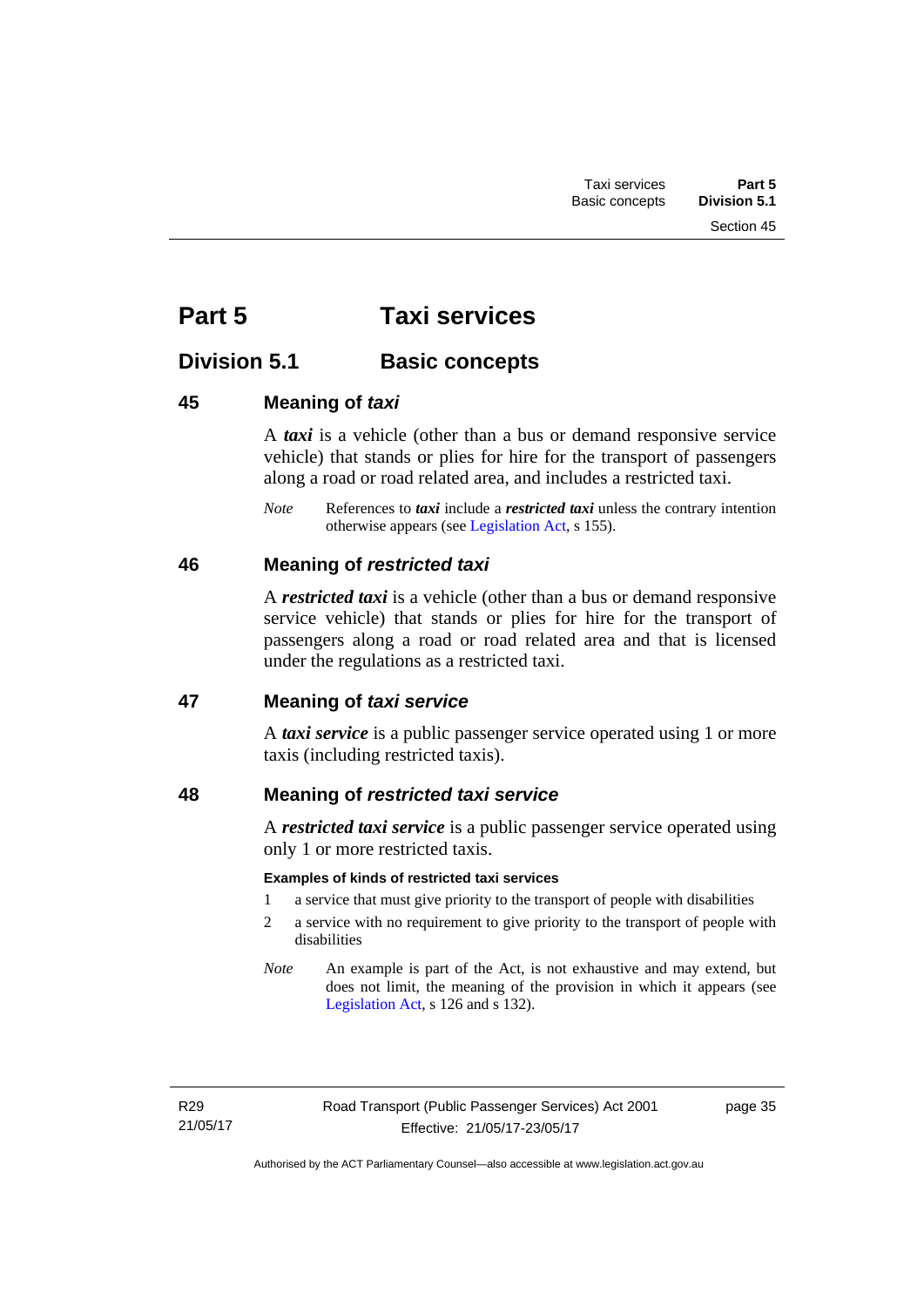# **Division 5.2 Accreditation of taxi service operators**

### **49 Taxi service operators—purposes of accreditation**

The purpose of accreditation under the regulations to operate a taxi service is to ensure that—

- (a) the accredited person has the financial capacity to meet the service standards for the service; and
- (b) the accredited person, and each person who is concerned with, or takes part in, the management of the service, are suitable people to operate the service; and
- (c) the accredited person, and each person who is concerned with, or takes part in, the management of the service, have demonstrated the capacity to comply with the relevant regulations and, in particular, the regulations about—
	- (i) the safety of passengers and the public; and
	- (ii) the maintenance of taxis.

# **50 Taxi service operators—regulations about accreditation system**

- (1) A regulation may provide a system for the accreditation of people to operate taxi services, including, for example—
	- (a) the kinds of accreditations; and
	- (b) the kinds of taxis and taxi services that a person who holds a particular kind of accreditation is entitled to operate; and
	- (c) the conditions of accreditations; and
	- (d) matters relating to the giving, refusal or surrender of accreditations; and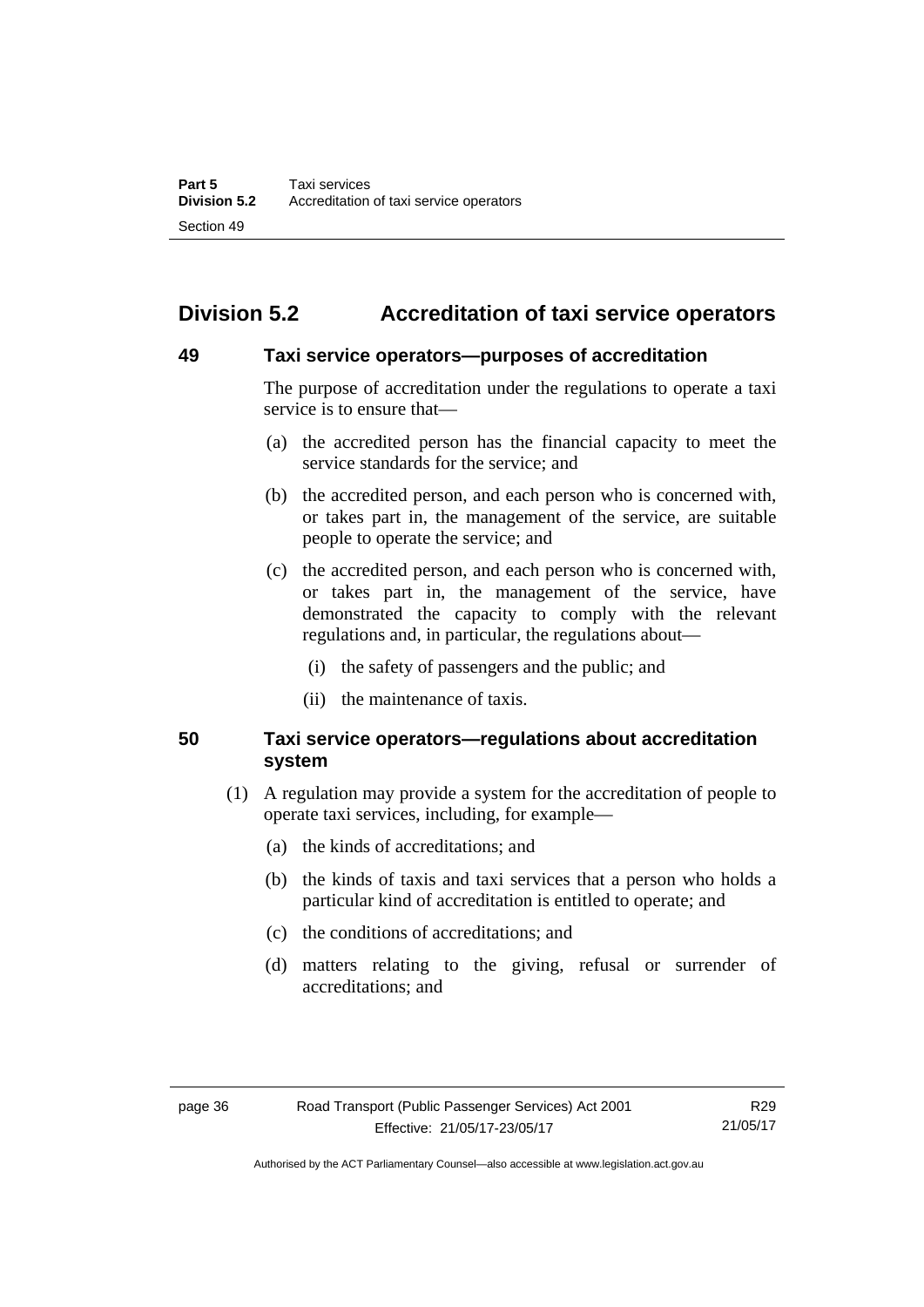- (e) the action that may be taken in relation to an accredited person in circumstances prescribed by regulation, including—
	- (i) the suspension or cancellation of an accreditation; and
	- (ii) the imposition of a condition on, or the amendment of a condition of, an accreditation; and
	- (iii) an order that an accredited person pay to the Territory an amount of not more than—
		- (A) for an individual—\$5 000; or
		- (B) for a corporation—\$25 000; and
	- (iv) the reprimanding of an accredited person.
- *Note* An example is part of the Act, is not exhaustive and may extend, but does not limit, the meaning of the provision in which it appears (see [Legislation Act,](http://www.legislation.act.gov.au/a/2001-14) s 126 and s 132).
- (2) The regulations may make provision in relation to the accreditation of people to operate taxi services, including, for example—
	- (a) requirements about the suitability of the applicant and each person who will be concerned with, or take part in, the management of the service; and
	- (b) capacity to meet service standards; and
	- (c) financial viability.
- (3) For subsection (1) (a), the regulations must provide for the accreditation of people to operate—
	- (a) a taxi service (other than a restricted taxi service); and
	- (b) a restricted taxi service.
	- *Note* For examples of kinds of restricted taxi services, see s 48.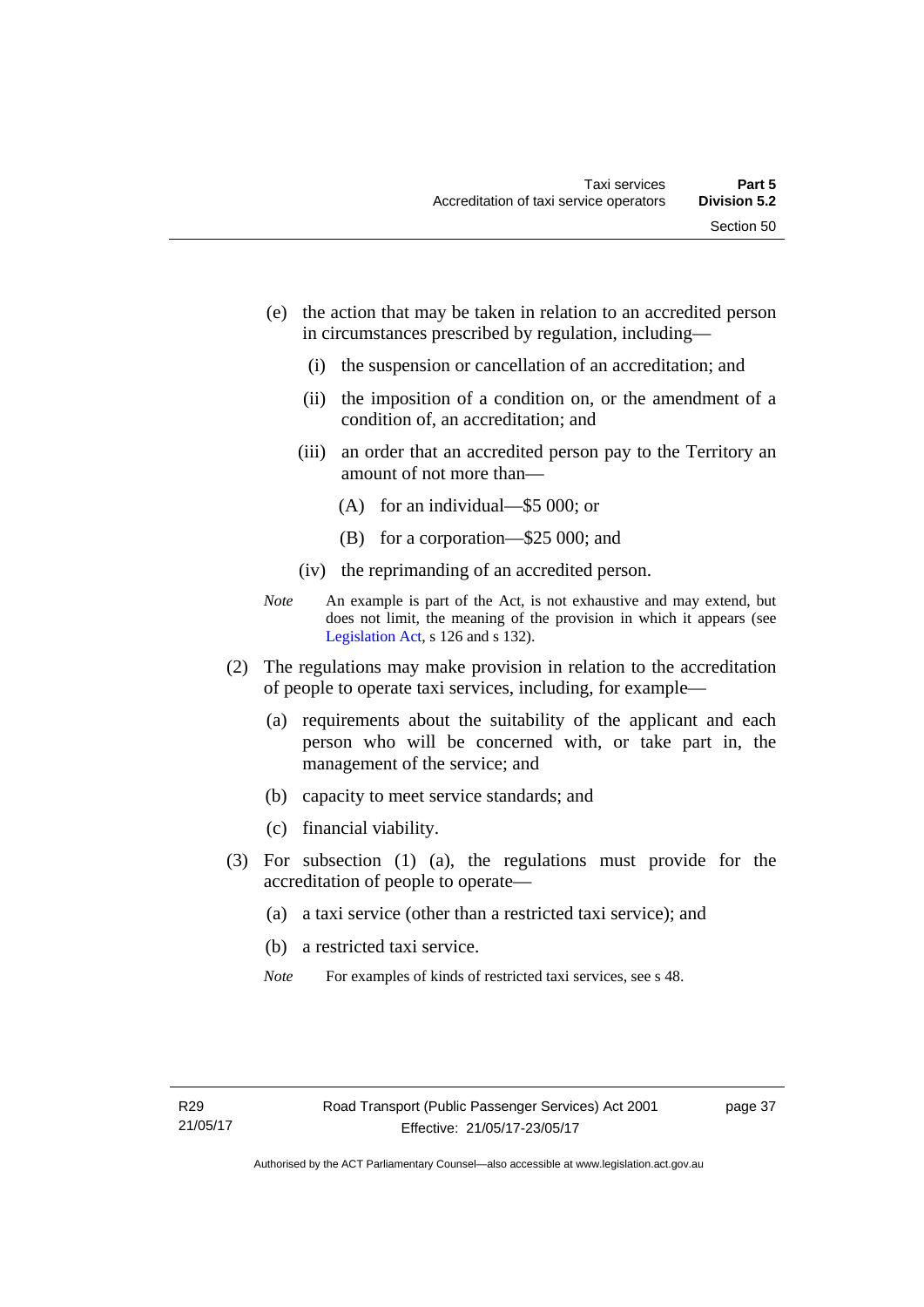# **Division 5.3 Entitlement to operate taxi services**

### **51 Entitlement to operate taxi services**

A person is entitled to operate a particular kind of taxi service, in or partly in the ACT, if—

- (a) the person is accredited under the regulations to operate a taxi service of that kind; and
- (b) the vehicles used to operate the service are licensed under the regulations as taxis for that kind of taxi service; and
- (c) the person is either—
	- (i) affiliated with an accredited transport booking service; or
	- (ii) an independent taxi service operator.

# **52 Unaccredited operators not to operate taxi services**

(1) A person must not operate, in or partly in the ACT, a taxi service of a particular kind unless the person is accredited under the regulations to operate the taxi service of that kind.

Maximum penalty: 50 penalty units.

- (2) This section does not apply to a person in relation to the hiring of a taxi operated by the person if—
	- (a) the person is authorised to operate a taxi service under the law of another jurisdiction; and
	- (b) the hiring begins in that jurisdiction and is completed in the ACT.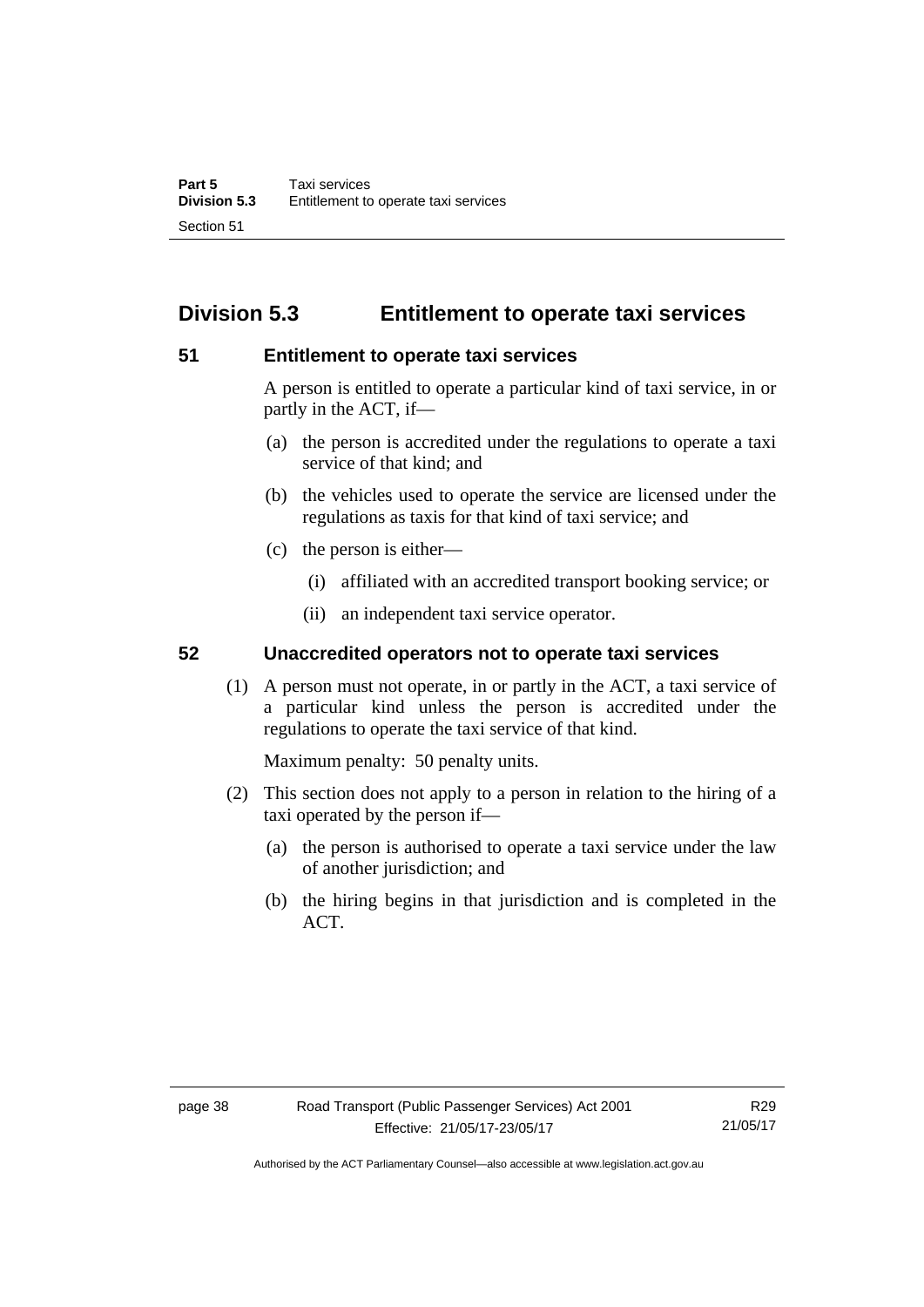# **53 Pretending to be an accredited taxi service operator**

 (1) A person must not pretend to be accredited under the regulations to operate a taxi service.

Maximum penalty: 30 penalty units.

 (2) A person must not pretend to be accredited under the regulations to operate a particular kind of taxi service.

Maximum penalty: 30 penalty units.

# **Division 5.4 Regulation of taxi services**

# **56 Regulations about operation of taxi services by accredited people**

A regulation may make provision in relation to the operation of taxi services by accredited taxi service operators, including, for example—

- (a) the specifications for, and operation of—
	- (i) equipment in taxis to receive messages from transport booking services; and
	- (ii) taximeters; and
- (b) the operation of a taxi service by an independent taxi service operator; and
- (c) the supervision and monitoring of taxi drivers for compliance with the service standards and the responsibilities of the operator in relation to a failure to comply with the standards; and
- (d) the safety of passengers (including, for example, by the use of particular kinds of security devices) and the public; and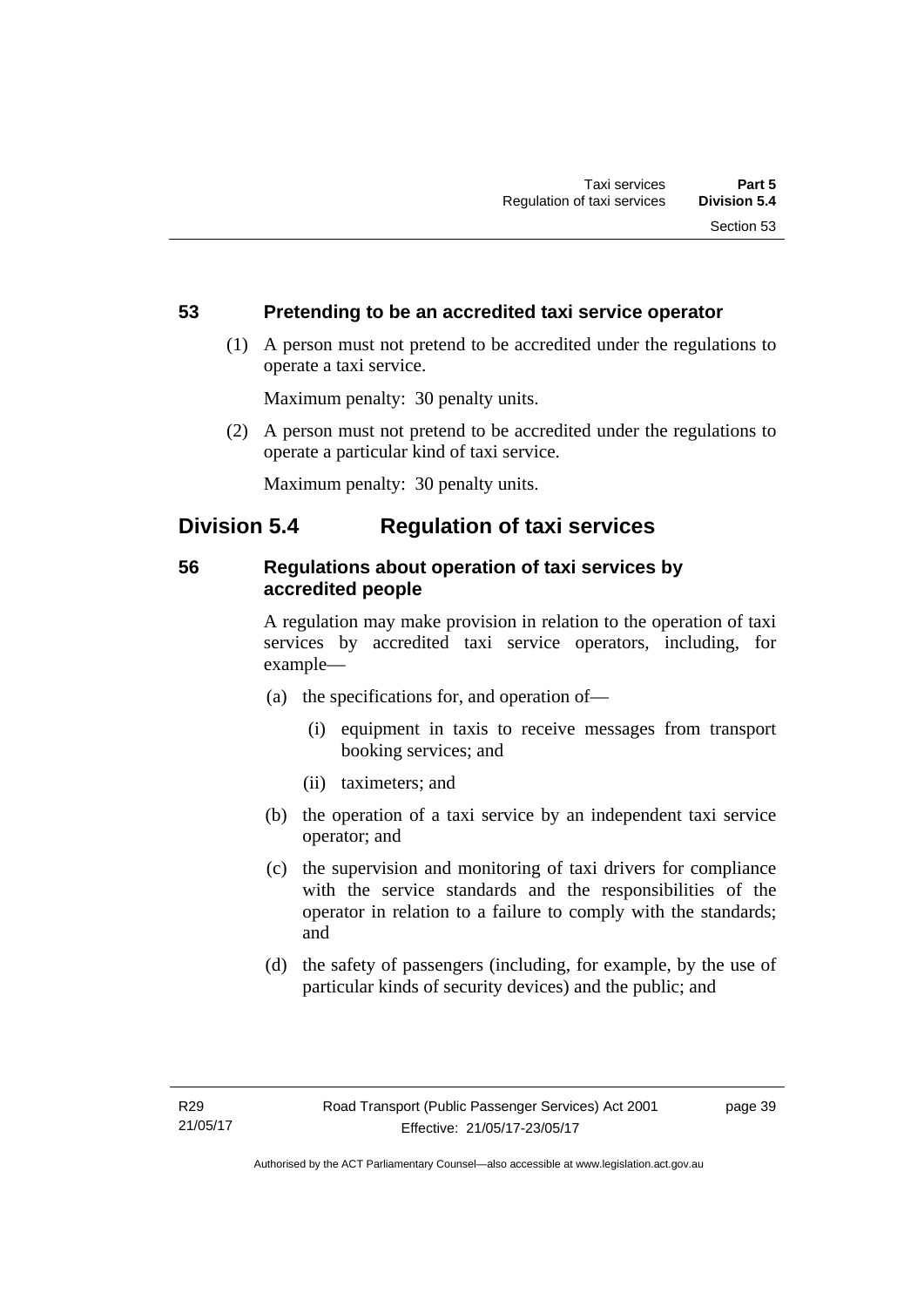- (e) the qualifications, training and experience of accredited taxi service operators and taxi drivers (including, for example, in relation to particular kinds of taxi services); and
- (f) maximum driving times and minimum rest times of taxi drivers; and
- (g) insurance; and
- (h) customer complaints and inquiries; and
	- *Note* For the vehicle age limitations on the registration of a motor vehicle as a taxi, see the *[Road Transport \(Vehicle Registration\)](http://www.legislation.act.gov.au/sl/2000-12)  [Regulation 2000](http://www.legislation.act.gov.au/sl/2000-12)*, s 32B.
- (i) lost property; and
- (j) the obligations of taxi drivers and other people providing services to or on behalf of accredited taxi service operators; and
- (k) the operation of particular kinds of taxis (including, for example, taxis with wheelchair access) and taxi services; and
- (l) the requirements that taxis, and their equipment and fittings (internal and external) (including, for example, baby capsules), must comply with; and
- (m) the maintenance and condition of taxis; and
- (n) the making and keeping of records and their inspection; and
- (o) the auditing of records and systems; and
- (p) the provision of information and reports to the road transport authority.
- *Note* An example is part of the Act, is not exhaustive and may extend, but does not limit, the meaning of the provision in which it appears (see [Legislation Act,](http://www.legislation.act.gov.au/a/2001-14) s 126 and s 132).

Authorised by the ACT Parliamentary Counsel—also accessible at www.legislation.act.gov.au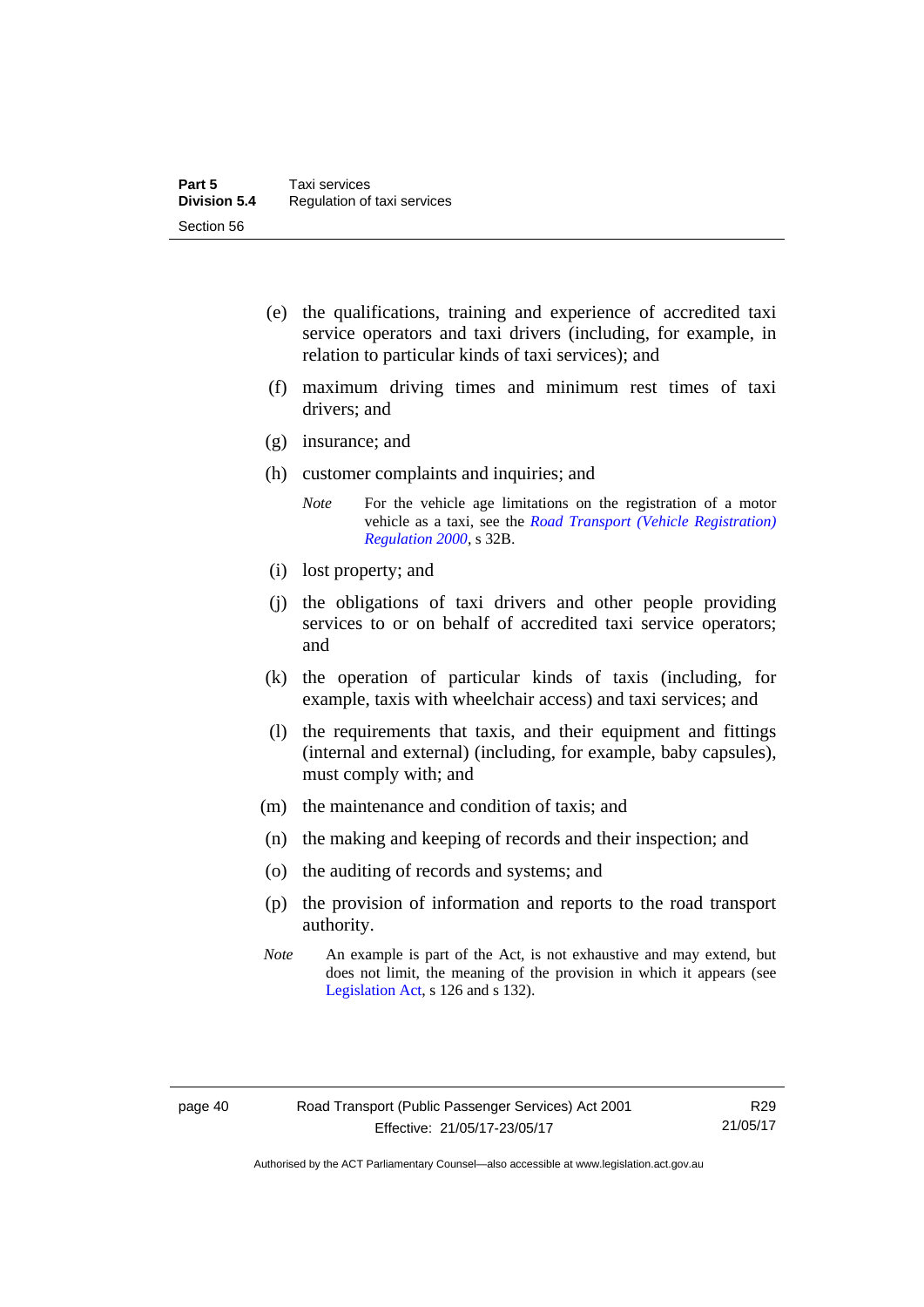# **57 Regulations about operation of taxis**

A regulation may make provision in relation to the operation of taxis, including, for example—

- (a) the solicitation of passengers or hirings; and
- (b) the hiring of vehicles and the payment of fares; and
- (c) the picking-up and dropping-off of passengers and other matters relating to the transport of passengers; and
- (d) the transport of passengers' luggage or other goods, and animals; and
- (e) the regulation or prohibition of the use of vehicles on certain roads or road related areas; and
- (f) the design, equipment and fittings (internal or external) of vehicles; and
- (g) the regulation or prohibition of notices, signs and advertisements inside or on the outside of vehicles; and
- (h) the records to be made and kept by drivers, how they are to be made and kept, and their inspection; and
- (i) the provision, use and operation of taxi zones.
- *Note* An example is part of the Act, is not exhaustive and may extend, but does not limit, the meaning of the provision in which it appears (see [Legislation Act,](http://www.legislation.act.gov.au/a/2001-14) s 126 and s 132).

# **58 Regulations about taxi drivers**

A regulation may make provision in relation to taxi drivers, including, for example—

- (a) the powers, duties and conduct of taxi drivers; and
- (b) the training of drivers; and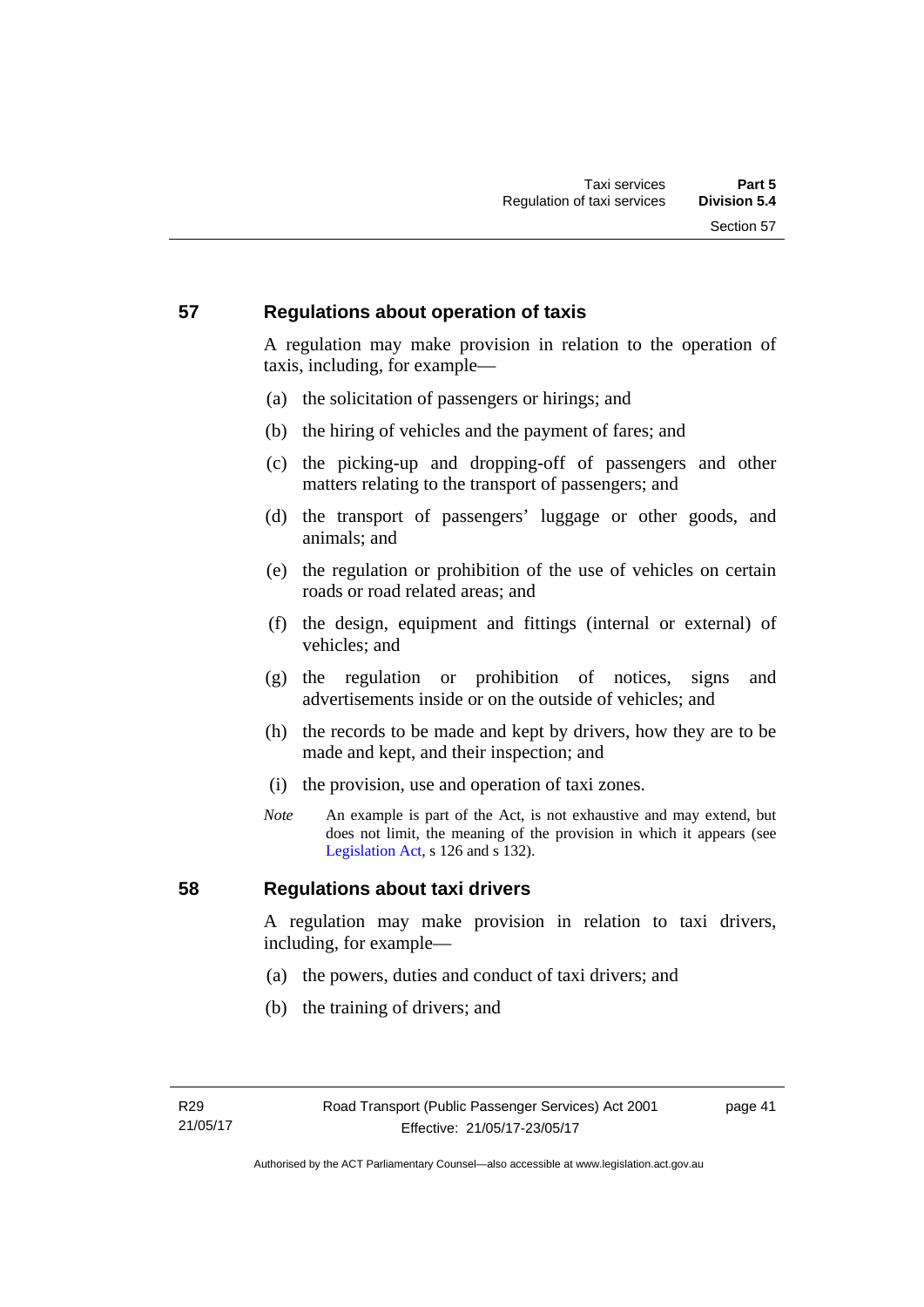- (c) how taxi drivers must dress.
- *Note 1* For the licensing of people to drive taxis, see the *[Road Transport](http://www.legislation.act.gov.au/sl/2000-14)  [\(Driver Licensing\) Regulation 2000](http://www.legislation.act.gov.au/sl/2000-14)*.
- *Note 2* An example is part of the Act, is not exhaustive and may extend, but does not limit, the meaning of the provision in which it appears (see [Legislation Act,](http://www.legislation.act.gov.au/a/2001-14) s 126 and s 132).

#### **59 Regulations about conduct of taxi passengers**

A regulation may make provision in relation to the conduct of passengers being carried by taxis, including, for example—

- (a) the regulation or prohibition of eating and drinking; and
- (b) the authority of taxi drivers, police officers and authorised people to direct people contravening a regulation to leave a taxi; and
- (c) the authority of police officers and authorised people to remove people from a taxi if they fail to leave when directed.

### **60 Power to determine taxi fares**

- (1) The Minister may determine fares, and ways of calculating fares, for hiring or using a taxi.
	- *Note* Power to make a statutory instrument includes power to make different provision in relation to different matters or different classes of matters, and to make an instrument that applies differently by reference to stated exceptions or factors (see [Legislation Act](http://www.legislation.act.gov.au/a/2001-14), s 48).
- (2) A determination is a disallowable instrument.
	- *Note* A disallowable instrument must be notified, and presented to the Legislative Assembly, under the [Legislation Act.](http://www.legislation.act.gov.au/a/2001-14)
- (3) In this section:

*fare* includes a charge relating to hiring or using a taxi.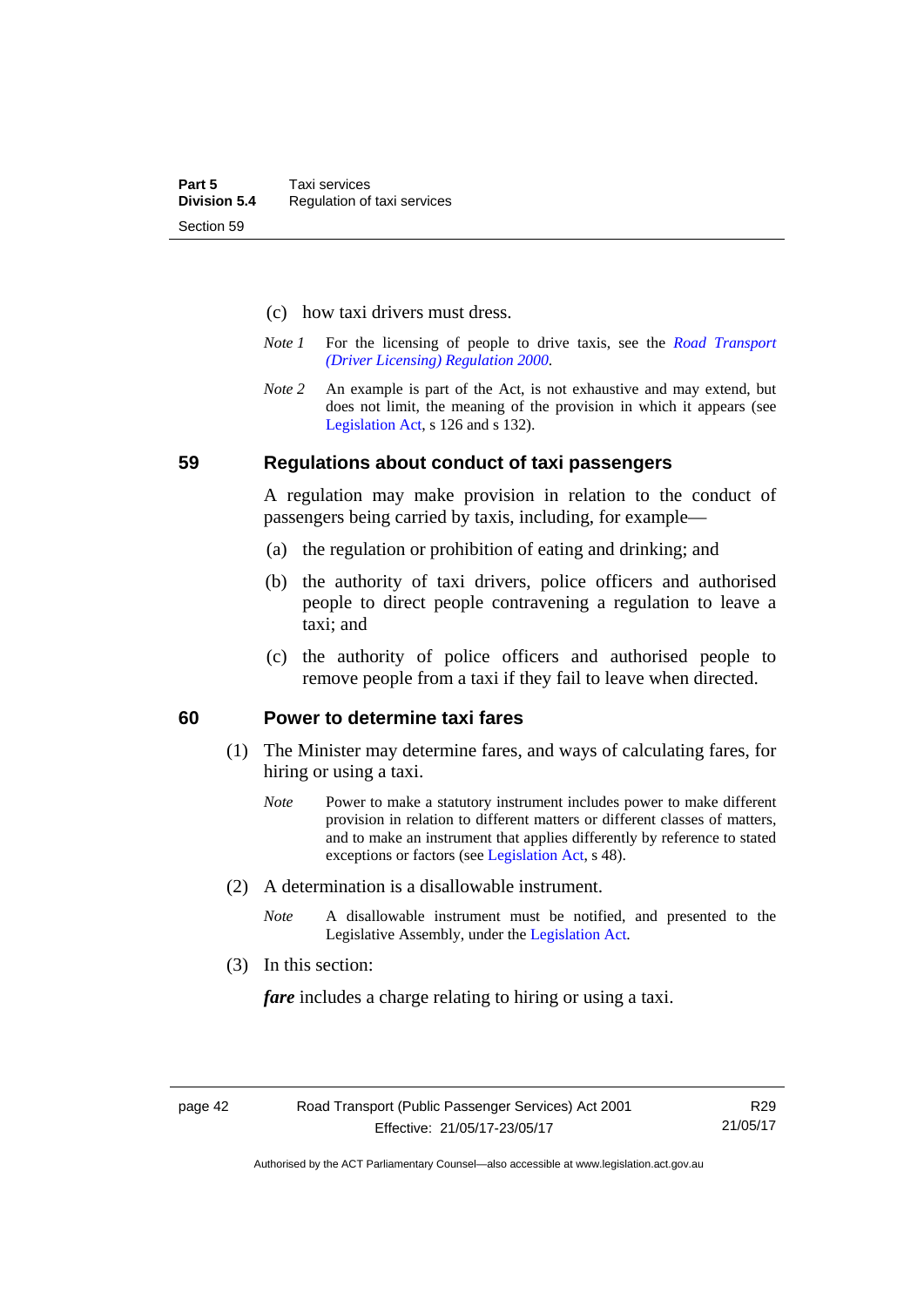Section 60A

# **Part 5A Ridesharing**

# **Division 5A.1 Basic concepts**

# **60A Meaning of** *rideshare service***,** *rideshare driver***,** *rideshare* **and** *rideshare vehicle*

In this Act:

#### *rideshare service*—

- (a) means a public passenger service where—
	- (i) a passenger books the transport through a transport booking service; and
	- (ii) the transport booking service communicates the passenger's booking to a driver (the *rideshare driver*); and
	- (iii) the driver carries out the transport booked (the *rideshare*) using a vehicle (the *rideshare vehicle*); but
- (b) does not include a public passenger service provided by a taxi service or hire car service.
- *Note 1* A *public passenger service* is a service for the transport of passengers for a fare or other consideration by public passenger vehicles along a road or road related area (see s 10).
- *Note 2 Transport booking service*—see s 28.
- *Note 3* A rideshare driver must be accredited (see s 60E). A rideshare vehicle must be licensed (see s 60G).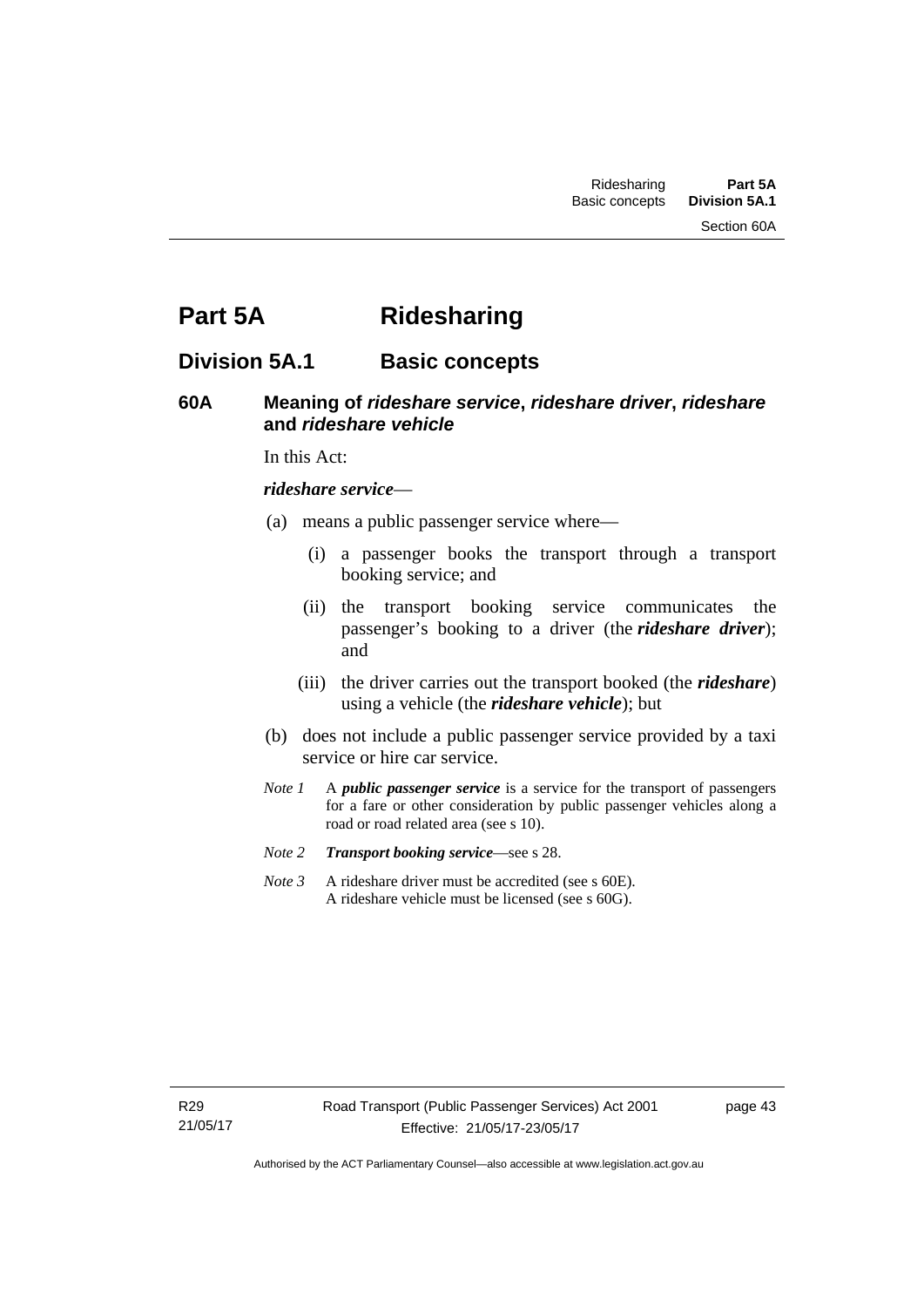**Part 5A** Ridesharing<br>**Division 5A.2** Rideshare d **Division 5A.2** Rideshare drivers Section 60B

# **Division 5A.2 Rideshare drivers**

- *Note 1* A rideshare driver for a rideshare must hold a public vehicle licence to drive the rideshare vehicle (see *[Road Transport \(Driver Licensing\)](http://www.legislation.act.gov.au/a/1999-78)  [Act 1999](http://www.legislation.act.gov.au/a/1999-78)*, s 31).
- *Note 2* Rideshare drivers' insurance is dealt with in pt 8A.

# **Subdivision 5A.2.1 Rideshare drivers—accreditation**

### **60B Rideshare driver—purposes of accreditation**

The purpose of accreditation under the regulation to operate a rideshare service is to ensure that the accredited person—

- (a) is a suitable person to operate a rideshare service; and
- (b) has demonstrated the capacity to comply with relevant regulations and, in particular, regulations about the safety of passengers and the public.

# **60C Rideshare driver—regulations about accreditation system**

- (1) A regulation may provide a system for the accreditation of people to operate rideshare services, including, for example—
	- (a) the conditions of accreditations; and
	- (b) matters in relation to the giving, refusal or surrender of accreditations; and
	- (c) the action that may be taken in relation to an accredited person in circumstances prescribed by regulation, including, for example—
		- (i) the suspension or cancellation of an accreditation; and
		- (ii) the imposition of a condition on, or the amendment of a condition of, an accreditation; and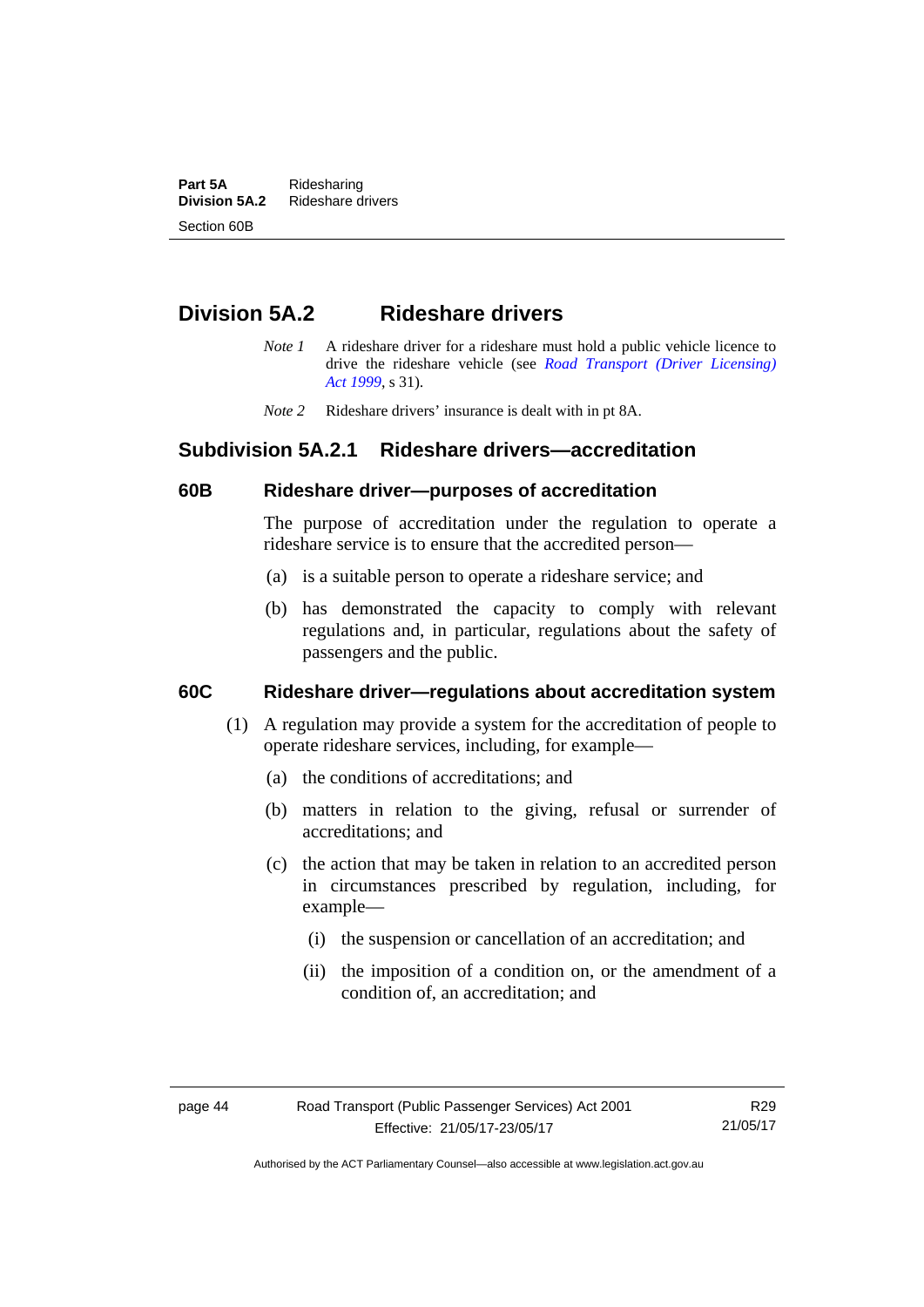- (iii) an order that an accredited person pay to the Territory an amount of not more than—
	- (A) for an individual—\$5 000; or
	- (B) for a corporation—\$25 000; and
- (iv) the reprimanding of an accredited person.
- *Note* An example is part of the Act, is not exhaustive and may extend, but does not limit, the meaning of the provision in which it appears (see [Legislation Act,](http://www.legislation.act.gov.au/a/2001-14) s 126 and s 132).
- (2) A regulation may make provision in relation to the accreditation of people to operate rideshare services, including, for example—
	- (a) requirements about the suitability of the applicant; and
	- (b) capacity to meet service standards.

### **60D Entitlement to operate rideshare services**

A person is entitled to operate a rideshare service in, or partly in, the ACT if the person is—

- (a) an accredited rideshare driver; and
- (b) an affiliated driver for a transport booking service.

# **60E Rideshare driver must be accredited**

- (1) A person commits an offence if the person—
	- (a) is a rideshare driver for a rideshare carried out in, or partly in, the ACT; and
	- (b) is not an accredited rideshare driver.

Maximum penalty: 50 penalty units.

page 45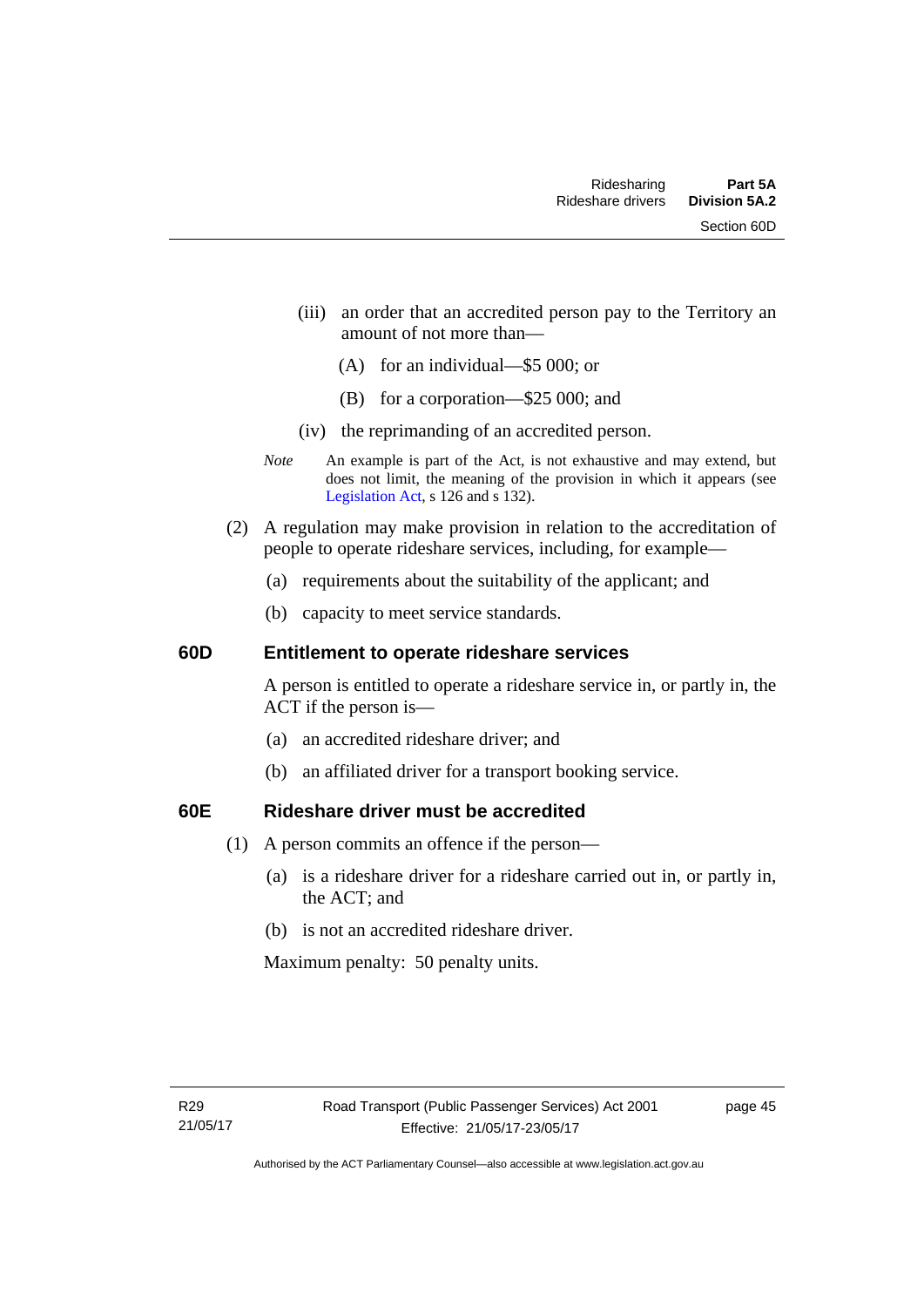- (2) This section does not apply to a person in relation to a rideshare if—
	- (a) the person is authorised to operate a rideshare service under the law of another jurisdiction; and
	- (b) the rideshare starts in that jurisdiction and is completed in the ACT; and
	- (c) the rideshare is of a kind that the person is authorised to operate under the law of that jurisdiction.
- (3) An offence against this section is a strict liability offence.

# **60F Pretend to be accredited rideshare driver**

(1) A person commits an offence if the person pretends to be an accredited rideshare driver.

Maximum penalty: 30 penalty units.

(2) An offence against this section is a strict liability offence.

# **Subdivision 5A.2.2 Rideshare drivers—regulation**

# **60G Rideshare driver must not use unlicensed rideshare vehicle**

- (1) A person commits an offence if—
	- (a) the person is a rideshare driver for a rideshare; and
	- (b) the rideshare vehicle used by the person for the rideshare is not a licensed rideshare vehicle.

Maximum penalty: 50 penalty units.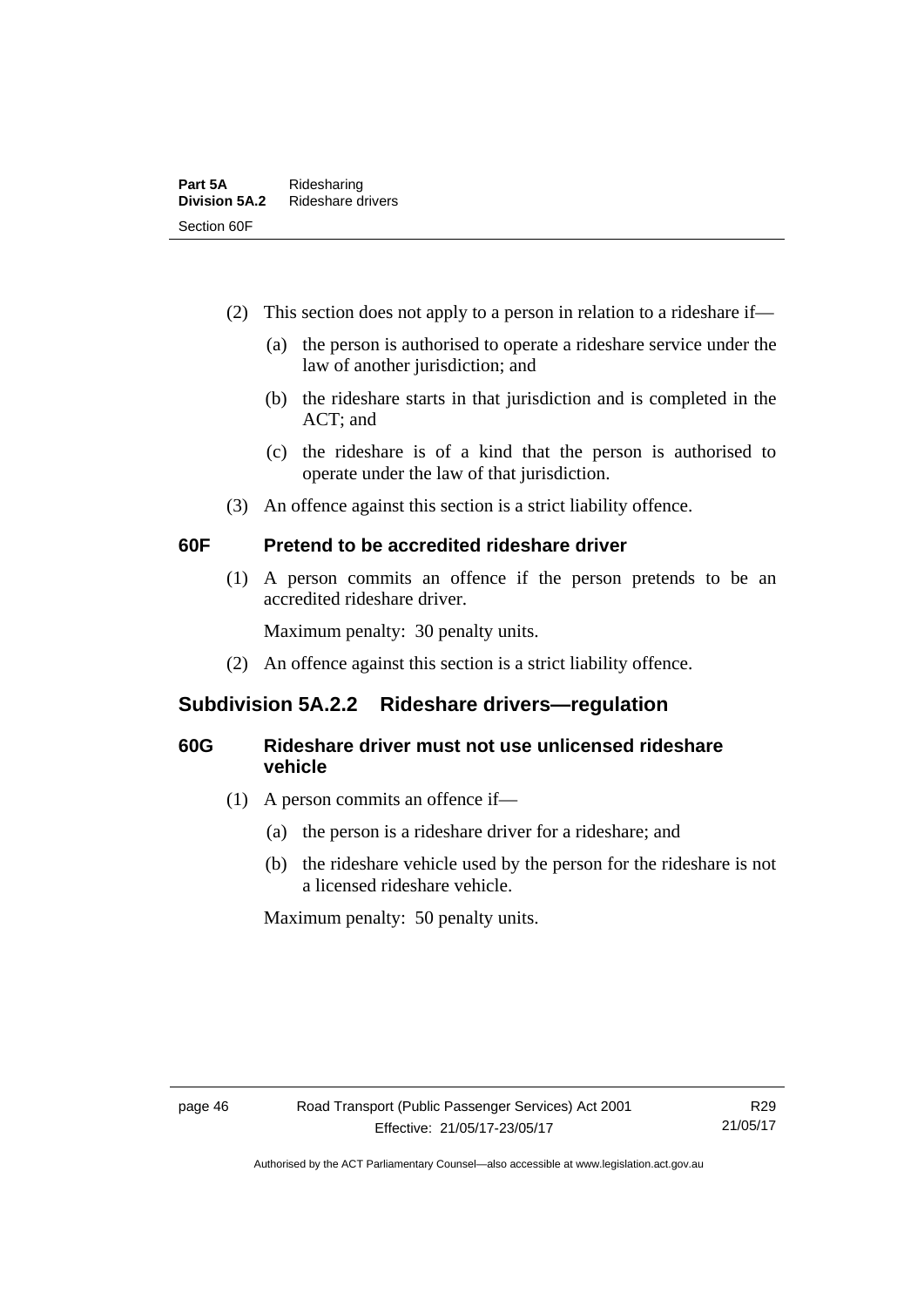- (2) This section does not apply if—
	- (a) the vehicle is licensed as a rideshare vehicle under the law of another jurisdiction; and
	- (b) the rideshare begins in that jurisdiction and is completed in the ACT.

# **60H Regulations about operation of rideshare service**

A regulation may make provision about the operation of rideshare services by rideshare drivers, including, for example—

- (a) compliance with service standards; and
- (b) insurance; and
- (c) the solicitation of passengers or rideshare bookings; and
- (d) the booking of rideshare vehicles; and
- (e) customer complaints and inquiries; and
- (f) lost property; and
- (g) the making and keeping of records and their inspection; and
- (h) the auditing of records and systems; and
- (i) requirements for advertising for the service; and
- (j) the provision of information and reports to the road transport authority.
- *Note* An example is part of the Act, is not exhaustive and may extend, but does not limit, the meaning of the provision in which it appears (see [Legislation Act,](http://www.legislation.act.gov.au/a/2001-14) s 126 and s 132).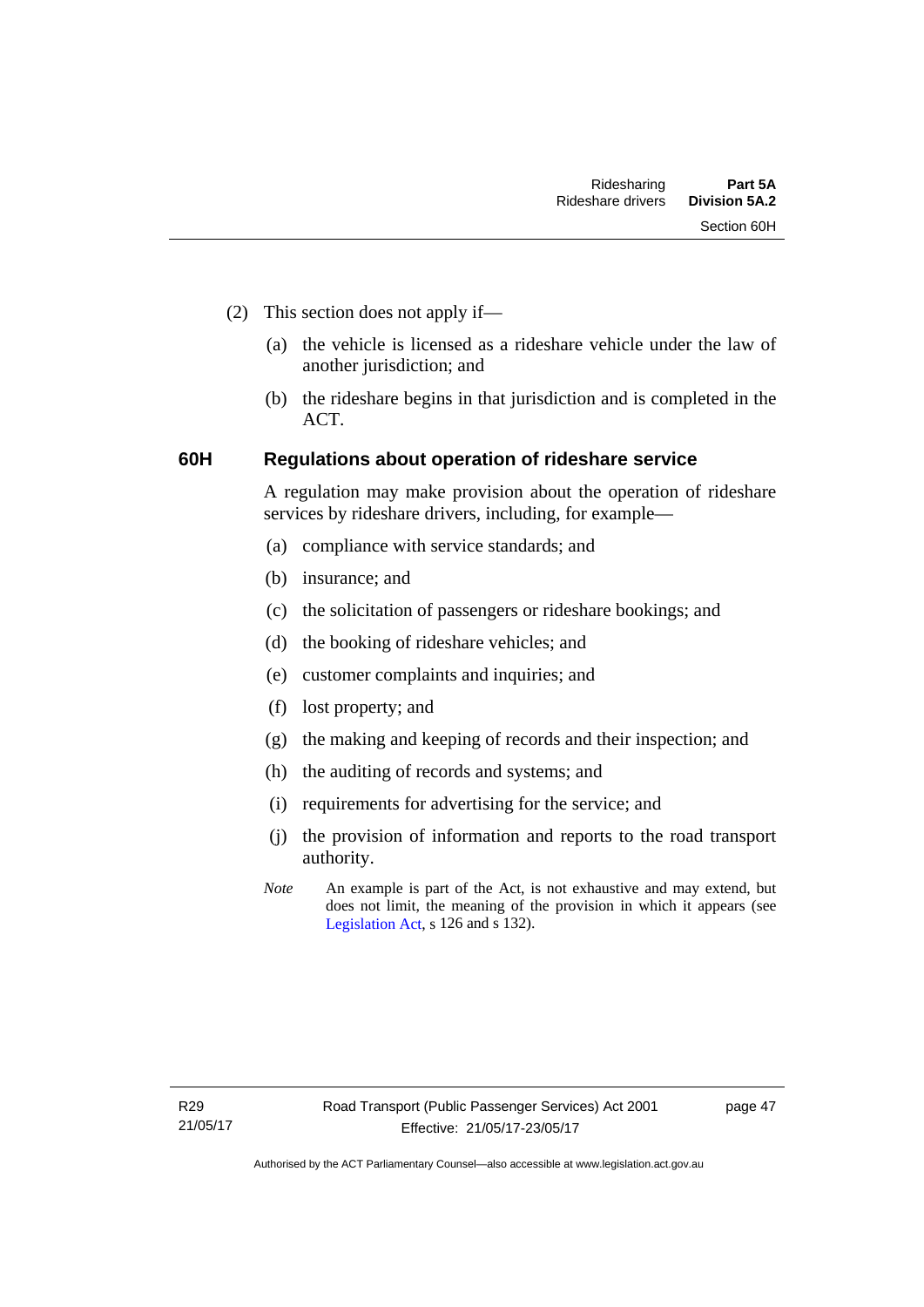#### **Part 5A** Ridesharing<br>**Division 5A.3** Rideshare ve **Division 5A.3** Rideshare vehicles Section 60I

# **60I Regulations about rideshare drivers**

A regulation may make provision about rideshare drivers, including, for example—

- (a) the powers, duties and conduct of rideshare drivers; and
- (b) the safety of rideshare drivers and passengers (including, for example, particular kinds of security devices); and
- (c) the qualifications, training and experience required for rideshare drivers; and
- (d) maximum driving times and minimum rest times of rideshare drivers; and
- (e) the picking up and dropping off of passengers and other matters relating to the transport of passengers; and
- (f) the transport of passengers' luggage or other goods, and animals; and
- (g) the payment by passengers of gratuities and other amounts in addition to fares; and
- (h) the display of licences.
- *Note* An example is part of the Act, is not exhaustive and may extend, but does not limit, the meaning of the provision in which it appears (see [Legislation Act,](http://www.legislation.act.gov.au/a/2001-14) s 126 and s 132).

# **Division 5A.3 Rideshare vehicles**

# **60J Meaning of** *rideshare vehicle licence*

(1) In this Act:

*rideshare vehicle licence* means a licence that—

 (a) is issued under the regulation to the registered operator of a vehicle; and

R29 21/05/17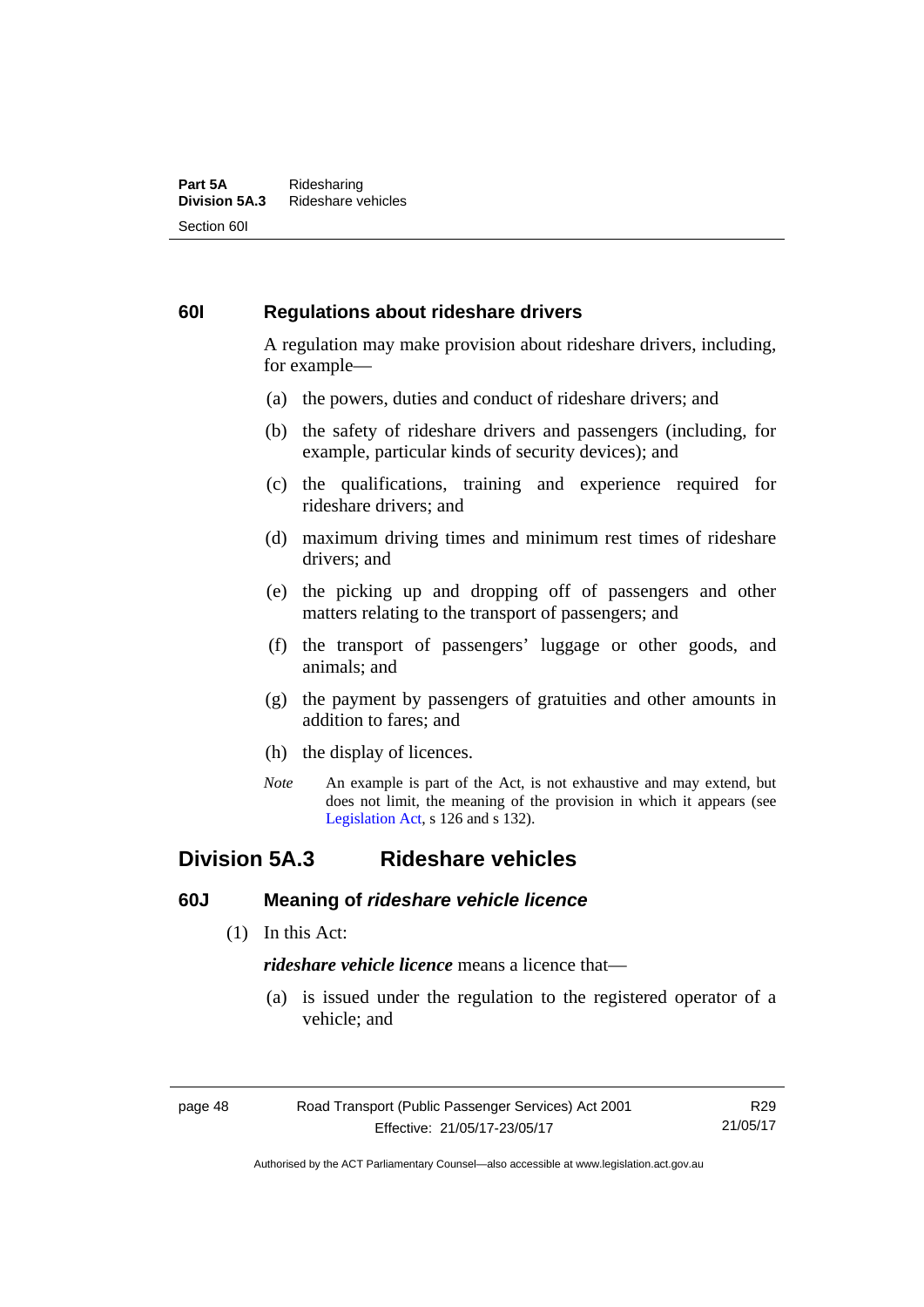- (b) authorises the vehicle to be used as a rideshare vehicle.
- *Note* A rideshare driver must not use an unlicensed rideshare vehicle for a rideshare (see s 60G).
- (2) In this section:

*registered operator*, for a vehicle—see the *[Road Transport \(Vehicle](http://www.legislation.act.gov.au/a/1999-81)  [Registration\) Act 1999](http://www.legislation.act.gov.au/a/1999-81)*, dictionary.

### **60K Rideshare vehicle licence not transferable**

A rideshare vehicle licence is not transferable.

# **60L Pretend vehicle is licensed rideshare vehicle**

A person commits an offence if the person pretends that a vehicle is a licensed rideshare vehicle.

Maximum penalty: 30 penalty units.

# **60M Licensed rideshare vehicle not to be used by unlicensed or unaccredited driver**

A person commits an offence if—

- (a) the person is a rideshare vehicle licensee; and
- (b) the vehicle is used as a rideshare vehicle for a rideshare; and
- (c) the person is not the rideshare driver for the rideshare; and
- (d) the person does not take reasonable steps to ensure that the rideshare driver—
	- (i) either—
		- (A) holds a public vehicle licence to drive the rideshare vehicle; or
		- (B) is exempted by the *[Road Transport \(Driver](http://www.legislation.act.gov.au/sl/2000-14/default.asp)  [Licensing\) Regulation 2000](http://www.legislation.act.gov.au/sl/2000-14/default.asp)* from holding an Australian driver licence; and

R29 21/05/17 page 49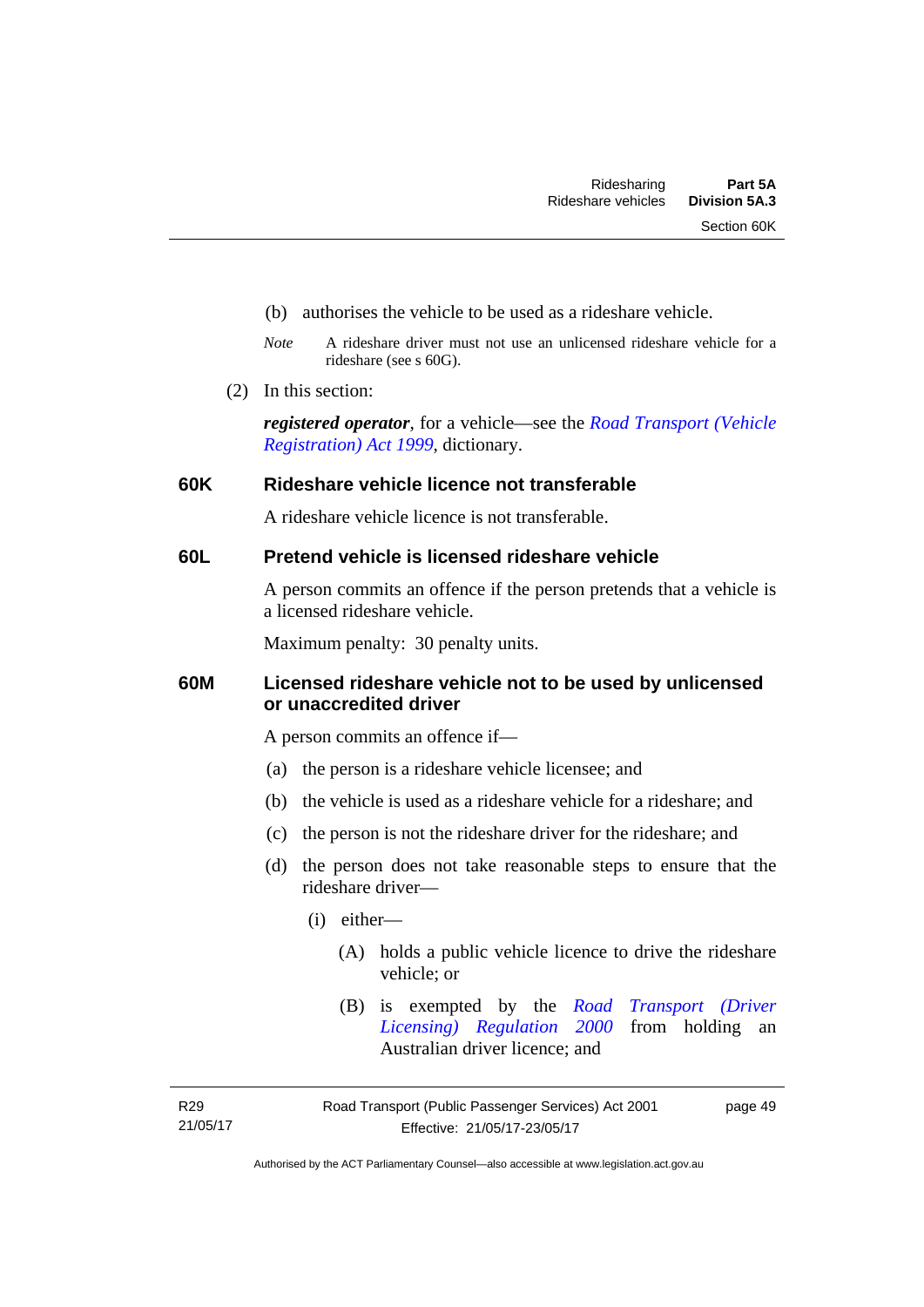(ii) is an accredited rideshare driver.

Maximum penalty: 20 penalty units.

- *Note 1* A rideshare driver must hold a public vehicle licence to drive the rideshare vehicle (see *[Road Transport \(Driver Licensing\) Act 1999](http://www.legislation.act.gov.au/a/1999-78)*, s 31).
- *Note 2* Rideshare drivers' insurance is dealt with in pt 8A.

### **60N Licensed rideshare vehicle not to be used unless insured**

A person commits an offence if—

- (a) the person is a rideshare vehicle licensee; and
- (b) the vehicle is used as a rideshare vehicle for a rideshare; and
- (c) the person is not the rideshare driver for the rideshare; and
- (d) the person does not take reasonable steps to ensure that the vehicle is insured in the way prescribed by regulation.

Maximum penalty: 50 penalty units.

*Note* Additional public passenger vehicle insurance is dealt with in pt 8A.

# **60O Regulations about rideshare vehicles**

- (1) A regulation may provide a system for the licensing of rideshare vehicles, including, for example—
	- (a) matters in relation to the giving, refusal or surrender of rideshare vehicle licences; and
	- (b) the term of rideshare vehicle licences; and
	- (c) the conditions of rideshare vehicle licences; and
	- (d) the action that may be taken in relation to rideshare vehicle licences in circumstances prescribed by regulation, including, for example—
		- (i) the suspension or cancellation of a licence; and

| page 50 | Road Transport (Public Passenger Services) Act 2001 | R29      |
|---------|-----------------------------------------------------|----------|
|         | Effective: 21/05/17-23/05/17                        | 21/05/17 |

Authorised by the ACT Parliamentary Counsel—also accessible at www.legislation.act.gov.au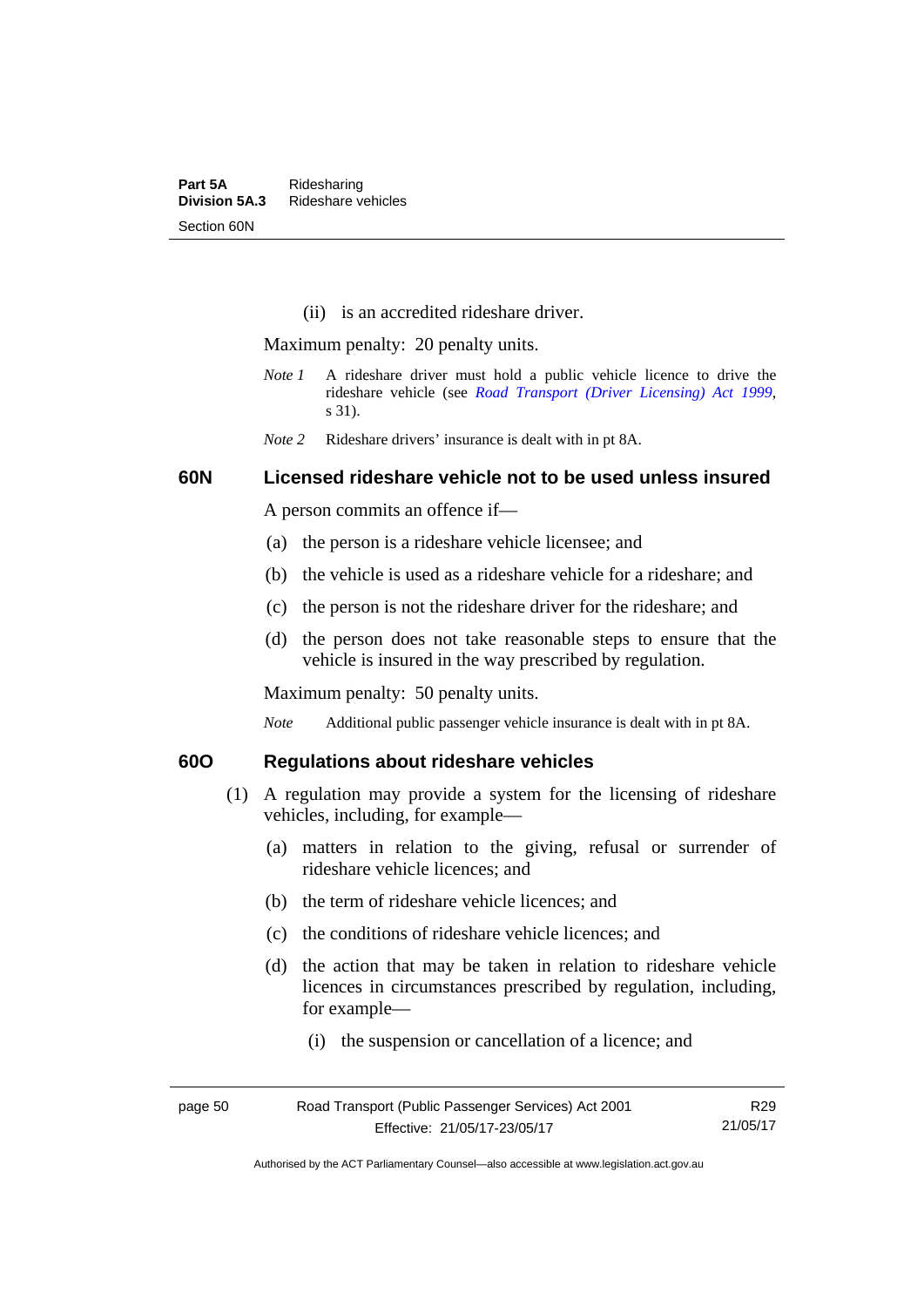- (ii) the imposition of a condition on, or the amendment of a condition of, a licence; and
- (iii) an order that the licensee pay to the Territory an amount of not more than—
	- (A) for an individual—\$5 000; or
	- (B) for a corporation—\$25 000; and
- (iv) the reprimanding of the licensee.

#### **Example—par (c)**

how the licensed vehicle is to be equipped

- *Note* An example is part of the Act, is not exhaustive and may extend, but does not limit, the meaning of the provision in which it appears (see [Legislation Act,](http://www.legislation.act.gov.au/a/2001-14) s 126 and s 132).
- (2) A regulation may make provision about the operation of rideshare vehicles, including, for example—
	- (a) service standards for rideshare vehicles; and
	- (b) the regulation or prohibition of the use of rideshare vehicles on certain roads or road related areas; and
	- (c) the design, equipment and fittings (internal or external) of rideshare vehicles; and
	- (d) the regulation or prohibition of notices, signs and advertisements inside or on the outside of rideshare vehicles; and
	- (e) the records to be made and kept, how they are to be made and kept, and their inspection; and
	- (f) the maintenance and condition of rideshare vehicles.
	- *Note* An example is part of the Act, is not exhaustive and may extend, but does not limit, the meaning of the provision in which it appears (see [Legislation Act,](http://www.legislation.act.gov.au/a/2001-14) s 126 and s 132).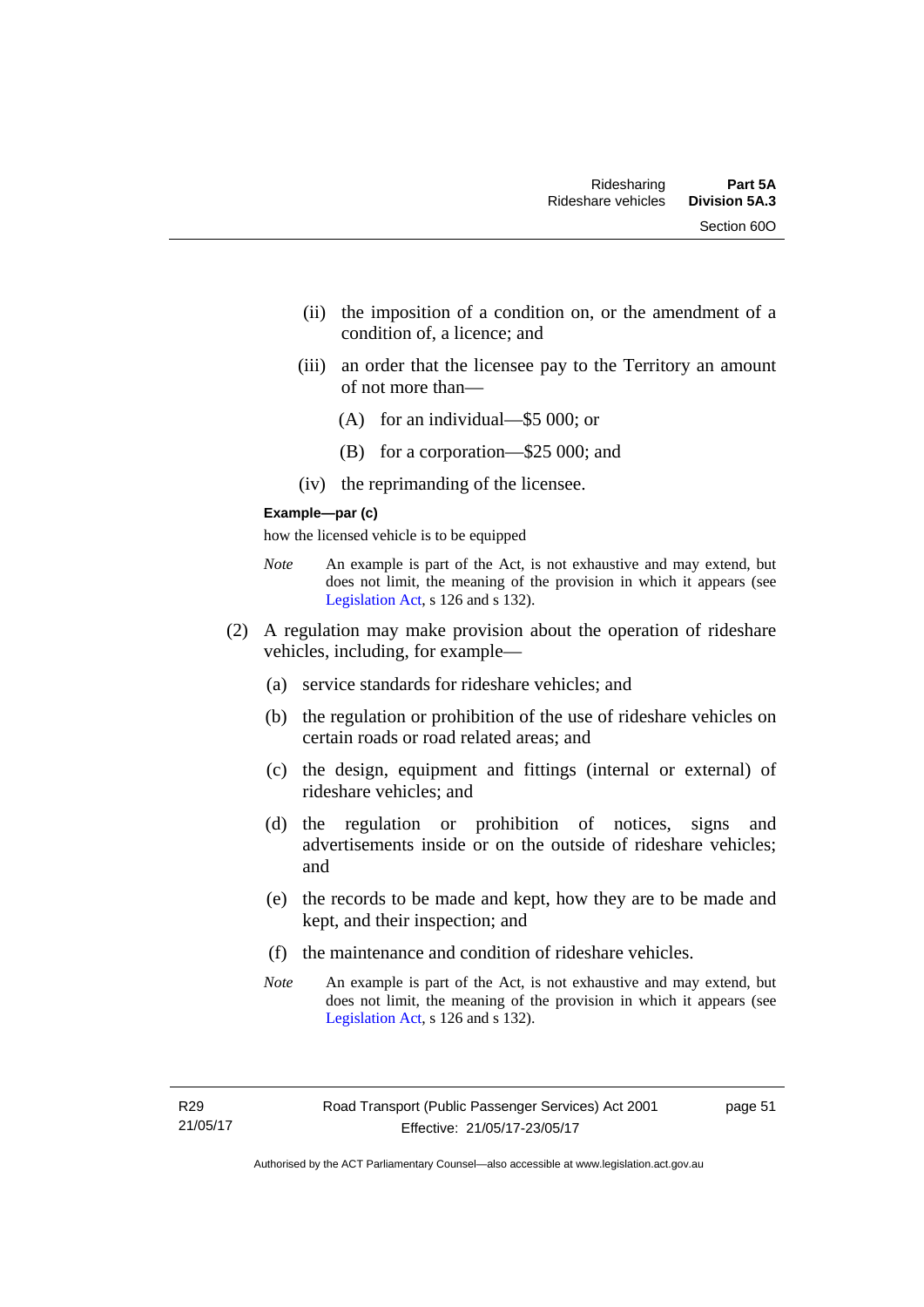# **Division 5A.4 Rideshare passengers and fares**

# **60P Regulations about conduct of rideshare vehicle passengers**

A regulation may make provision in relation to the conduct of rideshare passengers, including, for example—

- (a) the authority of rideshare drivers, police officers and authorised people to direct people contravening a regulation to leave a rideshare vehicle; and
- (b) the authority of police officers and authorised people to remove people from a rideshare vehicle if they fail to leave when directed.
- *Note* An example is part of the Act, is not exhaustive and may extend, but does not limit, the meaning of the provision in which it appears (see [Legislation Act,](http://www.legislation.act.gov.au/a/2001-14) s 126 and s 132).

#### **60Q Power to determine rideshare fares**

- (1) The Minister may determine fares, and ways of calculating fares, for ridesharing.
	- *Note* Power to make a statutory instrument includes power to make different provision in relation to different matters or different classes of matters, and to make an instrument that applies differently by reference to stated exceptions or factors (see [Legislation Act](http://www.legislation.act.gov.au/a/2001-14), s 48).
- (2) A determination is a disallowable instrument.
	- *Note* A disallowable instrument must be notified, and presented to the Legislative Assembly, under the [Legislation Act.](http://www.legislation.act.gov.au/a/2001-14)
- (3) In this section:

*fare* includes a charge relating to ridesharing.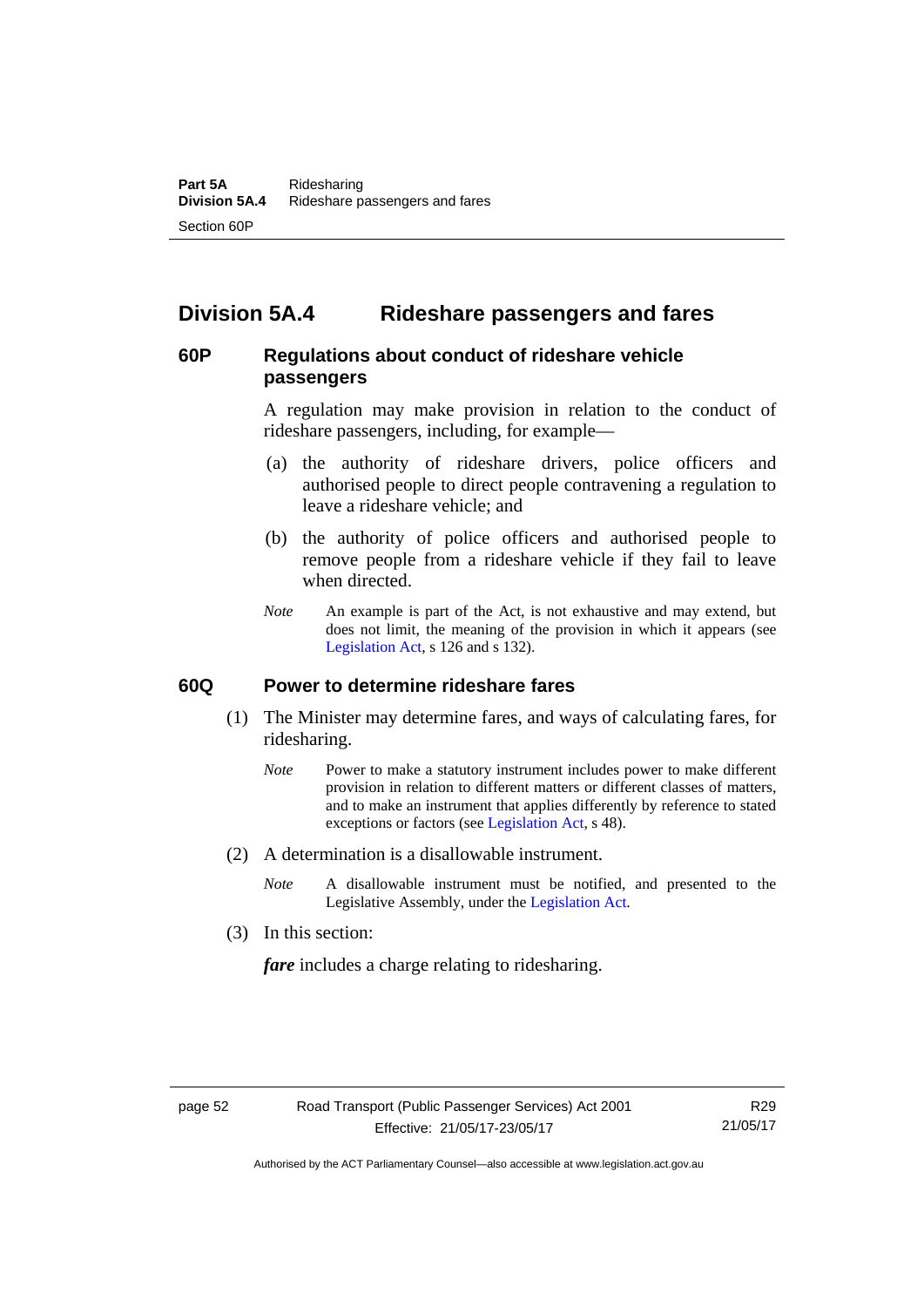# **Part 6 Licensing of hire cars**

# **Division 6.1 Basic concepts**

# **61 Meaning of** *hire car licence*

A *hire car licence* is a licence issued under the regulations to use a vehicle as a hire car, and includes a restricted hire car licence.

*Note* References to *hire car licence* include a *restricted hire car licence* unless the contrary intention otherwise appears (see [Legislation Act,](http://www.legislation.act.gov.au/a/2001-14) s 155).

# **62 Meaning of** *restricted hire car licence*

A *restricted hire car licence* is a licence issued under the regulations to use a vehicle as a restricted hire car.

# **Division 6.2 Hire car licences**

# **63 Transferability of hire car licences**

 (1) A hire car licence (other than a restricted hire car licence) issued before the commencement of this section is transferable.

# **Examples of how licence might be transferred**

- 1 hiring the licence to someone else
- 2 selling the licence to someone else
- *Note* An example is part of the Act, is not exhaustive and may extend, but does not limit, the meaning of the provision in which it appears (see [Legislation Act,](http://www.legislation.act.gov.au/a/2001-14) s 126 and s 132).
- (2) A hire car licence issued after the commencement of this section is not transferable.
- (3) A restricted hire car licence is not transferable.
- (4) If the holder of a transferable hire car licence asks the road transport authority to transfer the licence to someone else, the authority must transfer the licence to the person.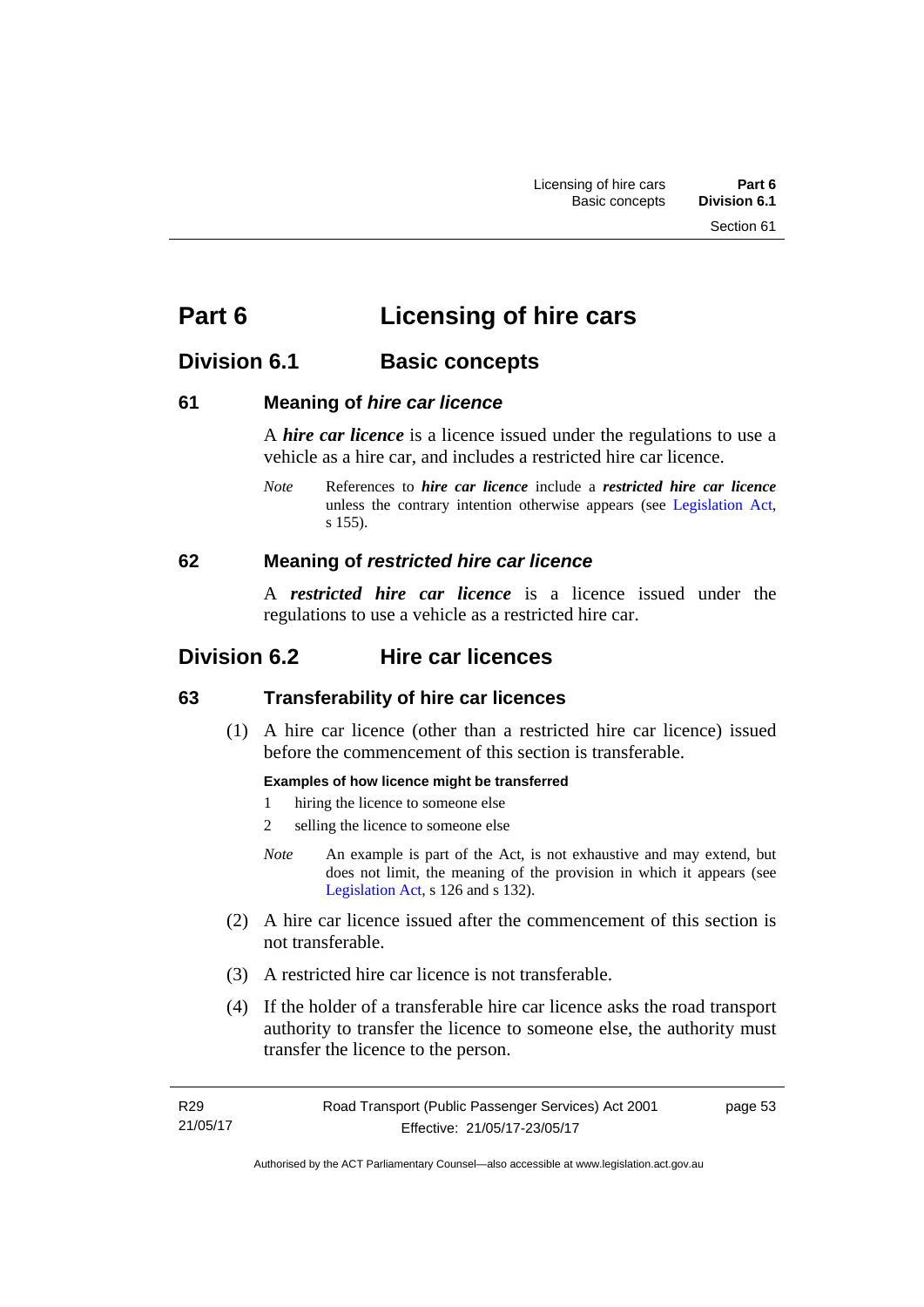# **64 Use of vehicles as hire cars**

 (1) A person must not use a vehicle as a hire car (other than a restricted hire car) unless the vehicle is licensed under the regulations as a hire car.

Maximum penalty: 50 penalty units.

 (2) A person must not use a vehicle as a restricted hire car unless the vehicle is licensed under the regulations as a restricted hire car.

Maximum penalty: 50 penalty units.

- (3) This section does not apply to a person in relation to the hiring of a vehicle used by the person if—
	- (a) the vehicle is licensed as a hire car under the law of another jurisdiction; and
	- (b) the hiring begins in that jurisdiction and is completed in the ACT.
- (4) This section also does not apply to a person who is using a substitute vehicle as a licensed hire car in accordance with the regulations.
- (5) An offence against this section is a strict liability offence.

#### **65 Pretending vehicles are licensed hire cars**

(1) A person must not pretend that a vehicle is licensed under the regulations as a hire car (other than a restricted hire car).

Maximum penalty: 30 penalty units.

 (2) A person must not pretend that a vehicle is licensed under the regulations as a restricted hire car.

Maximum penalty: 30 penalty units.

(3) An offence against this section is a strict liability offence.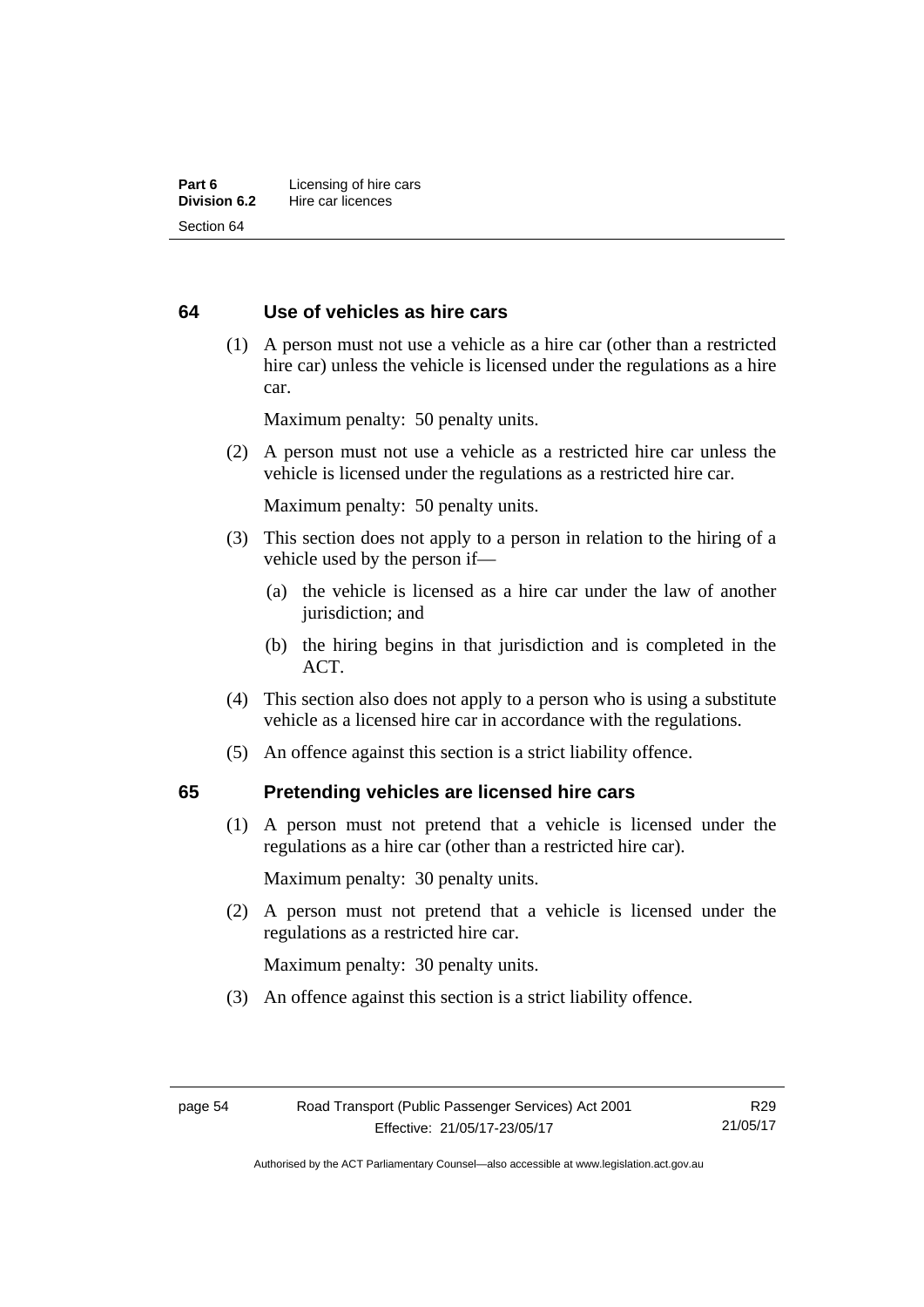#### **66 Regulations about hire car licences**

- (1) A regulation may provide a system for the licensing of hire cars and restricted hire cars, including, for example—
	- (a) matters in relation to the giving, refusal or surrender of licences; and
	- (b) the term of restricted hire car licences; and
	- (c) the conditions of licences; and
	- (d) the circumstances in which a substitute vehicle may be used as a licensed hire car; and
	- (e) the action that may be taken in relation to licences in circumstances prescribed by regulation, including, for example—
		- (i) the suspension or cancellation of a licence; and
		- (ii) the imposition of a condition on, or the amendment of a condition of, a licence; and
		- (iii) an order that the holder of a licence pay to the Territory an amount of not more than—
			- (A) for an individual—\$5 000; or
			- (B) for a corporation—\$25 000; and
		- (iv) the reprimanding of the holder of a licence.

#### **Examples of conditions for restricted hire car licences—s (1) (c)**

- 1 how the vehicle to which the restricted hire car licence relates must be equipped
- 2 the kinds of restricted hire car services that may be operated using the vehicle
- *Note* An example is part of the Act, is not exhaustive and may extend, but does not limit, the meaning of the provision in which it appears (see [Legislation Act,](http://www.legislation.act.gov.au/a/2001-14) s 126 and s 132).

R29 21/05/17 page 55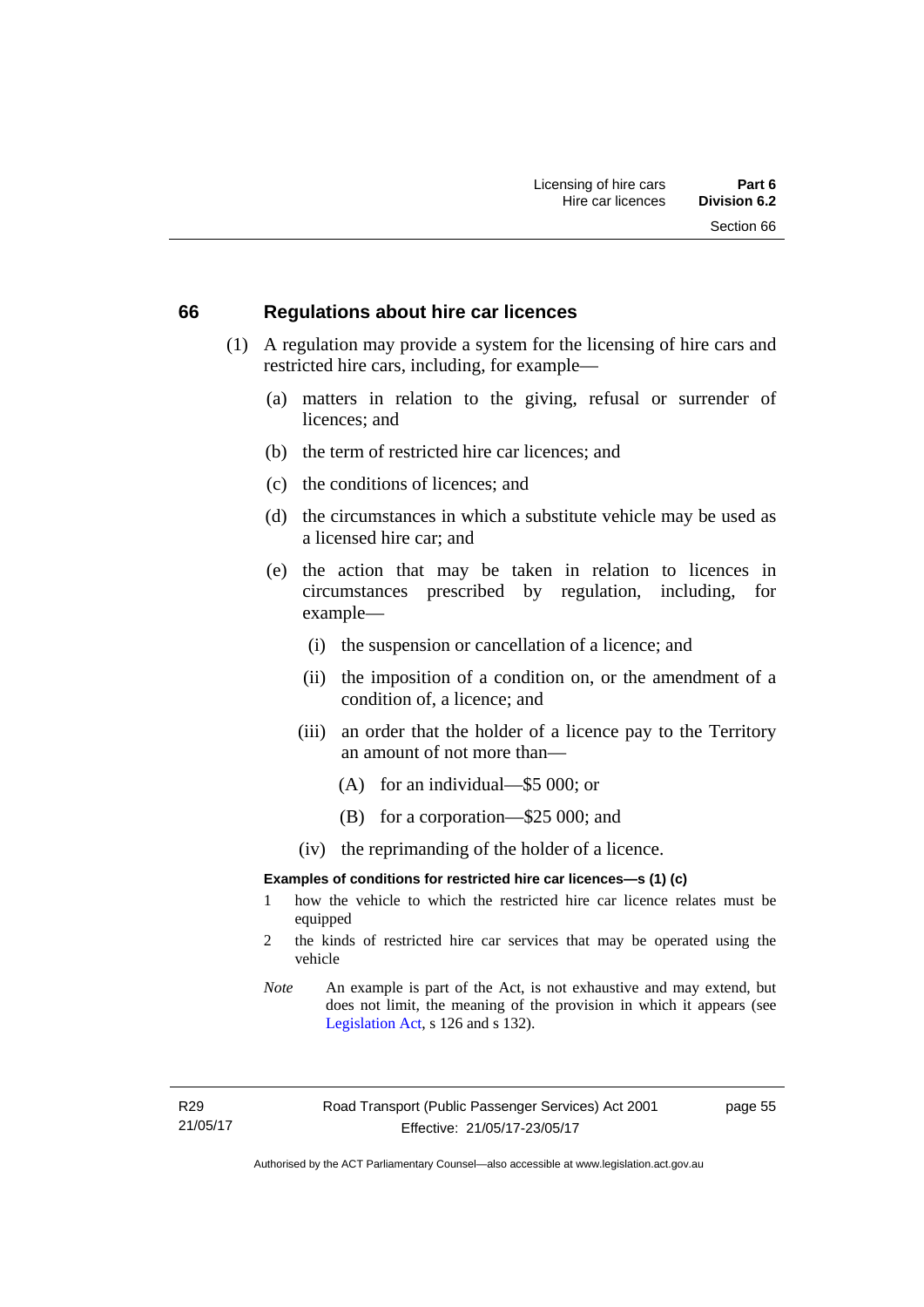| Part 6       | Licensing of hire cars |
|--------------|------------------------|
| Division 6.2 | Hire car licences      |
| Section 66   |                        |

 (2) The regulations may place different requirements on the person to whom a hire car licence (other than a restricted hire car licence) is issued and a person to whom the licence is hired.

page 56 Road Transport (Public Passenger Services) Act 2001 Effective: 21/05/17-23/05/17

R29 21/05/17

Authorised by the ACT Parliamentary Counsel—also accessible at www.legislation.act.gov.au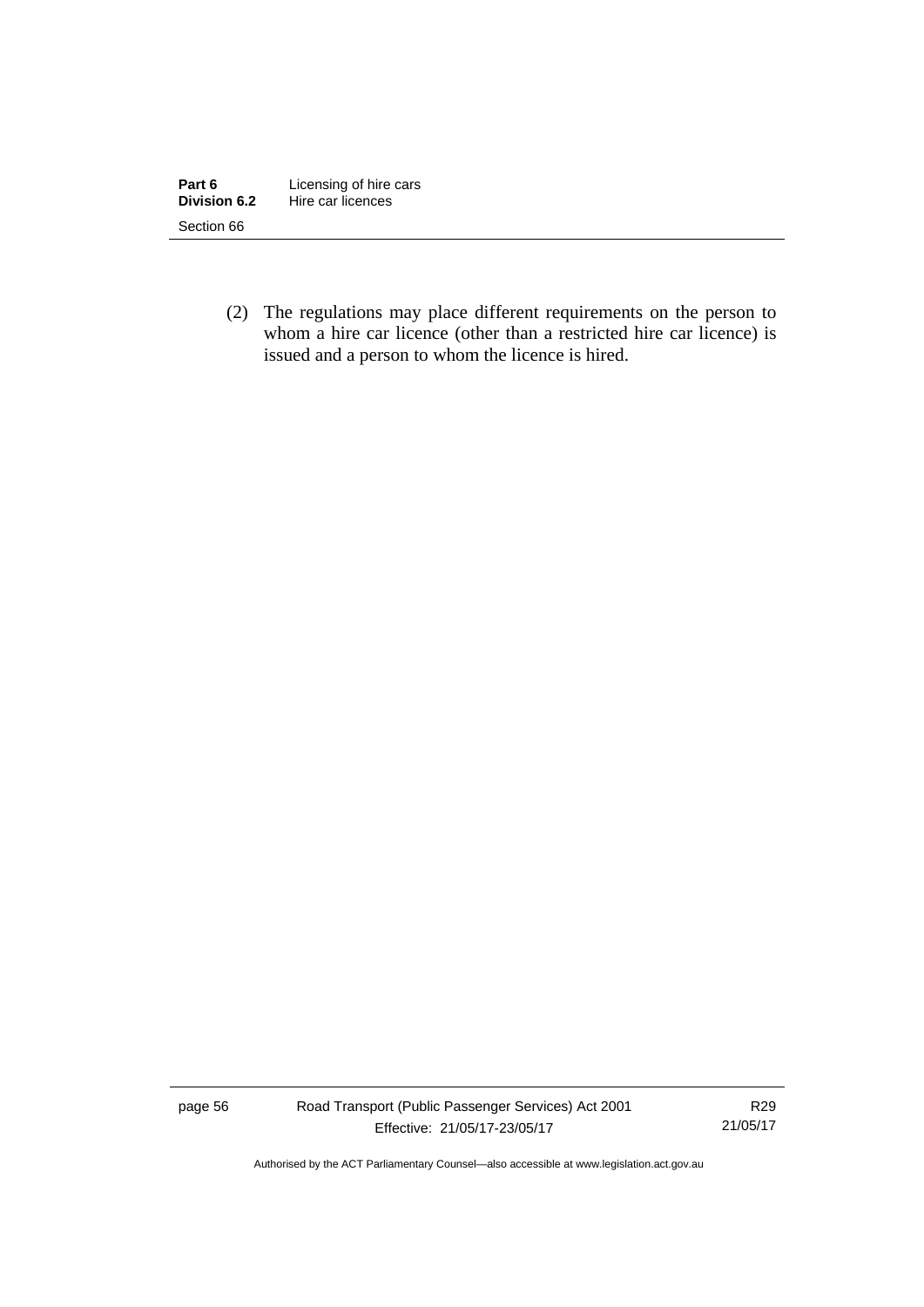Section 67

# **Part 7 Hire car services**

# **Division 7.1 Basic concepts**

# **67 Meaning of** *hire car*

A *hire car* is a vehicle (other than a bus, taxi, rideshare vehicle or demand responsive service vehicle) that—

- (a) is used, or is intended to be used, for the transport of passengers under a contract; and
- (b) does not stand or ply for hire for the transport of passengers along a road or road related area;

and includes a restricted hire car.

*Note* References to *hire car* include a *restricted hire car* unless the contrary intention otherwise appears (see [Legislation Act](http://www.legislation.act.gov.au/a/2001-14), s 155).

# **68 Meaning of** *restricted hire car*

A *restricted hire car* is a vehicle (other than a bus, taxi, rideshare vehicle or demand responsive service vehicle) that—

- (a) is used, or is intended to be used, for the transport of passengers under a contract; and
- (b) does not stand or ply for hire for the transport of passengers along a road or road related area; and
- (c) is licensed under the regulations as a restricted hire car.

# **69 Meaning of** *hire car service*

A *hire car service* is a public passenger service operated using 1 or more hire cars (including restricted hire cars).

page 57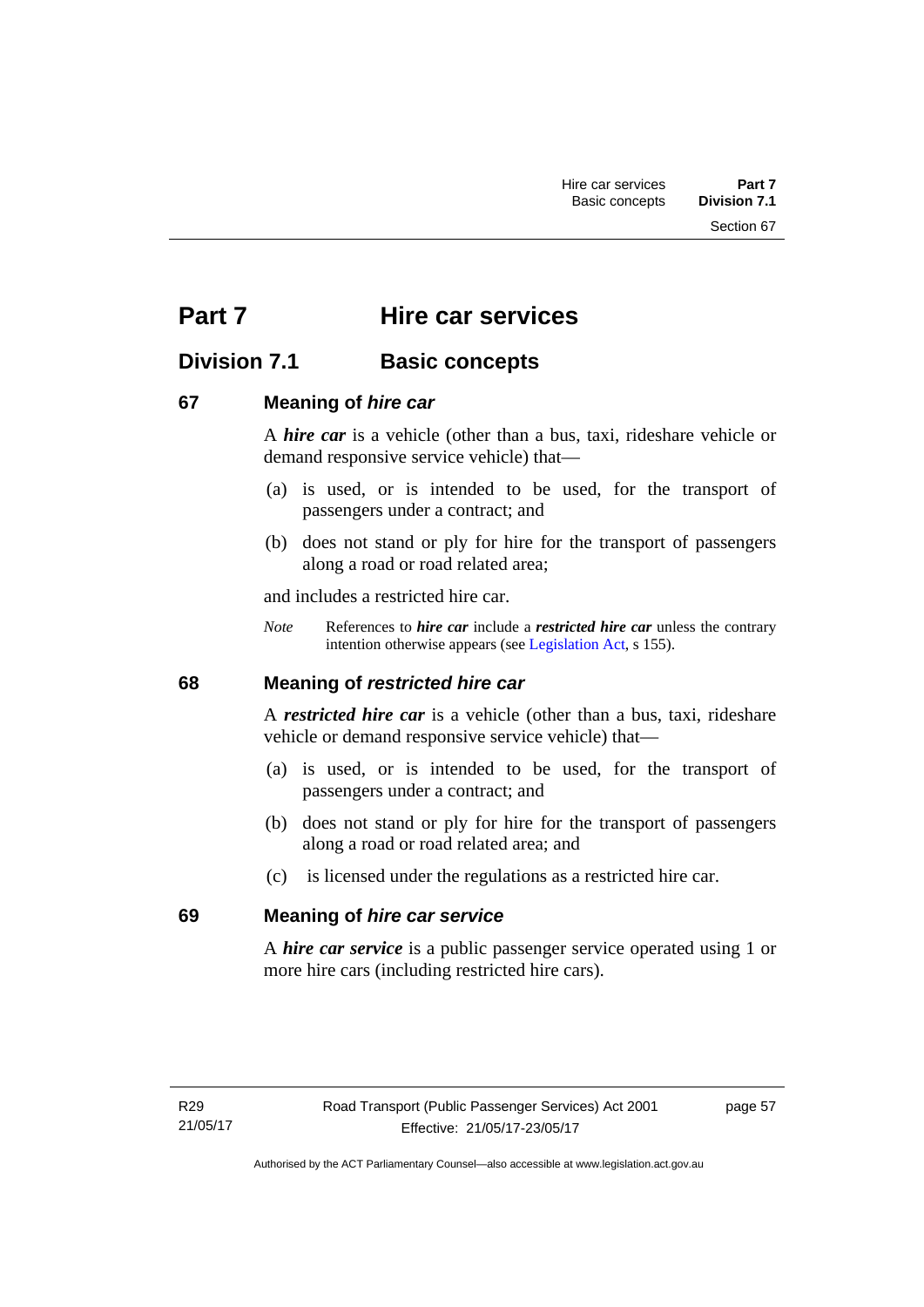# **70 Meaning of** *restricted hire car service*

A *restricted hire car service* is a public passenger service operated using only 1 or more restricted hire cars.

#### **Example of a restricted hire car service**

a pre-booked public passenger service that provides transport to weddings and school formals

# **Division 7.2 Accreditation of hire car service operators**

### **71 Hire car service operators—purposes of accreditation**

The purpose of accreditation under the regulations to operate a hire car service is to ensure that—

- (a) each person, including the accredited person, who is concerned with, or takes part in, the management of the service, is a suitable person to operate the service; and
- (b) each person, including the accredited person, who is concerned with, or takes part in, the management of the service, has demonstrated the capacity to comply with the relevant regulations and, in particular, the regulations about—
	- (i) the safety of passengers and the public; and
	- (ii) the maintenance of hire cars.

### **72 Hire car service operators—regulations about accreditation system**

- (1) A regulation may provide a system for the accreditation of people to operate hire car services, including, for example—
	- (a) the kinds of accreditations; and

*Note* An example is part of the Act, is not exhaustive and may extend, but does not limit, the meaning of the provision in which it appears (see [Legislation Act,](http://www.legislation.act.gov.au/a/2001-14) s 126 and s 132).

R29 21/05/17

Authorised by the ACT Parliamentary Counsel—also accessible at www.legislation.act.gov.au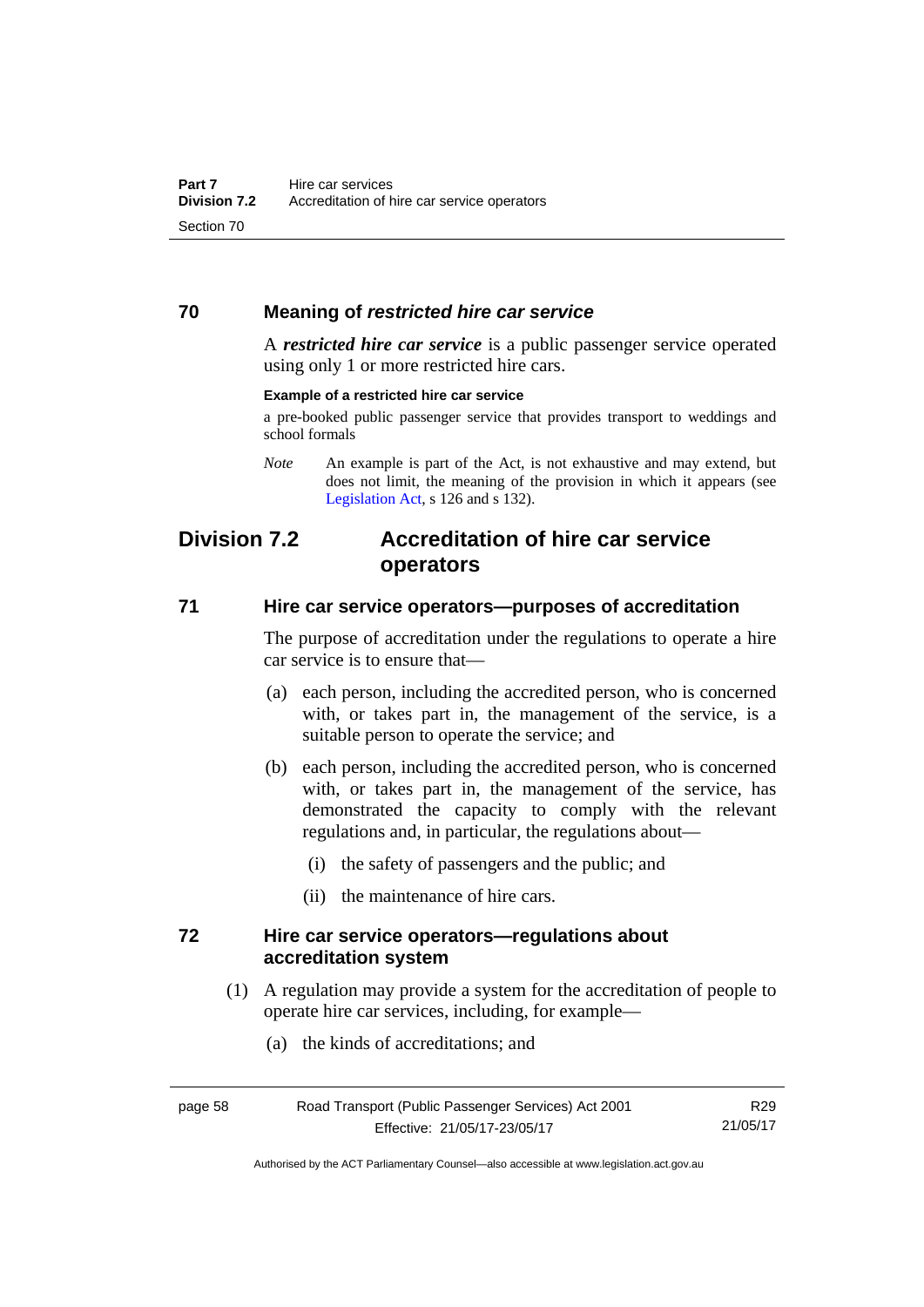- (b) the kinds of hire cars and hire car services that a person who holds a particular kind of accreditation is entitled to operate; and
- (c) the conditions of accreditations; and
- (d) matters in relation to the giving, refusal or surrender of accreditations; and
- (e) the action that may be taken in relation to an accredited person in circumstances prescribed by regulation, including, for example—
	- (i) the suspension or cancellation of an accreditation; and
	- (ii) the imposition of a condition on, or the amendment of a condition of, an accreditation; and
	- (iii) an order that an accredited person pay to the Territory an amount of not more than—
		- (A) for an individual—\$5 000; or
		- (B) for a corporation—\$25 000; and
	- (iv) the reprimanding of an accredited person.
- *Note* An example is part of the Act, is not exhaustive and may extend, but does not limit, the meaning of the provision in which it appears (see [Legislation Act,](http://www.legislation.act.gov.au/a/2001-14) s 126 and s 132).
- (2) The regulations may make provision in relation to the accreditation of people to operate hire car services, including, for example—
	- (a) requirements about the suitability of the applicant and each person who will be concerned with, or take part in, the management of the service; and
	- (b) capacity to meet service standards.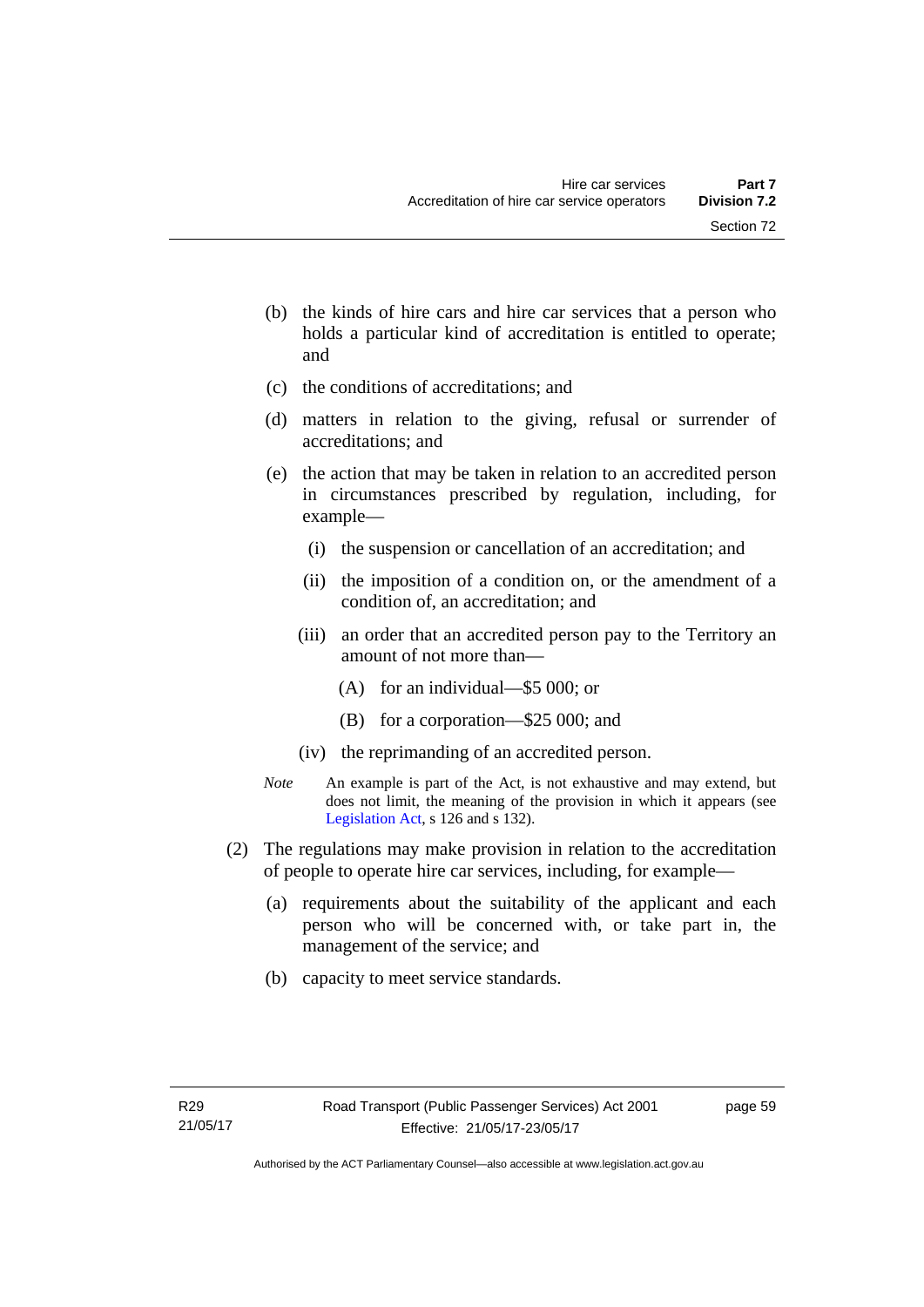- (3) For subsection (1) (a), the regulations must provide for the accreditation of people to operate—
	- (a) a hire car service (other than a restricted hire car service); and
	- (b) a restricted hire car service.
	- *Note* For examples of kinds of restricted hire car services, see s 70.

# **Division 7.3 Entitlement to operate hire car services**

### **73 Entitlement to operate hire car services**

A person is entitled to operate a particular kind of hire car service, in or partly in the ACT, if—

- (a) the person is accredited under the regulations to operate a hire car service of that kind; and
- (b) the vehicles used to operate the service are licensed under the regulations as hire cars for that kind of hire car service.

# **74 Unaccredited operators not to operate hire car services**

(1) A person must not operate, in or partly in the ACT, a hire car service of a particular kind unless the person is accredited under the regulations to operate a hire car service of that kind.

Maximum penalty: 50 penalty units.

- (2) This section does not apply to a person in relation to the hiring of a hire car operated by the person if—
	- (a) the person is authorised to operate a hire car service under the law of another jurisdiction; and
	- (b) the hiring begins in that jurisdiction and is completed in the ACT; and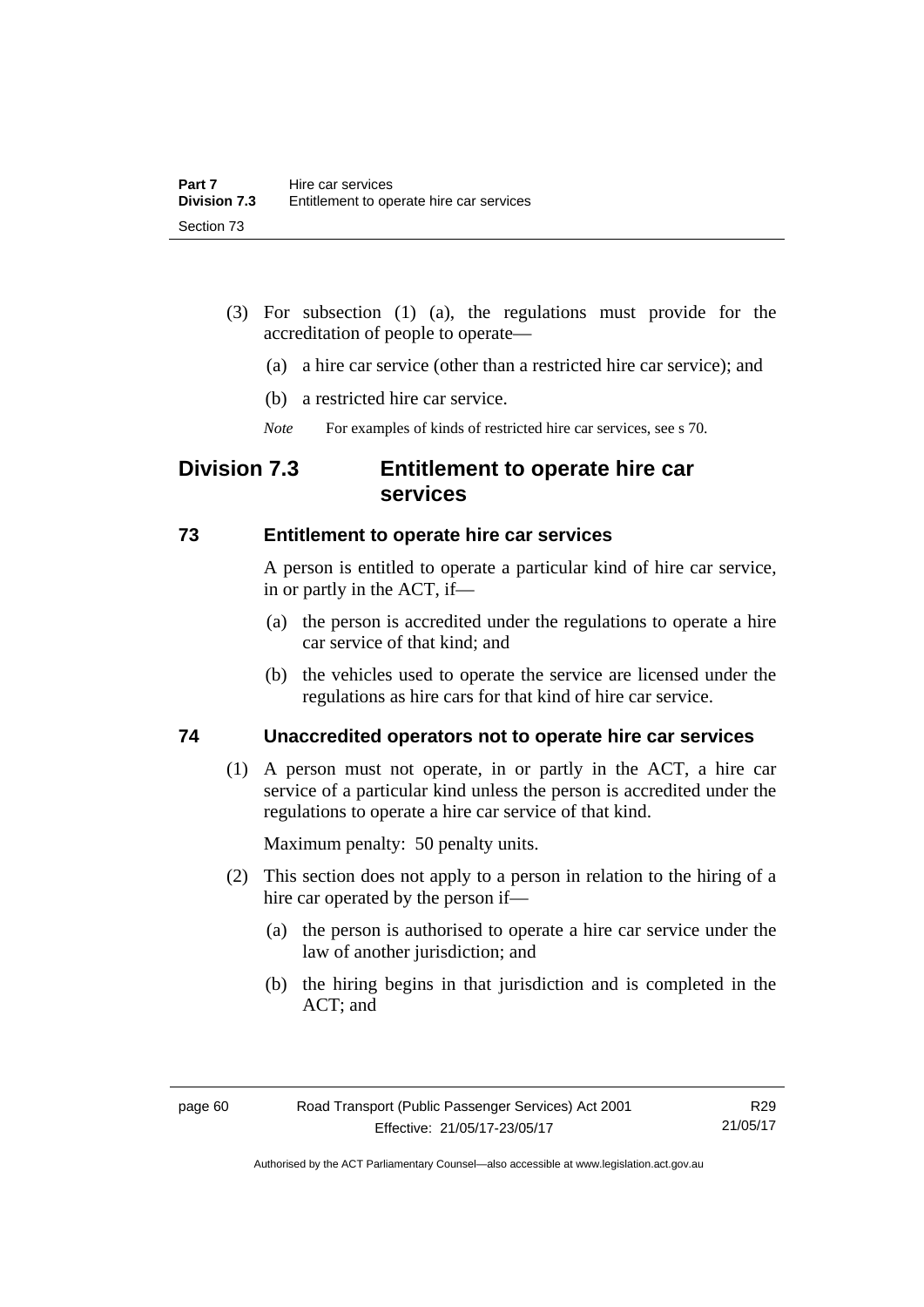- (c) the hiring is of a kind that the person is authorised to operate under the law of that jurisdiction.
- (3) An offence against this section is a strict liability offence.

# **75 Pretending to be an accredited hire car service operator**

(1) A person must not pretend to be accredited under the regulations to operate a hire car service.

Maximum penalty: 30 penalty units.

 (2) A person must not pretend to be accredited under the regulations to operate a particular kind of hire car service.

Maximum penalty: 30 penalty units.

(3) An offence against this section is a strict liability offence.

# **Division 7.4 Regulation of hire car services**

# **76 Regulations about operation of hire car services by accredited people**

A regulation may make provision in relation to the operation of hire car services by accredited hire car service operators, including, for example—

- (a) the supervision and monitoring of drivers of hire cars for compliance with the service standards and the responsibilities of the operator in relation to a failure to comply with the standards; and
- (b) the safety of passengers (including, for example, by the use of particular kinds of security devices) and the public; and
- (c) the qualifications, training and experience of accredited hire car service operators and hire car drivers (including, for example, in relation to particular kinds of hire car services); and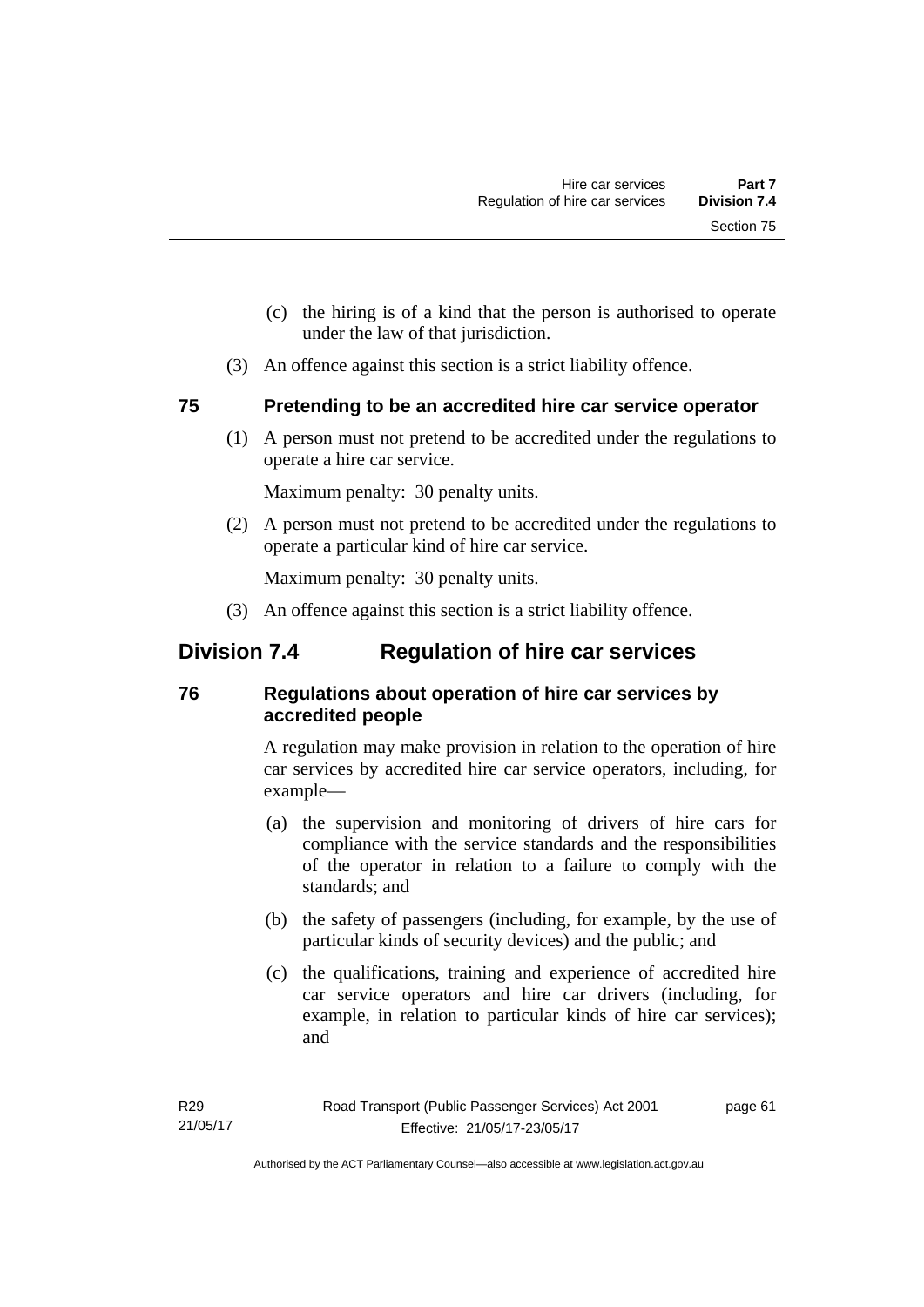- (d) maximum driving times and minimum rest times of hire car drivers; and
- (e) insurance; and
- (f) customer complaints and inquiries; and
- (g) lost property; and
- (h) the operation of particular kinds of hire cars and hire car services; and
- (i) the requirements that hire cars, and their equipment and fittings (internal and external) (including, for example, baby capsules), must comply with; and
- (j) the maintenance and cleaning of hire cars; and
- (k) the making and keeping of records and their inspection; and
- (l) the auditing of records and systems; and
- (m) the display of licences; and
- (n) requirements for display of accreditation numbers on advertisements for the service; and
- (o) the provision of information and reports to the road transport authority.
- *Note* An example is part of the Act, is not exhaustive and may extend, but does not limit, the meaning of the provision in which it appears (see [Legislation Act,](http://www.legislation.act.gov.au/a/2001-14) s 126 and s 132).

# **77 Regulations about operation of hire cars**

A regulation may make provision in relation to the operation of hire cars, including, for example—

- (a) the solicitation of passengers or hirings; and
- (b) the hiring of vehicles; and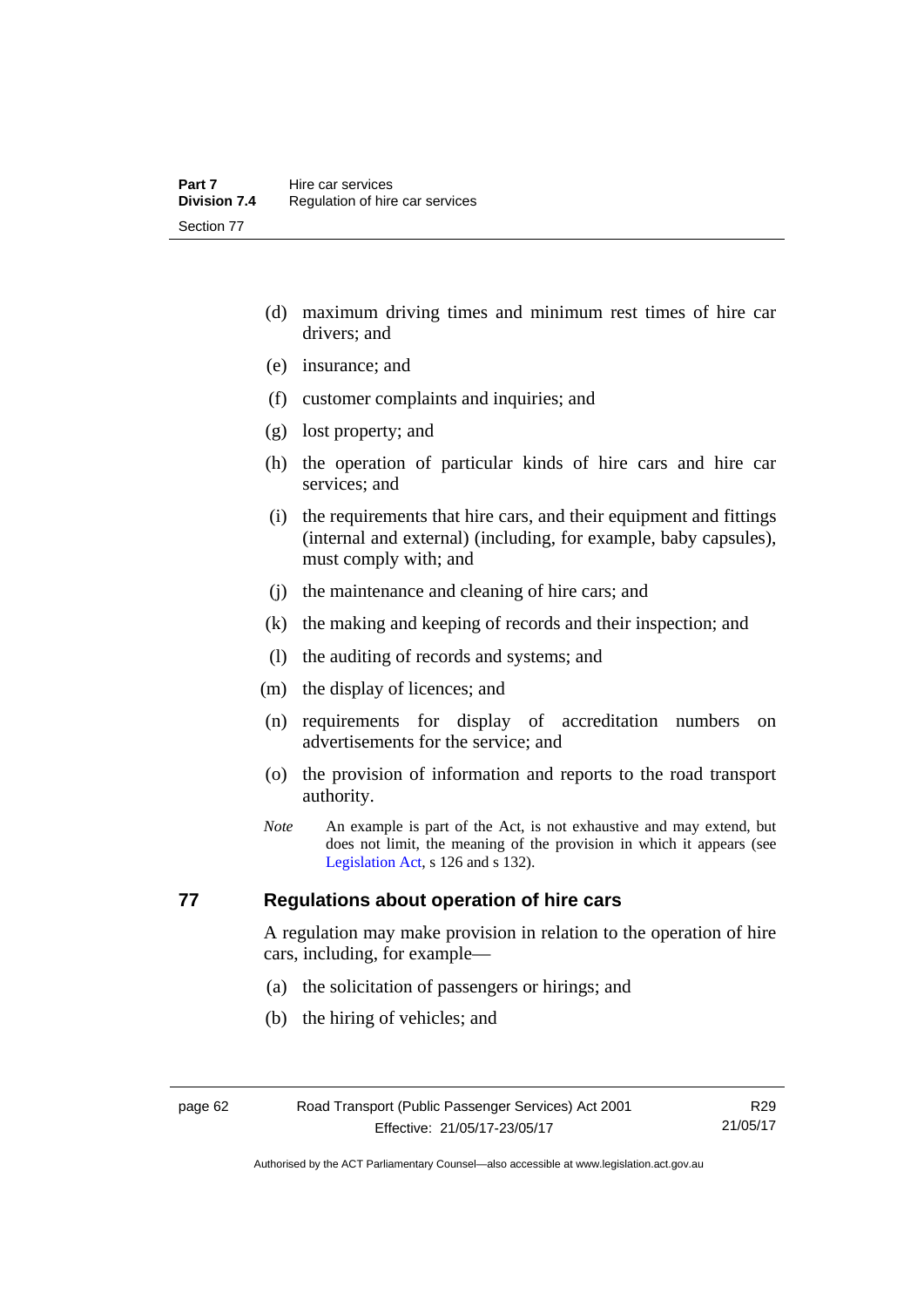- (c) the picking-up and dropping-off of passengers and other matters relating to the transport of passengers; and
- (d) the transport of passengers' luggage or other goods, and animals; and
- (e) the regulation or prohibition of the use of vehicles on certain roads or road related areas; and
- (f) the design, equipment and fittings (internal or external) of vehicles; and
- (g) the regulation or prohibition of notices, signs and advertisements inside or on the outside of vehicles; and
- (h) the records to be made and kept, how they are to be made and kept, and their inspection; and
- (i) approval of uniforms or industry codes of practice for dress standards.
- *Note* An example is part of the Act, is not exhaustive and may extend, but does not limit, the meaning of the provision in which it appears (see [Legislation Act,](http://www.legislation.act.gov.au/a/2001-14) s 126 and s 132).

#### **78 Regulations about hire car drivers**

A regulation may make provision in relation to hire car drivers, including, for example—

- (a) the powers, duties and conduct of hire car drivers; and
- (b) the training of drivers; and
- (c) how hire car drivers must dress.
- *Note 1* For the licensing of people to drive hire cars, see the *Road Transport [\(Driver Licensing\) Regulation 2000](http://www.legislation.act.gov.au/sl/2000-14)*.
- *Note 2* An example is part of the Act, is not exhaustive and may extend, but does not limit, the meaning of the provision in which it appears (see [Legislation Act,](http://www.legislation.act.gov.au/a/2001-14) s 126 and s 132).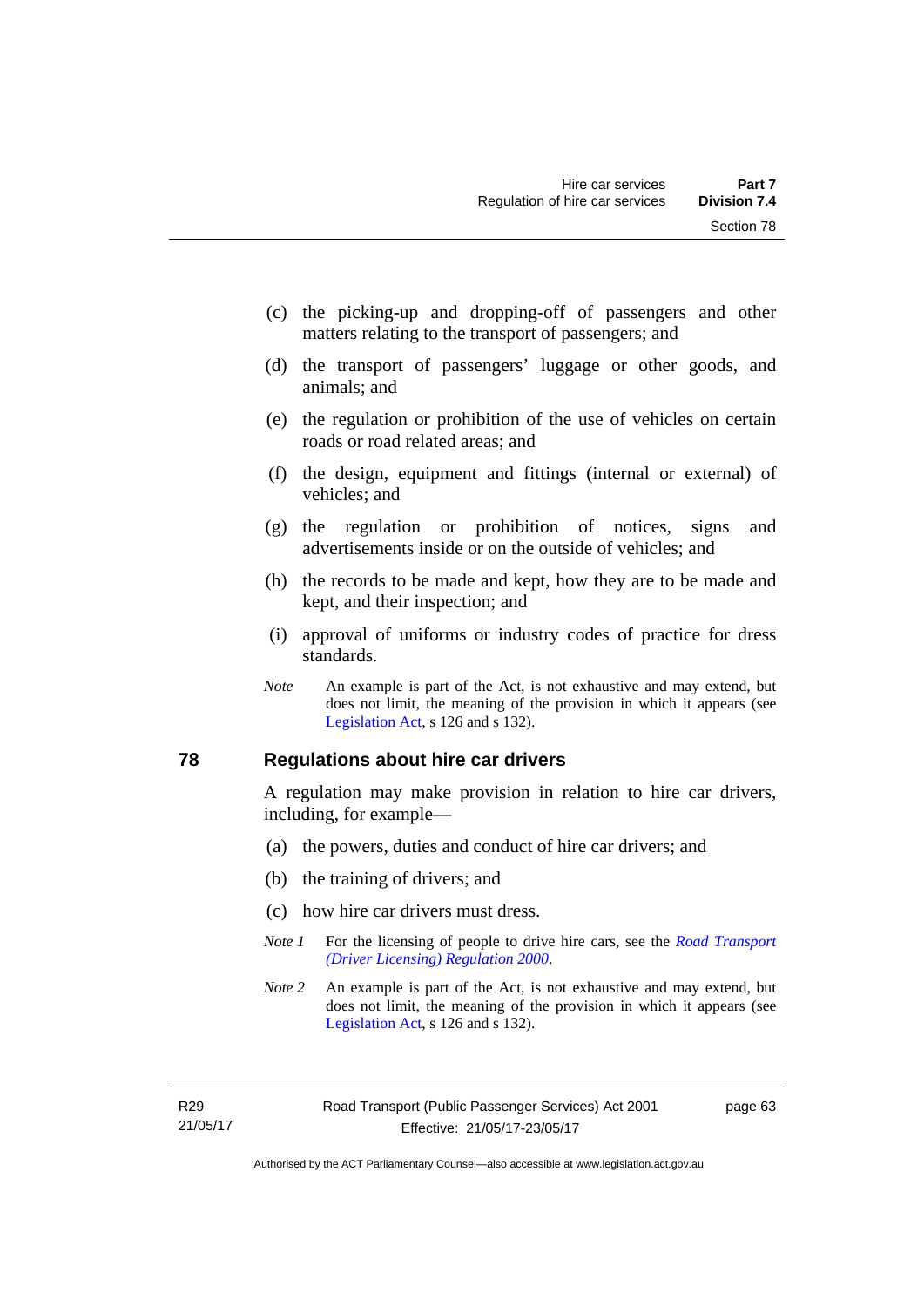### **79 Regulations about conduct of hire car passengers**

A regulation may make provision in relation to the conduct of hire car passengers, including, for example—

- (a) the authority of hire car drivers, police officers and authorised people to direct people contravening a regulation to leave a hire car; and
- (b) the authority of police officers and authorised people to remove people from a hire car if they fail to leave when directed.
- *Note* An example is part of the Act, is not exhaustive and may extend, but does not limit, the meaning of the provision in which it appears (see [Legislation Act,](http://www.legislation.act.gov.au/a/2001-14) s 126 and s 132).

## **79A Power to determine hire car fares**

- (1) The Minister may determine fares, and ways of calculating fares, for hiring or using a hire car.
	- *Note* Power to make a statutory instrument includes power to make different provision in relation to different matters or different classes of matters, and to make an instrument that applies differently by reference to stated exceptions or factors (see [Legislation Act](http://www.legislation.act.gov.au/a/2001-14), s 48).
- (2) A determination is a disallowable instrument.
	- *Note* A disallowable instrument must be notified, and presented to the Legislative Assembly, under the [Legislation Act.](http://www.legislation.act.gov.au/a/2001-14)
- (3) In this section:

*fare* includes a charge relating to hiring or using a hire car.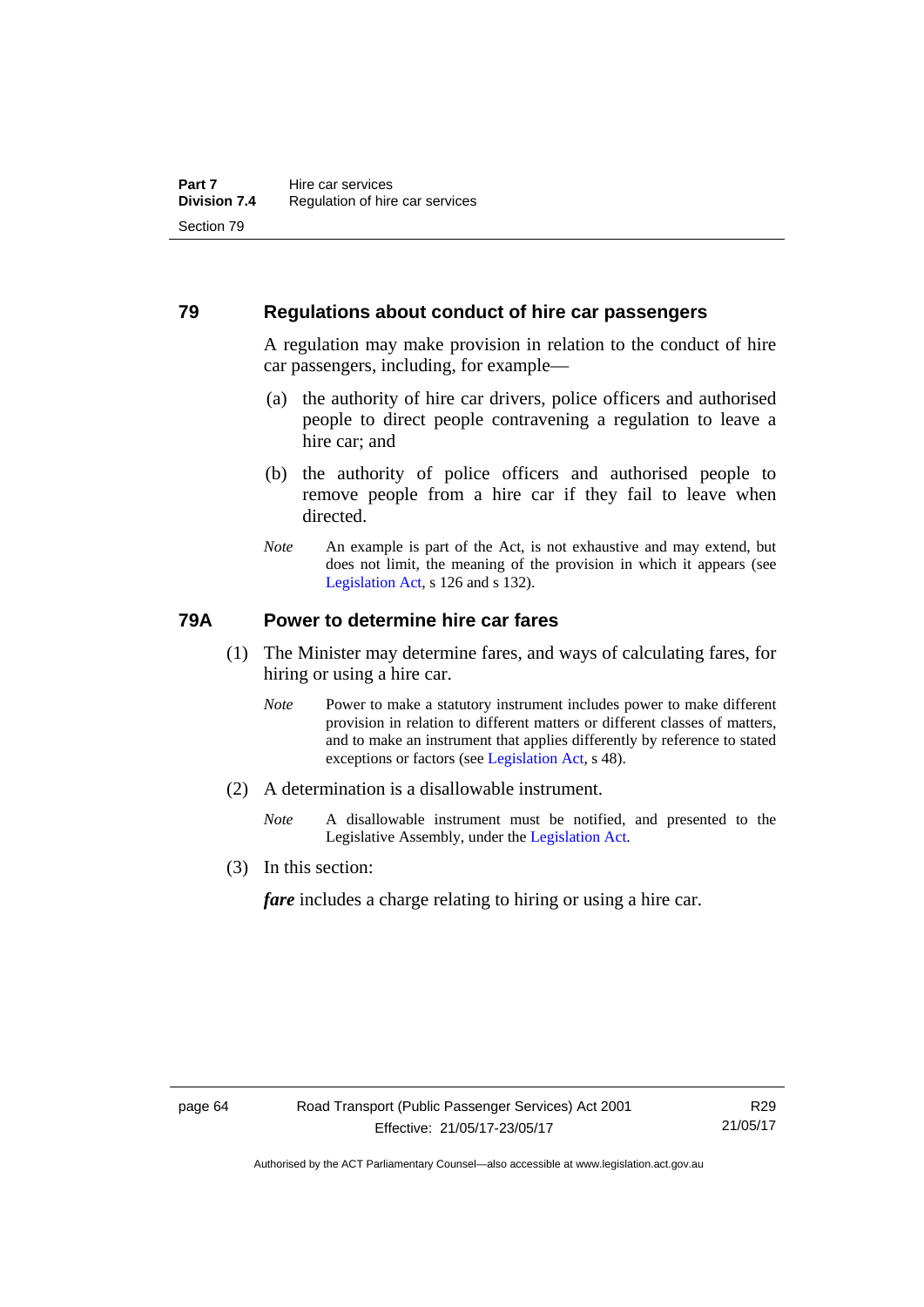# **Part 8 Demand responsive services**

## **Division 8.1 Basic concepts**

## **80 Meaning of** *demand responsive service*

A *demand responsive service* is a public passenger service that a person may operate under an authorisation given for this part.

## **81 Meaning of** *demand responsive service vehicle*

A *demand responsive service vehicle* is a motor vehicle used, in accordance with a demand responsive service authorisation, to operate the demand responsive service.

## **Division 8.2 Authorisations to operate demand responsive services**

## **82 Demand responsive service authorisations**

- (1) The Minister must have regard to the guidelines approved under section 83 in deciding whether to give a person an authorisation to operate a demand responsive service.
- (2) A demand responsive service authorisation may exempt a person or vehicle from this Act (or a stated provision of this Act).
	- *Note* A reference to an Act includes a reference to the statutory instruments made or in force under the Act, including any regulation (see [Legislation Act,](http://www.legislation.act.gov.au/a/2001-14) s 104).
- (3) An authorisation is a disallowable instrument.
	- *Note* A disallowable instrument must be notified, and presented to the Legislative Assembly, under the [Legislation Act.](http://www.legislation.act.gov.au/a/2001-14)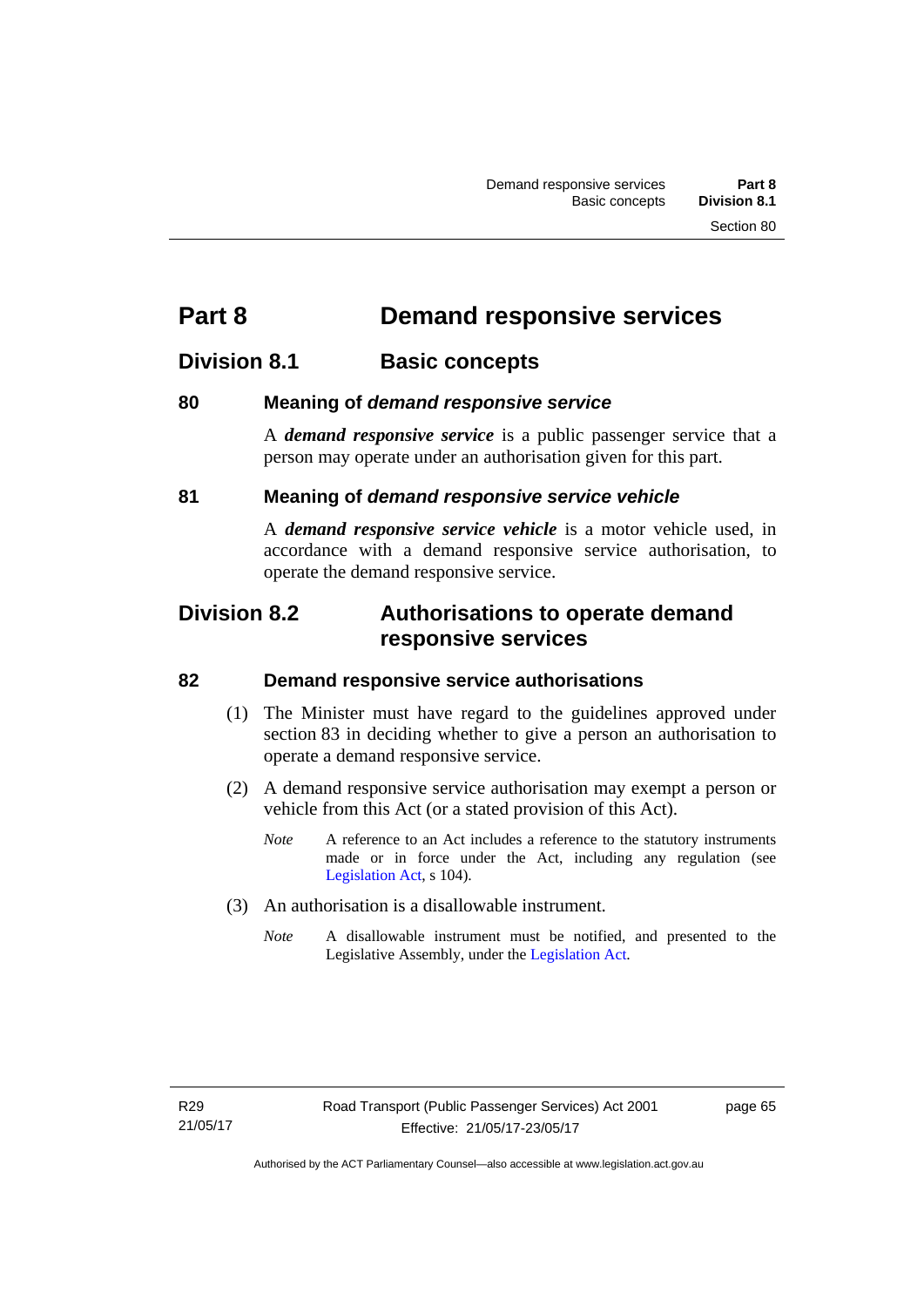## **82A Territory's entitlement to operate demand responsive service**

If the Territory operates a demand responsive service, the Territory may operate the service under a name prescribed by regulation.

## **83 Demand responsive services—guidelines for giving authorisations**

- (1) The Minister may approve guidelines for the giving of authorisations to operate demand responsive services.
- (2) The guidelines may make provision in relation to—
	- (a) the kinds of public passenger services that may be operated under demand responsive service authorisations, including, for example, matters in relation to—
		- (i) hours of operation; and
		- (ii) routes and areas of operation; and
		- (iii) kinds of passengers that may be transported; and
		- (iv) accessing of services by passengers; and
	- (b) the kinds of vehicles that may be used to operate demand responsive services.
	- *Note* An example is part of the Act, is not exhaustive and may extend, but does not limit, the meaning of the provision in which it appears (see [Legislation Act,](http://www.legislation.act.gov.au/a/2001-14) s 126 and s 132).
- (3) The guidelines must provide that the Minister must not give a person an authorisation for a demand responsive service if the operation of the service will have an adverse impact on the viability of an existing regular route service.
- (4) Approved guidelines are a disallowable instrument.
	- *Note* A disallowable instrument must be notified, and presented to the Legislative Assembly, under the [Legislation Act.](http://www.legislation.act.gov.au/a/2001-14)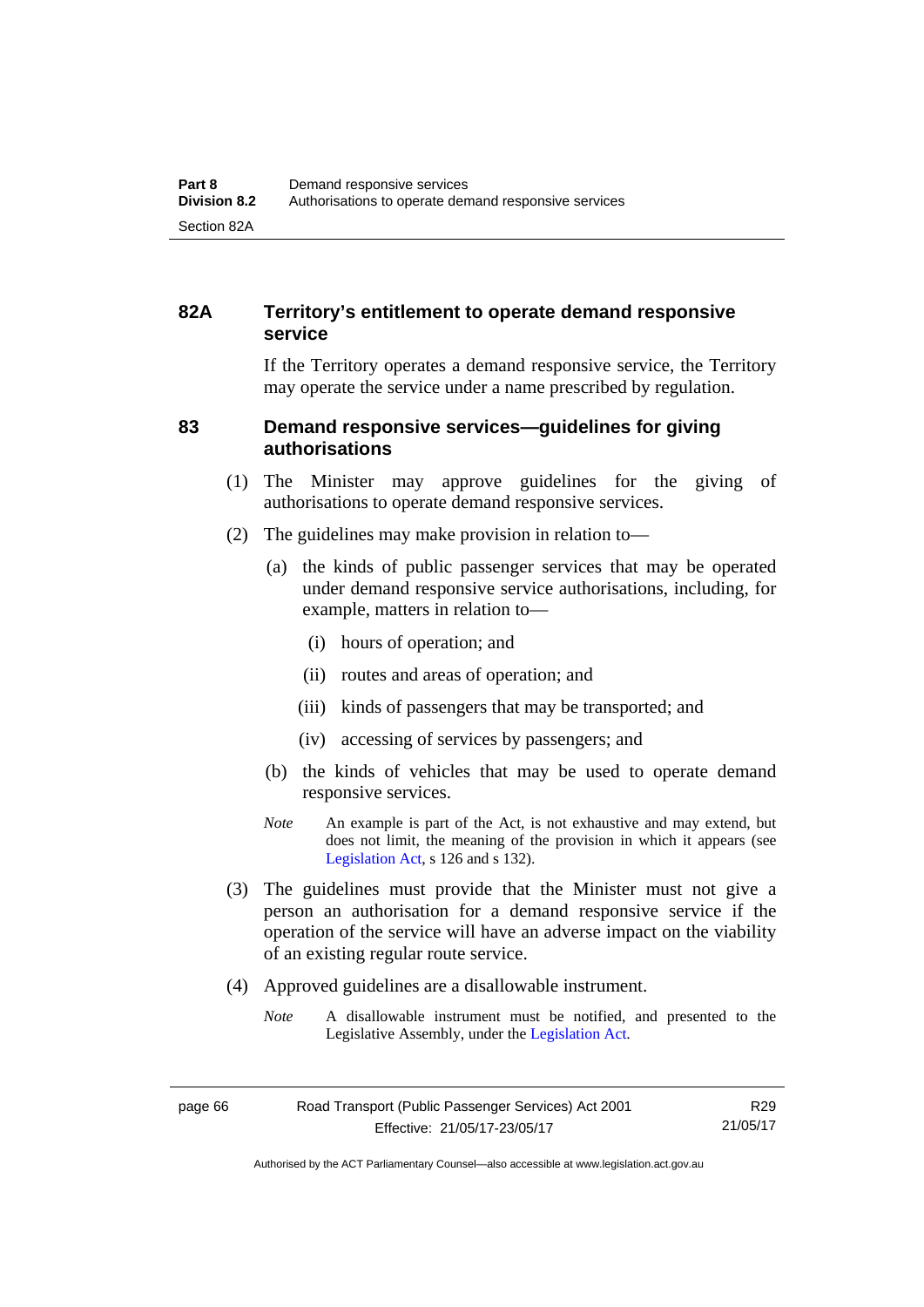## **84 Demand responsive services—regulations about authorisations**

A regulation may make provision in relation to authorisations to operate demand responsive services, including, for example—

- (a) the term of authorisations; and
- (b) the conditions of authorisations; and
- (c) matters relating to the giving, refusal or surrender of an authorisation; and
- (d) the action that may be taken in relation to an authorised demand responsive service operator in circumstances prescribed by regulation, including—
	- (i) the suspension or cancellation of an authorisation; and
	- (ii) the imposition of a condition on, or the amendment of a condition of, an authorisation; and
	- (iii) an order that an authorised demand responsive service operator pay to the Territory an amount of not more than—
		- (A) for an individual—\$5 000; or
		- (B) for a corporation—\$25 000; and
	- (iv) the reprimanding of an authorised demand responsive service operator.
- *Note* An example is part of the Act, is not exhaustive and may extend, but does not limit, the meaning of the provision in which it appears (see [Legislation Act,](http://www.legislation.act.gov.au/a/2001-14) s 126 and s 132).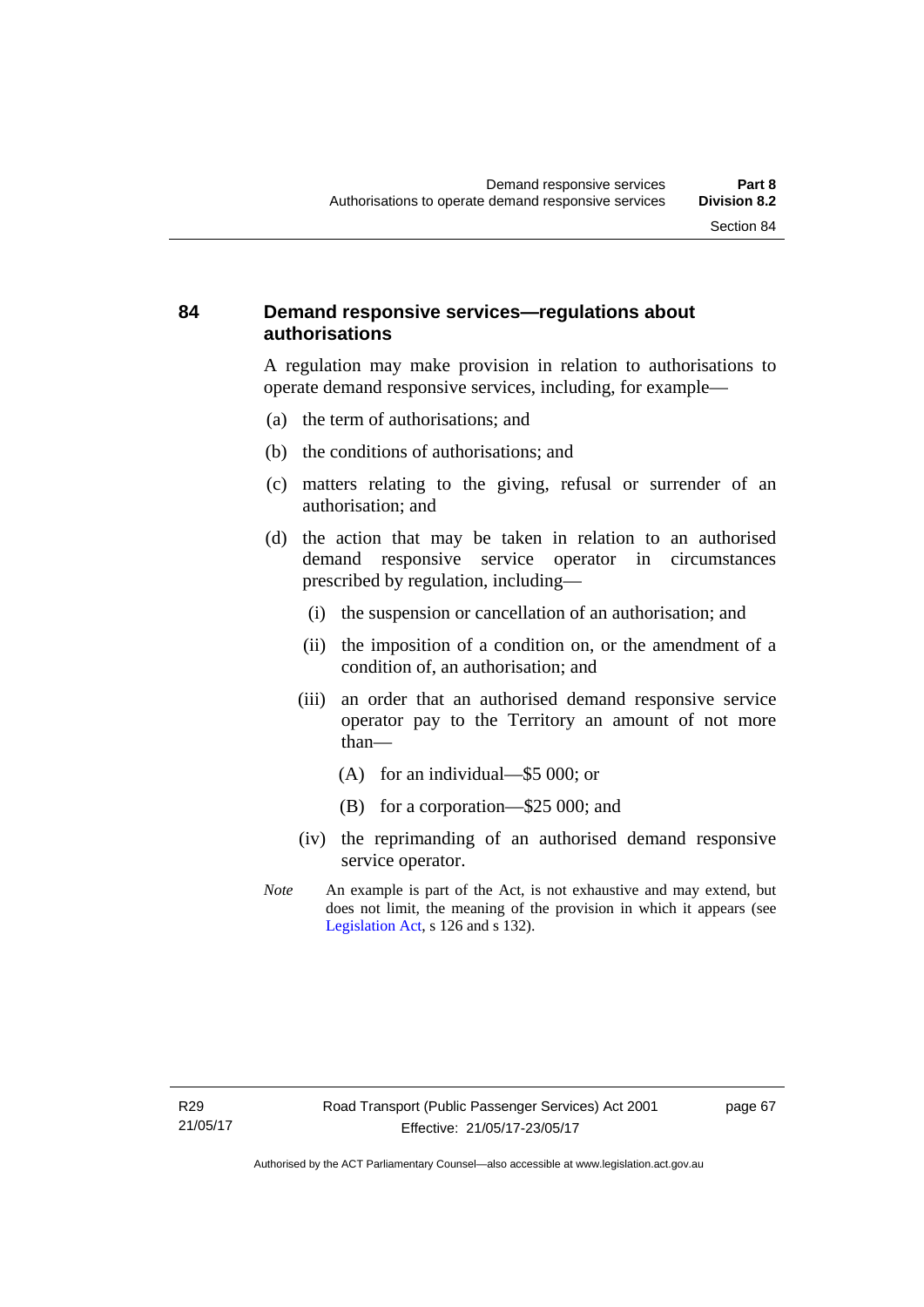### **85 Use of vehicles for demand responsive services**

- (1) An authorised demand responsive service operator commits an offence if—
	- (a) the operator uses a vehicle to operate a demand responsive service; and
	- (b) the operator is not authorised by the demand responsive service authorisation for the service to use the vehicle to operate the service.

Maximum penalty: 50 penalty units.

(2) An offence against this section is a strict liability offence.

### **86 Representing vehicle as demand responsive service vehicle**

- (1) A person commits an offence if—
	- (a) the person represents a vehicle to be a demand responsive service vehicle; and
	- (b) the person is reckless about whether the person's conduct represents the vehicle to be a demand responsive service vehicle; and
	- (c) the vehicle is not a demand responsive service vehicle.

Maximum penalty: 30 penalty units.

(2) Strict liability applies to subsection (1) (c).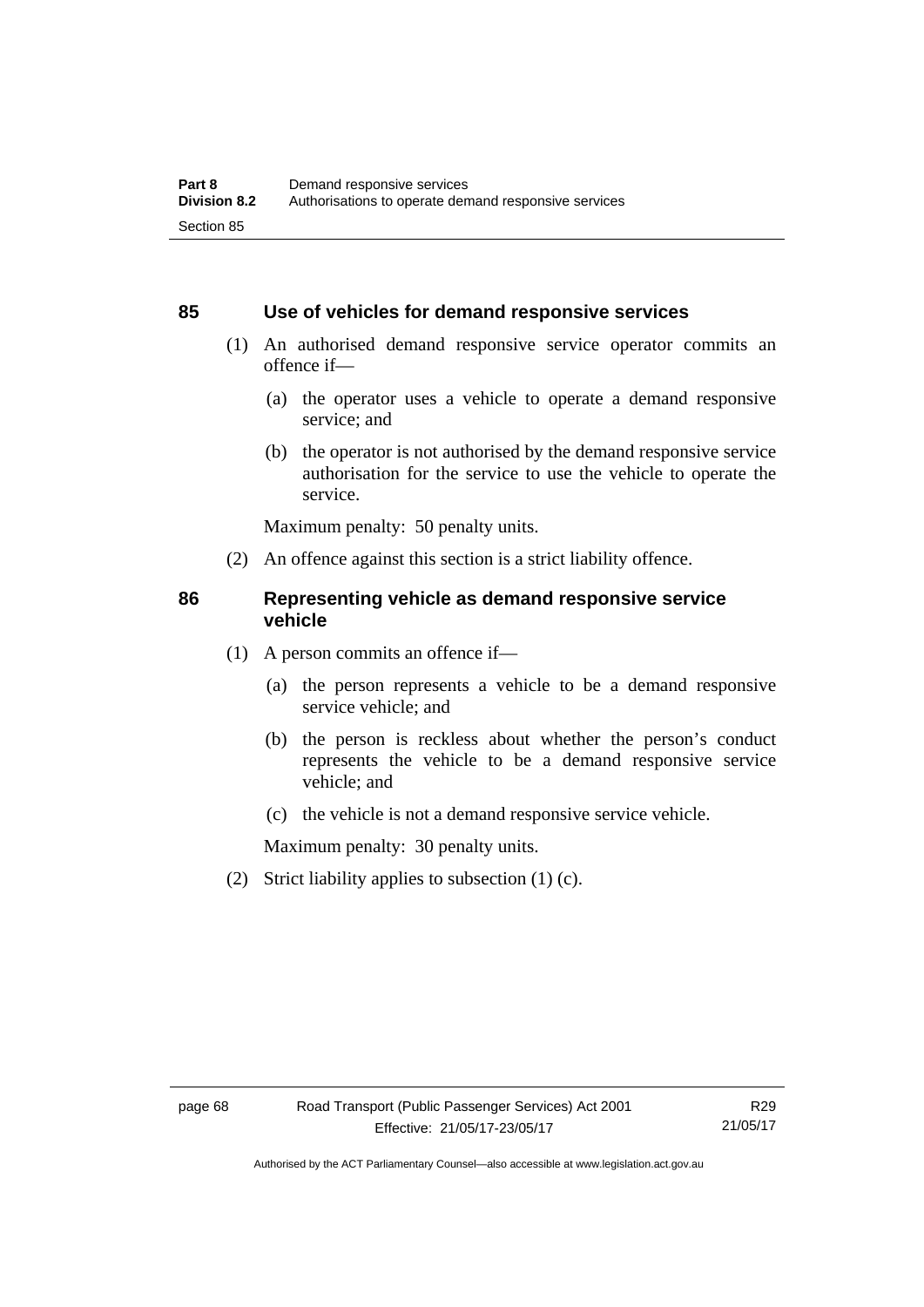## **Division 8.3 Accreditation of demand responsive service operators**

## **87 Demand responsive service operators—purposes of accreditation**

The purpose of accreditation under the regulations to operate a demand responsive service is to ensure that—

- (a) the accredited person has the financial capacity to meet the service standards for the service; and
- (b) the accredited person, and each person who is concerned with, or takes part in, the management of the service, are suitable people to operate the service; and
- (c) the accredited person, and each person who is concerned with, or takes part in, the management of the service, have demonstrated the capacity to comply with the relevant regulations and, in particular, regulations about—
	- (i) the safety of passengers and the public; and
	- (ii) the maintenance of demand responsive service vehicles.

## **88 Demand responsive service operators—regulations about accreditation system**

- (1) The regulations may provide a system for the accreditation of people to operate demand responsive services, including, for example—
	- (a) the kinds of accreditations; and
	- (b) the conditions of accreditations; and
	- (c) matters relating to the giving, refusal or surrender of accreditations; and

page 69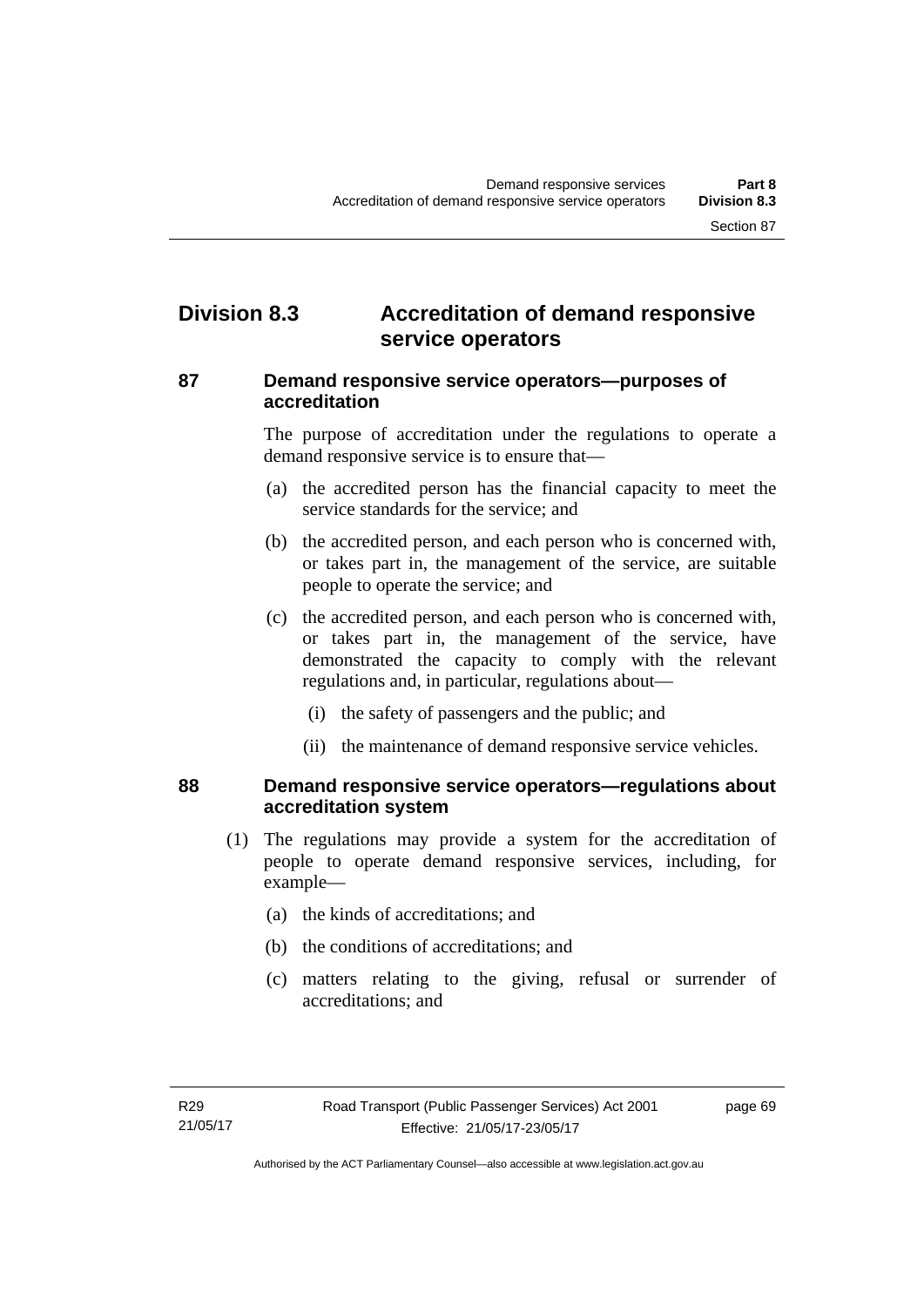- (d) the action that may be taken in relation to an accredited person in circumstances prescribed by regulation, including—
	- (i) the suspension or cancellation of an accreditation; and
	- (ii) the imposition of a condition on, or the amendment of a condition of, an accreditation; and
	- (iii) an order that an accredited person pay to the Territory an amount of not more than—
		- (A) for an individual—\$5 000; or
		- (B) for a corporation—\$25 000; and
	- (iv) the reprimanding of an accredited person.
- *Note* An example is part of the Act, is not exhaustive and may extend, but does not limit, the meaning of the provision in which it appears (see [Legislation Act,](http://www.legislation.act.gov.au/a/2001-14) s 126 and s 132).
- (2) The regulations may make provision in relation to the accreditation of people to operate demand responsive services, including, for example—
	- (a) requirements about the suitability of the applicant and each person who will be concerned with, or take part in, the management of the service; and
	- (b) capacity to meet service standards; and
	- (c) financial viability.

## **Division 8.4 Service contracts for demand responsive services**

## **89 Service contracts—demand responsive services**

 (1) The road transport authority may, on behalf of the Territory, enter into a contract (a *service contract*) for the operation of a demand responsive service with an authorised demand responsive service operator.

| page 70 | Road Transport (Public Passenger Services) Act 2001 | R29      |
|---------|-----------------------------------------------------|----------|
|         | Effective: 21/05/17-23/05/17                        | 21/05/17 |

Authorised by the ACT Parliamentary Counsel—also accessible at www.legislation.act.gov.au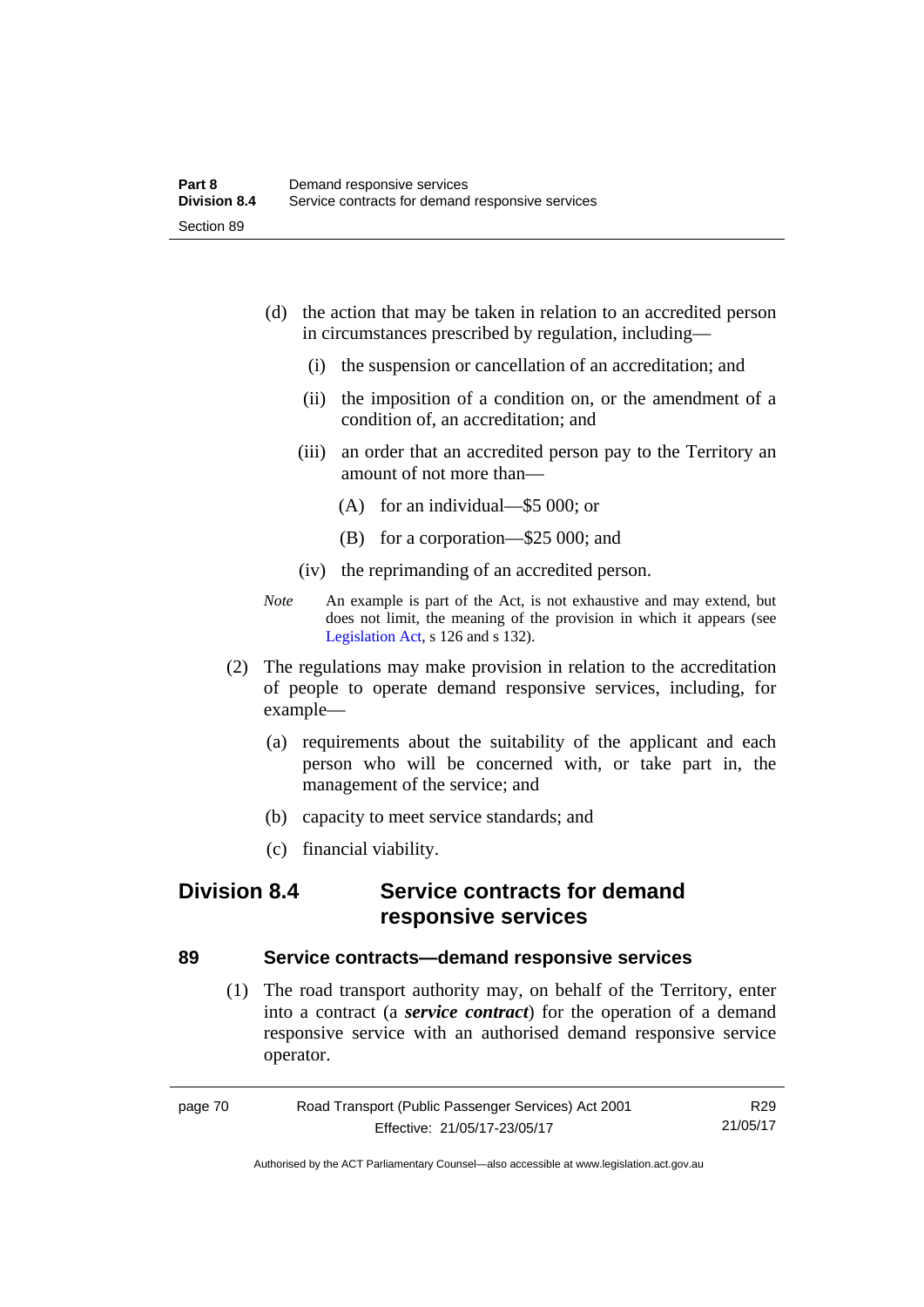- (2) A service contract must state whether the right given under the contract to operate a demand responsive service is an exclusive right to operate a demand responsive service, or a demand responsive service operated in a particular way, along a particular route or in a particular area.
- (3) A service contract may make provision in relation to the operation of a demand responsive service and the administration of the contract, including, for example—
	- (a) service requirements under the contract; and
	- (b) the availability and use of booking services for the service; and
	- (c) the transfer, suspension, cancellation and surrender of the contract; and
	- (d) the fees (if any) payable under the contract; and
	- (e) the adjustment of payments and refunds in relation to any contract fees; and
	- (f) financial or other penalties for breaches of the contract; and
	- (g) the records (including accounts) to be made and kept, how they are to be made and kept, and their inspection; and
	- (h) the provision of information and reports to the road transport authority about the demand responsive service and the verification of the information and reports; and
	- (i) the publication and the collection of fares payable by passengers; and
	- (j) the sale of tickets and the conditions under which tickets must be sold.
	- (k) free or reduced fares for travel; and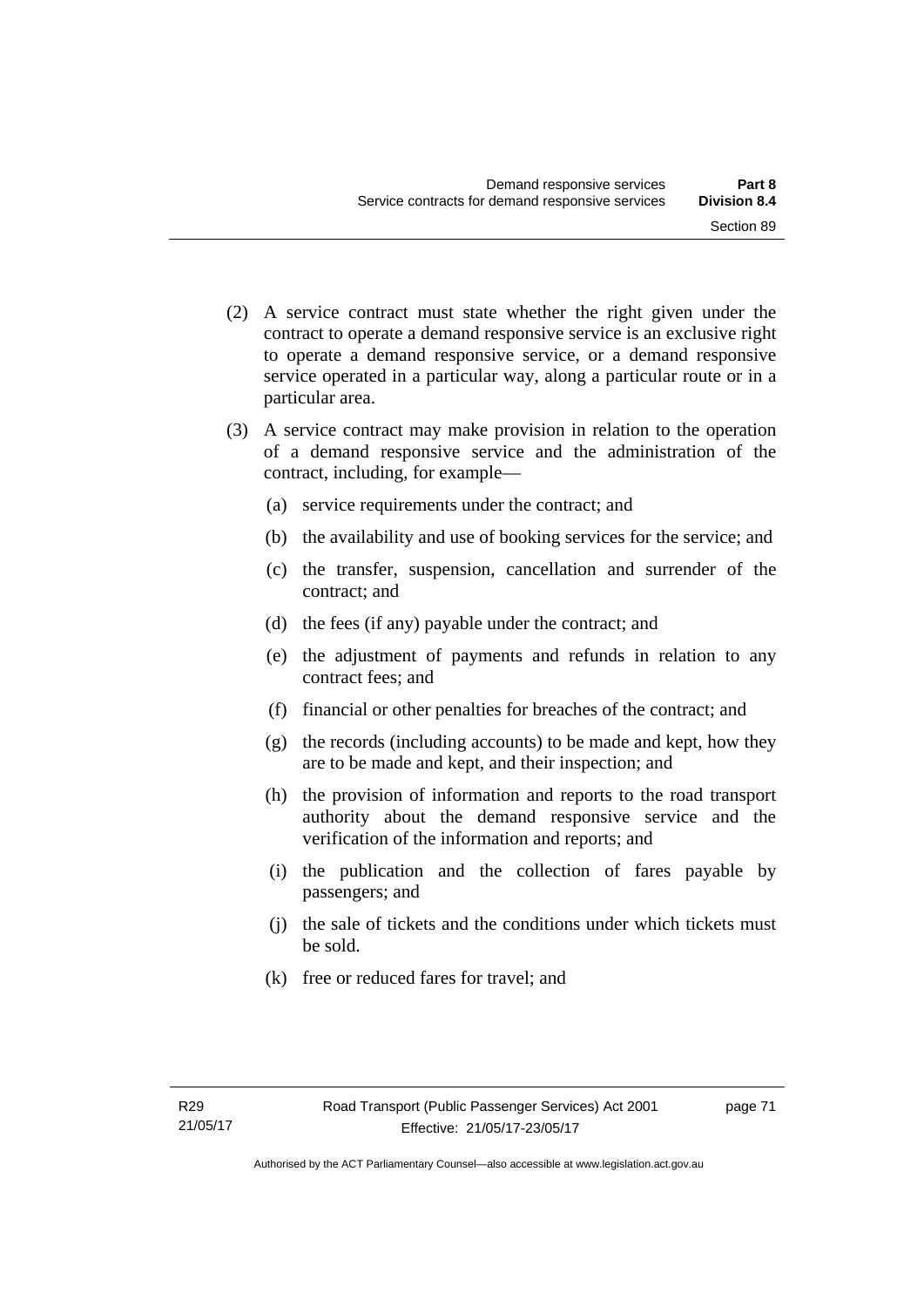- (l) the issue and acceptance of free or concession passes.
- *Note* An example is part of the Act, is not exhaustive and may extend, but does not limit, the meaning of the provision in which it appears (see [Legislation Act,](http://www.legislation.act.gov.au/a/2001-14) s 126 and s 132).
- (4) Subsection (3) does not limit the matters about which a service contract may make provision.

## **Division 8.5 Entitlement to operate demand responsive services**

## **90 Entitlement to operate demand responsive services**

- (1) A person is entitled to operate a demand responsive service, in or partly in the ACT, if the person—
	- (a) holds an authorisation to operate the service; and
	- (b) holds a service contract for the service; and
	- (c) is an accredited demand responsive service operator.
- (2) However, the Territory is entitled to operate a demand responsive service, whether or not the Territory—
	- (a) holds an authorisation to operate the service; or
	- (b) holds a service contract for the service; or
	- (c) is an accredited demand responsive service operator.
- (3) If the Territory operates a demand responsive service, part 8 (Demand responsive services) applies in relation to the Territory's operation of the service as if—
	- (a) the Territory held an authorisation to operate the service; and
	- (b) the Territory held a service contract for the service; and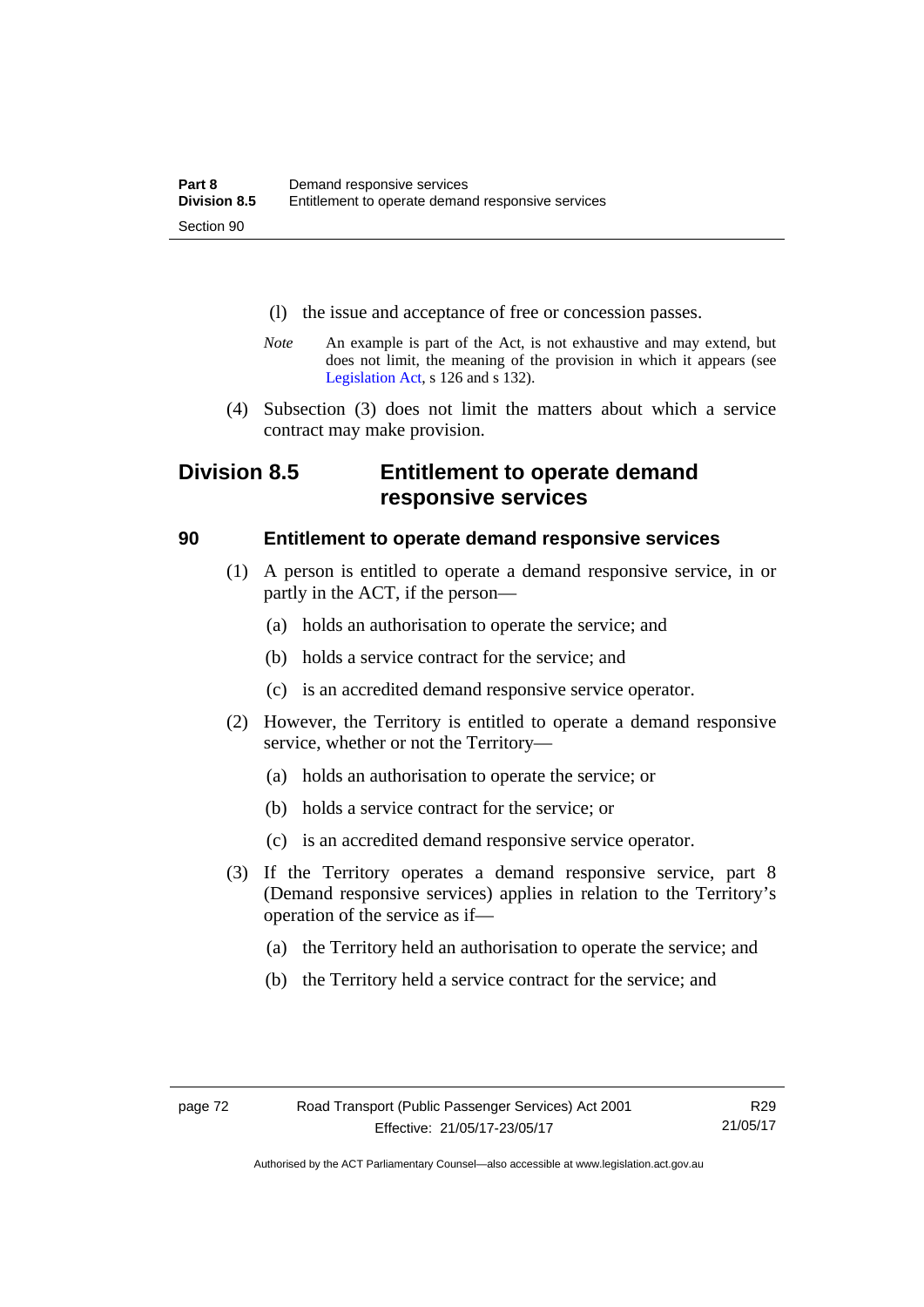- (c) the Territory were accredited to operate the service; and
- (d) all necessary changes, and any changes prescribed by regulation, were made.

## **91 Operating demand responsive service without entitlement**

- (1) A person commits an offence if—
	- (a) the person operates, in or partly in the ACT, a demand responsive service; and
	- (b) the person is not entitled under section 90 to operate the service.

Maximum penalty: 50 penalty units.

- (2) An offence against this section is a strict liability offence.
- (3) However, section 90 (b) does not apply in relation to the person if—
	- (a) a demand responsive service is discontinued because of a variation or termination of a service contract; and
	- (b) the road transport authority has made arrangements with the person, to operate a temporary demand responsive service without a service contract, to replace the discontinued service.
- (4) Also, this section does not apply to the operation of a demand responsive service by the Territory.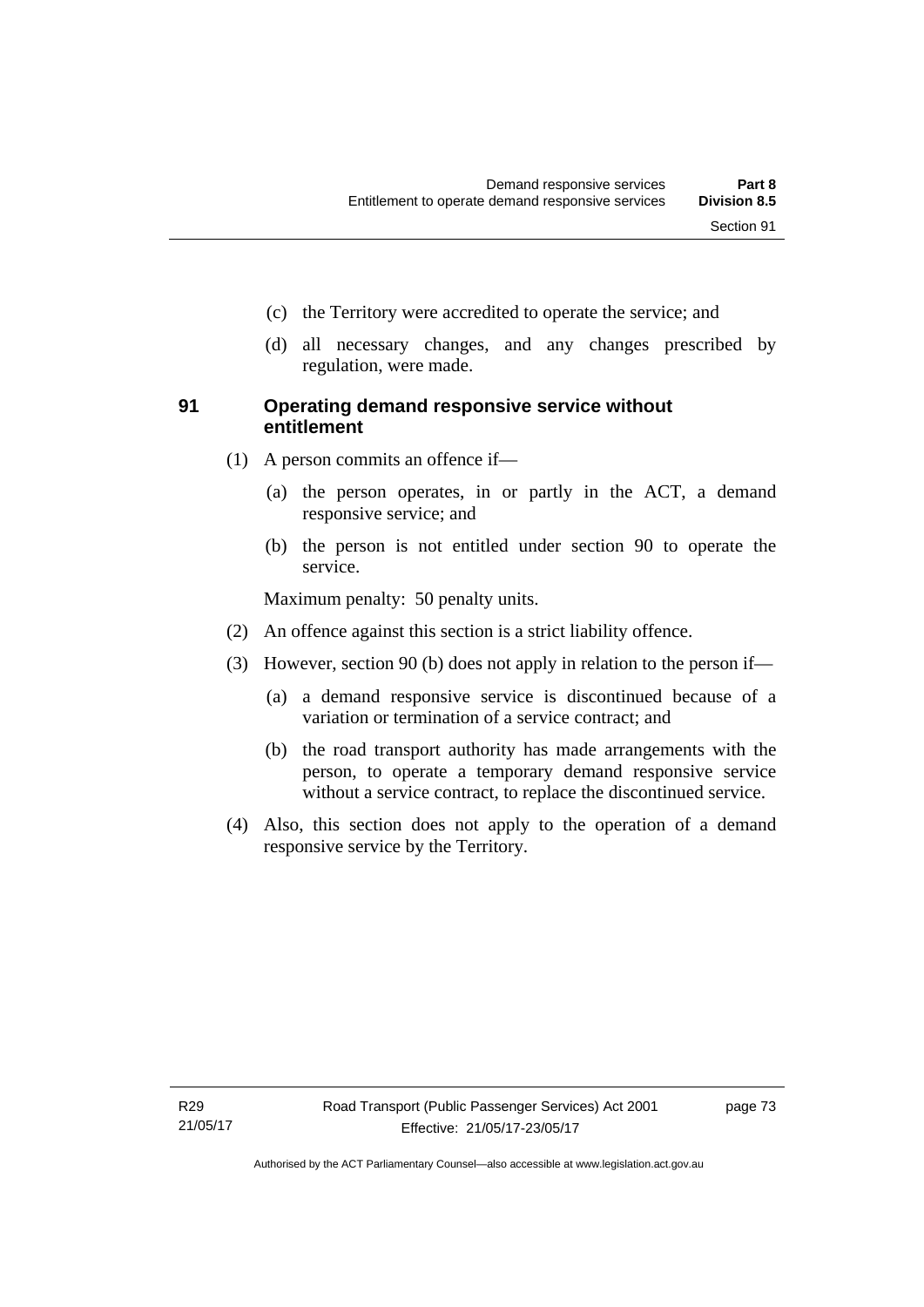## **92 Representing entitlement to operate demand responsive service**

- (1) A person commits an offence if—
	- (a) the person represents that the person is entitled to operate a demand responsive service; and
	- (b) the person is reckless about whether the person's conduct represents that the person is entitled to operate a demand responsive service; and
	- (c) the person is not entitled to operate a demand responsive service.

Maximum penalty: 30 penalty units.

(2) Strict liability applies to subsection (1) (c).

## **Division 8.6 Regulation of demand responsive services**

## **93 Demand responsive services—minimum fares**

- (1) The Minister must determine minimum fares, or ways of calculating minimum fares, payable by passengers for a demand responsive service.
- (2) A determination is a disallowable instrument.
	- *Note* A disallowable instrument must be notified, and presented to the Legislative Assembly, under the [Legislation Act.](http://www.legislation.act.gov.au/a/2001-14)

*Note* For the entitlement of a person to operate a demand responsive service, see s 90.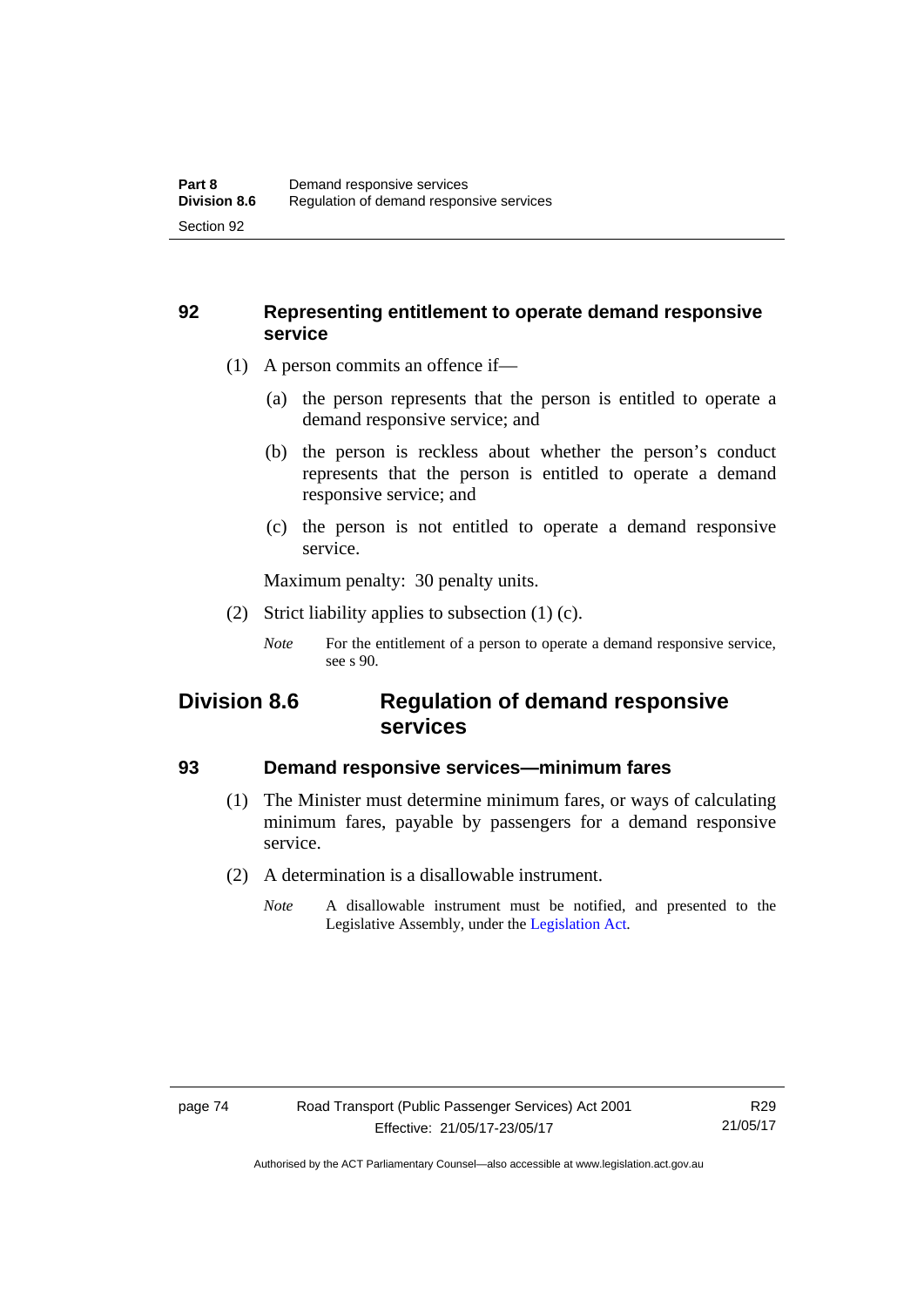## **94 Regulations about operation of demand responsive services**

A regulation may make provision in relation to the operation of demand responsive services by authorised demand responsive service operators, including, for example—

- (a) the conduct of demand responsive services, including, for example—
	- (i) the supervision and monitoring of drivers of demand responsive service vehicles for compliance with the service standards and the responsibilities of the operator in relation to a failure to comply with the standards; and
	- (ii) the safety of passengers (including, for example, by the use of particular kinds of security devices) and the public; and
	- (iii) the qualifications, training and experience of demand responsive service vehicle drivers and other people providing services on behalf of authorised demand responsive service operators; and
	- (iv) maximum driving times and minimum rest times of demand responsive service vehicle drivers; and
	- (v) insurance; and
	- (vi) if appropriate, the issue of tickets; and
	- (vii) customer complaints and inquiries; and
	- (viii) lost property; and
- (b) the preparation and publication of service information for demand responsive services, including timetables (if any) and compliance with any timetables; and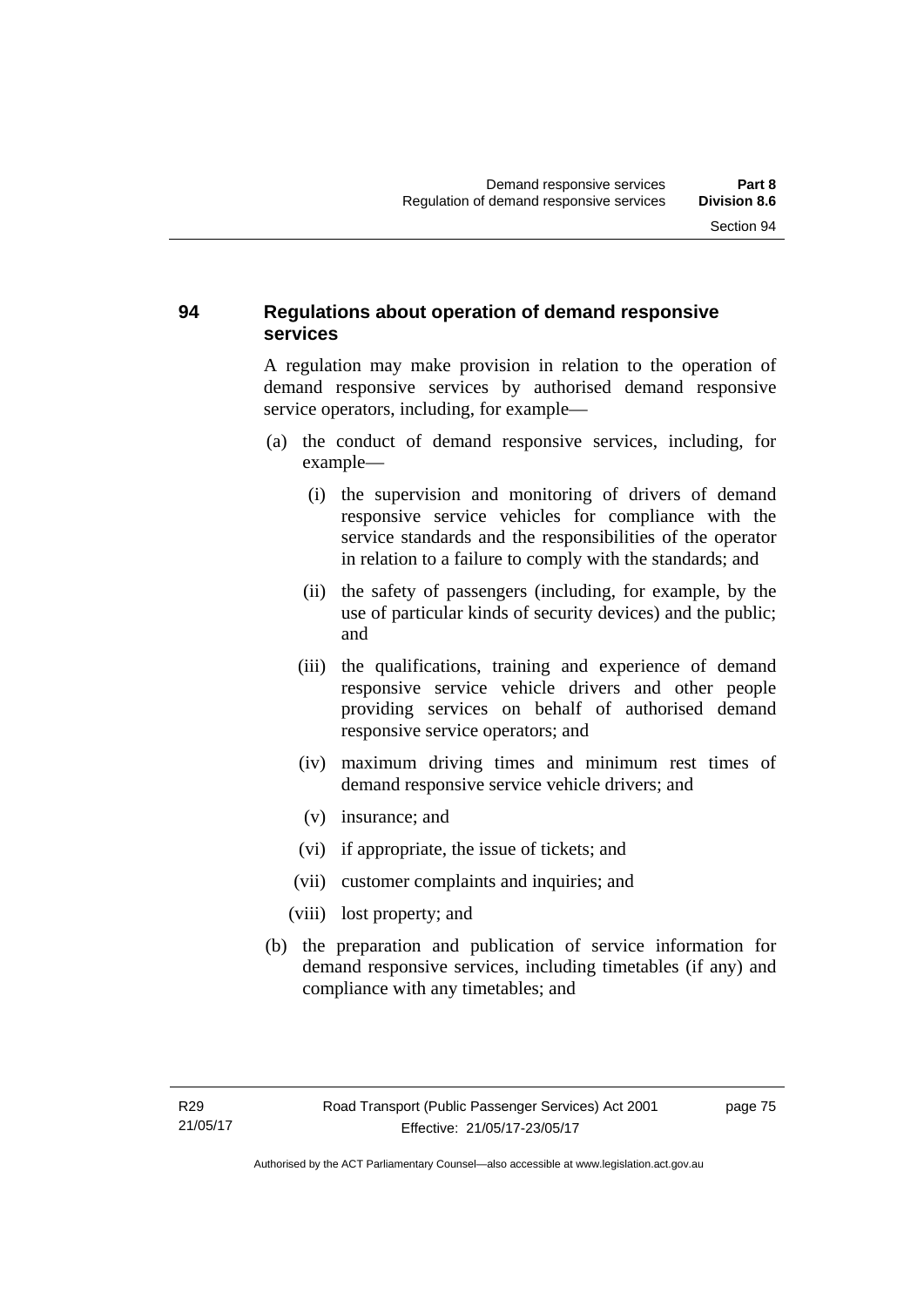- (c) the obligations of drivers of demand responsive service vehicles and other people providing services on behalf of authorised demand responsive service operators; and
- (d) the requirements that demand responsive service vehicles, and their equipment and fittings (internal and external), must comply with; and
- (e) the maintenance and cleaning of demand responsive service vehicles; and
- (f) maintenance, parking and other facilities for demand responsive service vehicles; and
- (g) the making and keeping of records and their inspection; and
- (h) the auditing of records and systems; and
- (i) requirements for display of authorisation numbers on advertisements for the service; and
- (j) the provision of information and reports to the road transport authority.
- *Note* An example is part of the Act, is not exhaustive and may extend, but does not limit, the meaning of the provision in which it appears (see [Legislation Act,](http://www.legislation.act.gov.au/a/2001-14) s 126 and s 132).

## **95 Regulations about operation of demand responsive service vehicles**

A regulation may make provision in relation to the operation of demand responsive service vehicles, including, for example—

- (a) the use of demand responsive services by people, including the payment of fares; and
- (b) the regulation or prohibition of the use of demand responsive service vehicles on certain roads or road related areas; and
- (c) the picking-up and dropping-off of passengers and other matters relating to the transport of passengers; and

| page 76 | Road Transport (Public Passenger Services) Act 2001 | R <sub>29</sub> |
|---------|-----------------------------------------------------|-----------------|
|         | Effective: 21/05/17-23/05/17                        | 21/05/17        |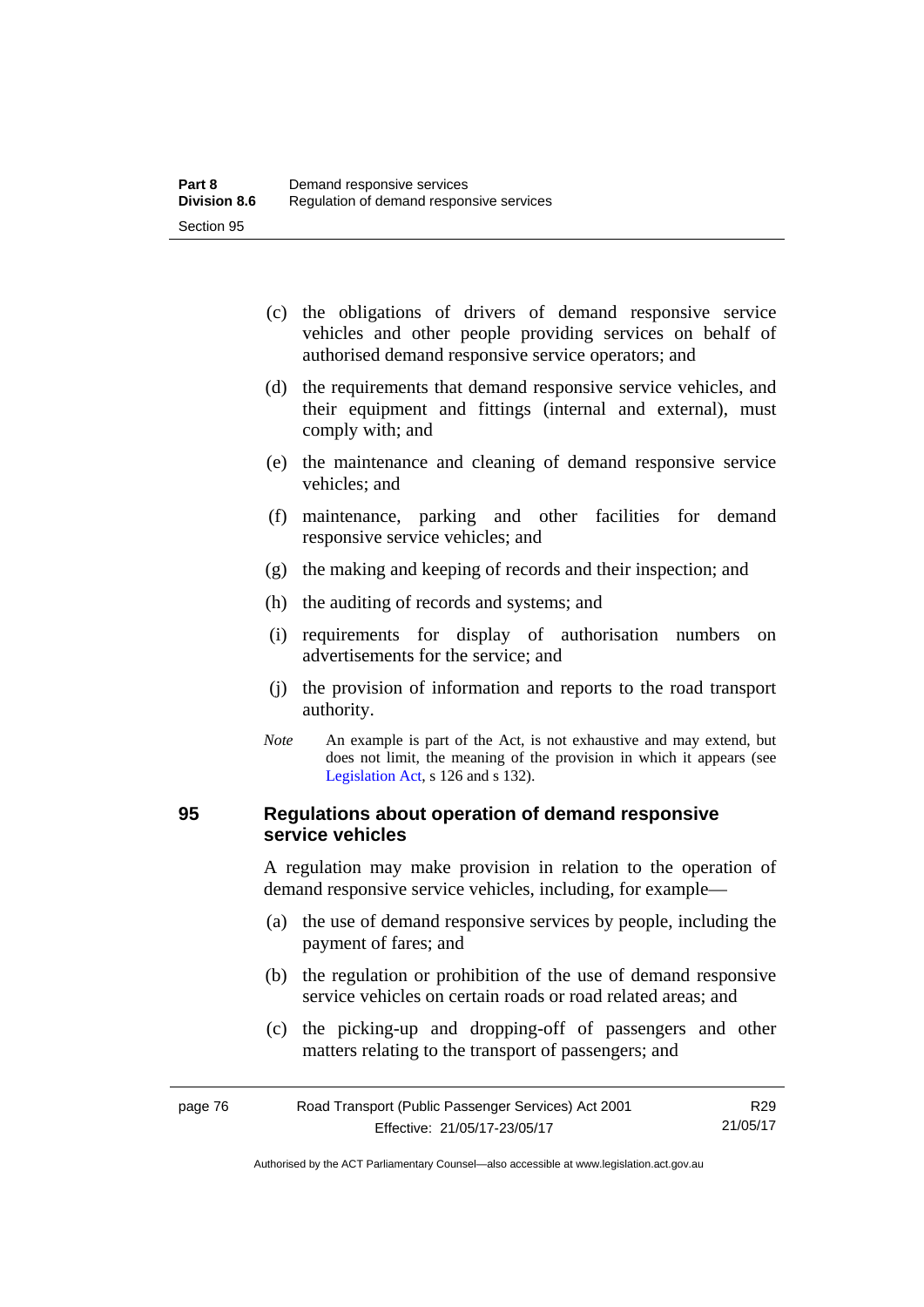- (d) the records to be made and kept, how they are to be made and kept, and their inspection; and
- (e) the transport of passengers' luggage or other goods, and animals; and
- (f) if the demand responsive service vehicle is a bus—the regulation or prohibition of the transport of passengers standing in or on any part of the vehicle; and
- (g) the maximum speed of demand responsive service vehicles; and
- (h) the solicitation of passengers; and
- (i) the payment of fares; and
- (j) the design, equipment and fittings (internal or external) of demand responsive service vehicles; and
- (k) the use of bus, minibus, loading and taxi zones; and
- (l) the regulation or prohibition of notices, signs, and advertisements inside or on the outside of demand responsive service vehicles; and
- (m) the use of decal signs and livery for demand responsive service vehicles; and
- (n) approval of uniforms or industry codes of practice for dress standards.
- *Note* An example is part of the Act, is not exhaustive and may extend, but does not limit, the meaning of the provision in which it appears (see [Legislation Act,](http://www.legislation.act.gov.au/a/2001-14) s 126 and s 132).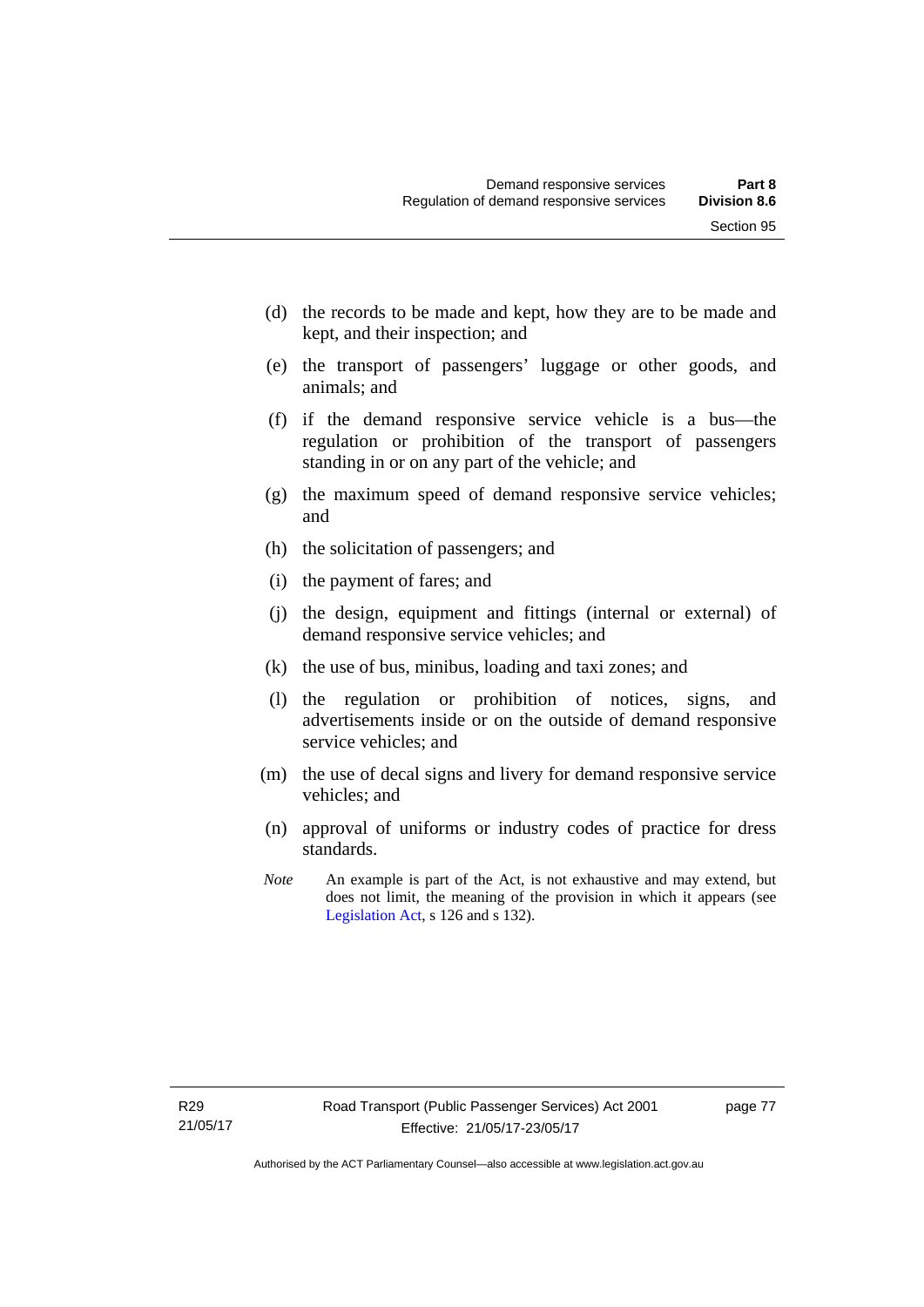## **96 Regulations about demand responsive service vehicle drivers**

A regulation may make provision in relation to drivers of demand responsive service vehicles, including, for example—

- (a) the powers, duties and conduct of drivers; and
- (b) the training of drivers; and
- (c) how drivers must dress.
- *Note* An example is part of the Act, is not exhaustive and may extend, but does not limit, the meaning of the provision in which it appears (see [Legislation Act,](http://www.legislation.act.gov.au/a/2001-14) s 126 and s 132).

## **97 Regulations about conduct of demand responsive vehicle passengers**

A regulation may make provision in relation to the conduct of passengers being carried by demand responsive service vehicles, including, for example—

- (a) the regulation or prohibition of eating and drinking; and
- (b) the authority of demand responsive service vehicle drivers, police officers and authorised people to direct people contravening a regulation to leave a demand responsive service vehicle and to remove them if they fail to leave.
- *Note* An example is part of the Act, is not exhaustive and may extend, but does not limit, the meaning of the provision in which it appears (see [Legislation Act,](http://www.legislation.act.gov.au/a/2001-14) s 126 and s 132).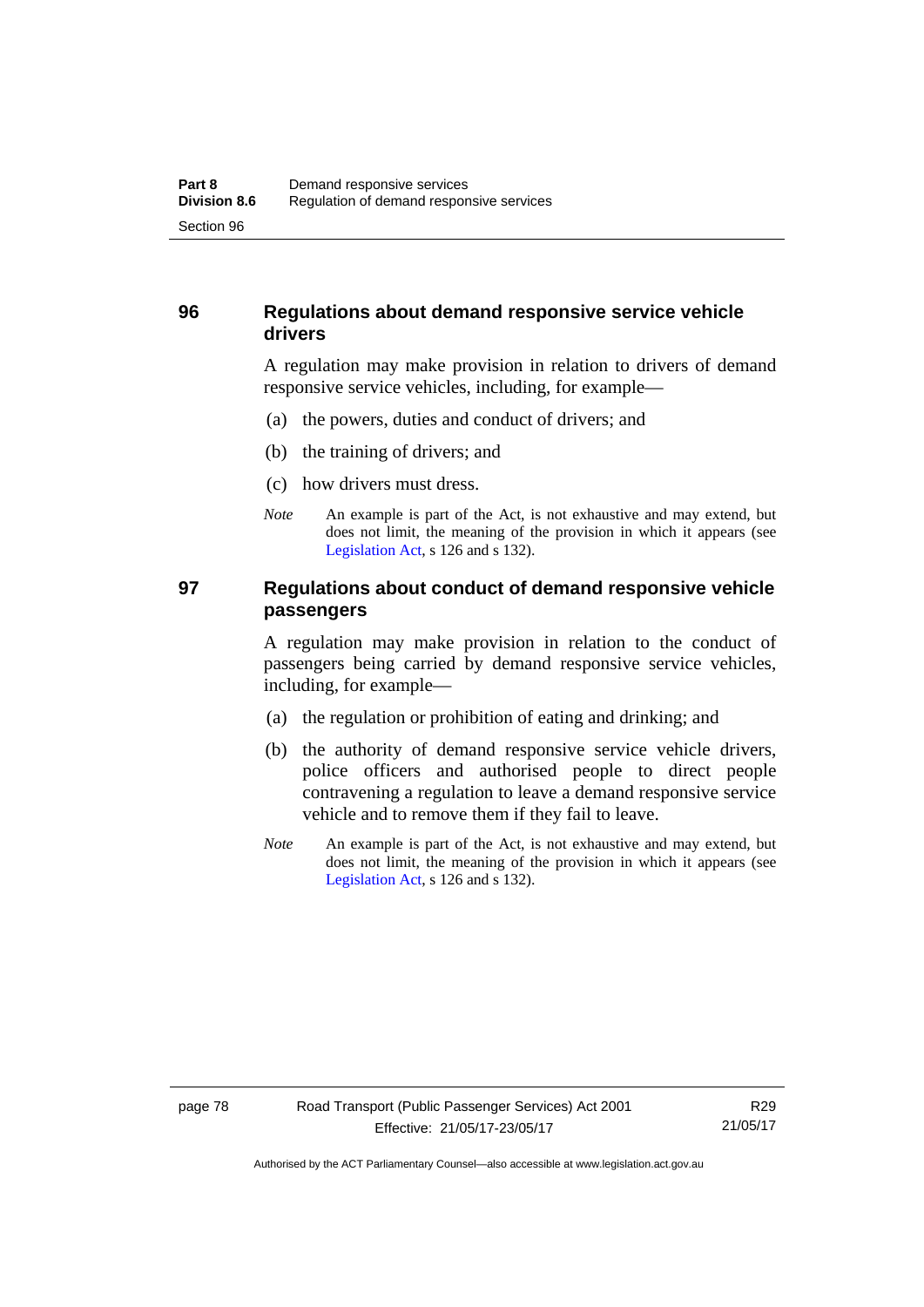# **Part 8A Additional public passenger vehicle insurance**

### **110 Definitions—Act**

In this Act:

*accredited operator*, of a public passenger vehicle, means a person who is accredited to operate the public passenger service for which the vehicle is operated.

*public passenger vehicle policy* means a policy that—

- (a) is issued (or renewed) by a corporation authorised under the *[Insurance Act 1973](http://www.comlaw.gov.au/Details/C2013C00019)* (Cwlth); and
- (b) insures the accredited operator of the public passenger vehicle to which the policy applies against liability in relation to damage to property caused by, or arising out of the use of, the vehicle anywhere in Australia (whether or not on a road or road related area).

### **111 Public passenger vehicle insurance compulsory**

- (1) The accredited operator of a public passenger vehicle commits an offence if—
	- (a) the accredited operator operates the public passenger vehicle; and
	- (b) there is no public passenger vehicle policy for at least \$5 000 000 for the vehicle.

Maximum penalty: 50 penalty units.

 (2) To remove any doubt, it is irrelevant that a public passenger vehicle policy also insures the accredited operator against other risks.

page 79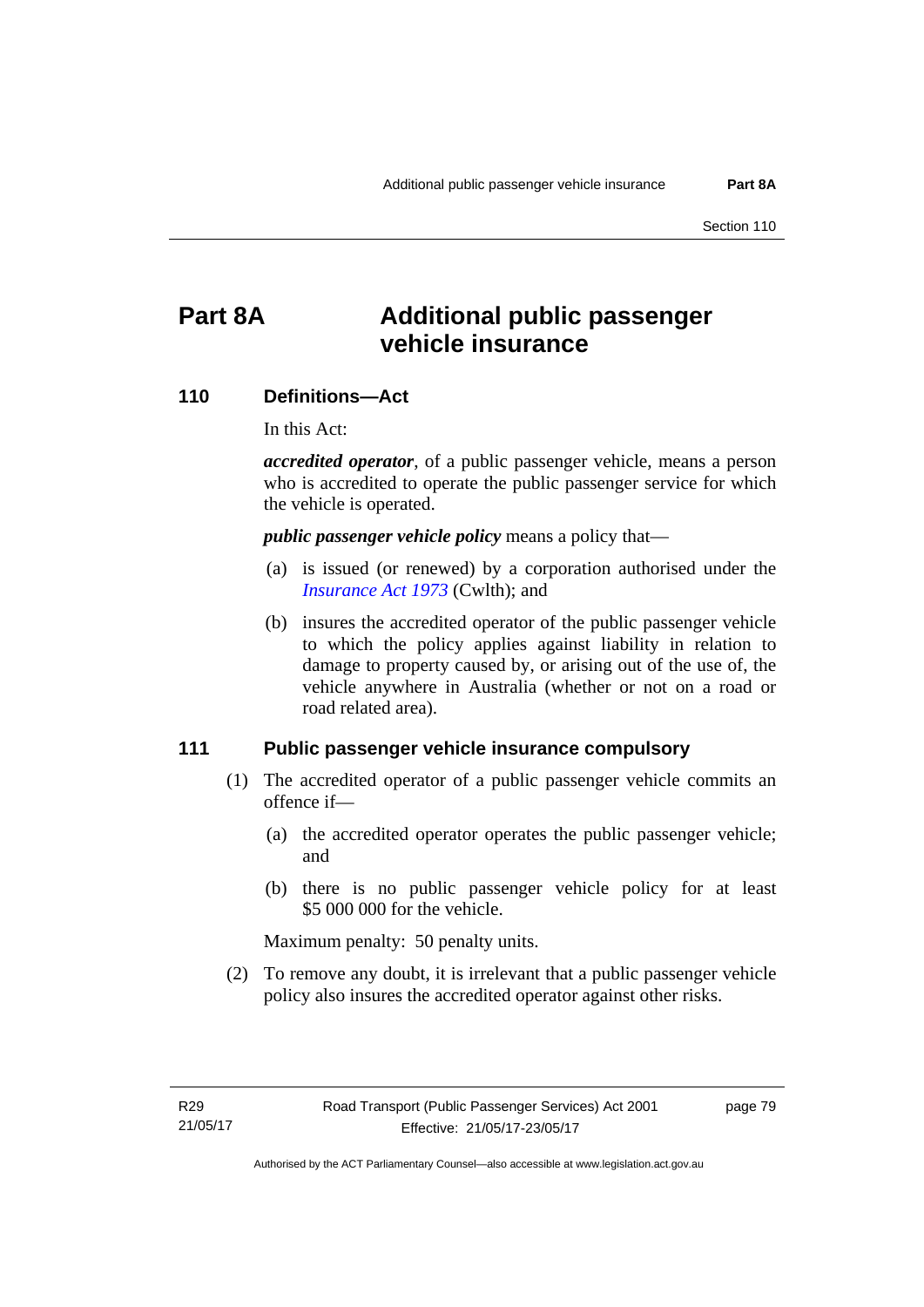Section 112

## **112 Police officer or authorised person may require evidence of public passenger vehicle insurance**

- (1) A police officer or authorised person may require the accredited operator of a public passenger vehicle to produce evidence that a public passenger vehicle policy is in force for the vehicle.
- (2) The accredited operator must not fail to produce the evidence when required to do so.

Maximum penalty: 20 penalty units.

- (3) It is a defence to an offence against subsection (2) if—
	- (a) the accredited operator has a reasonable excuse for failing to produce the evidence when required to do so; and
	- (b) within 3 days after being required to produce the evidence, produces the evidence at a place prescribed by regulation or as directed by the police officer or authorised person.

page 80 Road Transport (Public Passenger Services) Act 2001 Effective: 21/05/17-23/05/17

R29 21/05/17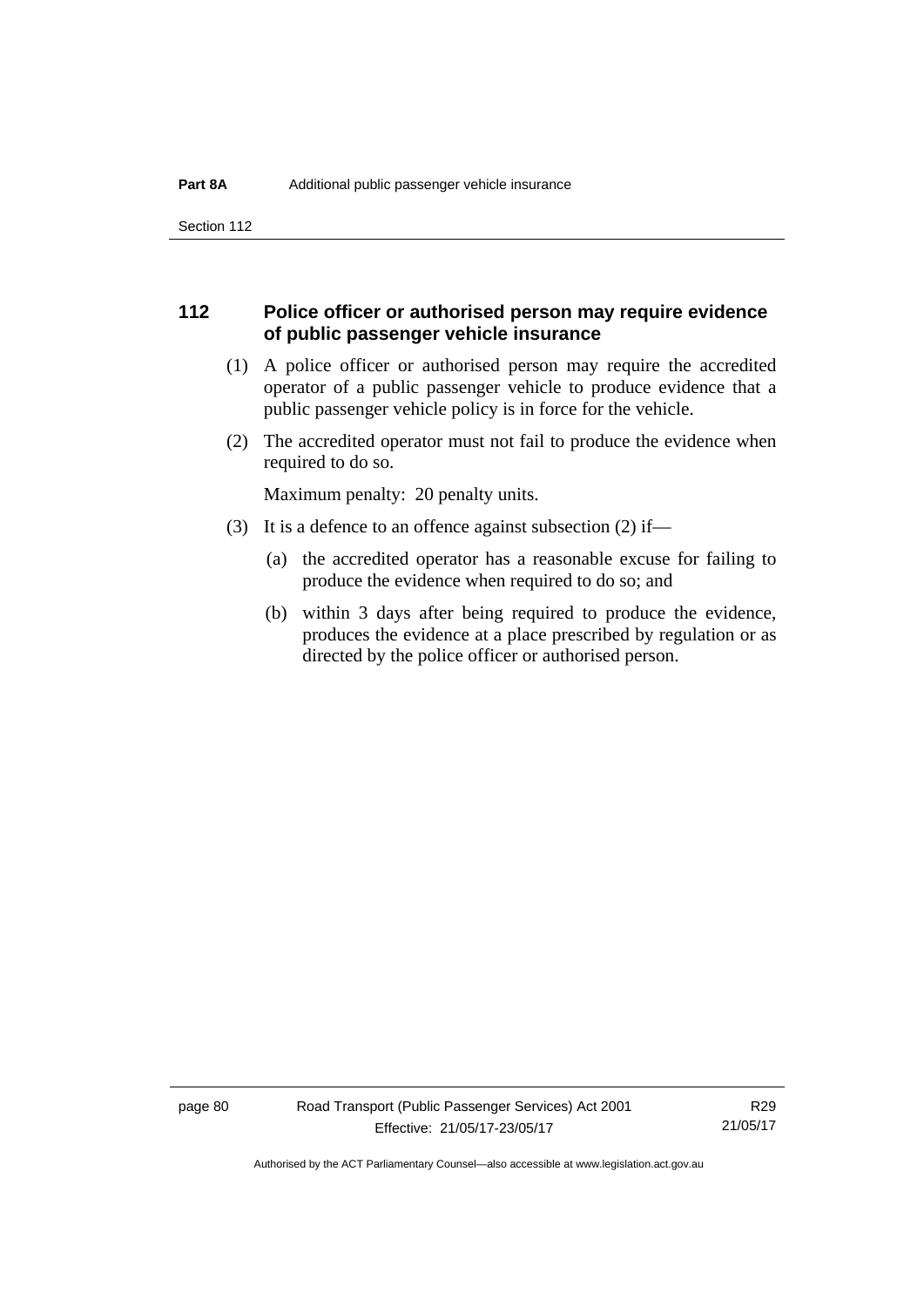# **Part 9 Enforcement**

### **115 Purpose of powers under pt 9**

The powers under this part may be exercised by the road transport authority, a police officer or an authorised person to decide whether—

- (a) there has been compliance with, or a contravention of, this Act (including, for example, the conditions of an accreditation, taxi licence, rideshare vehicle licence or hire car licence); or
- (b) a public passenger vehicle complies with the *[Road Transport](http://www.legislation.act.gov.au/a/1999-81)  [\(Vehicle Registration\) Act 1999](http://www.legislation.act.gov.au/a/1999-81)*.
- *Note 1* A reference to an Act includes a reference to the statutory instruments made or in force under the Act, including any regulation (see [Legislation Act,](http://www.legislation.act.gov.au/a/2001-14) s 104).
- *Note 2* An example is part of the regulation, is not exhaustive and may extend, but does not limit, the meaning of the provision in which it appears (see [Legislation Act,](http://www.legislation.act.gov.au/a/2001-14) s 126 and s 132).

## **116 Power to require records or information**

- (1) The road transport authority, a police officer or an authorised person may, by written notice, require a person to provide records or information within the reasonable time stated in the notice.
- (2) The notice may only require a person to provide records that are in the person's possession or control.
- (3) The road transport authority, police officer or authorised person may take copies of any record provided in response to the notice.
- (4) A record required by a notice must be provided in written form except as provided by the notice.

page 81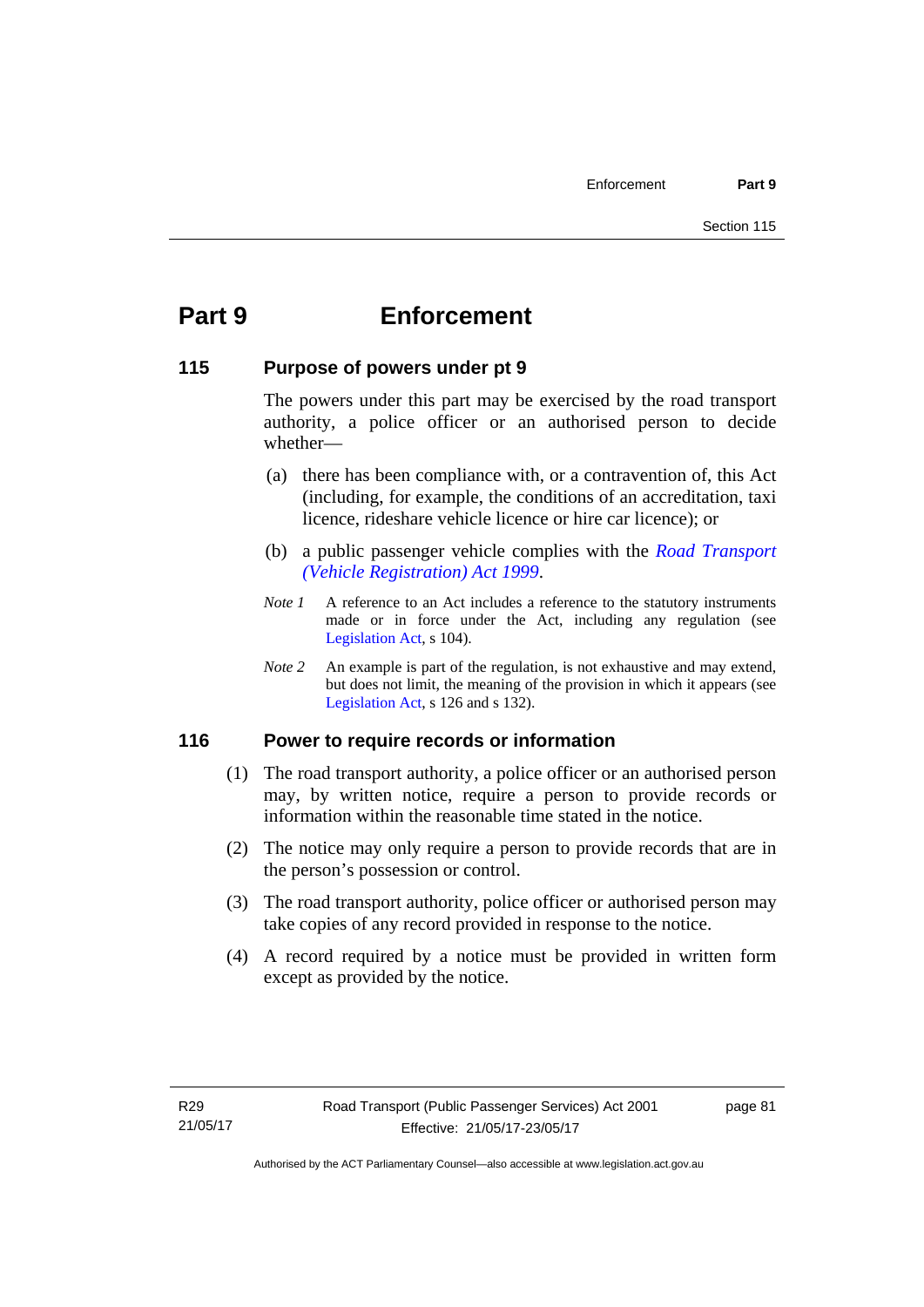Section 117

 (5) A person commits an offence if the person fails to comply with a notice given to the person under this section.

Maximum penalty: 20 penalty units.

(6) An offence against this section is a strict liability offence.

#### **117 Power to inspect maintenance facilities**

- (1) For this part, a police officer or authorised person may, at any reasonable time, enter any premises used for or in relation to the maintenance of a public passenger vehicle (other than any part of premises being used solely for residential purposes).
- (2) The police officer or authorised person may—
	- (a) inspect records in the premises relating to the maintenance of public passenger vehicles carried out at the premises; and
	- (b) inspect the premises; and
	- (c) inspect or test any equipment in the premises used or proposed to be used for or in relation to the maintenance of a public passenger vehicle.
	- *Note* The dictionary definition of *inspect* a vehicle includes observe the performance of the vehicle or any of its equipment, with or without the use of instruments.
- (3) For subsection (2) (a), the police officer or authorised person may—
	- (a) require the person apparently in charge of the premises, or anyone else who has the custody or control of the records, to produce them to the police officer or authorised person for inspection; and
	- (b) make copies of, or take extracts from, a record and, for that purpose, may take possession of the record and, if necessary, keep it for not longer than 7 days.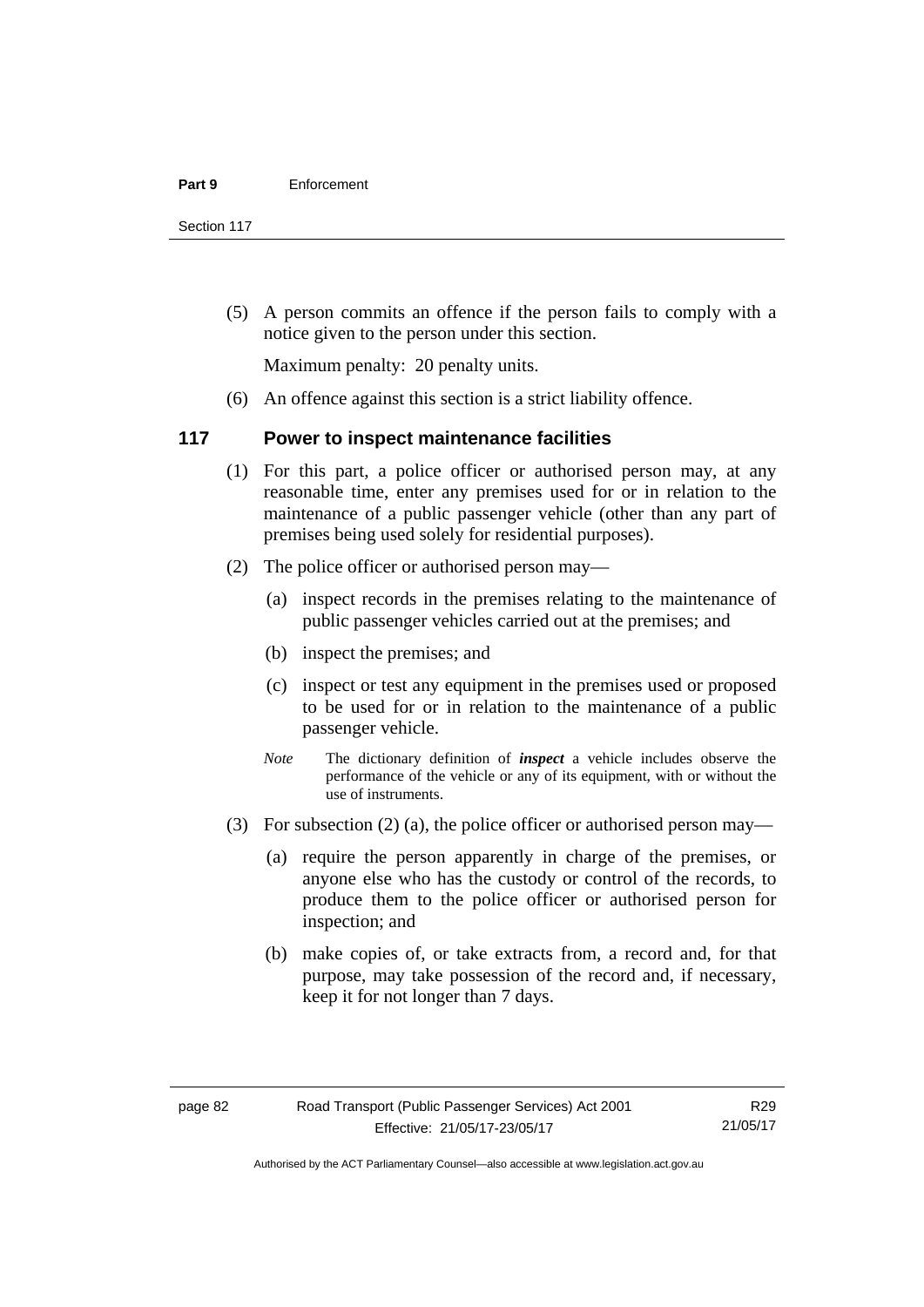- (4) For subsection (2) (c), the police officer or authorised person may do 1 or more of the following:
	- (a) operate any equipment in the premises;
	- (b) require the person apparently in charge of the premises to give the police officer or authorised person any information the police officer or authorised person reasonably needs to inspect or test any equipment in the premises;
	- (c) require the person apparently in charge of the premises to do anything else the police officer or authorised person reasonably needs to inspect or test any equipment in the premises.
- (5) A person commits an offence if the person fails to comply with a requirement made by a police officer or authorised person under this section.

Maximum penalty: 20 penalty units.

- (6) An offence against this section is a strict liability offence.
- (7) An authorised person who enters premises under this section is not authorised to remain in the premises if, when asked by the person in charge of the premises, the authorised person does not produce his or her identity card for inspection.

## **118 Power to inspect and test vehicles**

- (1) A police officer or authorised person may inspect a public passenger vehicle, or any other vehicle that the police officer or authorised person believes, on reasonable grounds, is operating, or has operated, as a public passenger vehicle, and may inspect and test its equipment and fittings.
	- *Note* The dictionary definition of *inspect* a vehicle includes observe the performance of the vehicle or any of its equipment, with or without the use of instruments.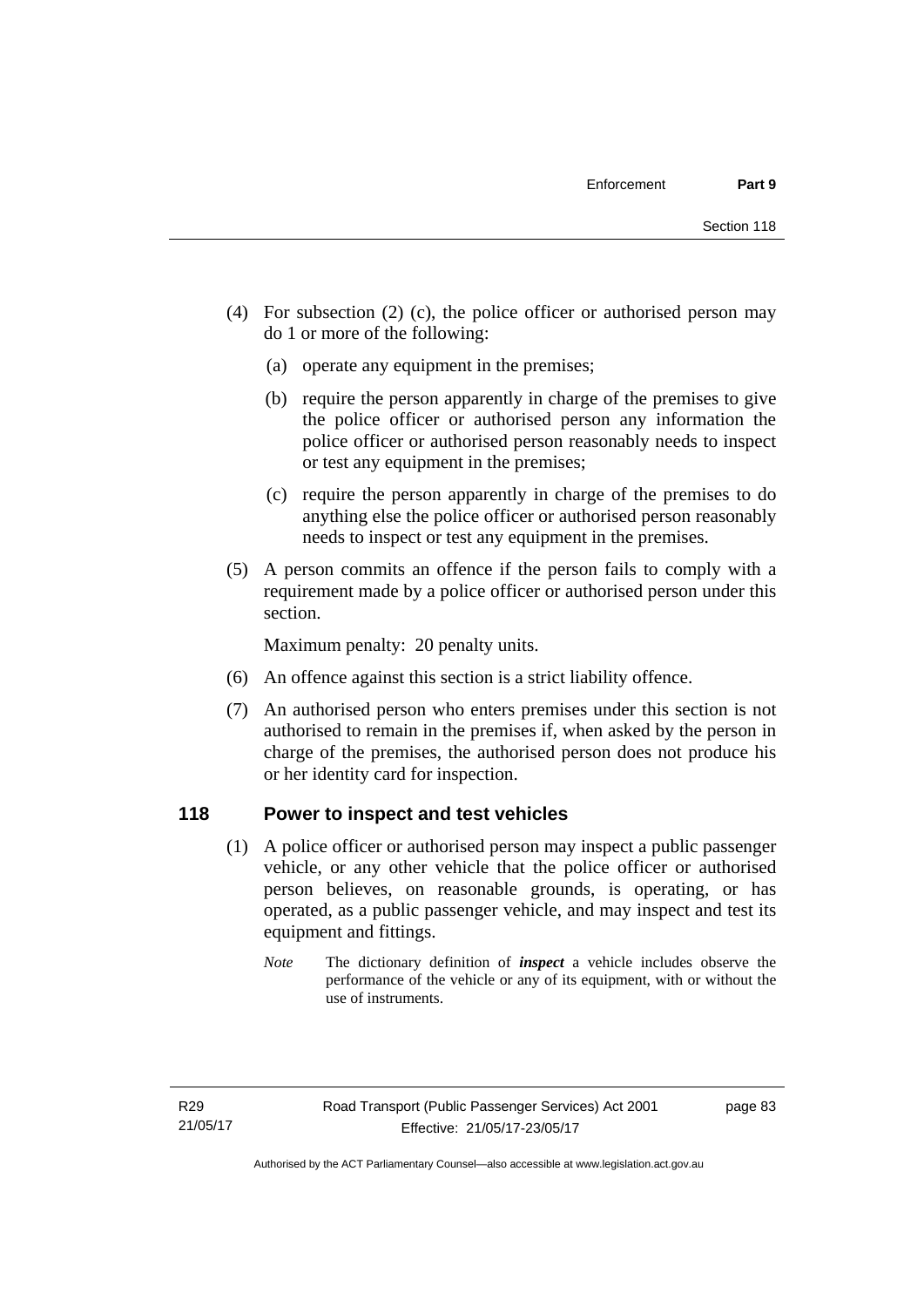Section 118

- (2) Without limiting subsection (1), the police officer or authorised person may, for that subsection, do 1 or more of the following:
	- (a) if the vehicle is being driven—ask or signal the driver of the vehicle to stop the vehicle;
	- (b) get into or onto the vehicle and remain in or on the vehicle;
	- (c) operate the vehicle and any of its equipment;
	- (d) ask the driver or anyone else apparently in charge of the vehicle to—
		- (i) give the police officer or authorised person any information the police officer or authorised person reasonably requires to inspect or test the vehicle; or
		- (ii) do anything else the police officer or authorised person reasonably requires to inspect or test the vehicle.
- (3) If a vehicle is stopped because of a request or signal under subsection (2) (a), any inspection or testing of the vehicle must be carried out—
	- (a) at, or as near as practicable to, the place where the request or signal is made or given; and
	- (b) as soon as practicable, and in any case within 1 hour, after the vehicle is stopped.
- (4) A person commits an offence if the person fails to comply with a request or signal made or given by a police officer or authorised person under this section.

Maximum penalty: 20 penalty units.

(5) An offence against this section is a strict liability offence.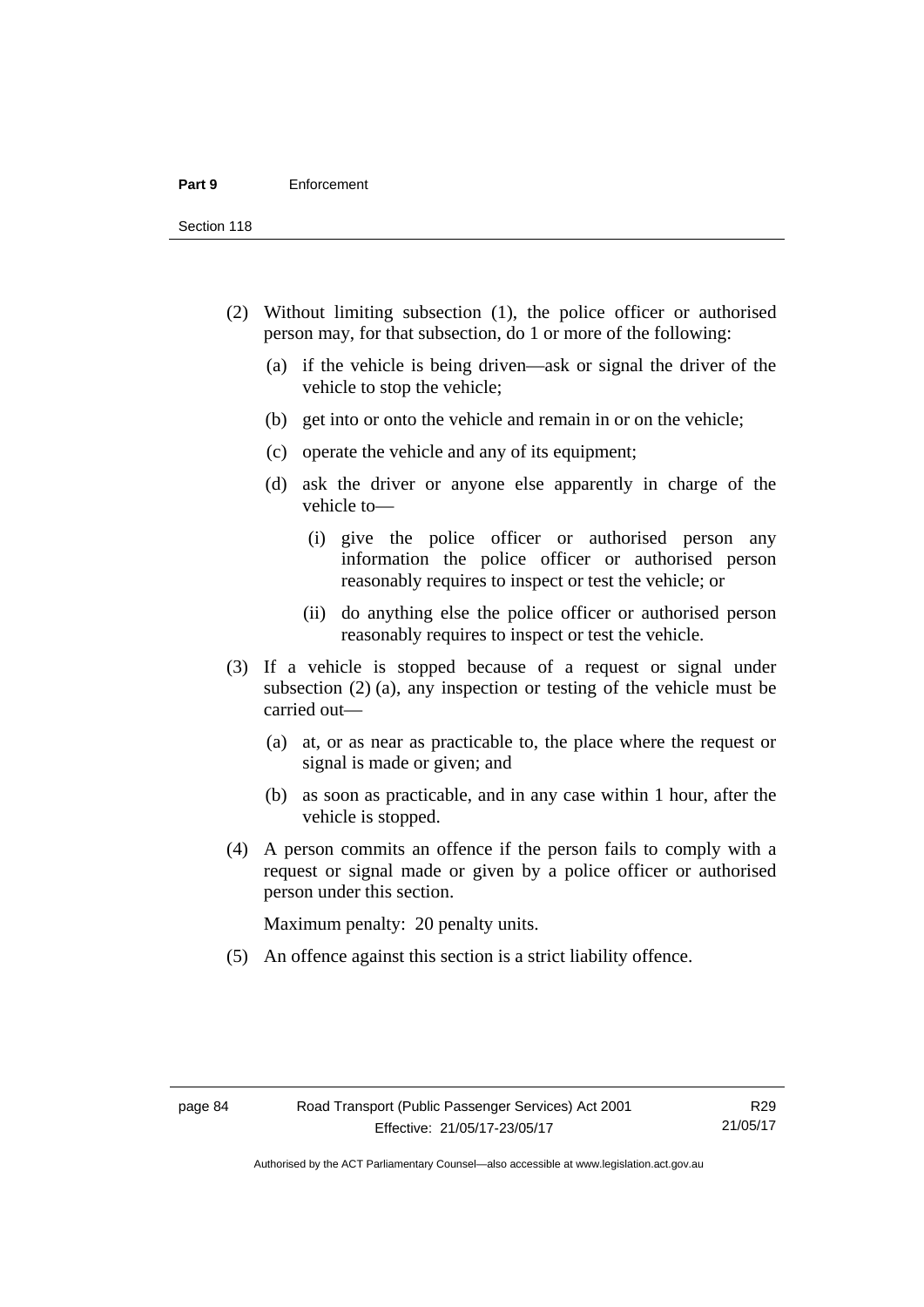## **119 Power to require vehicles or equipment to be inspected and tested**

- (1) A police officer or authorised person may, by written notice given to the operator of a public passenger vehicle, or any other vehicle that the police officer or authorised person believes, on reasonable grounds, is operating, or has operated, as a public passenger vehicle, require the person to have the vehicle and its equipment and fittings (or stated equipment) inspected or tested.
- (2) The notice may require any of the following:
	- (a) the inspection and testing to be carried out within or at a stated reasonable time;
	- (b) the inspection and testing to be carried out by or in the presence of a police officer, an authorised person or anyone else;
	- (c) the inspection and testing to be carried out at a stated reasonable place;
	- (d) a report of the inspection and testing to be given to a police officer, an authorised person or the road transport authority within a stated reasonable time;
	- (e) anything else reasonably necessary or convenient for the inspection and testing.
- (3) A person commits an offence if the person fails to comply with a notice given to the person under subsection (1).

Maximum penalty: 20 penalty units.

(4) An offence against this section is a strict liability offence.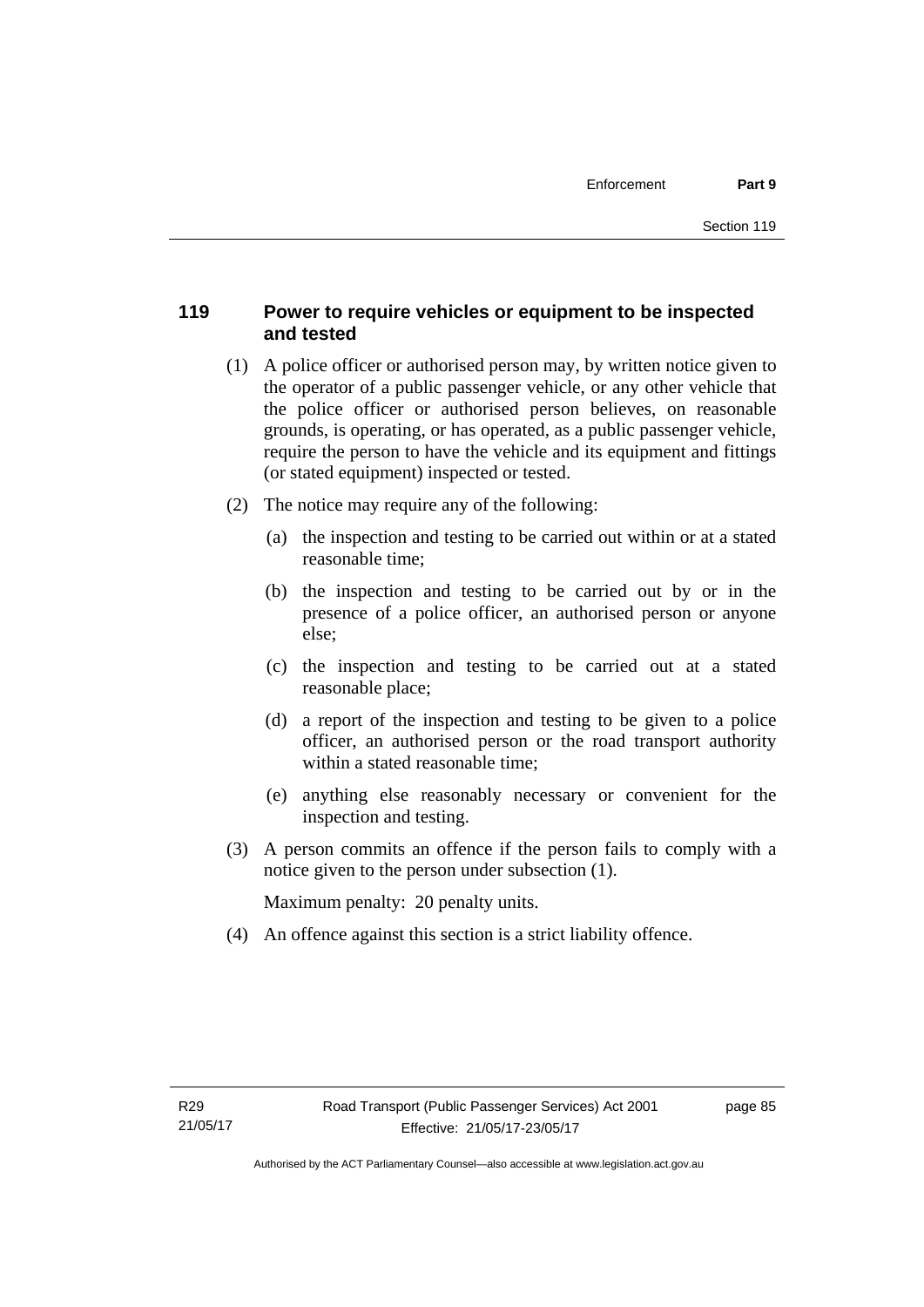(5) In subsection (1):

*equipment*, for a vehicle that is a bookable vehicle, includes any device used by the driver of the vehicle to communicate with a transport booking service.

#### **Examples—device used to communicate with a transport booking service**

- the driver's mobile phone
- the driver's iPad
- *Note 1 Bookable vehicle* means a taxi, a rideshare vehicle or a hire car (see s 29).
- *Note 2* An example is part of the Act, is not exhaustive and may extend, but does not limit, the meaning of the provision in which it appears (see [Legislation Act,](http://www.legislation.act.gov.au/a/2001-14) s 126 and s 132).

*operator*, of a vehicle, includes the responsible person for the vehicle within the meaning of the *[Road Transport \(General\) Act](http://www.legislation.act.gov.au/a/1999-77)  [1999](http://www.legislation.act.gov.au/a/1999-77)*, section 10 and section 11.

#### **120 Attachment and removal of noncompliance notices**

- (1) A police officer or authorised person, or a person inspecting a vehicle under this part, may attach a notice (a *noncompliance notice*) to the vehicle if the officer or person suspects, on reasonable grounds, that—
	- (a) the vehicle or its equipment or fittings, or its servicing or maintenance, do not comply with this Act; or
	- (b) the vehicle (including its equipment and fittings) does not comply with the *[Road Transport \(Vehicle Registration\) Act](http://www.legislation.act.gov.au/a/1999-81)  [1999](http://www.legislation.act.gov.au/a/1999-81)*.
	- *Note* A reference to an Act includes a reference to the statutory instruments made or in force under the Act, including any regulation (see [Legislation Act,](http://www.legislation.act.gov.au/a/2001-14) s 104).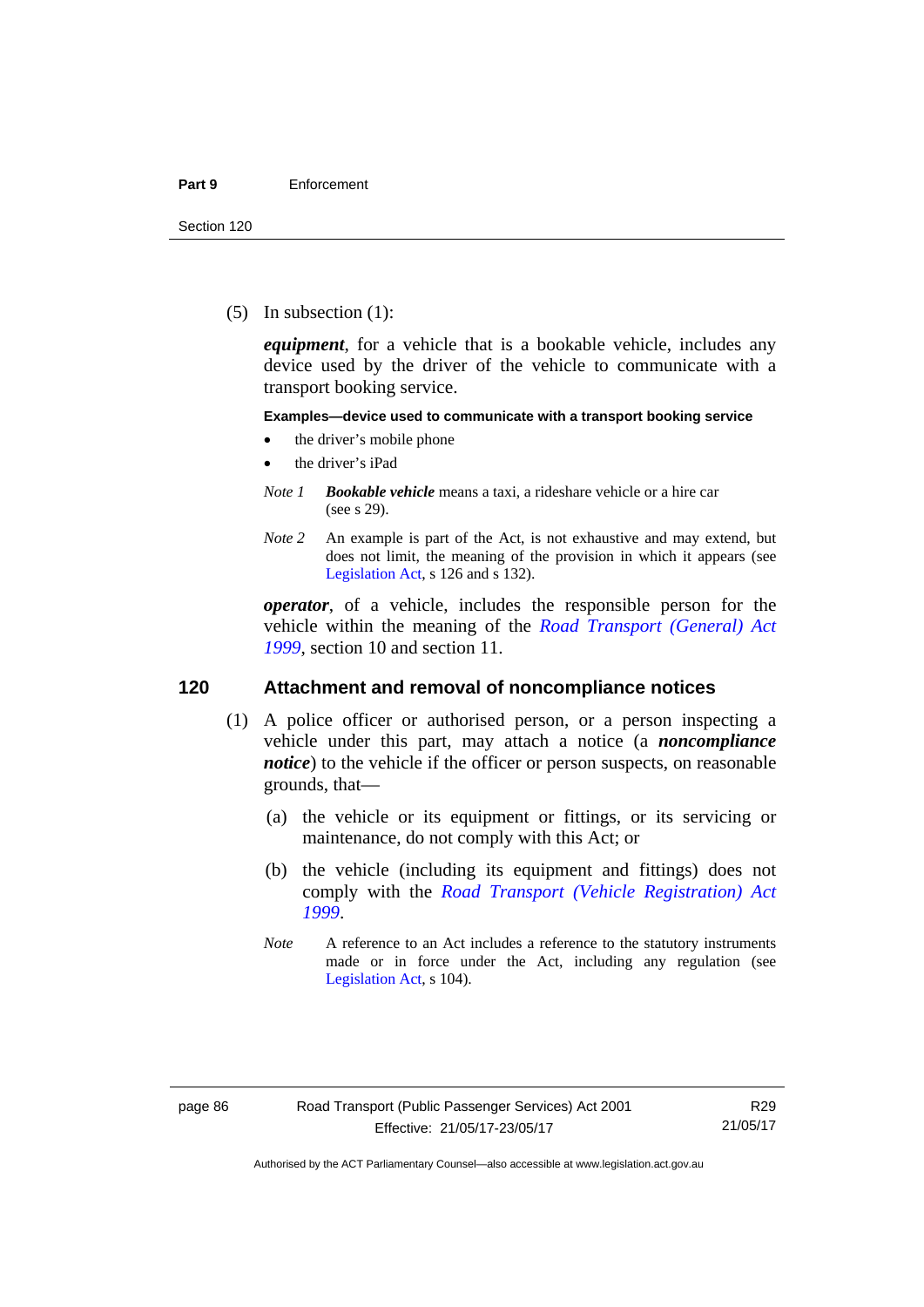- (2) The notice must state—
	- (a) the action necessary for the vehicle, equipment or fittings, or its servicing or maintenance, to comply with this Act or the *[Road Transport \(Vehicle Registration\) Act 1999](http://www.legislation.act.gov.au/a/1999-81)*; and
	- (b) a date and time (the *time of effect*) after which the vehicle must not be operated as a public passenger vehicle if the notice has not been removed by a police officer or authorised person.
- (3) A police officer or authorised person may remove the noncompliance notice from the vehicle, or direct in writing that it be taken to have been removed, if satisfied on inspection or testing of the vehicle or its equipment or fittings that the necessary action mentioned in the notice has been taken.
- (4) A person other than a police officer or authorised person commits an offence if the person removes a noncompliance notice from a public passenger vehicle.

Maximum penalty: 20 penalty units.

- (5) An offence against this section is a strict liability offence.
- (6) A police officer's or authorised person's power to issue a noncompliance notice for a public passenger vehicle under this section is additional to the power of the police officer or authorised person to issue a defect notice under the *[Road Transport \(Vehicle](http://www.legislation.act.gov.au/sl/2000-12)  [Registration\) Regulation 2000](http://www.legislation.act.gov.au/sl/2000-12)* for a public passenger vehicle.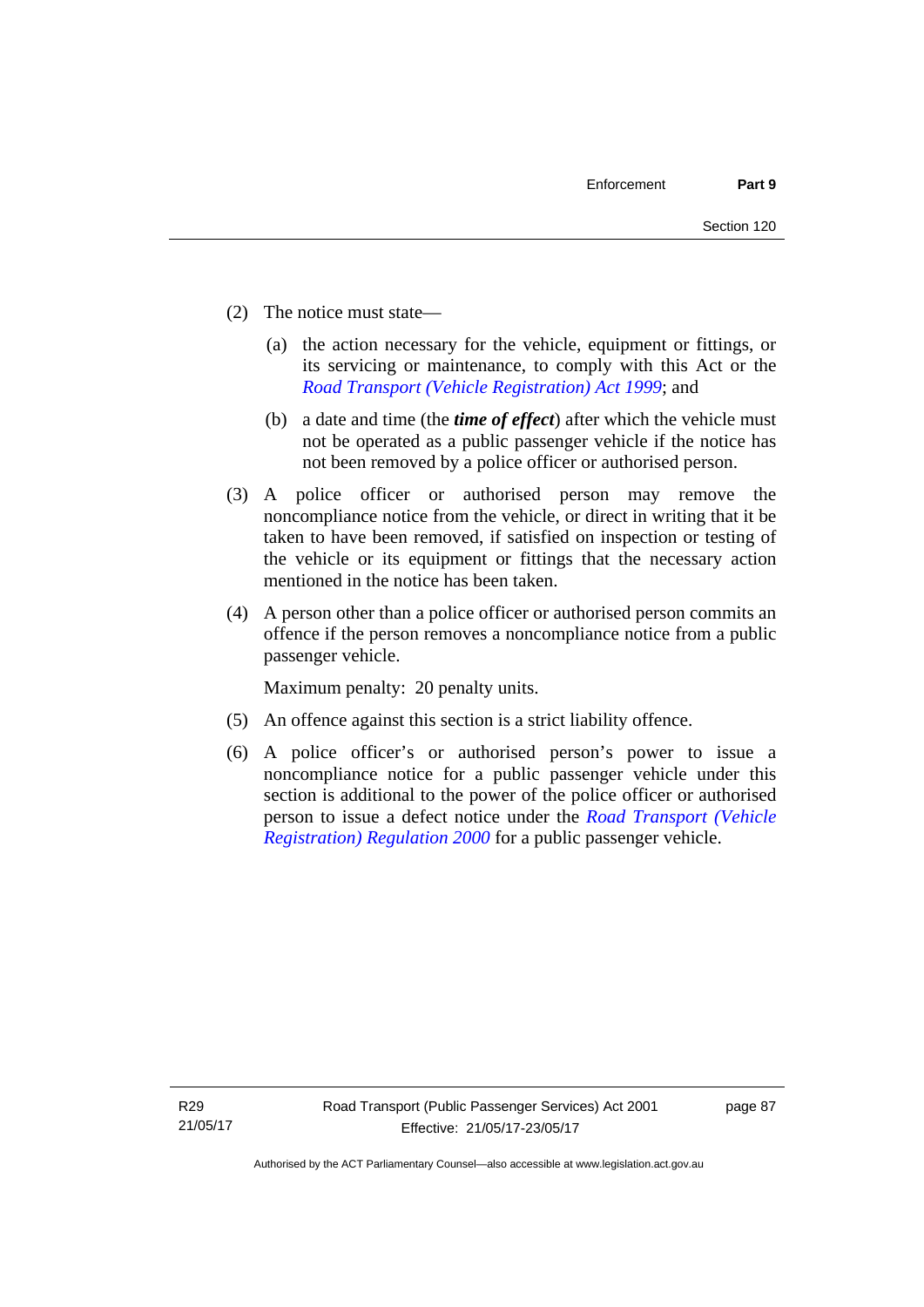## **121 Police officer or authorised person—power to require name and address etc**

- (1) A police officer or authorised person may require a person to state the person's name and home address if the police officer or authorised person believes, on reasonable grounds, that the person is committing or has committed an offence against this Act.
	- *Note* A reference to an Act includes a reference to the statutory instruments made or in force under the Act, including any regulation (see [Legislation Act,](http://www.legislation.act.gov.au/a/2001-14) s 104).
- (2) The police officer or authorised person must tell the person the reason for the requirement and, as soon as practicable, record the reason.
- (3) The person may ask the police officer or authorised person to produce his or her identity card for inspection by the person.
- (4) A person must comply with a requirement made of the person under subsection (1) if—
	- (a) the police officer or authorised person tells the person the reason for the requirement; and
	- (b) for a request made by an authorised person—the authorised person has complied with the *[Road Transport \(General\) Act](http://www.legislation.act.gov.au/a/1999-77)  [1999](http://www.legislation.act.gov.au/a/1999-77)*, section 21 (Power not to be exercised before identity card shown).

Maximum penalty: 10 penalty units.

(5) An offence against this section is a strict liability offence.

R29 21/05/17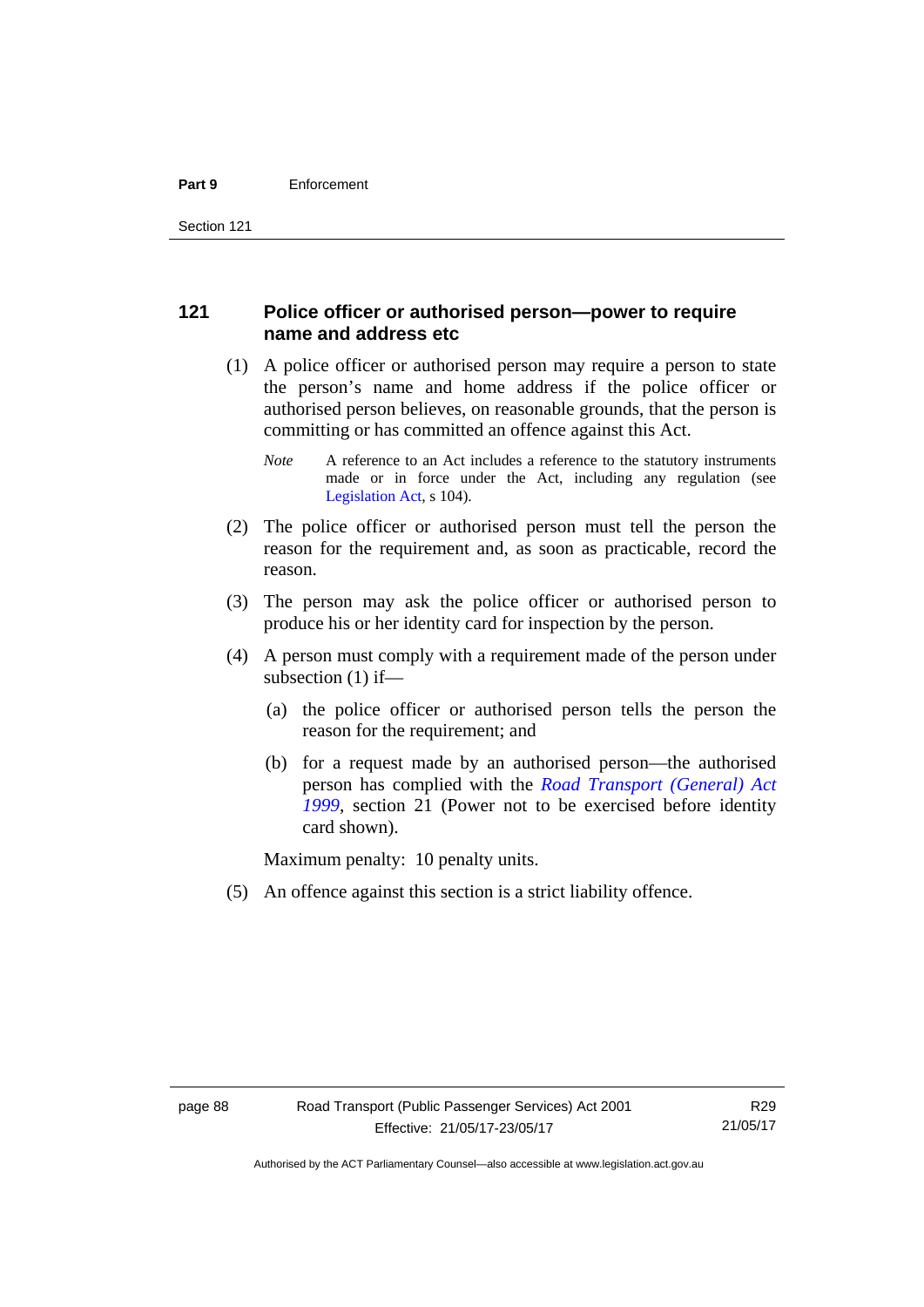## **Part 10 Miscellaneous**

#### **125 Unauthorised public passenger services**

 (1) A person must not use a vehicle for the transport of passengers for a fare or other consideration along a road or road related area.

Maximum penalty: 50 penalty units.

- (2) This section does not apply to the person if—
	- (a) the monetary or other consideration receivable by the person is not more than the cost of operating the vehicle to transport the passengers; or
	- (b) the person is entitled under this Act to operate the public passenger service being operated by the person.

#### **Examples for par (a)**

- 1 A car pool in which participants share the costs of operating the vehicle for the car pool.
- 2 Helen is a member of Bush Hikers Anonymous. She carries 2 other members in her car to a club walk. The 2 other members pay Helen part of the costs of operating her car for the club walk.
- *Note 1* For the entitlement of a person to operate a public passenger service, see the following provisions:
	- s 18 (Entitlement to regular route services)
	- s 19 (Entitlement to operate tour and charter services)
	- s 51 (Entitlement to operate taxi services)
	- s 60D (Entitlement to operate rideshare services)
	- s 73 (Entitlement to operate hire car services)
	- s 90 (Entitlement to operate demand responsive services).
- *Note 2* This section also does not apply if the person is exempted from the operation of this section under s 127 or s 128.
- *Note 3* An example is part of the Act, is not exhaustive and may extend, but does not limit, the meaning of the provision in which it appears (see [Legislation Act,](http://www.legislation.act.gov.au/a/2001-14) s 126 and s 132).

R29 21/05/17 page 89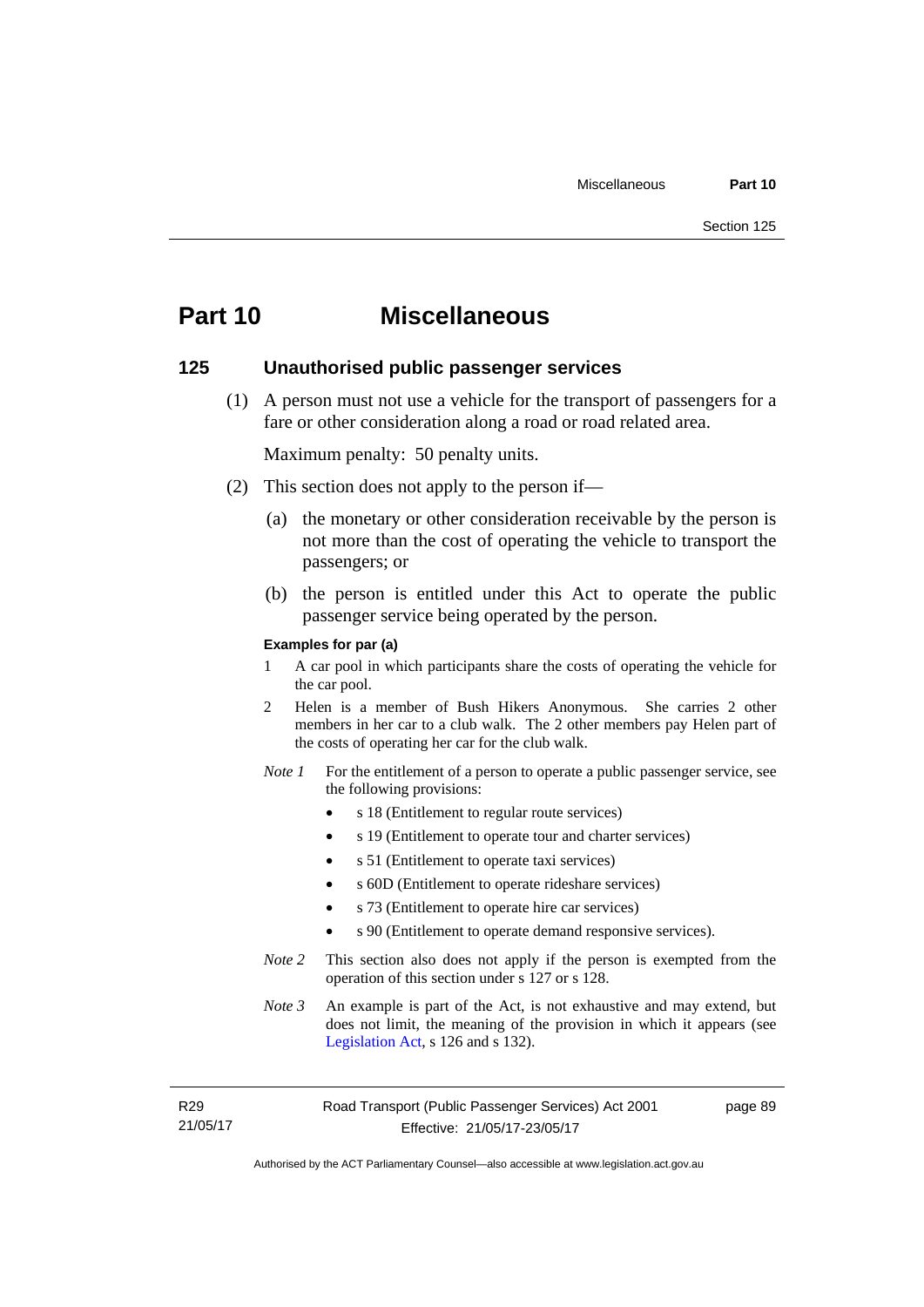#### **Part 10** Miscellaneous

Section 126

(3) An offence against this section is a strict liability offence.

## **126 Regulation-making power**

- (1) The Executive may make regulations for this Act.
	- *Note* Regulations must be notified and presented to the Legislative Assembly, under the [Legislation Act.](http://www.legislation.act.gov.au/a/2001-14)
- (2) A regulation may apply, adopt or incorporate a law of another jurisdiction or an instrument, or a provision of a law of another jurisdiction or instrument, as in force from time to time.
	- *Note 1* The text of an applied, adopted or incorporated law or instrument, whether applied as in force from time to time or as at a particular time, is taken to be a notifiable instrument if the operation of the [Legislation](http://www.legislation.act.gov.au/a/2001-14)  [Act](http://www.legislation.act.gov.au/a/2001-14), s 47 (5) or (6) is not disapplied (see s 47 (7)).
	- *Note 2* A notifiable instrument must be notified under the [Legislation Act](http://www.legislation.act.gov.au/a/2001-14).
- (3) A regulation may make provision in relation to the powers and duties of police officers and authorised people in relation to public passenger services, including, for example, in relation to public passenger vehicles, drivers of public passenger vehicles and passengers.
	- *Note* An example is part of the Act, is not exhaustive and may extend, but does not limit, the meaning of the provision in which it appears (see [Legislation Act,](http://www.legislation.act.gov.au/a/2001-14) s 126 and s 132).
- (4) A regulation may make provision in relation to insurance against liability for damage to property caused by, or arising out of the use of, a public passenger vehicle.
- (5) A regulation may create offences and fix maximum penalties of not more than 20 penalty units for the offences.
- (6) In this section:

*law of another jurisdiction*—see the [Legislation Act](http://www.legislation.act.gov.au/a/2001-14), section 47 (10).

Authorised by the ACT Parliamentary Counsel—also accessible at www.legislation.act.gov.au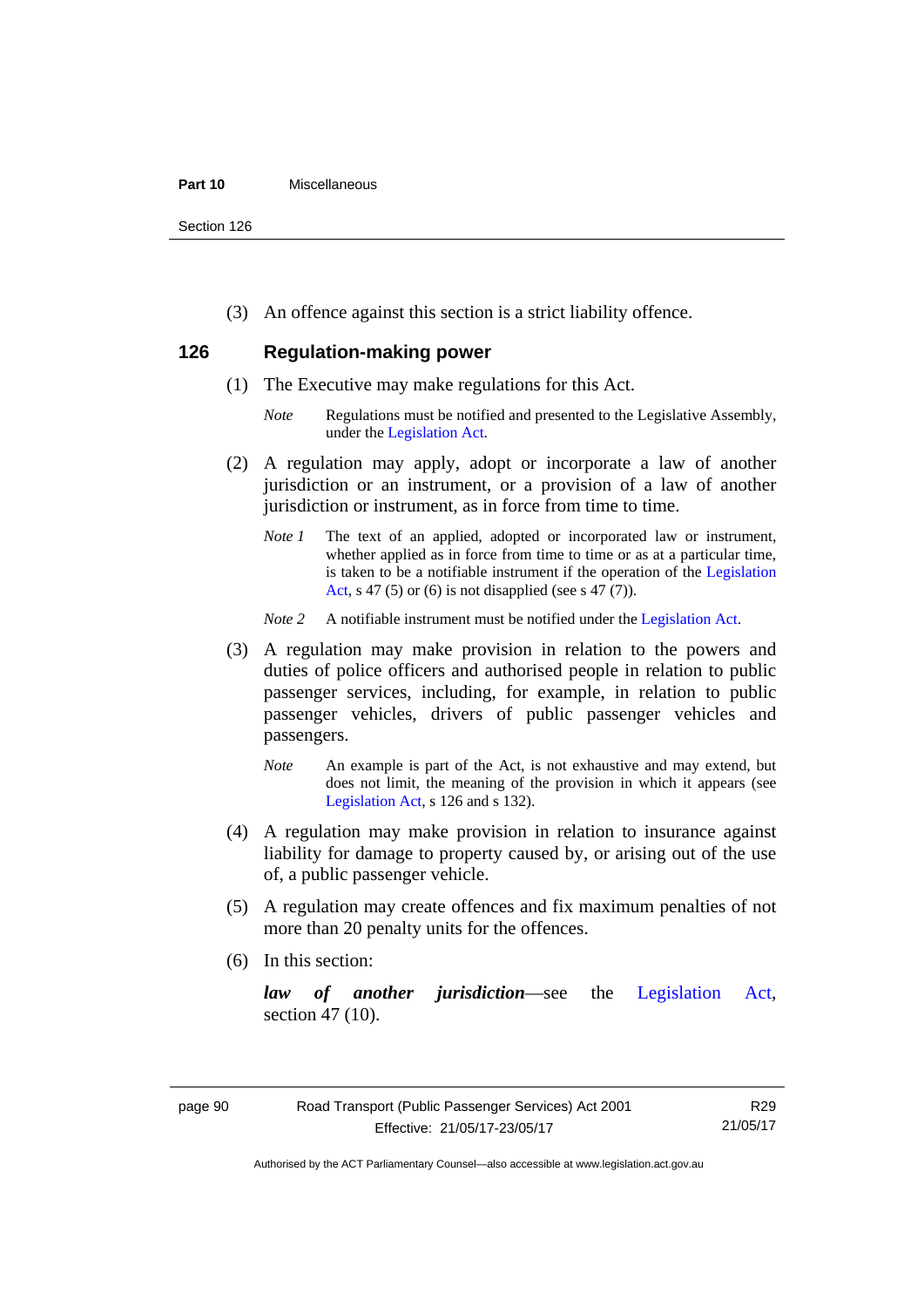### **127 Minister may exempt vehicles and people from Act**

- (1) The Minister may exempt a vehicle or person from this Act (or a stated provision of this Act).
- (2) An exemption is a disallowable instrument.
	- *Note* A disallowable instrument must be notified, and presented to the Legislative Assembly, under the [Legislation Act.](http://www.legislation.act.gov.au/a/2001-14)

## **128 Regulations may exempt vehicles and people from Act**

- (1) A regulation may—
	- (a) exempt a vehicle or person, or a kind of vehicle or person, prescribed by regulation from this Act (or a stated provision of this Act); or
	- (b) authorise the road transport authority to exempt a vehicle or person, or a kind of vehicle or person, by regulation from this Act (or a stated provision of this Act).
- (2) An exemption given under a regulation mentioned in subsection (1) may be conditional.
- (3) A regulation may provide for the road transport authority to—
	- (a) suspend the operation of a regulation mentioned in subsection (1) (a) in the way and circumstances prescribed by regulation; or
	- (b) suspend the operation of an exemption given by the authority to a vehicle or person in the way and circumstances prescribed by regulation.

## **129 References to Motor Traffic Act, Traffic Act etc**

(1) In any Act, instrument made under an Act or document, a reference to an earlier law is, in relation to anything to which this Act applies, a reference to this Act.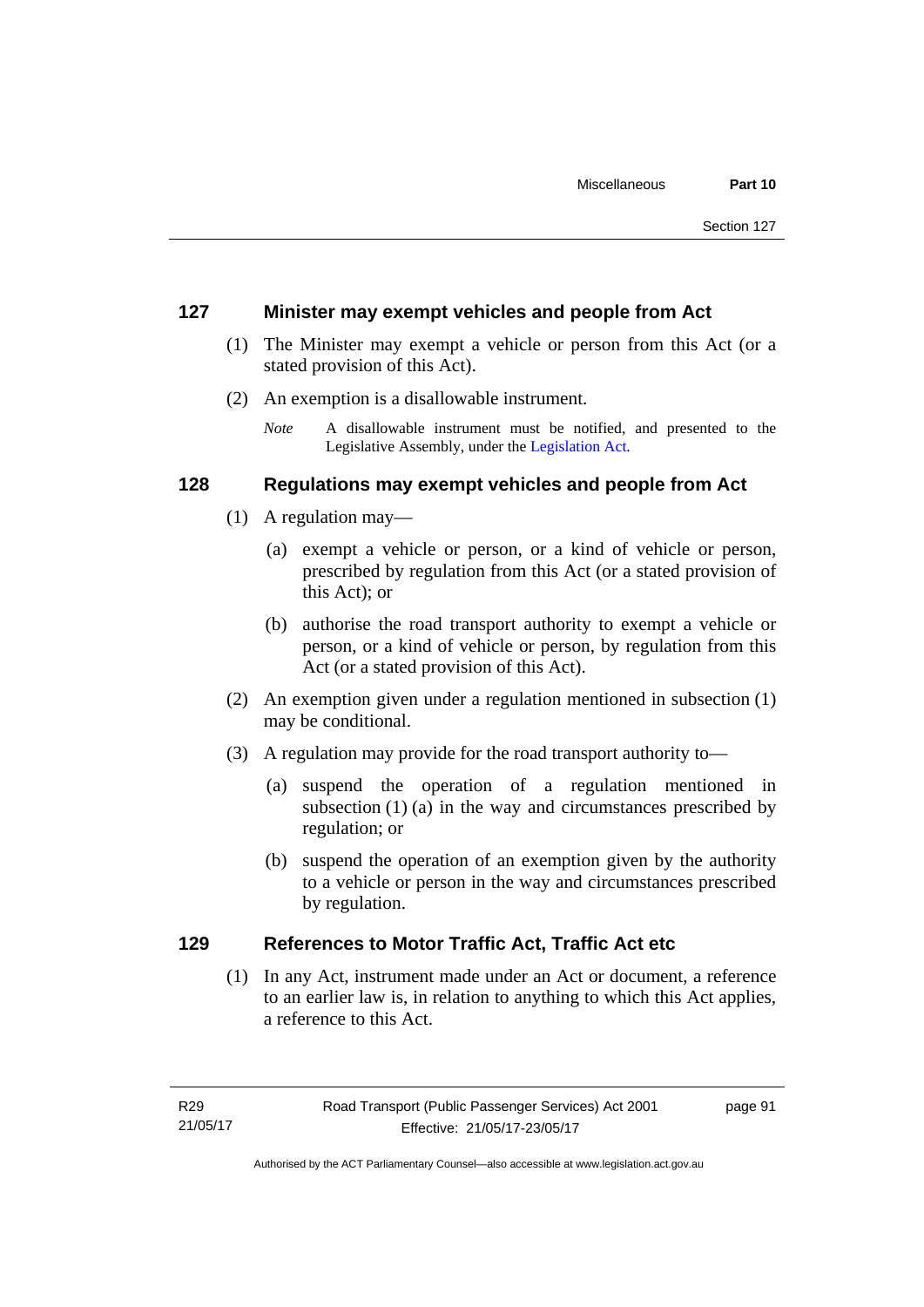#### **Part 10** Miscellaneous

(2) In this section:

*earlier law* means any of the following:

- (a) *[Motor Traffic Act 1936](http://www.legislation.act.gov.au/a/1936-45)*;
- (b) *[Motor Traffic Regulations 1934](http://www.legislation.act.gov.au/sl/1934-6)*;
- (c) *[Road Transport \(Bus Services\) Regulations 2000](http://www.legislation.act.gov.au/sl/2000-9)*;
- (d) *[Road Transport \(General\) Act 1999](http://www.legislation.act.gov.au/a/1999-77)*;
- (e) *[Road Transport \(Hire Vehicle Services\) Regulations 2000](http://www.legislation.act.gov.au/sl/2000-4)*;
- (f) *[Road Transport \(Taxi Services\) Regulations 2000](http://www.legislation.act.gov.au/sl/2000-5)*.

page 92 Road Transport (Public Passenger Services) Act 2001 Effective: 21/05/17-23/05/17

R29 21/05/17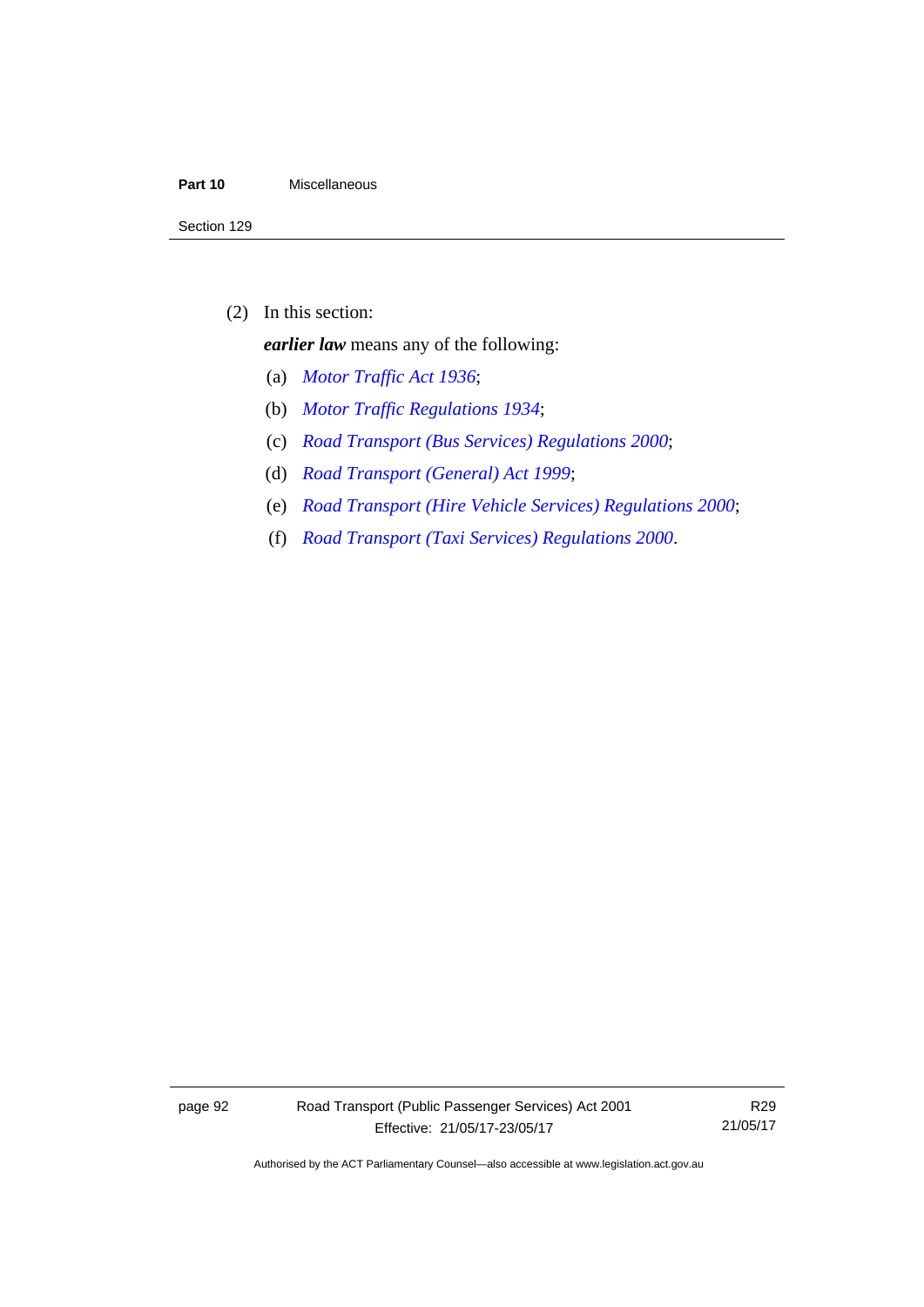# **Dictionary**

(see s 4)

- Note 1 The [Legislation Act](http://www.legislation.act.gov.au/a/2001-14) contains definitions and other provisions relevant to this Act.
- *Note 2* In particular, the [Legislation Act,](http://www.legislation.act.gov.au/a/2001-14) dict, pt 1, defines the following terms:
	- ACT
	- exercise
	- function
	- home address
	- the Territory.
- *Note 3* The *[Road Transport \(General\) Act 1999](http://www.legislation.act.gov.au/a/1999-77)* contains definitions relevant to this Act. For example, the following terms are defined in the *[Road](http://www.legislation.act.gov.au/a/1999-77)  [Transport \(General\) Act 1999](http://www.legislation.act.gov.au/a/1999-77)*, dictionary:
	- another jurisdiction
	- Australian Road Rules
	- driver
	- jurisdiction
	- motor vehicle
	- road transport authority (or authority) (see s 16)
	- road transport legislation (see s 6)
	- use (in relation to a vehicle)
	- vehicle.
- *Note 4* If a word or expression is defined in an Act (but not a regulation or another publication) included in the road transport legislation, the definition applies to each use of the word or expression in other road transport legislation unless the contrary intention appears (see *[Road](http://www.legislation.act.gov.au/a/1999-77)  [Transport \(General\) Act 1999](http://www.legislation.act.gov.au/a/1999-77)*, s 8).

*accredited*, in relation to a kind of public passenger service, means accredited under the regulations to operate that kind of public passenger service.

*accredited demand responsive service operator* means accredited under a regulation to operate a demand responsive service.

page 93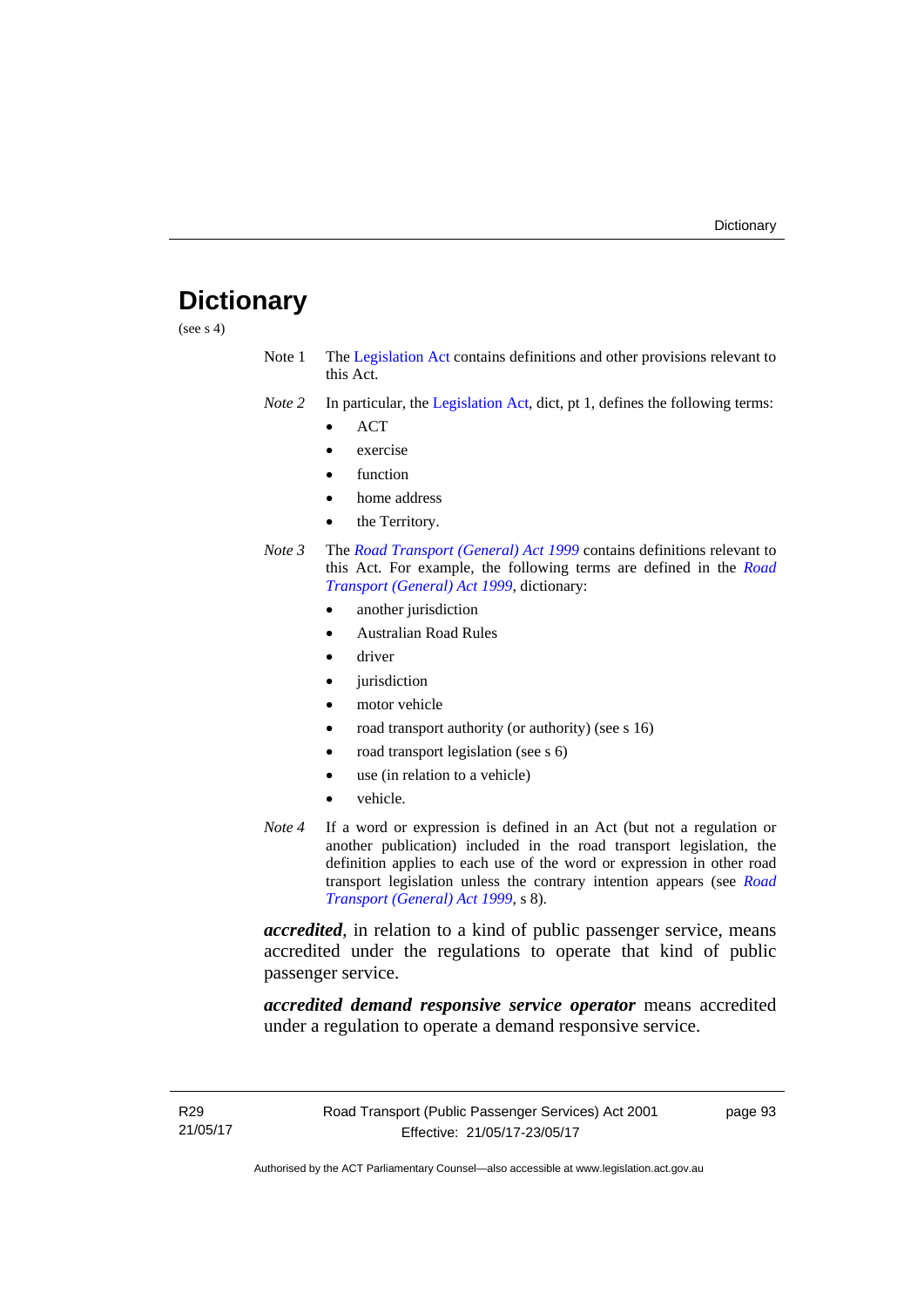*accredited hire car service operator* means accredited under the regulations to operate a hire car service.

*accredited operator*, of a public passenger vehicle—see section 110.

*accredited rideshare driver* means a person accredited under regulation to operate a rideshare service.

*accredited taxi service operator* means accredited under the regulations to operate a taxi service.

*accredited transport booking service* means a transport booking service accredited under regulation to operate a transport booking service.

*affiliated driver*, for a transport booking service—see section 35.

*affiliated driver agreement*—see section 36.

*affiliated operator*, for a transport booking service—see section 36B.

*affiliated operator agreement*—see section 36C.

*authorisation*, in relation to a demand responsive service, means an authorisation under this Act to operate a demand responsive service.

*authorised demand responsive service operator* means a person who is authorised under this Act to operate a demand responsive service.

*bookable vehicle*—see section 29.

*bookable vehicle driver*—see section 29.

*bus*—see section 10A.

*bus service*—see section 11.

*demand responsive service—*see section 80.

*demand responsive service vehicle—*see section 81.

*fare* means the amount payable by passengers for transport, or for the transport of passengers' luggage or other goods, on public passenger vehicles.

page 94 Road Transport (Public Passenger Services) Act 2001 Effective: 21/05/17-23/05/17

R29 21/05/17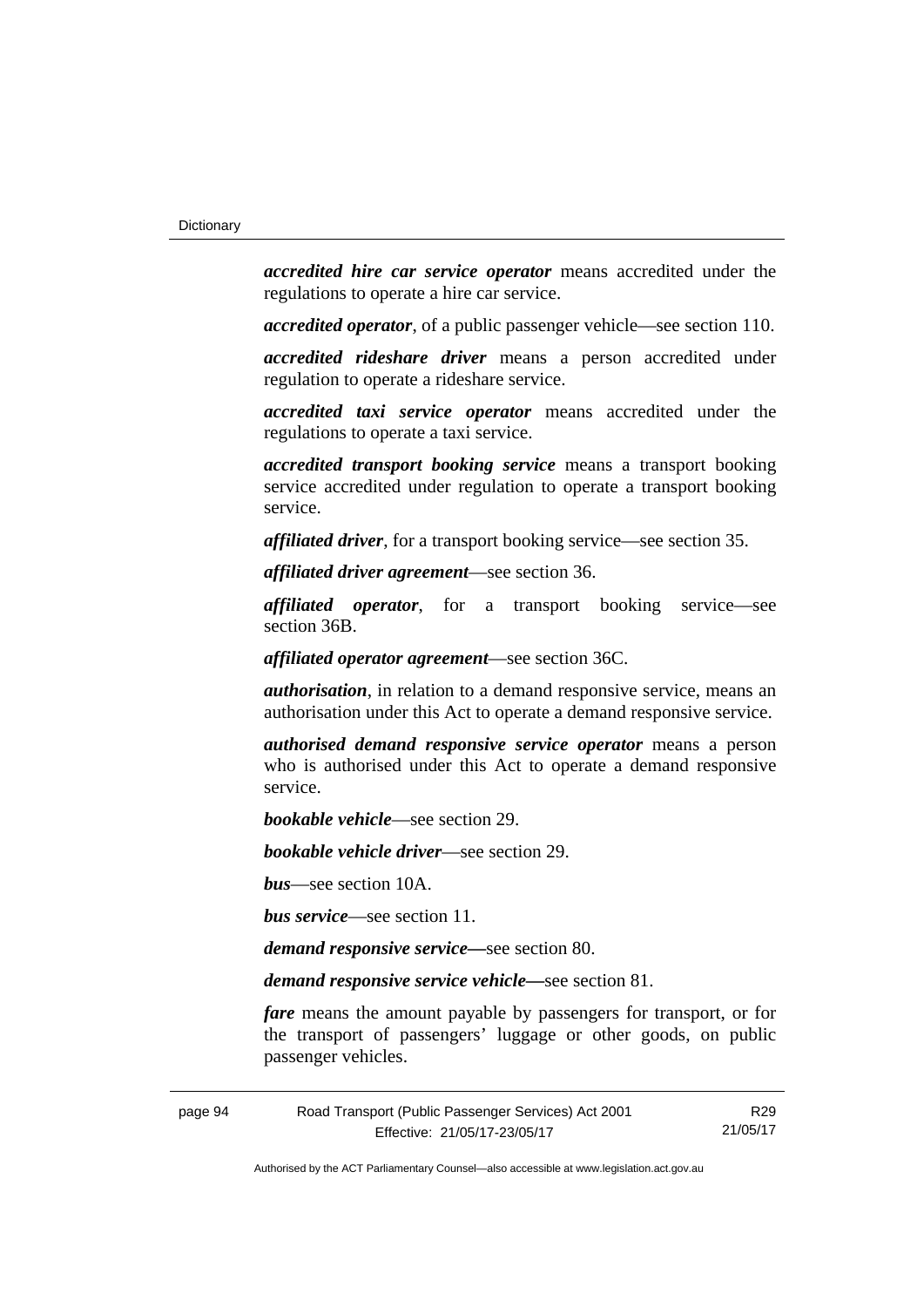*fittings*, of a vehicle, includes the seats, seat covers and floor coverings of the vehicle.

*hire car*—see section 67.

*hire car licence*—see section 61.

*hire car service*—see section 69.

*independent taxi service operator* means a taxi service operator approved under regulation as an independent taxi service operator.

*inspect* a vehicle includes observe the performance of the vehicle or any of its equipment, with or without the use of instruments.

*licensed rideshare vehicle* means a vehicle that is the subject of a rideshare vehicle licence.

*long-distance service*—see section 14.

*noncompliance notice*—see section 120 (1).

*public bus*—see section 10A.

*public passenger service*—see section 10.

*public passenger vehicle* means a public bus, taxi, rideshare vehicle, hire car or demand responsive service vehicle.

*public passenger vehicle policy*—see section 110.

*public vehicle licence*—see the *[Road Transport \(Driver Licensing\)](http://www.legislation.act.gov.au/a/1999-78)  [Act 1999](http://www.legislation.act.gov.au/a/1999-78)*, dictionary.

*regular route service*—see section 12.

*restricted hire car*—see section 68.

*restricted hire car licence*—see section 62.

*restricted hire car service*—see section 70.

*restricted taxi*—see section 46.

*restricted taxi licence*—see section 38.

*restricted taxi service*—see section 48.

page 95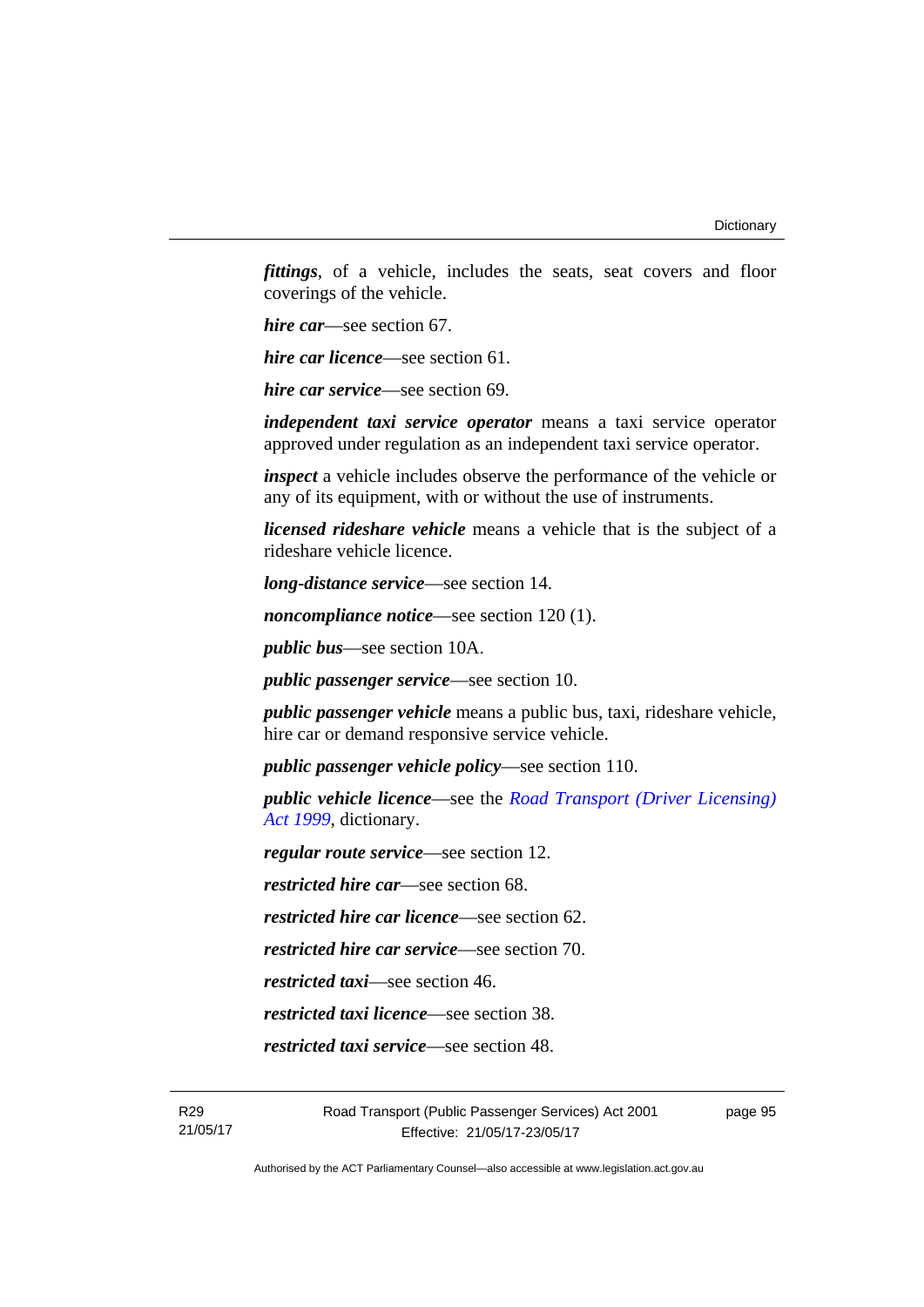*rideshare*—see section 60A. *rideshare driver*—see section 60A. *rideshare service*—see section 60A. *rideshare vehicle*—see section 60A. *rideshare vehicle licence*—see section 60J.

*road* means an area that is open to or used by the public and is developed for, or has as 1 of its main uses, the driving or riding of motor vehicles, but does not include an area that would otherwise be a road so far as a declaration under the *[Road Transport \(General\)](http://www.legislation.act.gov.au/a/1999-77)  [Act 1999](http://www.legislation.act.gov.au/a/1999-77)*, section 12 (Power to include or exclude areas in road transport legislation) declares that this Act does not apply to the area.

#### *road related area* means—

- (a) an area that divides a road; or
- (b) a footpath or nature strip adjacent to a road; or
- (c) an area that is open to the public and is designated for use by cyclists or animals; or
- (d) an area that is not a road and that is open to or used by the public for driving, riding or parking vehicles; or
- (e) a shoulder of a road; or
- (f) any other area that is open to or used by the public so far as a declaration under the *[Road Transport \(General\) Act 1999](http://www.legislation.act.gov.au/a/1999-77)*, section 12 (Power to include or exclude areas in road transport legislation) declares that this Act applies to the area;

but does not include an area that would otherwise be a road related area so far as a declaration under that section declares that this Act does not apply to the area.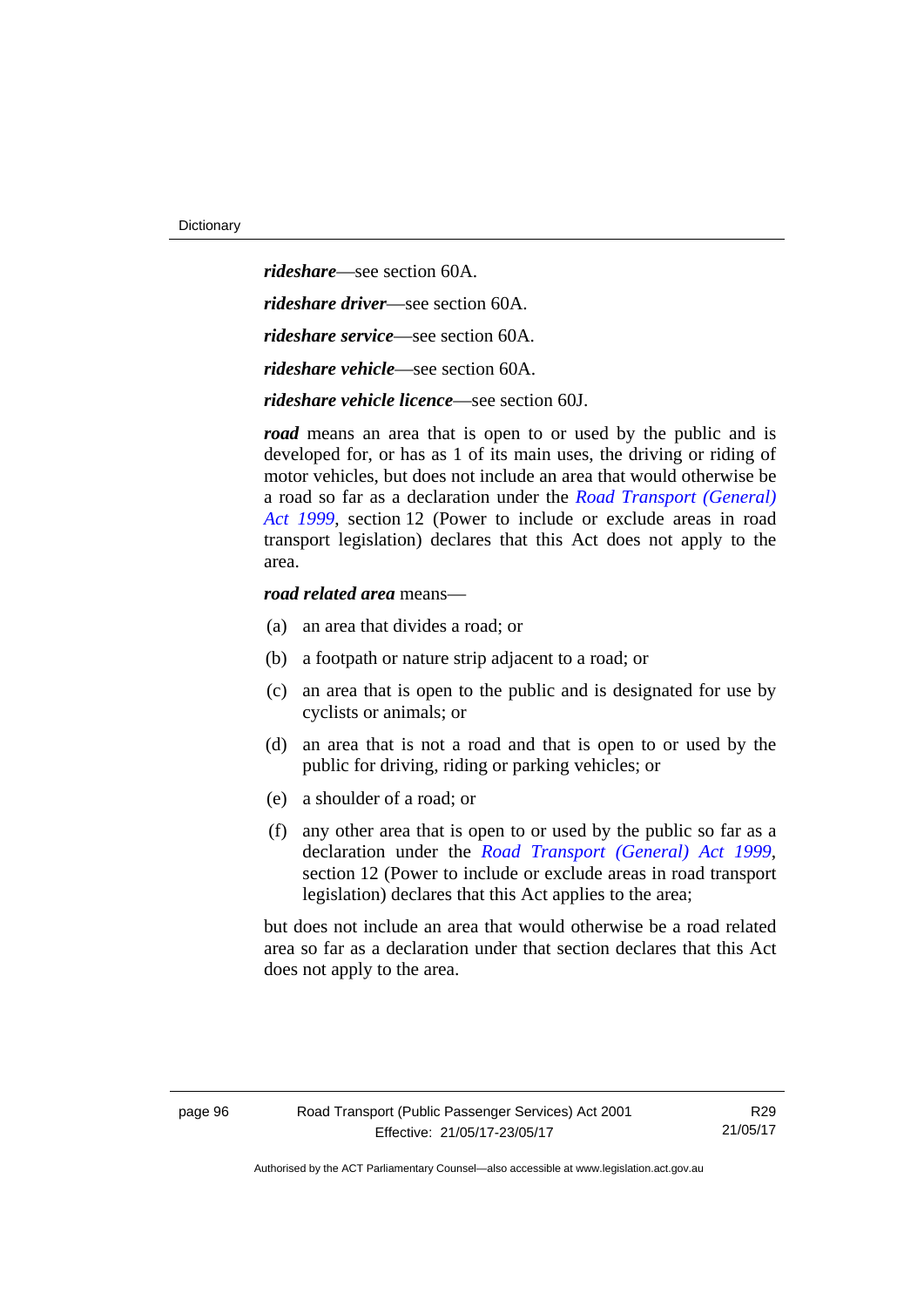#### *service contract—*

- (a) for part 2 (Bus services)—see section 17; and
- (b) for part 8 (Demand responsive services)—see section 89.

*taxi*—see section 45.

*taxi driver* means the person driving a taxi if the person holds a public vehicle licence authorising the person to drive the taxi for hire or reward.

*taxi licence*—see section 37.

*taxi service*—see section 47.

*taxi zone*—see the [Australian Road Rules](http://www.legislation.act.gov.au//ni/db_37271/default.asp), rule 182. *time of effect*, for a noncompliance notice—see section 120 (2) (b).

*tour and charter service*—see section 13.

*transport booking service*—see section 28.

page 97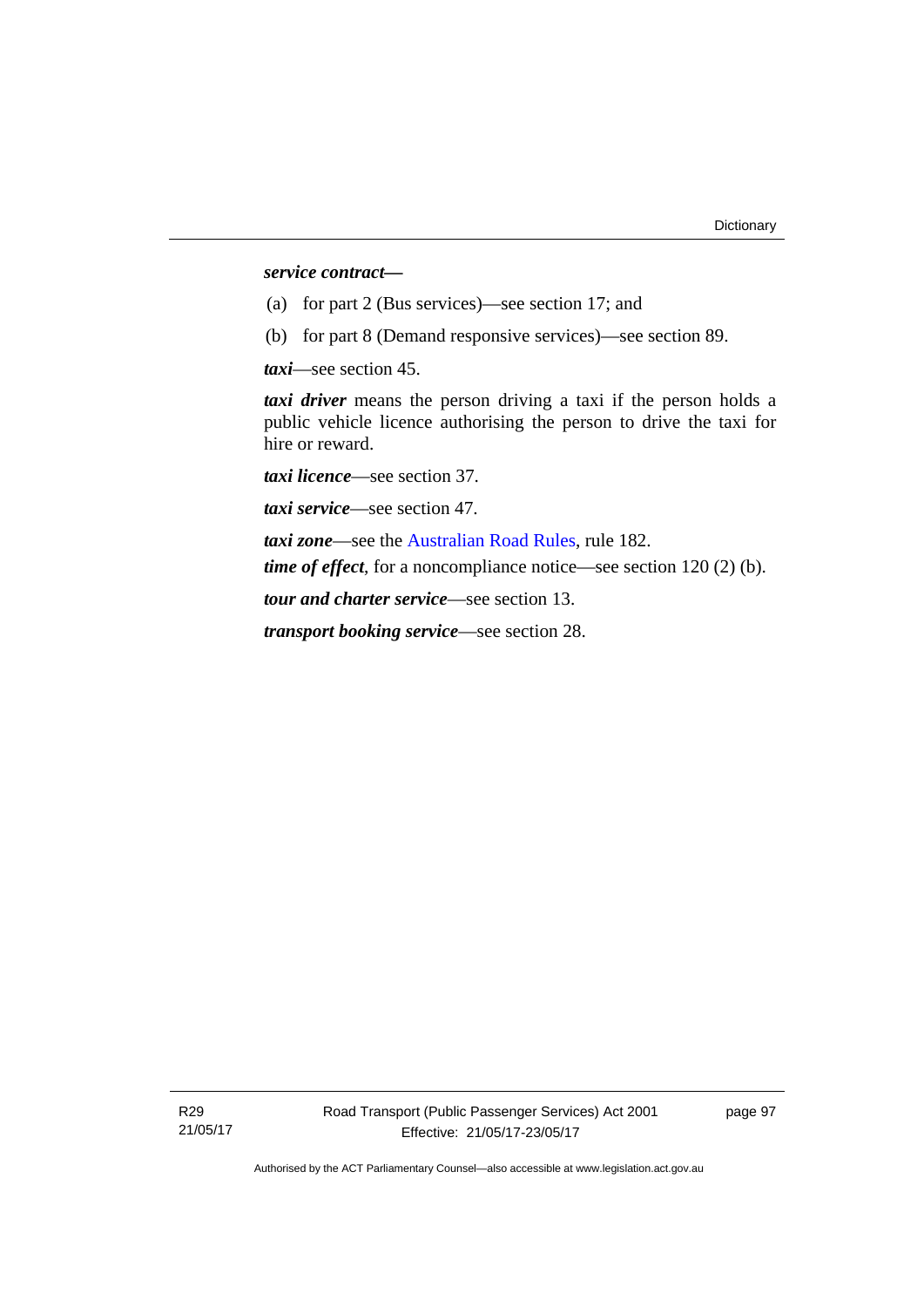#### **Endnotes**

1 About the endnotes

## **Endnotes**

## **1 About the endnotes**

Amending and modifying laws are annotated in the legislation history and the amendment history. Current modifications are not included in the republished law but are set out in the endnotes.

Not all editorial amendments made under the *[Legislation Act 2001](http://www.legislation.act.gov.au/a/2001-14/default.asp)*, part 11.3 are annotated in the amendment history. Full details of any amendments can be obtained from the Parliamentary Counsel's Office.

Uncommenced amending laws are not included in the republished law. The details of these laws are underlined in the legislation history. Uncommenced expiries are underlined in the legislation history and amendment history.

If all the provisions of the law have been renumbered, a table of renumbered provisions gives details of previous and current numbering.

The endnotes also include a table of earlier republications.

### **2 Abbreviation key**

page 98 Road Transport (Public Passenger Services) Act 2001 Effective: 21/05/17-23/05/17

R29 21/05/17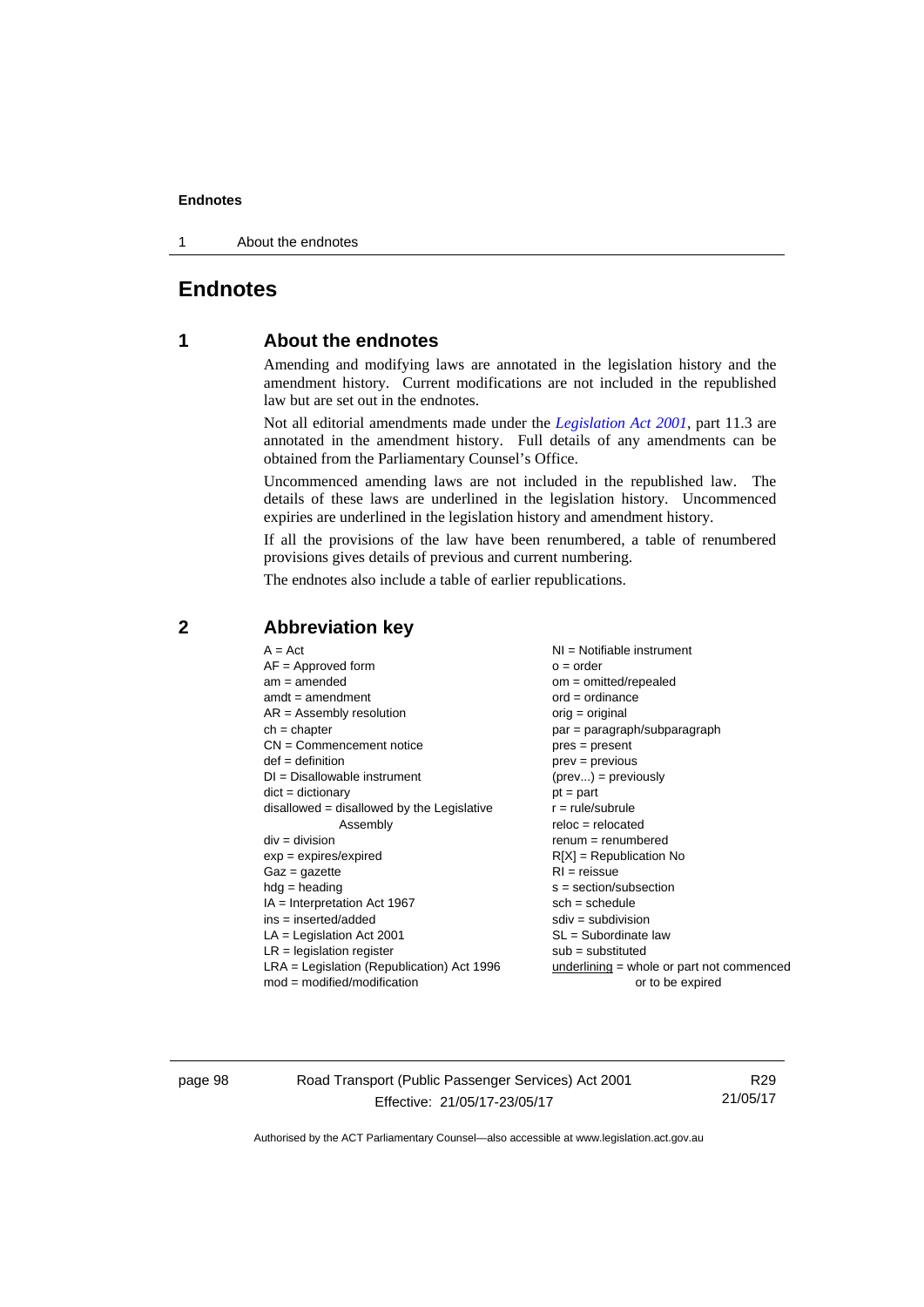## **3 Legislation history**

## **Road Transport (Public Passenger Services) Act 2001 A2001-62**

notified 10 September 2001 [\(Gaz 2001 No S66\)](http://www.legislation.act.gov.au/gaz/2001-S66/default.asp)

s 1, s 2 commenced 10 September 2001 (IA s 10B) remainder commenced 1 December 2001 (s 2 and [CN2001-2\)](http://www.legislation.act.gov.au/cn/2001-2/default.asp)

as amended by

## **[Road Transport \(Public Passenger Services\) Amendment Act 2001](http://www.legislation.act.gov.au/a/2001-94) A2001-94**

notified LR 27 September 2001

s 1, s 2 commenced 27 September 2001 (LA s 75) remainder commenced 1 March 2002 (s 2 and [CN2002-2\)](http://www.legislation.act.gov.au/cn/2002-2/default.asp)

## **[Statute Law Amendment Act 2002](http://www.legislation.act.gov.au/a/2002-30) A2002-30 pt 3.70**

notified LR 16 September 2002

- s 1, s 2 taken to have commenced 19 May 1997 (LA s 75 (2))
- pt 3.70 commenced 17 September 2002 (s 2 (1))

## **[Statute Law Amendment Act 2002 \(No 2\)](http://www.legislation.act.gov.au/a/2002-49) A2002-49 pt 3.23**

notified LR 20 December 2002 s 1, s 2 taken to have commenced 7 October 1994 (LA s 75 (2)) pt 3.23 commenced 17 January 2003 (s 2 (1))

#### **[Road Transport \(Public Passenger Services\) \(Hire Cars\) Amendment](http://www.legislation.act.gov.au/a/2004-69)  [Act 2004](http://www.legislation.act.gov.au/a/2004-69) A2004-69 pt 2**

notified LR 9 September 2004 s 1, s 2 commenced 9 September 2004 (LA s 75 (1)) pt 2 commenced 9 March 2005 (s 2 and LA s 79)

as modified by

## **[Road Transport \(Public Passenger Services\) Regulation 2002](http://www.legislation.act.gov.au/sl/2002-3) SL2002-3 (as am by [SL2005-4](http://www.legislation.act.gov.au/sl/2005-4) s 12)**

notified LR 27 February 2002

s 1, s 2 commenced 27 February 2002 (LA s 75 (1))

s 132 (4) commenced 1 March 2003 (s 2 (2))

remainder commenced 1 March 2002 (s 2 (1) and see [CN2002-2](http://www.legislation.act.gov.au/cn/2002-2/default.asp))

R29 21/05/17 Road Transport (Public Passenger Services) Act 2001 Effective: 21/05/17-23/05/17

page 99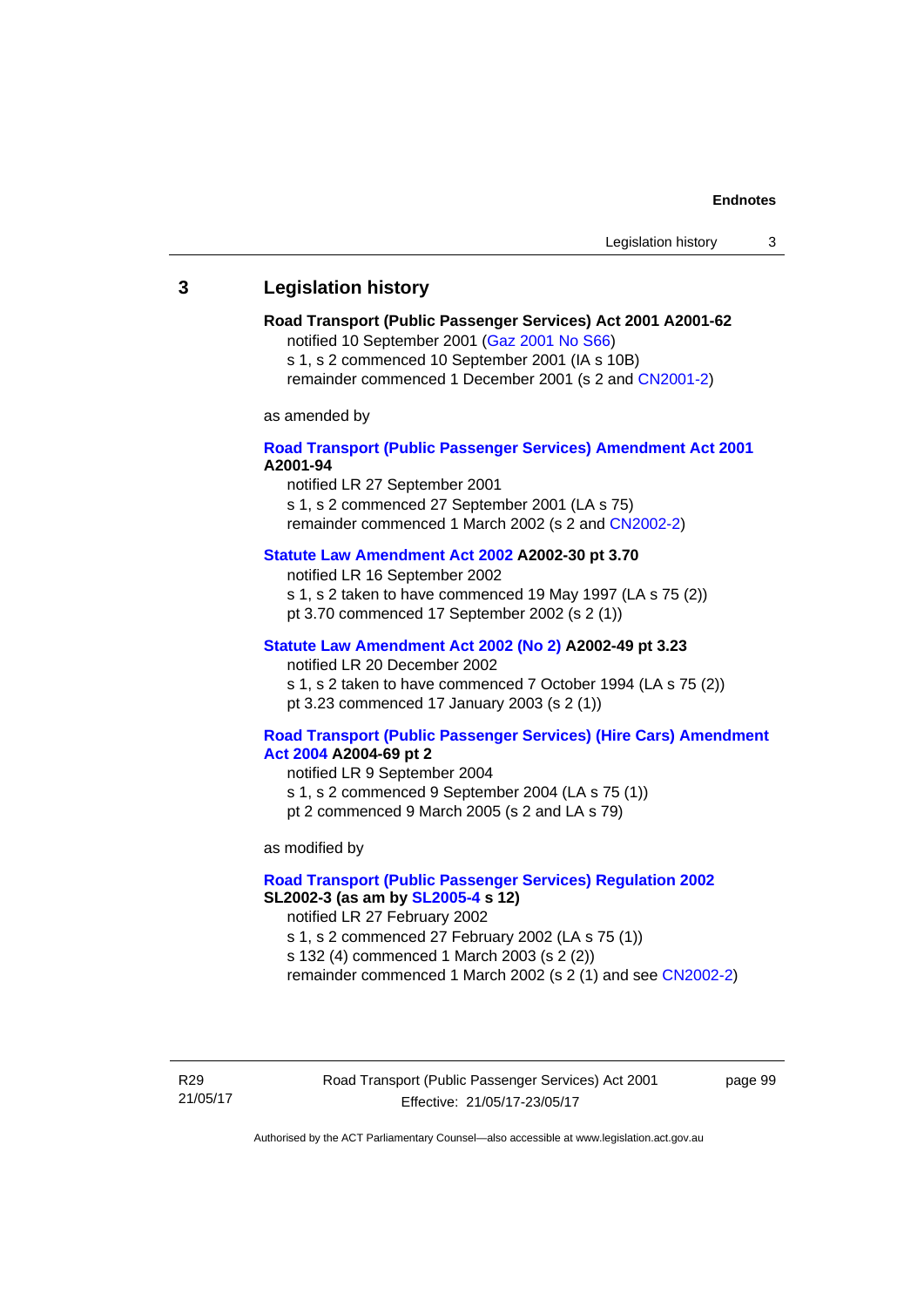3 Legislation history

## **[Road Transport Legislation \(Hire Cars\) Amendment Regulation 2005](http://www.legislation.act.gov.au/sl/2005-4)  [\(No 1\)](http://www.legislation.act.gov.au/sl/2005-4) SL2005-4 s 12**

notified LR 7 March 2005

s 1, s 2 commenced 7 March 2005 (LA s 75 (1))

s 12 commenced 9 March 2005 (s 2 and see [Road Transport \(Public](http://www.legislation.act.gov.au/a/2004-69)  [Passenger Services\) \(Hire Cars\) Amendment Act 2004](http://www.legislation.act.gov.au/a/2004-69) A2004-69, s 2 and LA s 79)

*Note* This regulation only amends the [Road Transport \(Public](http://www.legislation.act.gov.au/sl/2002-3)  [Passenger Services\) Regulation 2002](http://www.legislation.act.gov.au/sl/2002-3) SL2002-3.

as amended by

#### **[Statute Law Amendment Act 2005](http://www.legislation.act.gov.au/a/2005-20) A2005-20 sch 3 pt 3.57**

notified LR 12 May 2005

s 1, s 2 taken to have commenced 8 March 2005 (LA s 75 (2)) amdt 3.372, amdt 3.374 commenced 2 June 2005 (s 2 (2)) sch 3 pt 3.57 remainder commenced 2 June 2005 (s 2 (1))

## **[Road Transport \(Public Passenger Services\) Amendment Act 2006](http://www.legislation.act.gov.au/a/2006-9) A2006-9**

notified LR 15 March 2006 s 1, s 2 commenced 15 March 2006 (LA s 75 (1)) remainder commenced 1 July 2006 (s 2 and [CN2006-13](http://www.legislation.act.gov.au/cn/2006-13/default.asp))

## **[Road Transport Legislation Amendment Act 2006](http://www.legislation.act.gov.au/a/2006-26) A2006-26 pt 2, s 31**

notified LR 14 June 2006 s 1, s 2 commenced 14 June 2006 (LA s 75 (1)) pt 2, s 31 commenced 2 July 2006 (s 2 and [CN2006-12](http://www.legislation.act.gov.au/cn/2006-12/default.asp))

**[Administrative \(Miscellaneous Amendments\) Act 2006](http://www.legislation.act.gov.au/a/2006-30) A2006-30 sch 1 pt 1.10** 

notified LR 16 June 2006 s 1, s 2 commenced 16 June 2006 (LA s 75 (1)) amdt 1.84 commenced 3 July 2006 (s 2 (2)) sch 1 pt 1.10 remainder commenced 1 July 2006 (s 2 (1))

## **[Road Transport \(Third-Party Insurance\) Act 2008](http://www.legislation.act.gov.au/a/2008-1) A2008-1 sch 1 pt 1.9 (as am by [A2008-39](http://www.legislation.act.gov.au/a/2008-39) s 4)**

notified LR 26 February 2008

s 1, s 2 commenced 26 February 2008 (LA s 75 (1))

sch 1 pt 1.9 commenced 1 October 2008 (s 2 as am by [A2008-39](http://www.legislation.act.gov.au/a/2008-39) s 4)

| page 100 | Road Transport (Public Passenger Services) Act 2001 | R29      |
|----------|-----------------------------------------------------|----------|
|          | Effective: 21/05/17-23/05/17                        | 21/05/17 |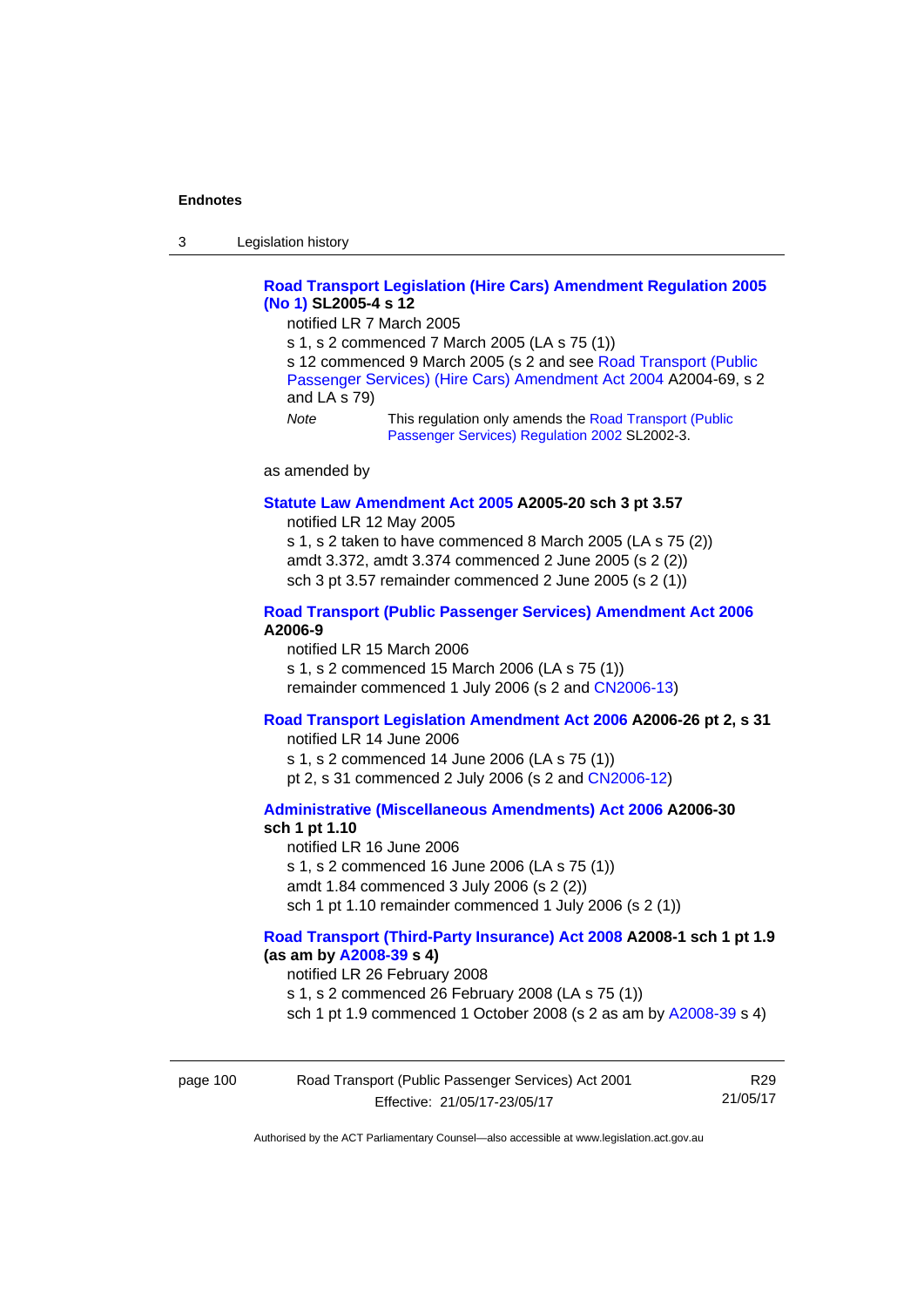## **[Road Transport \(Third-Party Insurance\) Amendment Act 2008](http://www.legislation.act.gov.au/a/2008-39) A2008-39**

notified LR 22 August 2008

s 1, s 2 commenced 22 August 2008 (LA s 75 (1))

remainder commenced 23 August 2008 (s 2)

*Note* This Act only amends the [Road Transport \(Third-Party](http://www.legislation.act.gov.au/a/2008-1)  [Insurance\) Act 2008](http://www.legislation.act.gov.au/a/2008-1) A2008-1.

as modified by

## **[Road Transport \(Third-Party Insurance\) Regulation 2008](http://www.legislation.act.gov.au/sl/2008-37) SL2008-37 s 103 and sch 20 mod 20.1**

notified LR 25 August 2008

s 1, s 2 commenced 25 August 2008 (LA s 75 (1)) s 103 and sch 20 mod 20.1 commenced 1 October 2008 (s 2 and see [Road Transport \(Third-Party Insurance\) Act 2008](http://www.legislation.act.gov.au/a/2008-1) A2008-1 s 2 (as am by [A2008-39](http://www.legislation.act.gov.au/a/2008-39) s 4))

as amended by

#### **[Road Transport \(Third-Party Insurance\) Amendment Act 2009](http://www.legislation.act.gov.au/a/2009-16) A2009-16 sch 3 pt 3.3**

notified LR 30 June 2009 s 1, s 2 commenced 30 June 2009 (LA s 75 (1)) sch 3 pt 3.3 commenced 5 July 2009 (s 2)

## **[Road Transport \(Mass, Dimensions and Loading\) Act 2009](http://www.legislation.act.gov.au/a/2009-22/default.asp) A2009-22**

## **sch 1 pt 1.8**

notified LR 3 September 2009

s 1, s 2 commenced 3 September 2009 (LA s 75 (1))

sch 1 pt 1.8 commenced 3 March 2010 (s 2 and LA s 79)

## **[Statute Law Amendment Act 2009 \(No 2\)](http://www.legislation.act.gov.au/a/2009-49) A2009-49 sch 3 pt 3.63**

notified LR 26 November 2009 s 1, s 2 commenced 26 November 2009 (LA s 75 (1)) sch 3 pt 3.63 commenced 17 December 2009 (s 2)

#### **[Statute Law Amendment Act 2010](http://www.legislation.act.gov.au/a/2010-18) A2010-18 sch 3 pt 3.18**

notified LR 13 May 2010

s 1, s 2 commenced 13 May 2010 (LA s 75 (1))

sch 3 pt 3.18 commenced 3 June 2010 (s 2)

R29 21/05/17 Road Transport (Public Passenger Services) Act 2001 Effective: 21/05/17-23/05/17

page 101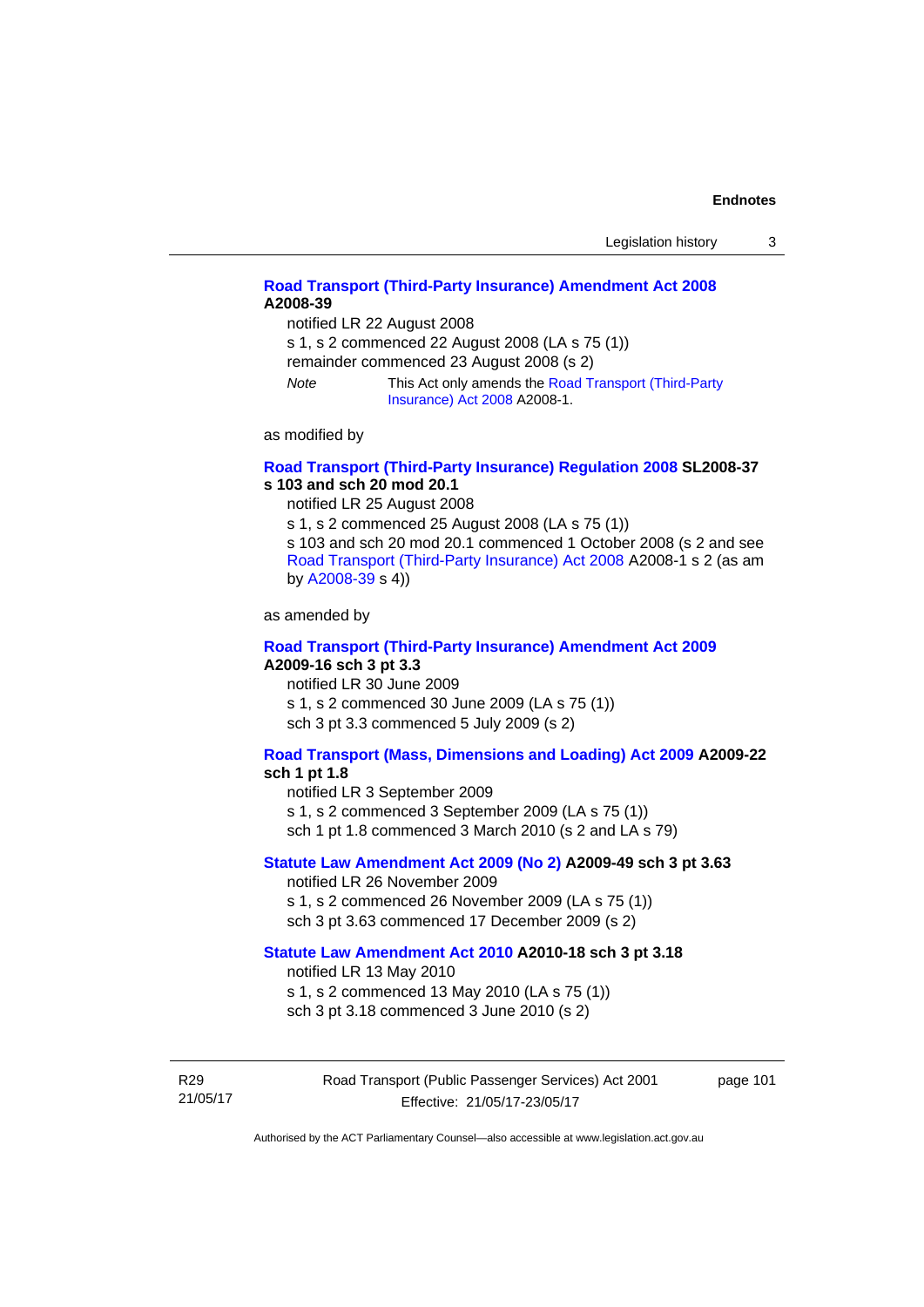| -3 | Legislation history |  |
|----|---------------------|--|
|----|---------------------|--|

## **[Fair Trading \(Australian Consumer Law\) Amendment Act 2010](http://www.legislation.act.gov.au/a/2010-54) A2010-54 sch 3 pt 3.21**

notified LR 16 December 2010 s 1, s 2 commenced 16 December 2010 (LA s 75 (1)) sch 3 pt 3.21 commenced 1 January 2011 (s 2 (1))

#### **[Statute Law Amendment Act 2013](http://www.legislation.act.gov.au/a/2013-19) A2013-19 sch 3 pt 3.42**

notified LR 24 May 2013

s 1, s 2 commenced 24 May 2013 (LA s 75 (1))

sch 3 pt 3.42 commenced 14 June 2013 (s 2)

#### **[Heavy Vehicle National Law \(Consequential Amendments\) Act 2013](http://www.legislation.act.gov.au/a/2013-52) A2013-52 pt 11**

notified LR 9 December 2013

s 1, s 2 commenced 9 December 2013 (LA s 75 (1)) pt 11 commenced 10 February 2014 (s 2 and see [Heavy Vehicle](http://www.legislation.act.gov.au/a/2013-51/default.asp)  [National Law \(ACT\) Act 2013](http://www.legislation.act.gov.au/a/2013-51/default.asp) A2013-51, s 2 (1) and [CN2014-2](http://www.legislation.act.gov.au/cn/2014-2/default.asp))

## **[Justice and Community Safety Legislation Amendment Act 2014](http://www.legislation.act.gov.au/a/2014-49)**

**[\(No 2\)](http://www.legislation.act.gov.au/a/2014-49) A2014-49 sch 1 pt 1.19** 

notified LR 10 November 2014

s 1, s 2 commenced 10 November 2014 (LA s 75 (1))

sch 1 pt 1.19 commenced 17 November 2014 (s 2)

#### **[Road Transport \(Public Passenger Services\) \(Taxi Industry](http://www.legislation.act.gov.au/a/2015-47/default.asp)  [Innovation\) Amendment Act 2015](http://www.legislation.act.gov.au/a/2015-47/default.asp) A2015-47**

notified LR 24 November 2015

s 1, s 2 commenced 24 November 2015 (LA s 75 (1))

s 3 commenced 20 May 2016 (LA s 75AA)

s 30 commenced 20 May 2016 (s 2 and [CN2016-9](http://www.legislation.act.gov.au/cn/2016-9/default.asp))

remainder commenced 1 August 2016 (s 2, [CN2016-9](http://www.legislation.act.gov.au/cn/2016-9/default.asp) and see mod of [A2001-62](http://www.legislation.act.gov.au/a/2001-62/default.asp) by [SL2016-12](http://www.legislation.act.gov.au/sl/2016-12/default.asp) s 3)

as modified by

## **[Road Transport \(Public Passenger Services\) \(Transitional](http://www.legislation.act.gov.au/sl/2016-12/default.asp)  [Provisions\) Regulation 2016](http://www.legislation.act.gov.au/sl/2016-12/default.asp) SL2016-12**

notified LR 19 May 2016

s 1, s 2 commenced 19 May 2016 (LA s 75 (1)) remainder commenced 20 May 2016 (s 2)

page 102 Road Transport (Public Passenger Services) Act 2001 Effective: 21/05/17-23/05/17

R29 21/05/17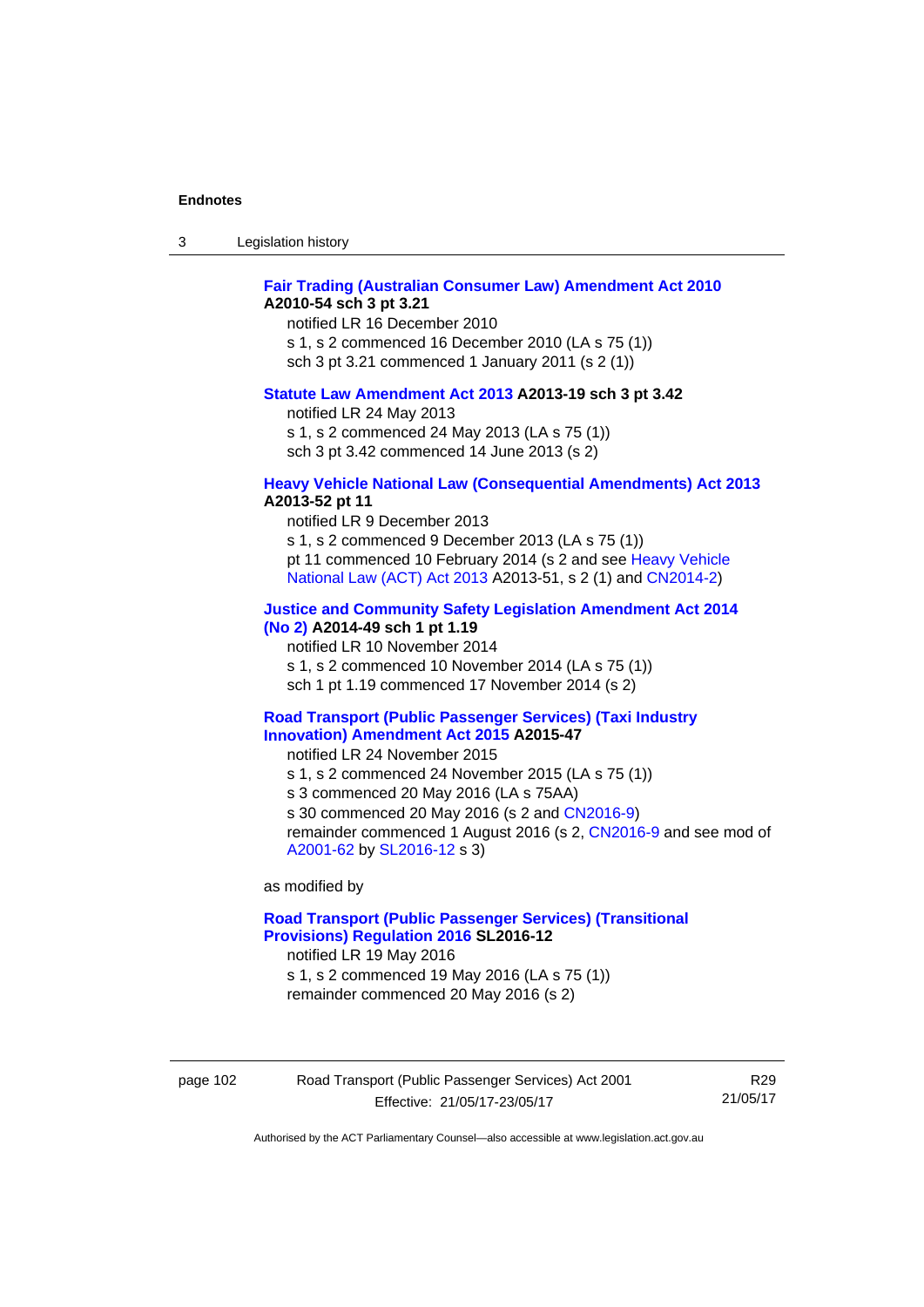Legislation history 3

## **[Freedom of Information Act 2016](http://www.legislation.act.gov.au/a/2016-55/default.asp) A2016-55 sch 4 pt 4.24**

notified LR 26 August 2016 s 1, s 2 commenced 26 August 2016 (LA s 75 (1)) sch 4 pt 4.24 commences 1 July 2017 (s 2)

## **[Statute Law Amendment Act 2017](http://www.legislation.act.gov.au/a/2017-4/default.asp) A2017-4 sch 3 pt 3.28**

notified LR 23 February 2017 s 1, s 2 commenced 23 February 2017 (LA s 75 (1)) sch 3 pt 3.28 commenced 9 March 2017 (s 2)

R29 21/05/17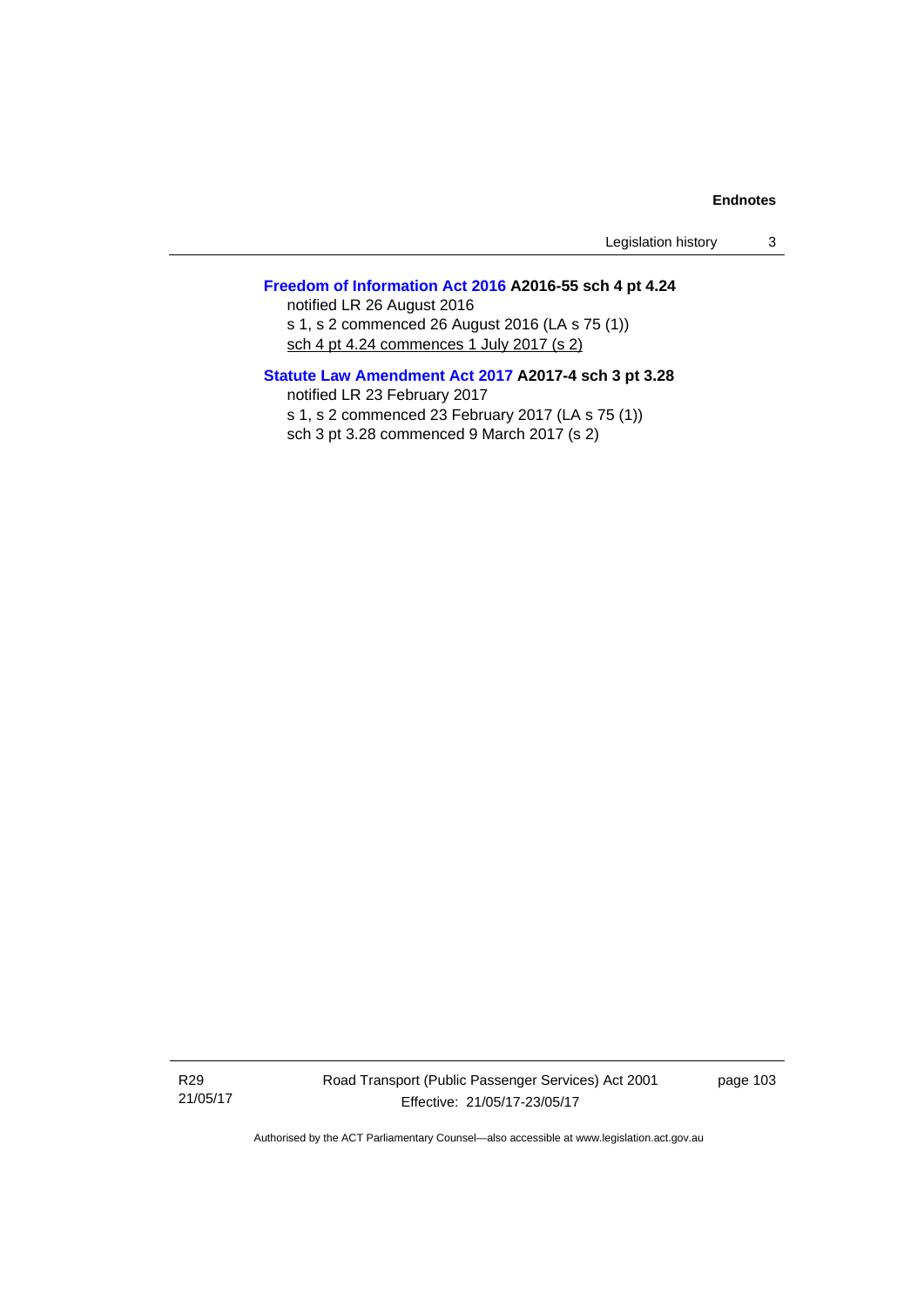4 Amendment history

## **4 Amendment history**

| page 104 |                                                    | Road Transport (Public Passenger Services) Act 2001<br>Effective: 21/05/17-23/05/17                                                                                                            | R29<br>21/05/17 |
|----------|----------------------------------------------------|------------------------------------------------------------------------------------------------------------------------------------------------------------------------------------------------|-----------------|
|          | s 8 hdg<br>s 8                                     | <b>Competition and Consumer Act authorisation</b><br>am A2010-54 amdt 3.50<br>(prev s 9) renum as s 8 R1 LA (see A2001-94 s 17)                                                                |                 |
|          | s <sub>7</sub>                                     | Security and disclosure of information in registers<br>(prev s 8) sub A2001-94 s 5<br>renum as s 7 R1 LA (see A2001-94 s 17)<br>sub A2002-49 amdt 3.229<br>am A2006-9 s 10; A2014-49 amdt 1.40 |                 |
|          | <b>Registers under this Act</b><br>s 6 hda<br>s 6  | sub A2006-9 s 8; A2015-47 s 7<br>(prev s 7) sub A2001-94 s 5<br>renum as s 6 R1 LA (see A2001-94 s 17)<br>am A2004-69 s 7; A2006-9 s 9; A2015-47 s 8                                           |                 |
|          | s <sub>5</sub>                                     | <b>Functions of road transport authority</b><br>(prev s 6) sub A2001-94 s 5<br>renum as s 5 R1 LA (see A2001-94 s 17)<br>am A2004-69 s 6; A2006-9 ss 5-7; pars renum R13 LA;<br>A2015-47 s 6   |                 |
|          | s 4A                                               | Offences against Act-application of Criminal Code etc<br>ins A2004-69 s 5<br>am A2006-9 s 4; A2006-26 s 4; A2015-47 s 5; A2017-4<br>amdt 3.179                                                 |                 |
|          | <b>Notes</b><br>s 4                                | (prev s 5) sub A2001-94 s 5<br>renum as s 4 R1 LA (see A2001-94 s 17)<br>ss (2), (3) exp 30 June 2002 (s 4 (3))                                                                                |                 |
|          | <b>Dictionary</b><br>s <sub>3</sub>                | (prev s 4) renum as s 3 R1 LA (see A2001-94 s 17)                                                                                                                                              |                 |
|          | <b>Objects of Act</b><br>s 2 hdg<br>s <sub>2</sub> | bracketed note exp 30 June 2002 (s 4 (3))<br>orig s 2 om R1 LA (s 89 (4))<br>(prev s 3) sub A2001-94 s 4<br>renum as s 2 R1 LA (see A2001-94 s 17)<br>am A2004-69 s 4<br>sub A2015-47 s 4      |                 |
|          | Name of Act<br>s 1                                 | am A2005-20 amdt 3.370; A2009-22 amdt 1.23; A2013-52<br>s 61, s 62                                                                                                                             |                 |
|          | <b>Preliminary</b><br>pt 1 hdg note                | om A2005-20 amdt 3.369                                                                                                                                                                         |                 |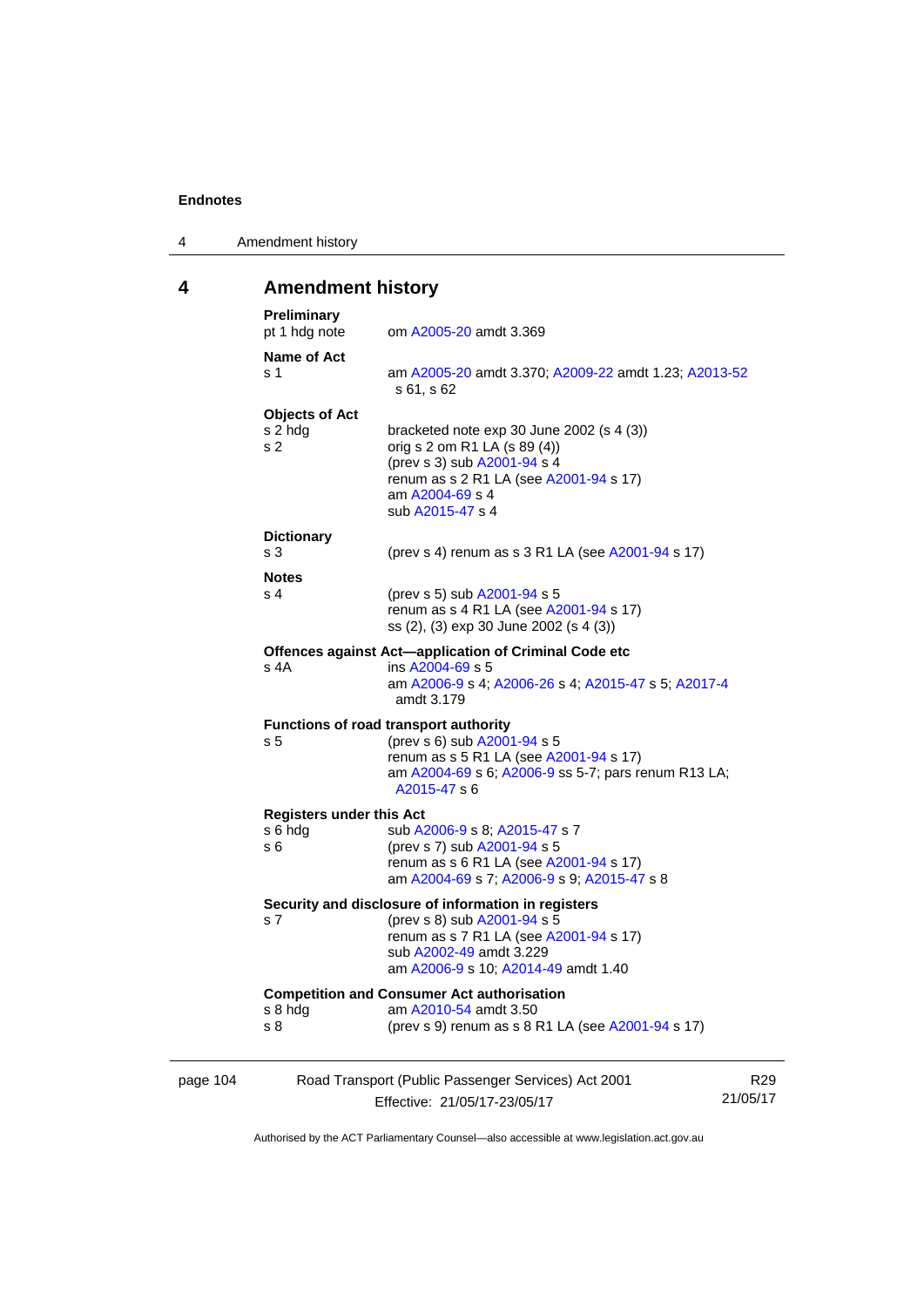Amendment history 4

## Road Transport (Public Passenger Services) Act 2001 am [A2010-54](http://www.legislation.act.gov.au/a/2010-54) amdt 3.51 **Combinations of accreditations, authorisations and licences**  s 9 (prev s 9A) ins [A2001-94](http://www.legislation.act.gov.au/a/2001-94) s 6 renum as s 9 R1 LA (see [A2001-94](http://www.legislation.act.gov.au/a/2001-94) s 17) sub [A2006-9](http://www.legislation.act.gov.au/a/2006-9) s 11 **Combinations of accreditations and licences**  s 9A renum as s 9 **Meaning of** *bus* **and** *public bus* s 10A ins [A2005-20](http://www.legislation.act.gov.au/a/2005-20) amdt 3.371 am [A2015-47](http://www.legislation.act.gov.au/a/2015-47) s 9 **Meaning of** *bus service* s 11 hdg bracketed note exp 30 June 2002 (s 4 (3)) s 11 sub [A2006-9](http://www.legislation.act.gov.au/a/2006-9) s 12 **What is a** *regular route service***?**  s 12 hdg bracketed note exp 30 June 2002 (s 4 (3)) **What is a** *long-distance service***?**  s 14 hdg bracketed note exp 30 June 2002 (s 4 (3)) **Bus operators—purposes of accreditation**  s 15 hdg bracketed note exp 30 June 2002 (s 4 (3)) **Regulations about accreditation system**  s 16 am [A2002-30](http://www.legislation.act.gov.au/a/2002-30) amdt 3.748; [A2006-9](http://www.legislation.act.gov.au/a/2006-9) amdt 1.9 **Service contracts—regular route services**  s 17 hdg bracketed note exp 30 June 2002 (s 4 (3)) sub [A2006-9](http://www.legislation.act.gov.au/a/2006-9) s 13 s 17 am [A2002-49](http://www.legislation.act.gov.au/a/2002-49) amdt 3.230; [A2005-20](http://www.legislation.act.gov.au/a/2005-20) amdt 3.372 **Entitlement to operate regular route services**  s 18 am [A2006-30](http://www.legislation.act.gov.au/a/2006-30) amdt 1.78 **Entitlement to operate tour and charter services**  s 19 am [A2006-30](http://www.legislation.act.gov.au/a/2006-30) amdt 1.79 **Territory's entitlement to operate bus service**  s 19A ins [A2006-30](http://www.legislation.act.gov.au/a/2006-30) amdt 1.80 **Unaccredited operators not to operate certain bus services**  bracketed note exp 30 June 2002 (s  $4$  (3)) s 20 am [A2006-30](http://www.legislation.act.gov.au/a/2006-30) amdt 1.81 **Pretending to be an accredited bus service operator**  s 21 sub [A2002-30](http://www.legislation.act.gov.au/a/2002-30) amdt 3.749 **Operators of regular route services to hold service contracts**  s 22 hdg bracketed note exp 30 June 2002 (s 4 (3)) s 22 am [A2006-30](http://www.legislation.act.gov.au/a/2006-30) amdt 1.82

R29 21/05/17

Effective: 21/05/17-23/05/17

page 105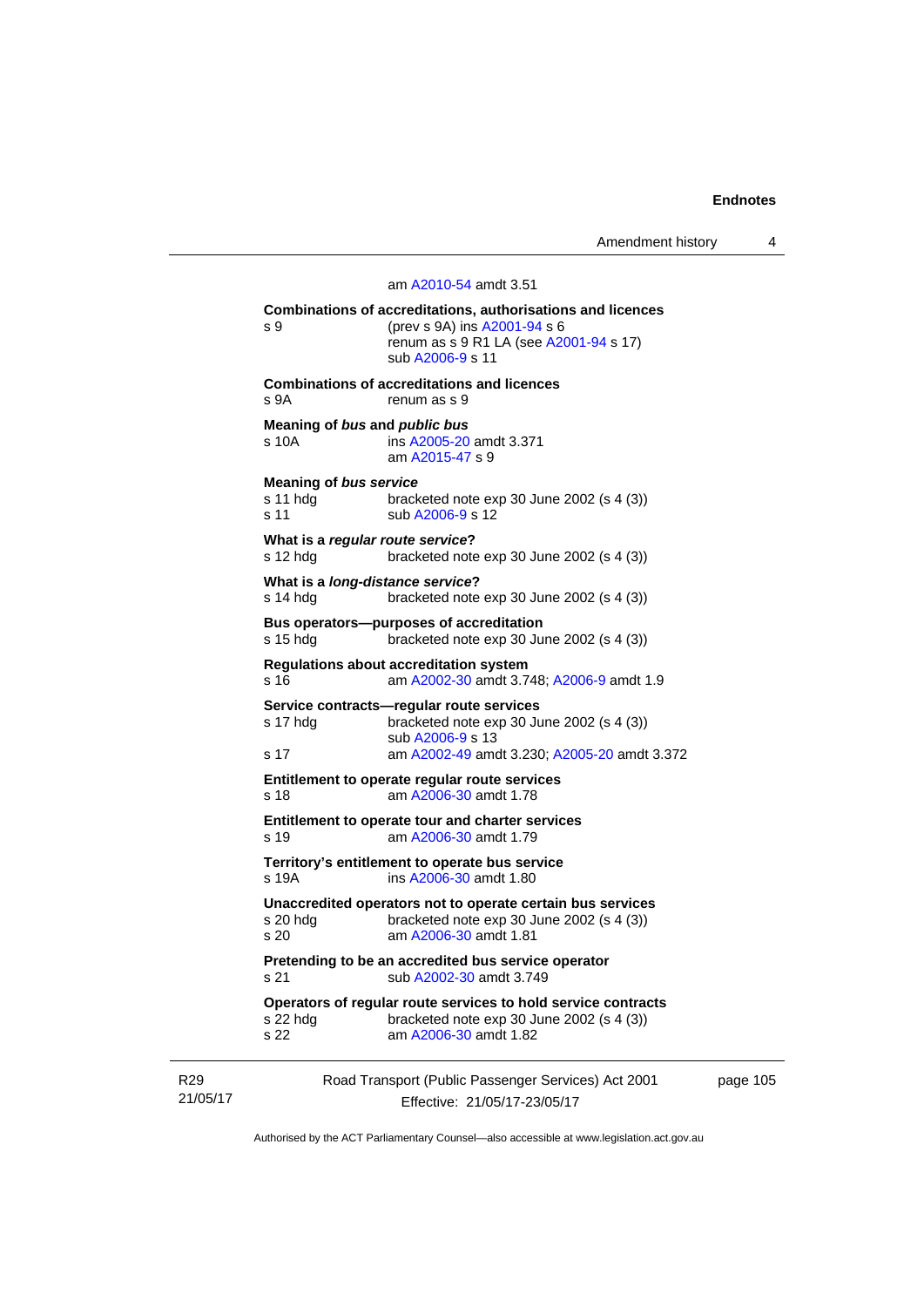4 Amendment history

|          | s 24                                          | Regulations about operation of bus services by accredited people<br>am A2004-69 s 8; A2006-9 amdt 1.1                                                                                                                   |                 |
|----------|-----------------------------------------------|-------------------------------------------------------------------------------------------------------------------------------------------------------------------------------------------------------------------------|-----------------|
|          | s 25                                          | Regulations about operation of public buses<br>am A2006-9 amdt 1.2, amdt 1.3                                                                                                                                            |                 |
|          | <b>Regulations about bus drivers</b><br>s 26  | am A2002-49 amdt 3.230                                                                                                                                                                                                  |                 |
|          | s 27                                          | Regulations about conduct of passengers<br>am A2002-49 amdt 3.230                                                                                                                                                       |                 |
|          | <b>Transport booking services</b><br>pt 3 hdg | sub A2001-94 s 8; A2015-47 s 10                                                                                                                                                                                         |                 |
|          | <b>Basic concepts</b><br>div 3.1 hdg          | ins A2001-94 s 8; A2015-47 s 10                                                                                                                                                                                         |                 |
|          | s 28 hdg<br>s 28                              | <b>Meaning of transport booking service</b><br>bracketed note $exp 30$ June 2002 (s 4 (3))<br>orig s 28 om A2001-94 s 7<br>(prev s 29) sub A2001-94 s 8<br>renum as s 28 R1 LA (see A2001-94 s 17)<br>sub A2015-47 s 10 |                 |
|          | s 29 hdg<br>s 29                              | Meaning of bookable vehicle and bookable vehicle driver<br>bracketed note $exp 30$ June 2002 (s 4 (3))<br>(prev s 29A) ins A2001-94 s 8<br>renum as s 29 R1 LA (see A2001-94 s 17)<br>sub A2015-47 s 10                 |                 |
|          | Meaning of taxi booking service<br>s 29A      | renum as s 29                                                                                                                                                                                                           |                 |
|          | s 29B                                         | Taxi network providers--purposes of accreditation<br>renum as s 30                                                                                                                                                      |                 |
|          | s 29C                                         | Taxi network providers-regulations about accreditation system<br>renum as s 31                                                                                                                                          |                 |
|          | s 29D                                         | Entitlement to operate taxi networks<br>renum as s 32                                                                                                                                                                   |                 |
|          | s 29E                                         | Unaccredited persons not to operate taxi network<br>renum as s 33                                                                                                                                                       |                 |
|          | s 29F                                         | Pretending to be an accredited taxi network provider<br>renum as s 34                                                                                                                                                   |                 |
|          | s 29G                                         | Regulations about operation of taxi networks by accredited people<br>renum as s 35                                                                                                                                      |                 |
|          | s 29H                                         | Regulations about operation of taxi networks<br>renum as s 36                                                                                                                                                           |                 |
| page 106 |                                               | Road Transport (Public Passenger Services) Act 2001<br>Effective: 21/05/17-23/05/17                                                                                                                                     | R29<br>21/05/17 |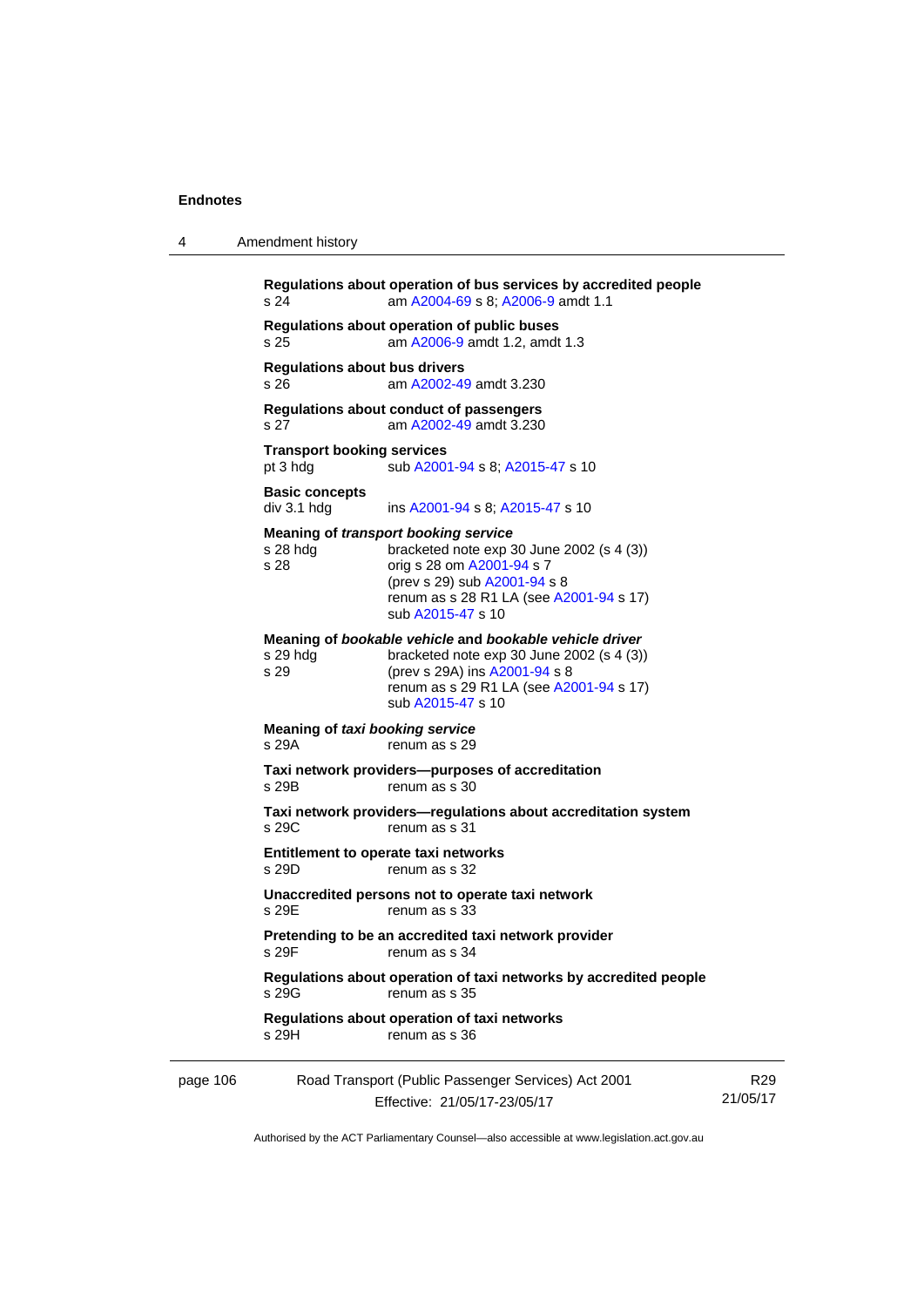**Transport booking service—accreditation**<br>div 3.2 hdg ins A2001-94 s 8  $\overline{a}$  ins [A2001-94](http://www.legislation.act.gov.au/a/2001-94) s 8 sub [A2015-47](http://www.legislation.act.gov.au/a/2015-47) s 10 **Transport booking service—purpose of accreditation**  s 30 hdg bracketed note exp 30 June 2002 (s 4 (3)) s 30 (prev s 29B) ins [A2001-94](http://www.legislation.act.gov.au/a/2001-94) s 8 renum as s 30 R1 LA (see [A2001-94](http://www.legislation.act.gov.au/a/2001-94) s 17) sub [A2015-47](http://www.legislation.act.gov.au/a/2015-47) s 10 **Meaning of** *restricted taxi licence*  s 30A renum as s 38 **Maximum numbers of taxi licences**<br>s 30B renum as s 39 renum as s 39 **Issue of taxi licences**  s 30C renum as s 40 **Transferability of taxi licences**  s 30D renum as s 41 **Use of vehicles as taxis**  s 30E renum as s 42 **Pretending vehicles are licensed taxis**  renum as s 43 **Regulations about taxi licences**  s 30G renum as s 44 **Transport booking service—regulations about accreditation**  s 31 hdg bracketed note exp 30 June 2002 (s 4 (3))<br>s 31 (prev s 29C) ins  $\frac{\text{A2001-94 s}}{8}$ (prev s 29C) ins [A2001-94](http://www.legislation.act.gov.au/a/2001-94) s 8 renum as s 31 R1 LA (see [A2001-94](http://www.legislation.act.gov.au/a/2001-94) s 17) am [A2006-9](http://www.legislation.act.gov.au/a/2006-9) amdt 1.9; [A2006-26](http://www.legislation.act.gov.au/a/2006-26) s 5; pars renum [A2006-26](http://www.legislation.act.gov.au/a/2006-26) s 6 sub [A2015-47](http://www.legislation.act.gov.au/a/2015-47) s 10 **Meaning of** *restricted taxi*<br>s 31A renum a renum as s 46 **Meaning of** *taxi service*  s 31B renum as s 47 **Meaning of** *restricted taxi service*  s 31C renum as s 48 **Taxi service operators—purposes of accreditation**  s 31D renum as s 49 **Taxi service operators—regulations about accreditation system**  s 31E renum as s 50

R29 21/05/17 Road Transport (Public Passenger Services) Act 2001 Effective: 21/05/17-23/05/17

page 107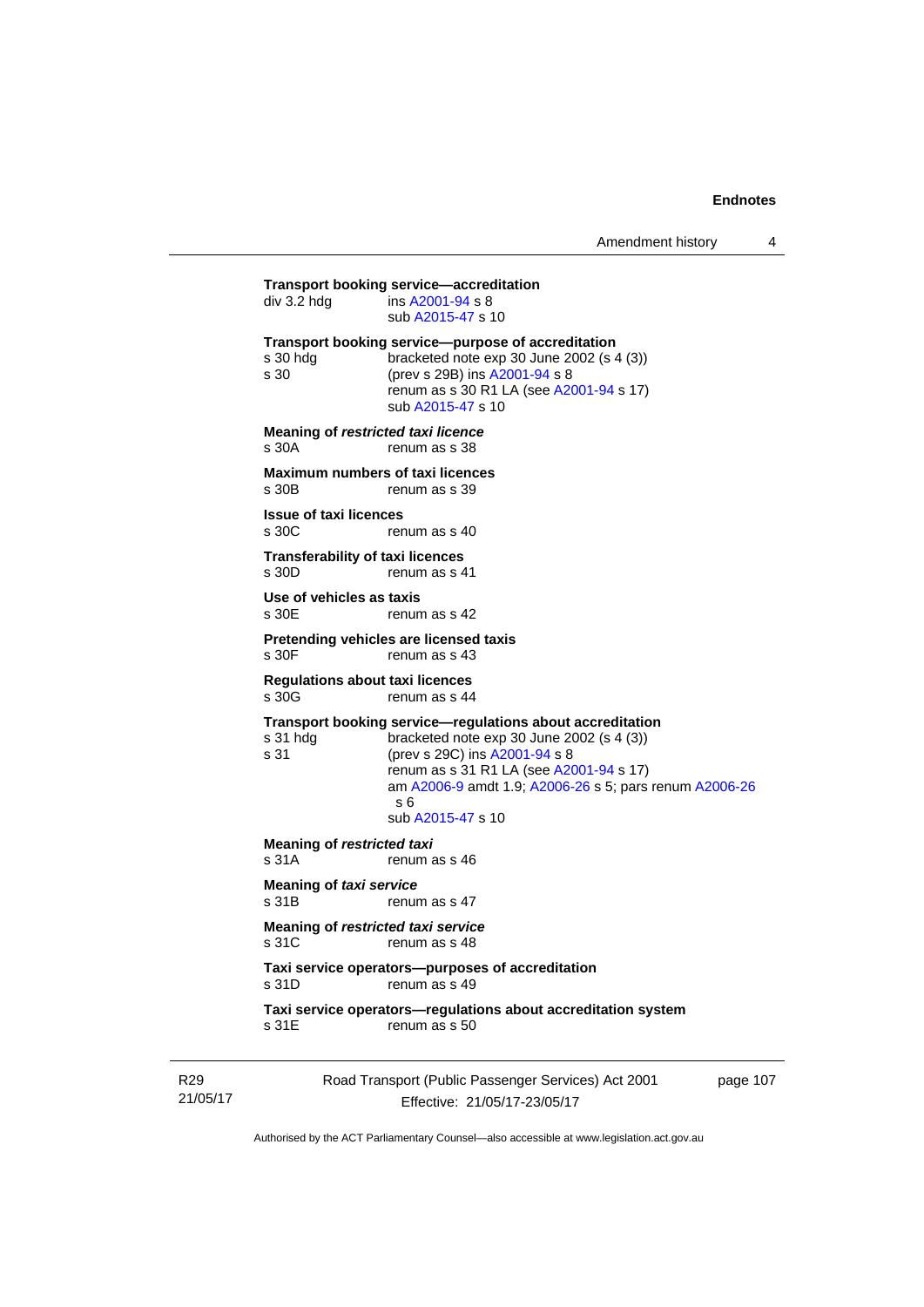| 4        | Amendment history                                                                                                                                                                                                                                                                            |
|----------|----------------------------------------------------------------------------------------------------------------------------------------------------------------------------------------------------------------------------------------------------------------------------------------------|
|          | <b>Entitlement to operate taxi services</b><br>s 31F<br>renum as s 51                                                                                                                                                                                                                        |
|          | Unaccredited operators not to operate taxi services<br>s 31G<br>renum as s 52                                                                                                                                                                                                                |
|          | Pretending to be an accredited taxi service operator<br>s 31H<br>renum as s 53                                                                                                                                                                                                               |
|          | Taxi service operators to be affiliated with taxi network<br>s 31l<br>renum as s 54                                                                                                                                                                                                          |
|          | Pretending to be affiliated with taxi network<br>s 31J<br>renum as s 55                                                                                                                                                                                                                      |
|          | Regulations about operation of taxi services by accredited people<br>s 31K<br>renum as s 56                                                                                                                                                                                                  |
|          | <b>Regulations about operation of taxis</b><br>s 31L<br>renum as s 57                                                                                                                                                                                                                        |
|          | Regulations about taxi drivers<br>s 31M<br>renum as s 58                                                                                                                                                                                                                                     |
|          | Regulations about conduct of taxi passengers<br>s 31N<br>renum as s 59                                                                                                                                                                                                                       |
|          | Power to determine maximum taxi fares<br>s 31O<br>renum as s 60                                                                                                                                                                                                                              |
|          | Transport booking service must be accredited<br>s 32<br>(prev s 29D) ins A2001-94 s 8<br>renum as s 32 R1 LA (see A2001-94 s 17)<br>sub A2006-26 s 7; A2015-47 s 10                                                                                                                          |
|          | Regulations may apply certain laws and instruments<br>s 32A<br>renum as s 62 and then s 82                                                                                                                                                                                                   |
|          | <b>Regulations about enforcement</b><br>s 32B<br>renum as s 63 and then s 83                                                                                                                                                                                                                 |
|          | Minister may exempt vehicles and people from Act<br>s 32C<br>renum as s 64 and then s 84                                                                                                                                                                                                     |
|          | Regulations may exempt vehicles and people from Act<br>s 32D<br>renum as s 65 and then s 85                                                                                                                                                                                                  |
|          | Transport booking service must comply with accreditation conditions<br>bracketed note exp 30 June 2002 (s 4 (3))<br>s 33 hdg<br>s 33<br>orig s 33 renum as s 66 and then s 87<br>(prev s 29E) ins A2001-94 s 8<br>renum as s 33 R1 LA (see A2001-94 s 17)<br>sub A2006-26 s 7; A2015-47 s 10 |
| page 108 | Road Transport (Public Passenger Services) Act 2001                                                                                                                                                                                                                                          |

Effective: 21/05/17-23/05/17

R29 21/05/17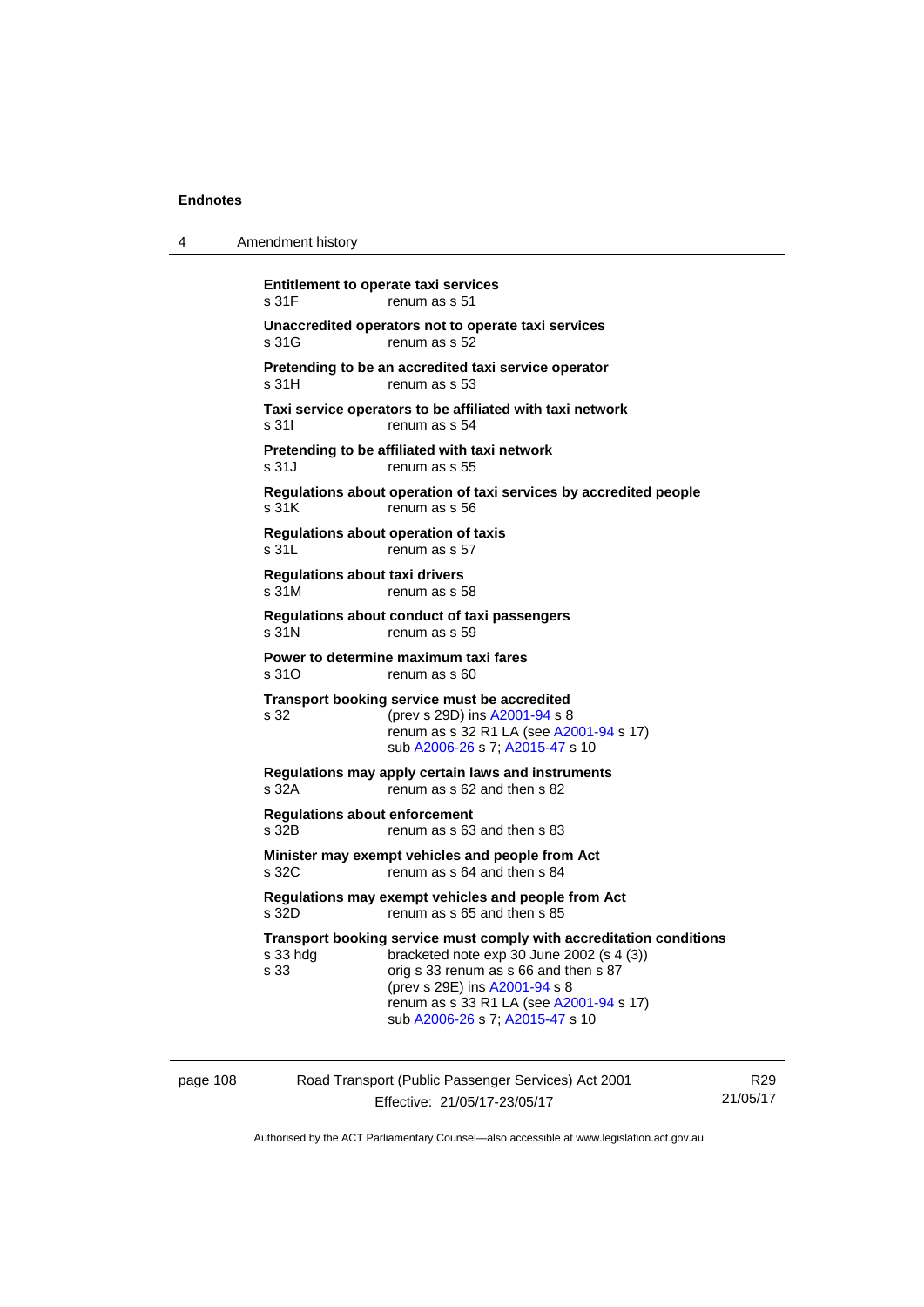# **Pretend to be accredited transport booking service**<br>s 34 corig s 34 renum as s 67 and then s

orig s 34 renum as s 67 and then s 88 (prev s 29F) ins [A2001-94](http://www.legislation.act.gov.au/a/2001-94) s 8 renum as s 34 R1 LA (see [A2001-94](http://www.legislation.act.gov.au/a/2001-94) s 17) am [A2006-26](http://www.legislation.act.gov.au/a/2006-26) s 8 sub [A2015-47](http://www.legislation.act.gov.au/a/2015-47) s 10

**Transport booking service—affiliated drivers and affiliated operators** 

div 3.3 hdg ins [A2001-94](http://www.legislation.act.gov.au/a/2001-94) s 8 sub [A2015-47](http://www.legislation.act.gov.au/a/2015-47) s 10

#### **Meaning of** *affiliated driver*

| orig s 35 renum as s 68 and then s 89   |
|-----------------------------------------|
|                                         |
| renum as s 35 R1 LA (see A2001-94 s 17) |
|                                         |
|                                         |

**Meaning of** *affiliated driver agreement*

| s 36 | orig s 36 renum as s 69 and then s 90   |
|------|-----------------------------------------|
|      | (prev s 29H) ins A2001-94 s 8           |
|      | renum as s 36 R1 LA (see A2001-94 s 17) |
|      | sub A2015-47 s 10                       |
|      |                                         |

**Pretend to be affiliated driver** 

s 36A ins [A2015-47](http://www.legislation.act.gov.au/a/2015-47) s 10

**Meaning of** *affiliated operator* s 36B ins [A2015-47](http://www.legislation.act.gov.au/a/2015-47) s 10

**Meaning of** *affiliated operator agreement*<br>s 36C ins A2015-47 s 10 ins [A2015-47](http://www.legislation.act.gov.au/a/2015-47) s 10

**Pretend to be affiliated operator**  s 36D ins [A2015-47](http://www.legislation.act.gov.au/a/2015-47) s 10

**Taxi driver or taxi service operator must be affiliated with transport booking service** 

ins [A2015-47](http://www.legislation.act.gov.au/a/2015-47) s 10

**Rideshare driver must be affiliated with transport booking service**  s 36F ins [A2015-47](http://www.legislation.act.gov.au/a/2015-47) s 10

**Transport booking service—operation**<br>div 3.4 hdg ins A2001-94 s 8  $\overline{a}$  ins [A2001-94](http://www.legislation.act.gov.au/a/2001-94) s 8 sub [A2015-47](http://www.legislation.act.gov.au/a/2015-47) s 10

**Transport booking service—responsibilities**  s 36G ins [A2015-47](http://www.legislation.act.gov.au/a/2015-47) s 10

**Transport booking services—regulations about operation**  s 36H ins [A2015-47](http://www.legislation.act.gov.au/a/2015-47) s 10

R29 21/05/17 Road Transport (Public Passenger Services) Act 2001 Effective: 21/05/17-23/05/17

page 109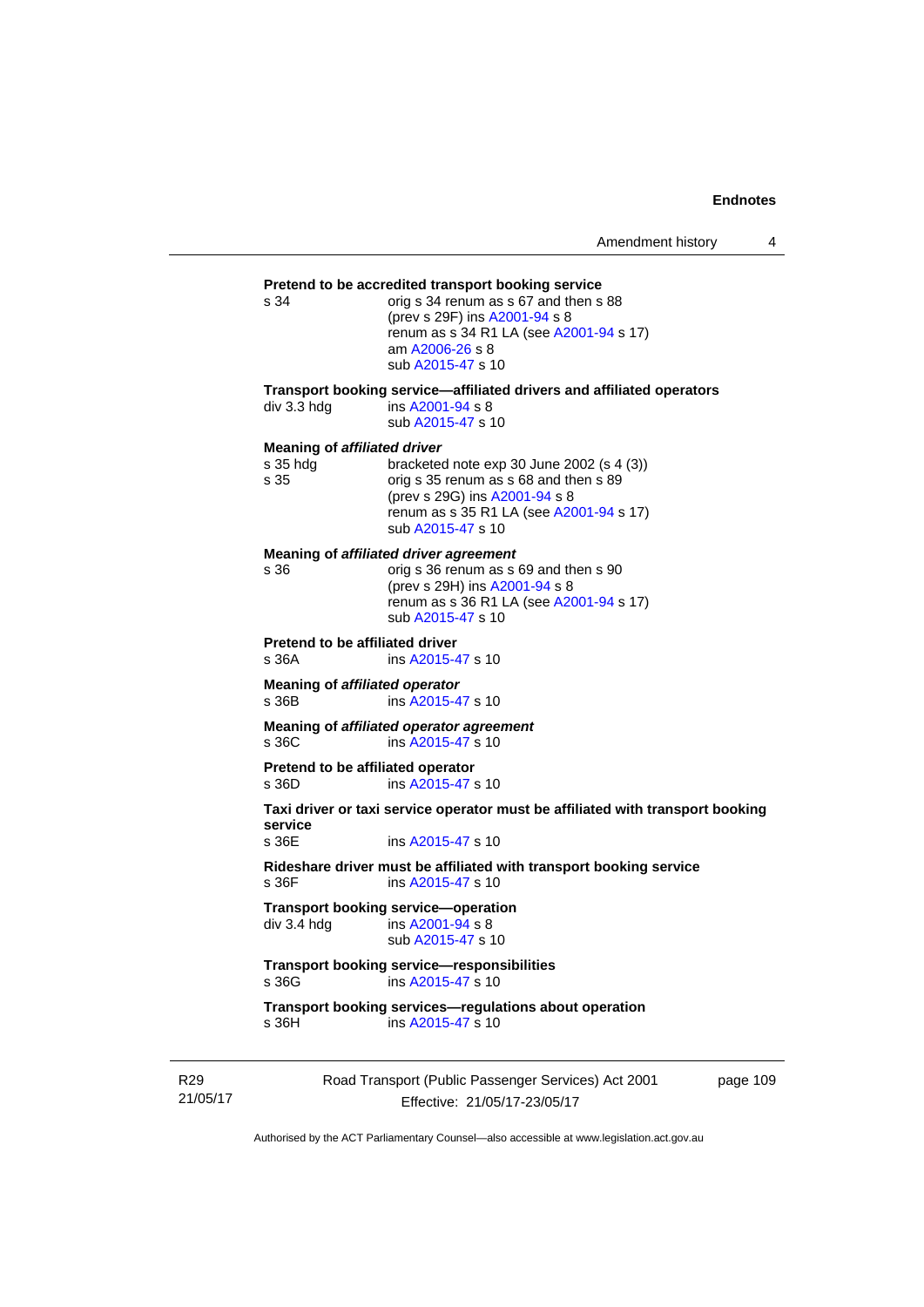| 4 | Amendment history                                           |                                                                                                                                                                                         |
|---|-------------------------------------------------------------|-----------------------------------------------------------------------------------------------------------------------------------------------------------------------------------------|
|   | s 361                                                       | Court may order transport booking service to take certain actions<br>ins A2015-47 s 10                                                                                                  |
|   | <b>Licensing of taxi vehicles</b><br>pt 4 hdg               | orig pt 4 hdg renum as pt 7 hdg (see A2001-94 s 9)<br>ins A2001-94 s 8                                                                                                                  |
|   | <b>Basic concepts</b><br>div 4.1 hdg                        | orig div 4.1 hdg renum as div 7.1 hdg<br>ins A2001-94 s 8                                                                                                                               |
|   | <b>Meaning of taxi licence</b><br>s 37 hdg<br>s 37          | bracketed note exp 30 June 2002 (s 4 (3))<br>orig s 37 renum as s 70 and then s 91<br>(prev s 30) sub A2001-94 s 8<br>renum as s 37 R1 LA (see A2001-94 s 17)<br>sub A2004-69 s 37      |
|   | Meaning of restricted taxi licence<br>s 38 hdg<br>s 38      | bracketed note exp 30 June 2002 (s 4 (3))<br>orig s 38 renum as s 71 and then s 92<br>(prev s 30A) ins A2001-94 s 8<br>renum as s 38 R1 LA (see A2001-94 s 17)                          |
|   | <b>Taxi licences</b><br>div 4.2 hdg                         | orig div 4.2 hdg renum as div 7.2 hdg<br>ins A2001-94 s 8                                                                                                                               |
|   | Maximum numbers of taxi licences<br>s 39 hdg<br>s 39        | bracketed note exp 30 June 2002 (s 4 (3))<br>orig s 39 renum as s 72 and then s 93<br>(prev s 30B) ins A2001-94 s 8<br>renum as s 39 R1 LA (see A2001-94 s 17)<br>am A2017-4 amdt 3.180 |
|   | <b>Issue of taxi licences</b><br>s 40 hdg<br>s 40           | bracketed note $exp 30$ June 2002 (s 4 (3))<br>orig s 40 renum as s 73<br>(prev s 30C) ins A2001-94 s 8<br>renum as s 40 R1 LA (see A2001-94 s 17)                                      |
|   | <b>Transferability of taxi licences</b><br>s 41 hdg<br>s 41 | bracketed note exp 30 June 2002 (s 4 (3))<br>orig s 41 renum as s 74<br>(prev s 30D) ins A2001-94 s 8<br>renum as s 41 R1 LA (see A2001-94 s 17)<br>sub A2006-26 s 9                    |

## page 110 Road Transport (Public Passenger Services) Act 2001 Effective: 21/05/17-23/05/17

R29 21/05/17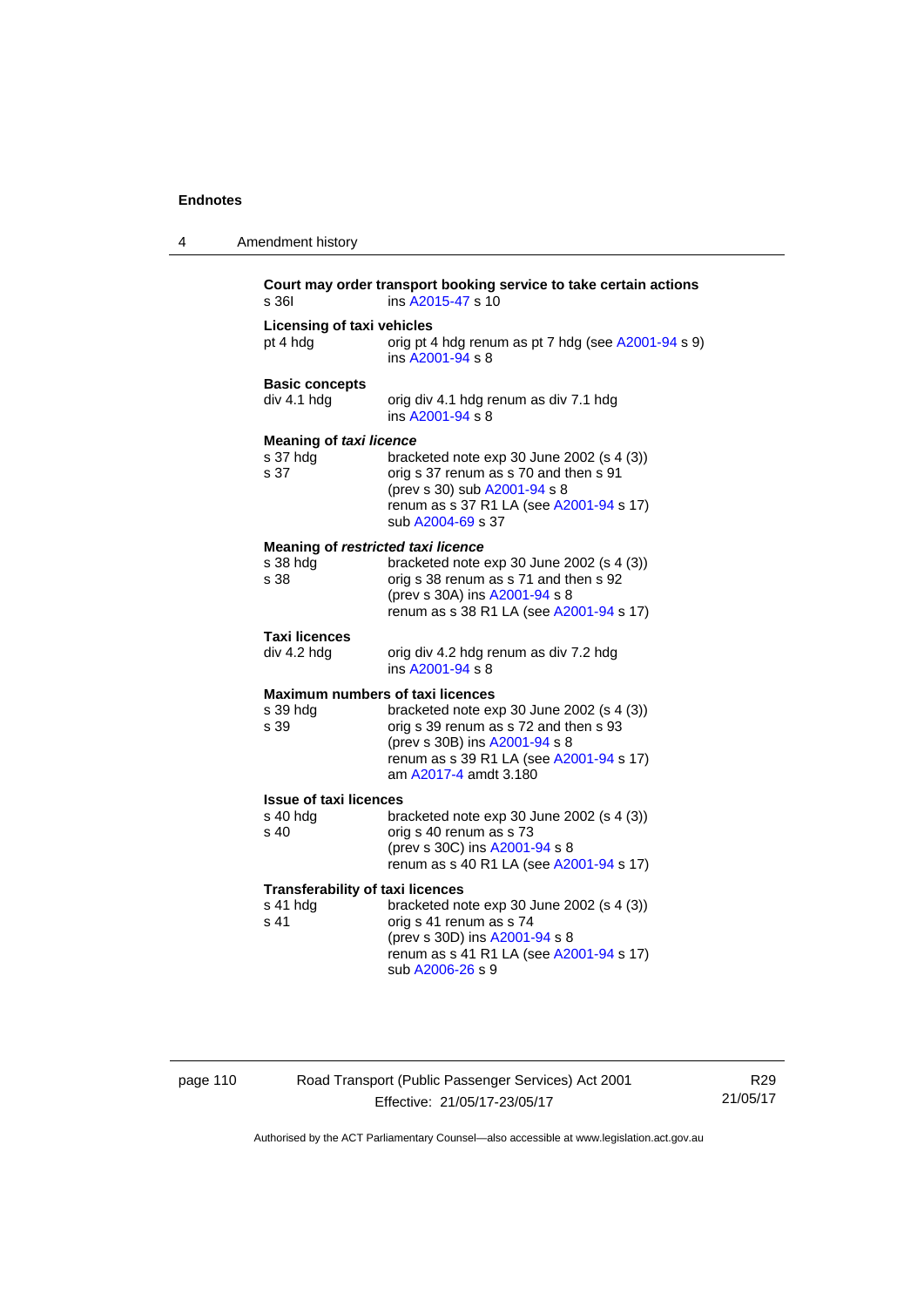page 111

|                 | Use of vehicles as taxis<br>s 42 hda<br>s 42               | bracketed note exp 30 June 2002 (s 4 (3))<br>orig s 42 renum as s 75<br>(prev s 30E) ins A2001-94 s 8                                                                                  |
|-----------------|------------------------------------------------------------|----------------------------------------------------------------------------------------------------------------------------------------------------------------------------------------|
|                 |                                                            | renum as s 42 R1 LA (see A2001-94 s 17)<br>am A2004-69 s 10                                                                                                                            |
|                 | s 43                                                       | Pretending vehicles are licensed taxis<br>orig s 43 renum as s 76<br>(prev s 30F) ins A2001-94 s 8<br>renum as s 43 R1 LA (see A2001-94 s 17)                                          |
|                 | <b>Regulations about taxi licences</b><br>s 44 hdg<br>s 44 | bracketed note exp 30 June 2002 (s 4 (3))<br>orig s 44 renum as s 77<br>(prev s 30G) ins A2001-94 s 8<br>renum as s 44 R1 LA (see A2001-94 s 17)<br>am A2006-9 amdt 1.9; A2006-26 s 10 |
|                 | Taxi services<br>pt 5 hdg                                  | orig pt 5 hdg om R1 LA $(s 89 (3))$ but see s 54)<br>prev pt 5 hdg exp 31 December 2001 (s 54)<br>ins A2001-94 s 8                                                                     |
|                 | <b>Basic concepts</b><br>div 5.1 hdg                       | ins A2001-94 s 8                                                                                                                                                                       |
|                 | Meaning of taxi<br>$s$ 45 hdg<br>s 45                      | bracketed note $exp 30$ June 2002 (s 4 (3))<br>orig s 45 renum as s 78<br>(prev s 31) sub A2001-94 s 8<br>renum as s 45 R1 LA (see A2001-94 s 17)<br>sub A2004-69 s 11                 |
|                 | <b>Meaning of restricted taxi</b><br>s 46 hdg              | bracketed note exp 30 June 2002 (s 4 (3))                                                                                                                                              |
|                 | s 46                                                       | orig s 46 renum as s 79<br>(prev s 31A) ins A2001-94 s 8                                                                                                                               |
|                 |                                                            | renum as s 46 R1 LA (see A2001-94 s 17)<br>am A2006-9 s 15                                                                                                                             |
|                 | <b>Meaning of taxi service</b>                             |                                                                                                                                                                                        |
|                 | s 47 hdg<br>s 47                                           | bracketed note $exp 30$ June 2002 (s 4 (3))<br>orig s 47 renum as s 80                                                                                                                 |
|                 |                                                            | (prev s 31B) ins A2001-94 s 8<br>renum as s 47 R1 LA (see A2001-94 s 17)                                                                                                               |
|                 | Meaning of restricted taxi service                         |                                                                                                                                                                                        |
|                 | s 48                                                       | orig s 48 renum as s 81<br>(prev s 31C) ins A2001-94 s 8                                                                                                                               |
|                 |                                                            | renum as s 48 R1 LA (see A2001-94 s 17)                                                                                                                                                |
| R <sub>29</sub> |                                                            | Road Transport (Public Passenger Services) Act 2001                                                                                                                                    |
| 21/05/17        |                                                            | Effective: 21/05/17-23/05/17                                                                                                                                                           |

Authorised by the ACT Parliamentary Counsel—also accessible at www.legislation.act.gov.au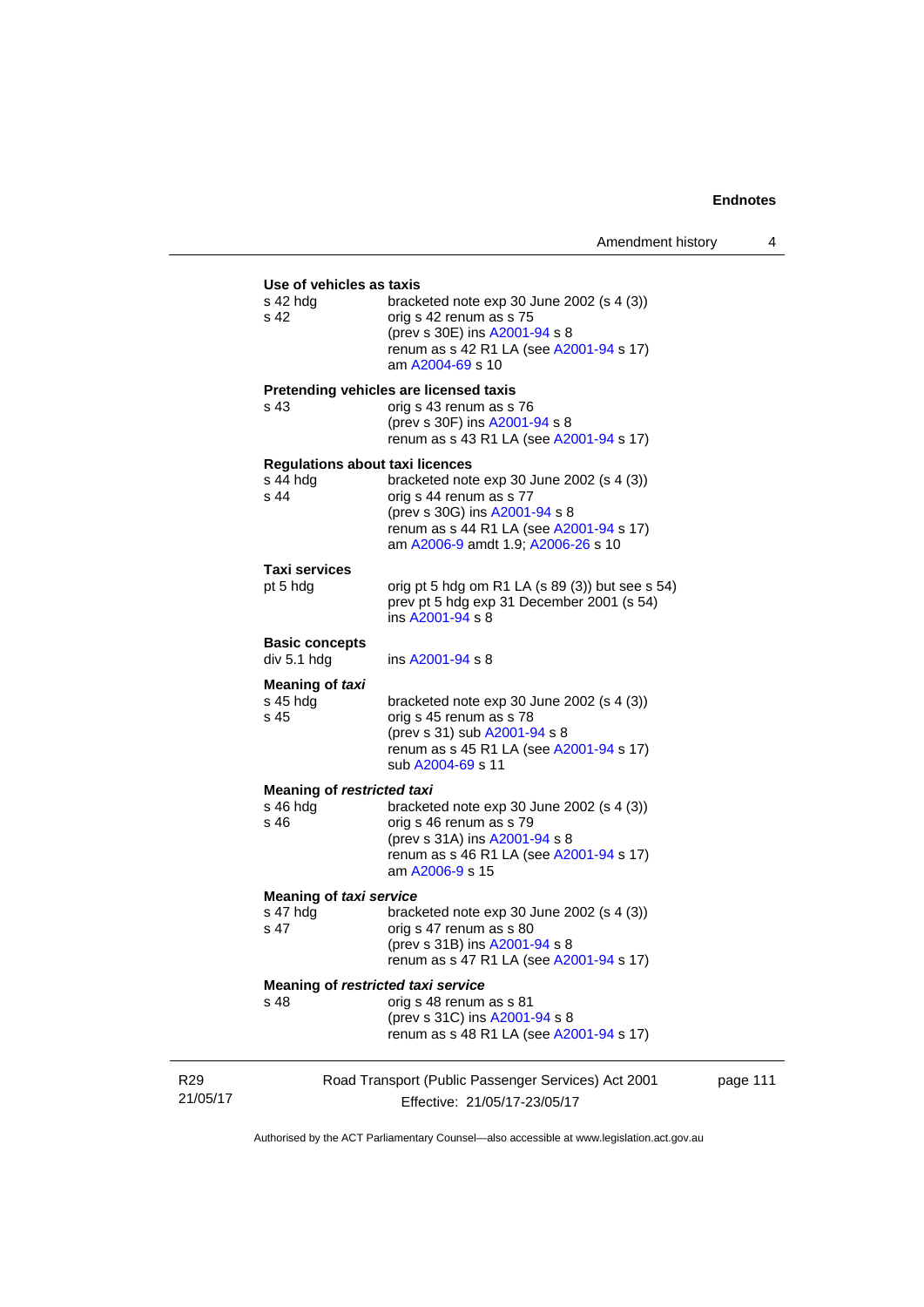| Amendment history |
|-------------------|
|                   |

## **Accreditation of taxi service operators**   $div 5.2$  hdg ins  $A2001 - 94$  s 8 **Taxi service operators—purposes of accreditation**  s 49 hdg bracketed note exp 30 June 2002 (s 4 (3)) s 49 orig s 49 renum as s 82 (prev s 31D) ins [A2001-94](http://www.legislation.act.gov.au/a/2001-94) s 8 renum as s 49 R1 LA (see [A2001-94](http://www.legislation.act.gov.au/a/2001-94) s 17) **Taxi service operators—regulations about accreditation system**<br>s 50 hdg bracketed note exp 30 June 2002 (s 4 (3)) bracketed note exp 30 June 2002 (s 4  $(3)$ ) s 50 orig s 50 renum as s 83 (prev s 31E) ins [A2001-94](http://www.legislation.act.gov.au/a/2001-94) s 8 renum as s 50 R1 LA (see [A2001-94](http://www.legislation.act.gov.au/a/2001-94) s 17) am [A2006-9](http://www.legislation.act.gov.au/a/2006-9) amdt 1.9 **Entitlement to operate taxi services**<br>div 5.3 hdg ins A2001-94 s 8 ins  $A2001 - 94$  s 8 **Entitlement to operate taxi services**  s 51 hdg bracketed note exp 30 June 2002 (s 4 (3)) s 51 orig s 51 renum as s 84 (prev s 31F) ins [A2001-94](http://www.legislation.act.gov.au/a/2001-94) s 8 renum as s 51 R1 LA (see [A2001-94](http://www.legislation.act.gov.au/a/2001-94) s 17) am [A2006-26](http://www.legislation.act.gov.au/a/2006-26) s 11; [A2015-47](http://www.legislation.act.gov.au/a/2015-47) s 11 **Existing approved taxi networks**  s 51A renum as s 85 **Existing taxi licences and restricted taxi licences**  s 51B renum as s 86 **Interim accreditation of existing taxi operators**  s 51C renum as s 87 **Determination about maximum number of taxi licences**  s 51D renum as s 88 **Determination about maximum number of restricted taxi licences**  s 51E renum as s 89 **Application to transfer taxi licence**  s 51F renum as s 90 **Determination about maximum taxi fares**  s 51G renum as s 91 **Expiry of div 7.7**  s 51H renum as s 92

page 112 Road Transport (Public Passenger Services) Act 2001 Effective: 21/05/17-23/05/17

R29 21/05/17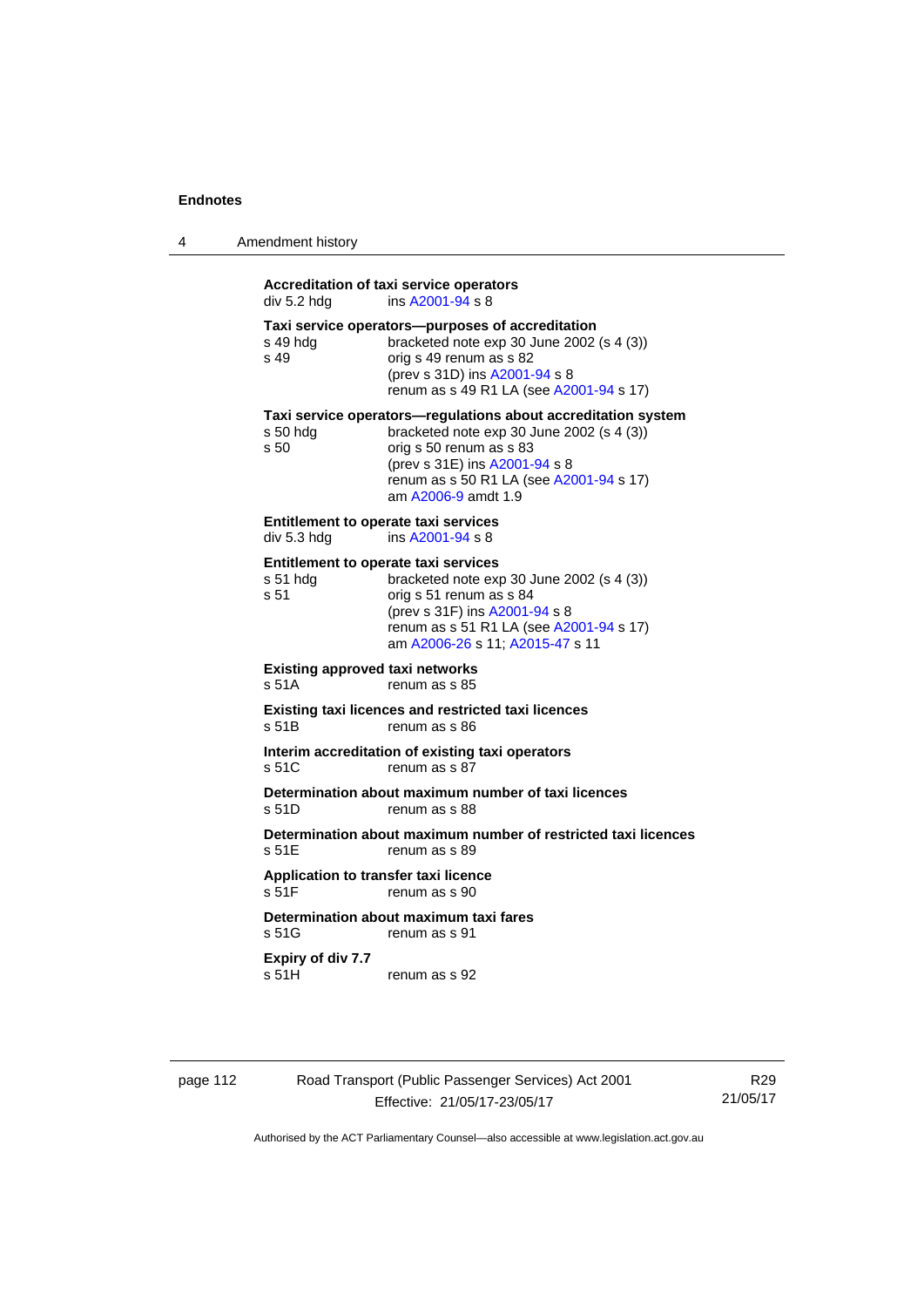## **Unaccredited operators not to operate taxi services**  s 52 hdg bracketed note exp 30 June 2002 (s 4 (3)) s 52 orig s 52 exp 31 December 2001 (s 54) (prev s 31G) ins [A2001-94](http://www.legislation.act.gov.au/a/2001-94) s 8 renum as s 52 R1 LA (see [A2001-94](http://www.legislation.act.gov.au/a/2001-94) s 17) am [A2004-69](http://www.legislation.act.gov.au/a/2004-69) s 12 **Pretending to be an accredited taxi service operator**  s 53 orig s 53 exp 31 December 2001 (s 54) (prev s 31H) ins [A2001-94](http://www.legislation.act.gov.au/a/2001-94) s 8 renum as s 53 R1 LA (see [A2001-94](http://www.legislation.act.gov.au/a/2001-94) s 17) **Taxi service operators to be affiliated with taxi network**  s 54 orig s 54 exp 31 December 2001 (s 54) (prev s 31I) ins [A2001-94](http://www.legislation.act.gov.au/a/2001-94) s 8 renum as s 54 R1 LA (see [A2001-94](http://www.legislation.act.gov.au/a/2001-94) s 17) sub [A2006-26](http://www.legislation.act.gov.au/a/2006-26) s 12 om [A2015-47](http://www.legislation.act.gov.au/a/2015-47) s 12 **Pretending to be affiliated with taxi network**  s 55 (prev s 31J) ins [A2001-94](http://www.legislation.act.gov.au/a/2001-94) s 8 renum as s 55 R1 LA (see [A2001-94](http://www.legislation.act.gov.au/a/2001-94) s 17) om [A2015-47](http://www.legislation.act.gov.au/a/2015-47) s 12 **Regulation of taxi services**  div 5.4 hdg ins [A2001-94](http://www.legislation.act.gov.au/a/2001-94) s 8 **Regulations about operation of taxi services by accredited people**  s 56 hdg bracketed note exp 30 June 2002 (s 4 (3)) s 56 (prev s 31K) ins [A2001-94](http://www.legislation.act.gov.au/a/2001-94) s 8 renum as s 56 R1 LA (see [A2001-94](http://www.legislation.act.gov.au/a/2001-94) s 17) am [A2006-9](http://www.legislation.act.gov.au/a/2006-9) amdt 1.4, amdt 1.5; [A2010-18](http://www.legislation.act.gov.au/a/2010-18) amdt 3.77; [A2015-47](http://www.legislation.act.gov.au/a/2015-47) ss 13-15 **Regulations about operation of taxis**  (prev s 31L) ins [A2001-94](http://www.legislation.act.gov.au/a/2001-94) s 8 renum as s 57 R1 LA (see [A2001-94](http://www.legislation.act.gov.au/a/2001-94) s 17) am [A2015-47](http://www.legislation.act.gov.au/a/2015-47) s 16; pars renum R26 LA **Regulations about taxi drivers**  s 58 (prev s 31M) ins [A2001-94](http://www.legislation.act.gov.au/a/2001-94) s 8 renum as s 58 R1 LA (see [A2001-94](http://www.legislation.act.gov.au/a/2001-94) s 17) **Regulations about conduct of taxi passengers**  s 59 (prev s 31N) ins [A2001-94](http://www.legislation.act.gov.au/a/2001-94) s 8 renum as s 59 R1 LA (see [A2001-94](http://www.legislation.act.gov.au/a/2001-94) s 17) am [A2015-47](http://www.legislation.act.gov.au/a/2015-47) s 17

Road Transport (Public Passenger Services) Act 2001 Effective: 21/05/17-23/05/17

page 113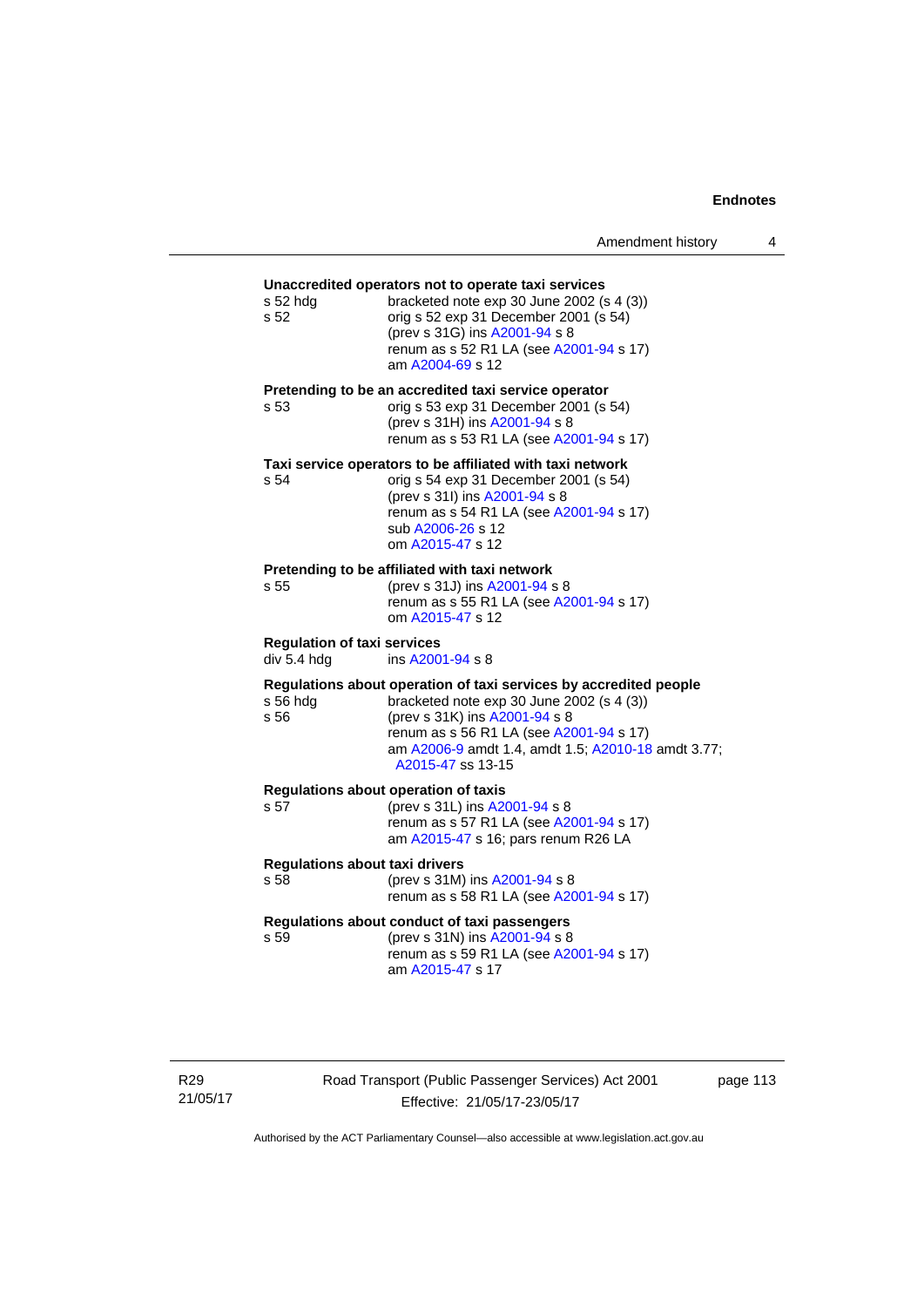4 Amendment history

|          | Power to determine taxi fares<br>s 60 hdg<br>s 60 | bracketed note $exp 30$ June 2002 (s 4 (3))<br>(prev s 310) ins A2001-94 s 8<br>renum as s 60 R1 LA (see A2001-94 s 17)<br>sub A2015-47 s 18 |
|----------|---------------------------------------------------|----------------------------------------------------------------------------------------------------------------------------------------------|
|          | Ridesharing<br>pt 5A hdg                          | orig pt 5A hdg<br>renum as pt 6 hdg<br>pres pt 5A hdg<br>ins A2015-47 s 19                                                                   |
|          | <b>Basic concepts</b><br>div 5A.1 hdg             | orig div 5A.1 hdg<br>renum as div 6.1 hdg<br>pres div 5A.1 hdg<br>ins A2015-47 s 19                                                          |
|          | vehicle                                           | Meaning of rideshare service, rideshare driver, rideshare and rideshare                                                                      |
|          | s 60A                                             | orig s 60A<br>renum as s 61<br>pres s 60A<br>ins A2015-47 s 19                                                                               |
|          | <b>Rideshare drivers</b><br>div 5A.2 hdg          | orig div 5A.2 hdg<br>renum as div 6.2 hdg<br>pres div 5A.2 hdg<br>ins A2015-47 s 19                                                          |
|          | Rideshare drivers—accreditation                   | sdiv 5A.2.1 hdg ins A2015-47 s 19                                                                                                            |
|          | s 60B                                             | Rideshare driver--purposes of accreditation<br>orig s 60B<br>renum as s 62<br>pres s 60B<br>ins A2015-47 s 19                                |
|          | s 60C                                             | Rideshare driver-regulations about accreditation system<br>orig s 60C<br>renum as s 63<br>pres s 60C<br>ins A2015-47 s 19                    |
|          | s 60D                                             | Entitlement to operate rideshare services<br>orig s 60D<br>renum as s 64<br>pres s 60D<br>ins A2015-47 s 19                                  |
| page 114 |                                                   | Road Transport (Public Passenger Services) Act 2001                                                                                          |

Effective: 21/05/17-23/05/17

R29 21/05/17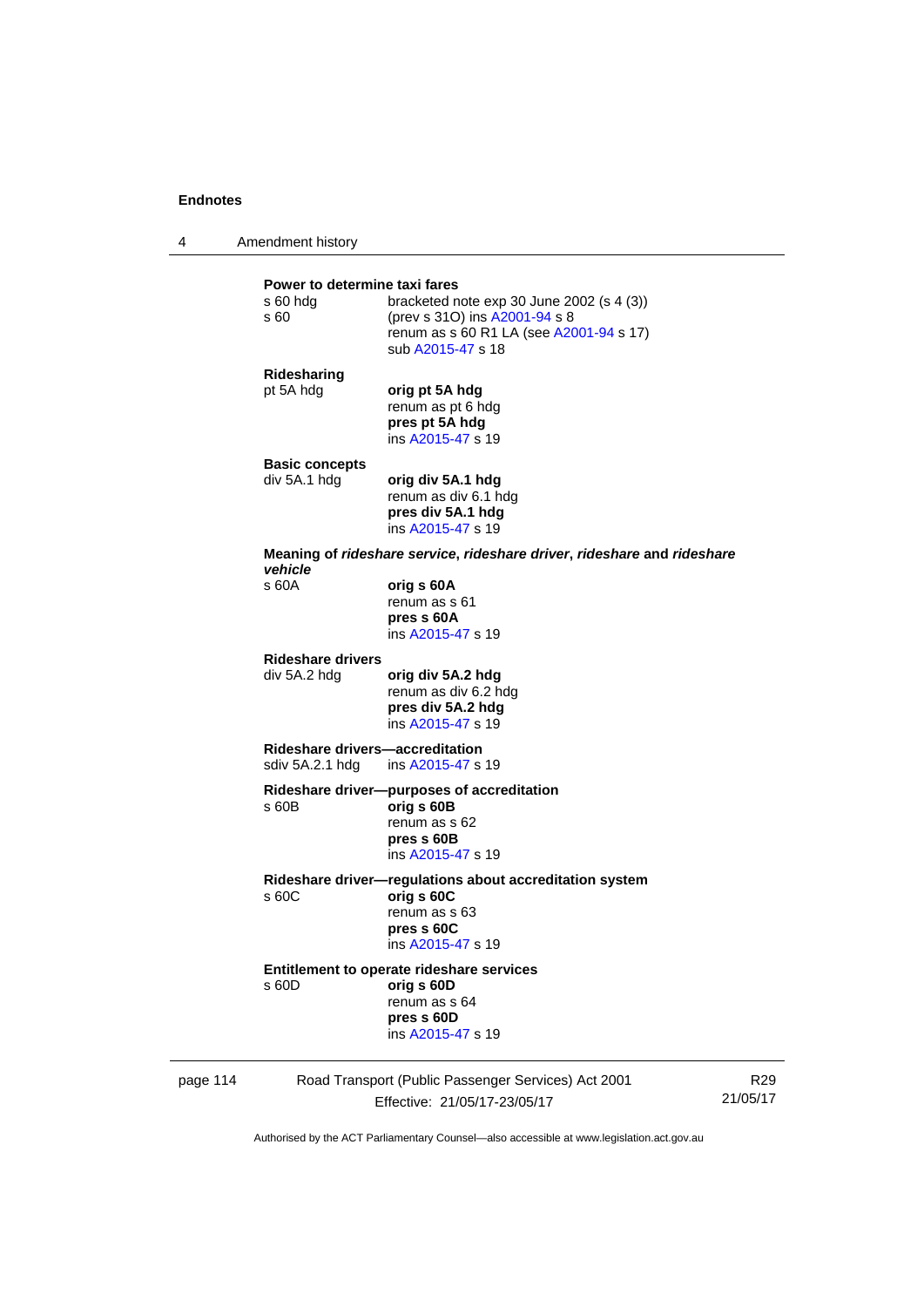Amendment history 4

**Rideshare driver must be accredited**  s 60E **orig s 60E**  renum as s 65 **pres s 60E**  ins [A2015-47](http://www.legislation.act.gov.au/a/2015-47) s 19 **Pretend to be accredited rideshare driver**  s 60F **orig s 60F**  renum as s 66 **pres s 60F**  ins [A2015-47](http://www.legislation.act.gov.au/a/2015-47) s 19 **Rideshare drivers—regulation**  sdiv 5A.2.2 hdg ins [A2015-47](http://www.legislation.act.gov.au/a/2015-47) s 19 **Rideshare driver must not use unlicensed rideshare vehicle** s 60G **orig s 60G**  renum as s 67 **pres s 60G**  ins [A2015-47](http://www.legislation.act.gov.au/a/2015-47) s 19 **Regulations about operation of rideshare service** s 60H **orig s 60H**  renum as s 68 **pres s 60H**  ins [A2015-47](http://www.legislation.act.gov.au/a/2015-47) s 19 **Regulations about rideshare drivers** s 60I **orig s 60I**  renum as s 69 **pres s 60I**  ins [A2015-47](http://www.legislation.act.gov.au/a/2015-47) s 19 **Rideshare vehicles**  ins [A2015-47](http://www.legislation.act.gov.au/a/2015-47) s 19 **Meaning of** *rideshare vehicle licence*  s 60J **orig s 60J**  renum as s 70 **pres s 60J**  ins [A2015-47](http://www.legislation.act.gov.au/a/2015-47) s 19 am [A2017-4](http://www.legislation.act.gov.au/a/2017-4/default.asp) amdt 3.181 **Rideshare vehicle licence not transferable**  s 60K **orig s 60K**  renum as s 71

**pres s 60K**  ins [A2015-47](http://www.legislation.act.gov.au/a/2015-47) s 19

R29 21/05/17 Road Transport (Public Passenger Services) Act 2001 Effective: 21/05/17-23/05/17

page 115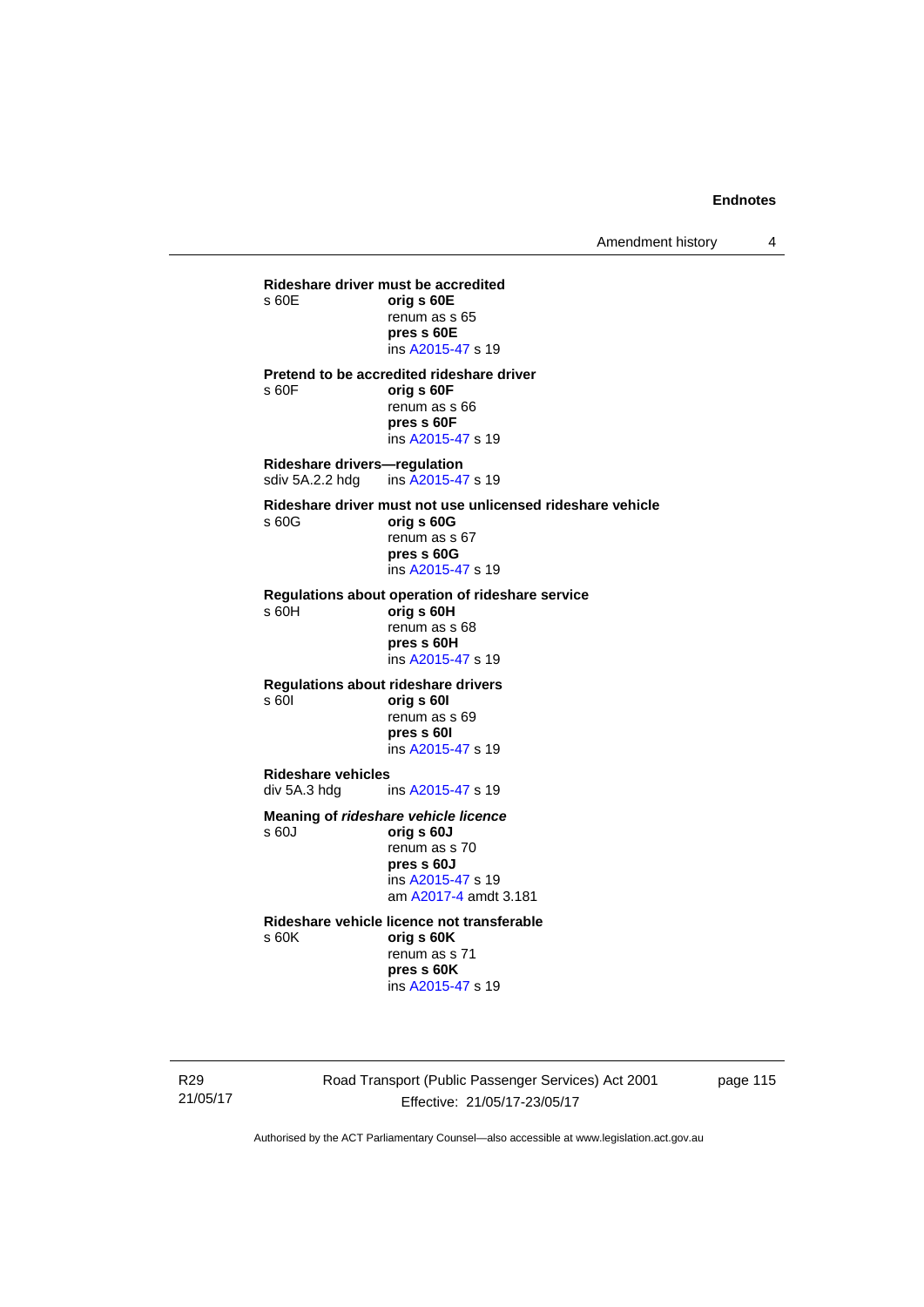4 Amendment history page 116 Road Transport (Public Passenger Services) Act 2001 R29 **Pretend vehicle is licensed rideshare vehicle**  s 60L **orig s 60L**  renum as s 72 **pres s 60L**  ins [A2015-47](http://www.legislation.act.gov.au/a/2015-47) s 19 **Licensed rideshare vehicle not to be used by unlicensed or unaccredited driver**  s 60M **orig s 60M**  renum as s 73 **pres s 60M**  ins [A2015-47](http://www.legislation.act.gov.au/a/2015-47) s 19 **Licensed rideshare vehicle not to be used unless insured**  s 60N **orig s 60M**  renum as s 74 **pres s 60M**  ins [A2015-47](http://www.legislation.act.gov.au/a/2015-47) s 19 **Regulations about rideshare vehicles**  s 60O **orig s 60O**  renum as s 75 **pres s 60O**  ins [A2015-47](http://www.legislation.act.gov.au/a/2015-47) s 19 **Rideshare passengers and fares**   $ins A2015-47 s 19$  $ins A2015-47 s 19$  $ins A2015-47 s 19$ **Regulations about conduct of rideshare vehicle passengers**  s 60P **orig s 60P**  renum as s 76 **pres s 60P**  ins [A2015-47](http://www.legislation.act.gov.au/a/2015-47) s 19 **Power to determine rideshare fares**<br>  $\frac{60Q}{q}$  orig **s** 60Q s 60Q **orig s 60Q**  renum as s 77 **pres s 60Q**  ins [A2015-47](http://www.legislation.act.gov.au/a/2015-47) s 19 **Hire car services**  pt 5B hdg renum as pt 7 hdg **Basic concepts**  div 5B.1 hdg renum as div 7.1 hdg **Accreditation of hire car service operators**  div 5B.2 hdg renum as div 7.2 hdg **Entitlement to operate hire car services**  div 5B.3 hdg renum as div 7.3 hdg

Effective: 21/05/17-23/05/17

Authorised by the ACT Parliamentary Counsel—also accessible at www.legislation.act.gov.au

21/05/17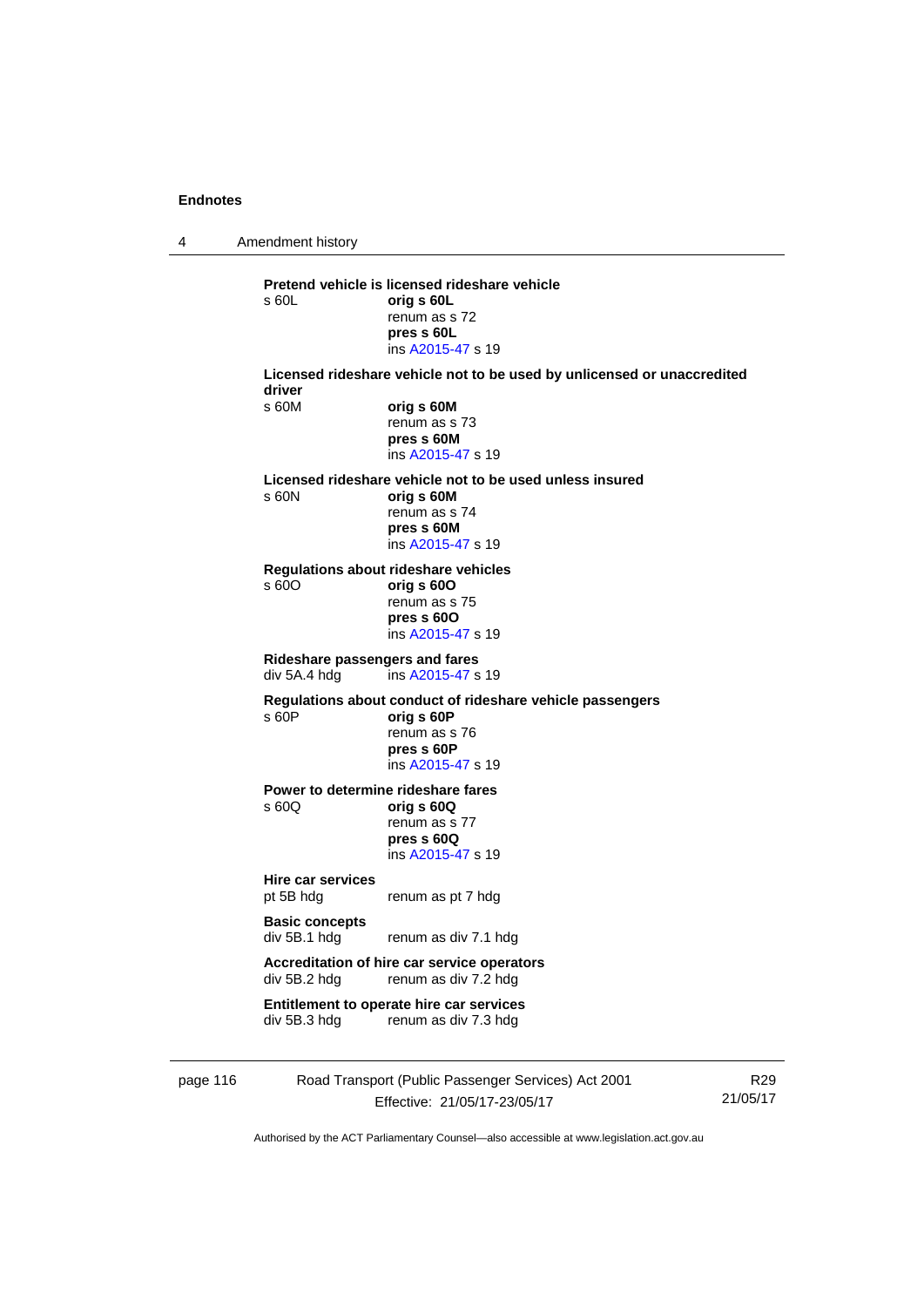| div 5B.4 hdg                               | renum as div 7.4 hdg                                                                                                                                                 |
|--------------------------------------------|----------------------------------------------------------------------------------------------------------------------------------------------------------------------|
| Licensing of hire cars<br>pt 6 hdg         | orig pt 6 hdg renum as pt 8 hdg<br>(prev pt 5A hdg) ins A2004-69 s 13<br>renum as pt 6 hdg R10 LA (see A2004-69 s 17)                                                |
| <b>Basic concepts</b><br>div 6.1 hdg       | (prev div 5A.1 hdg) ins A2004-69 s 13<br>renum as div 6.1 hdg R10 LA (see A2004-69 s 17)                                                                             |
| s 60R                                      | Regulations about hire car drivers<br>renum as s 78                                                                                                                  |
| s 60S                                      | Regulations about conduct of hire car passengers<br>renum as s 79                                                                                                    |
| s 60T                                      | Unauthorised public passenger services<br>renum as s 80                                                                                                              |
| <b>Meaning of hire car licence</b><br>s 61 | (prev s 32) renum as s 61 and then s 81<br>(prev s 60A) ins A2004-69 s 13<br>renum as s 61 R10 LA (see A2004-69 s 17)                                                |
| s 62                                       | Meaning of restricted hire car licence<br>(prev s 32A) renum as s 62 and then s 82<br>(prev s 60B) ins A2004-69 s 13<br>renum as s 62 R10 LA (see A2004-69 s 17)     |
| <b>Hire car licences</b><br>div 6.2 hdg    | (prev div 5A.2 hdg) ins A2004-69 s 13<br>renum as div 6.2 hdg R10 LA (see A2004-69 s 17)                                                                             |
| s 63                                       | Transferability of hire car licences<br>(prev s 32B) renum as s 63 and then s 83<br>(prev s 60C) ins A2004-69 s 13<br>renum as s 63 R10 LA (see A2004-69 s 17)       |
| Use of vehicles as hire cars<br>s 64       | (prev s $32C$ ) renum as s $64$ and then s $84$<br>(prev s 60D) ins A2004-69 s 13<br>renum as s 64 R10 LA (see A2004-69 s 17)                                        |
| s 65                                       | Pretending vehicles are licensed hire cars<br>(prev s 32D) renum as s 65 and then s 85<br>(prev s 60E) ins A2004-69 s 13<br>renum as s 65 R10 LA (see A2004-69 s 17) |
| s 65A                                      | References to Motor Traffic Act, Traffic Act etc<br>renum as s 86                                                                                                    |

R29 21/05/17 Road Transport (Public Passenger Services) Act 2001 Effective: 21/05/17-23/05/17

page 117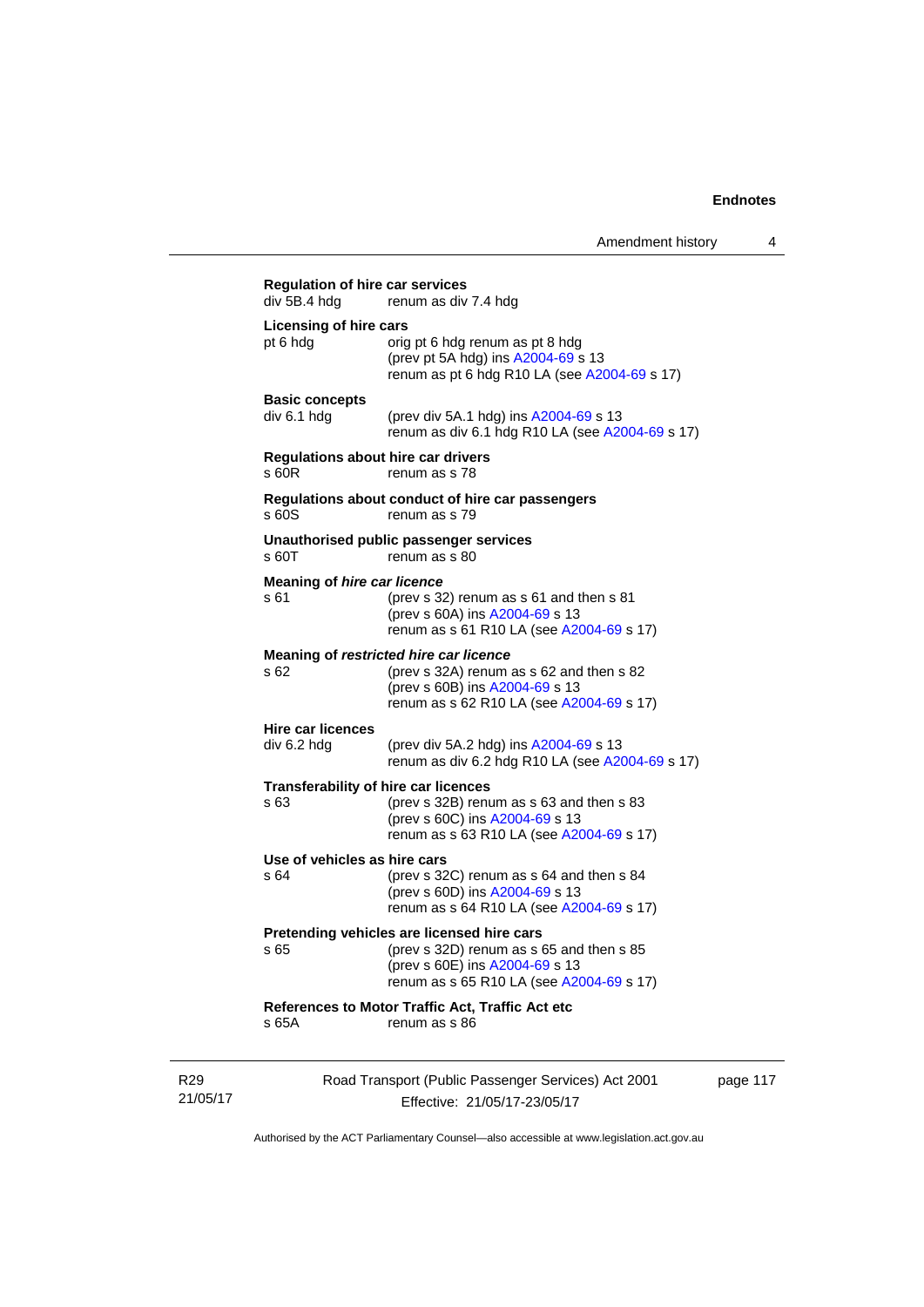4 Amendment history

| s 66                  | <b>Regulations about hire car licences</b><br>orig s 66 (prev s 33) def restricted taxi operator's licence ins<br>A2001-94 s 10<br>def taxi operator's licence ins A2001-94 s 10<br>renum as s 66 R1 LA (see A2001-94 s 17)<br>exp 1 June 2003 (s 69)<br>prev s 66 renum as s 87<br>pres s 66 (prev s 60F) ins A2004-69 s 13<br>renum as s 66 R10 LA (see A2004-69 s 17)<br>am A2006-9 amdt 1.9 |  |  |  |
|-----------------------|-------------------------------------------------------------------------------------------------------------------------------------------------------------------------------------------------------------------------------------------------------------------------------------------------------------------------------------------------------------------------------------------------|--|--|--|
| Hire car services     |                                                                                                                                                                                                                                                                                                                                                                                                 |  |  |  |
| pt 7 hdg              | orig pt 7 hdg<br>(prev pt 4 hdg) renum as pt 7 hdg A2001-94 s 9<br>om R9 LA<br>prev pt 7 hdg<br>renum as pt 9 hdg<br>pres pt 7 hdg<br>(prev pt 5B hdg) ins A2004-69 s 13<br>renum as pt 7 hdg R10 LA (see A2004-69 s 17)                                                                                                                                                                        |  |  |  |
| <b>Basic concepts</b> |                                                                                                                                                                                                                                                                                                                                                                                                 |  |  |  |
| div 7.1 hdg           | (prev div 4.1 hdg) renum A2001-94 s 9<br>exp 1 June 2003 (s 69)<br>(prev div 5B.1 hdg) ins A2004-69 s 13<br>renum as div 7.1 hdg R10 LA (see A2004-69 s 17)                                                                                                                                                                                                                                     |  |  |  |
| Meaning of hire car   |                                                                                                                                                                                                                                                                                                                                                                                                 |  |  |  |
| s 67                  | orig s 67 (prev s 34) renum as s 67 R1 LA (see A2001-94<br>s 17)<br>exp 1 June 2003 (s 69)<br>prev s 67 renum as s 88<br>pres s 67 (prev s 60G) ins A2004-69 s 13<br>renum as s 67 R10 LA (see A2004-69 s 17)<br>am A2006-9 s 16; A2015-47 s 20                                                                                                                                                 |  |  |  |
|                       | Meaning of restricted hire car                                                                                                                                                                                                                                                                                                                                                                  |  |  |  |
| s 68                  | orig s 68 (prev s 35) renum as s 68 R1 LA (see A2001-94<br>s 17)<br>am A2002-49 amdt 3.231<br>exp 1 June 2003 (s 69)<br>prev s 68 renum as s 89<br>pres s 68 (prev s 60H) ins A2004-69 s 13<br>renum as s 68 R10 LA (see A2004-69 s 17)<br>am A2006-9 s 17; A2015-47 s 21                                                                                                                       |  |  |  |

page 118 Road Transport (Public Passenger Services) Act 2001 Effective: 21/05/17-23/05/17

R29 21/05/17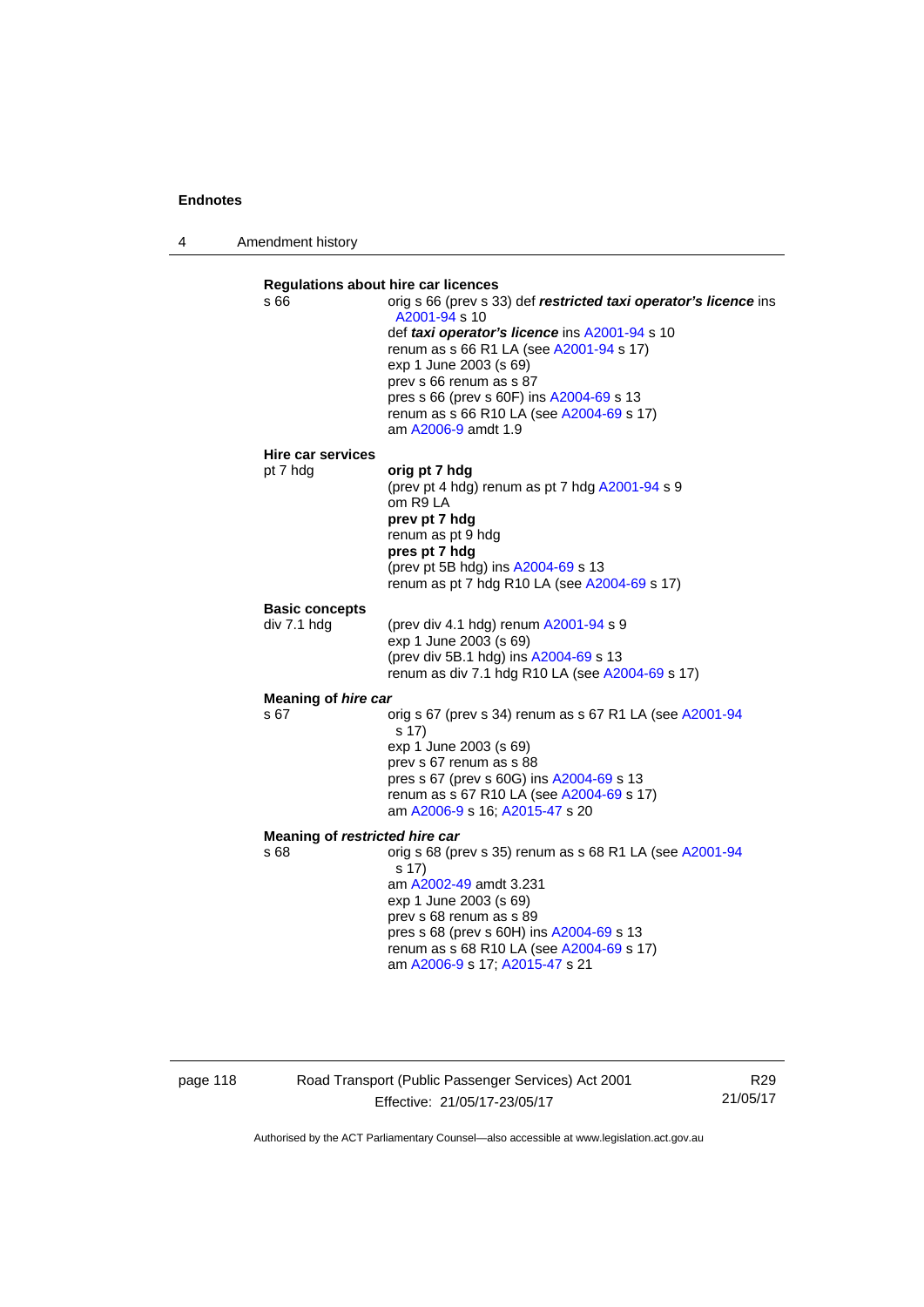#### **Meaning of** *hire car service*

s 69 orig s 69 (prev s 36) renum as s 69 R1 LA (see [A2001-94](http://www.legislation.act.gov.au/a/2001-94) s 17) sub [A2002-30](http://www.legislation.act.gov.au/a/2002-30) amdt 3.751 exp 1 June 2003 (s 69) prev s 69 renum as s 90 pres s 69 (prev s 60I) ins [A2004-69](http://www.legislation.act.gov.au/a/2004-69) s 13 renum as s 69 R10 LA (see [A2004-69](http://www.legislation.act.gov.au/a/2004-69) s 17)

#### **Meaning of** *restricted hire car service*

s 70 orig s 70 (prev s 37) renum as s 70 R1 LA (see [A2001-94](http://www.legislation.act.gov.au/a/2001-94) s 17) exp 1 December 2002 (s 72) prev s 70 renum as s 91 pres s 70 (prev s 60J) ins [A2004-69](http://www.legislation.act.gov.au/a/2004-69) s 13 renum as s 70 R10 LA (see [A2004-69](http://www.legislation.act.gov.au/a/2004-69) s 17)

#### **Accreditation of hire car service operators**

div 7.2 hdg (prev div 4.2 hdg) renum [A2001-94](http://www.legislation.act.gov.au/a/2001-94) s 9 exp 1 December 2002 (s 72) (prev div 5B.2 hdg) ins [A2004-69](http://www.legislation.act.gov.au/a/2004-69) s 13 renum as div 7.2 hdg R10 LA (see [A2004-69](http://www.legislation.act.gov.au/a/2004-69) s 17)

#### **Hire car service operators—purposes of accreditation**

s 71 orig s 71 (prev s 38) renum as s 71 R1 LA (see [A2001-94](http://www.legislation.act.gov.au/a/2001-94) s 17) exp 1 December 2002 (s 72) prev s 71 renum as s 92 pres s 71 (prev s 60K) ins [A2004-69](http://www.legislation.act.gov.au/a/2004-69) s 13 renum as s 71 R10 LA (see [A2004-69](http://www.legislation.act.gov.au/a/2004-69) s 17)

## **Hire car service operators—regulations about accreditation system s 72**<br>s 72<br>**compared 39** renum as s 72 R1 LA (see A200

orig s 72 (prev s 39) renum as s 72 R1 LA (see [A2001-94](http://www.legislation.act.gov.au/a/2001-94) s 17) exp 1 December 2002 (s 72) prev s 72 renum as s 93 pres s 72 (prev s 60L) ins [A2004-69](http://www.legislation.act.gov.au/a/2004-69) s 13 renum as s 72 R10 LA (see [A2004-69](http://www.legislation.act.gov.au/a/2004-69) s 17) am [A2006-9](http://www.legislation.act.gov.au/a/2006-9) amdt 1.9

#### **Entitlement to operate hire car services**

div 7.3 hdg (prev div 4.3 hdg) renum [A2001-94](http://www.legislation.act.gov.au/a/2001-94) s 9 exp 1 June 2002 (s 78) (prev div 5B.3 hdg) ins [A2004-69](http://www.legislation.act.gov.au/a/2004-69) s 13 renum as div 7.3 hdg R10 LA (see [A2004-69](http://www.legislation.act.gov.au/a/2004-69) s 17)

R29 21/05/17 Road Transport (Public Passenger Services) Act 2001 Effective: 21/05/17-23/05/17

page 119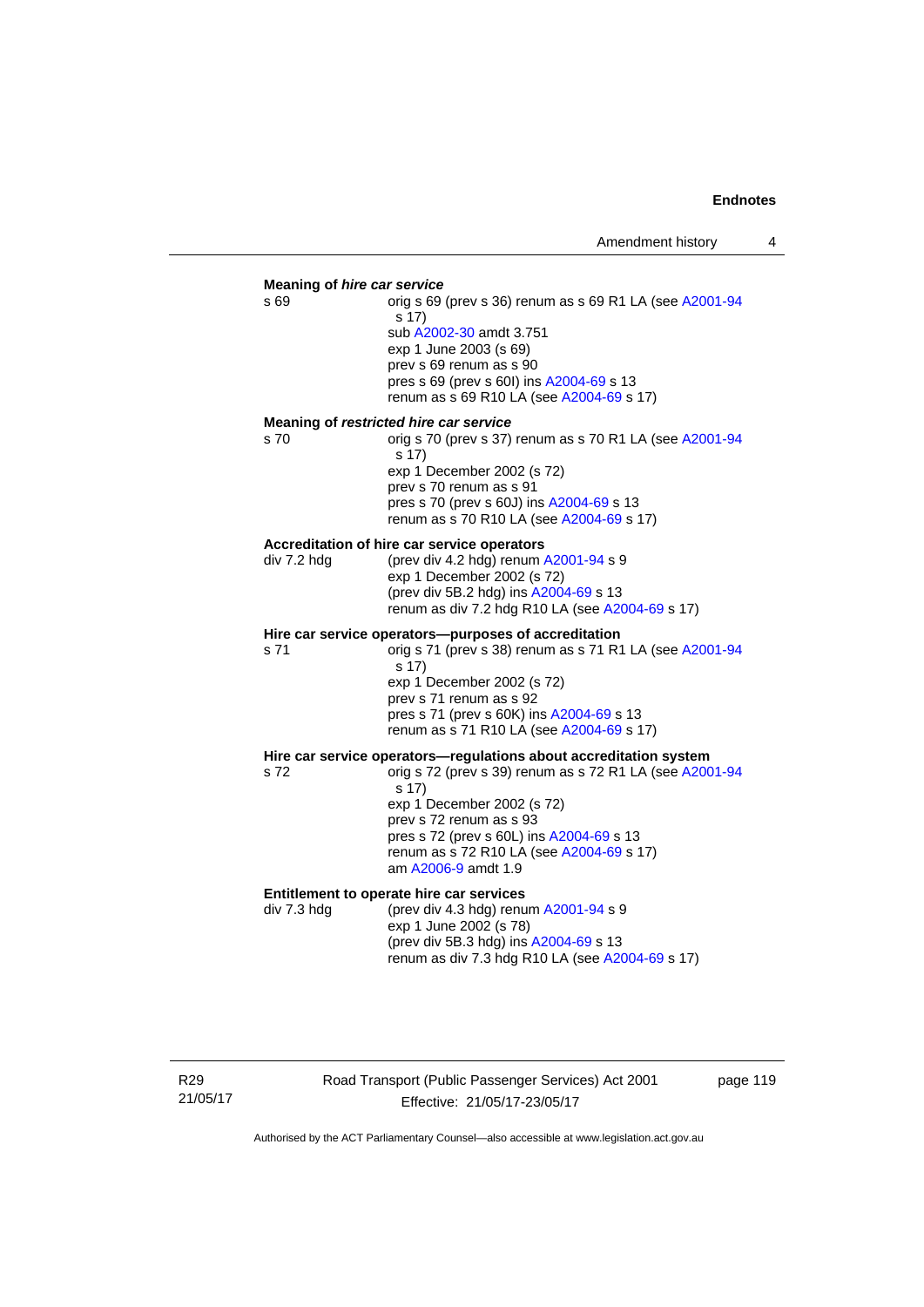4 Amendment history

| s 73        | Entitlement to operate hire car services<br>(prev s 40) renum R1 LA (see A2001-94 s 17)<br>exp 1 June 2002 (s 78)<br>(prev s 60M) ins A2004-69 s 13<br>renum as s 73 R10 LA (see A2004-69 s 17)                                                               |
|-------------|---------------------------------------------------------------------------------------------------------------------------------------------------------------------------------------------------------------------------------------------------------------|
| s 74        | Unaccredited operators not to operate hire car services<br>(prev s 41) renum R1 LA (see A2001-94 s 17)<br>exp 1 June 2002 (s 78)<br>(prev s 60N) ins A2004-69 s 13<br>renum as s 74 R10 LA (see A2004-69 s 17)                                                |
| s 75        | Pretending to be an accredited hire car service operator<br>(prev s 42) renum R1 LA (see A2001-94 s 17)<br>exp 1 June 2002 (s 78)<br>(prev s 600) ins A2004-69 s 13<br>renum as s 75 R10 LA (see A2004-69 s 17)                                               |
| div 7.4 hdg | <b>Regulation of hire car services</b><br>(prev div 4.4 hdg) renum A2001-94 s 9<br>exp 1 December 2002 (s 80)<br>(prev div 5B.4 hdg) ins A2004-69 s 13<br>renum as div 7.4 hdg R10 LA (see A2004-69 s 17)                                                     |
| s 76        | Regulations about operation of hire car services by accredited people<br>(prev s 43) renum R1 LA (see A2001-94 s 17)<br>exp 1 June 2002 (s 78)<br>(prev s 60P) ins A2004-69 s 13<br>renum as s 76 R10 LA (see A2004-69 s 17)<br>am A2006-9 amdt 1.6, amdt 1.7 |
| s 77        | Regulations about operation of hire cars<br>(prev s 44) renum R1 LA (see A2001-94 s 17)<br>exp 1 June 2002 (s 78)<br>(prev s 60Q) ins A2004-69 s 13<br>renum as s 77 R10 LA (see A2004-69 s 17)<br>am A2006-9 amdt 1.8; A2015-47 s 22; pars renum R26 LA      |
| s 78        | Regulations about hire car drivers<br>(prev s 45) renum R1 LA (see A2001-94 s 17)<br>exp 1 June 2002 (s 78)<br>(prev s 60R) ins A2004-69 s 13<br>renum as s 78 R10 LA (see A2004-69 s 17)                                                                     |
| s 79        | Regulations about conduct of hire car passengers<br>(prev s 46) renum R1 LA (see A2001-94 s 17)<br>exp 1 December 2002 (s 80)<br>(prev s 60S) ins A2004-69 s 13<br>renum as s 79 R10 LA (see A2004-69 s 17)<br>sub A2015-47 s 23                              |
|             |                                                                                                                                                                                                                                                               |

page 120 Road Transport (Public Passenger Services) Act 2001 Effective: 21/05/17-23/05/17 R29 21/05/17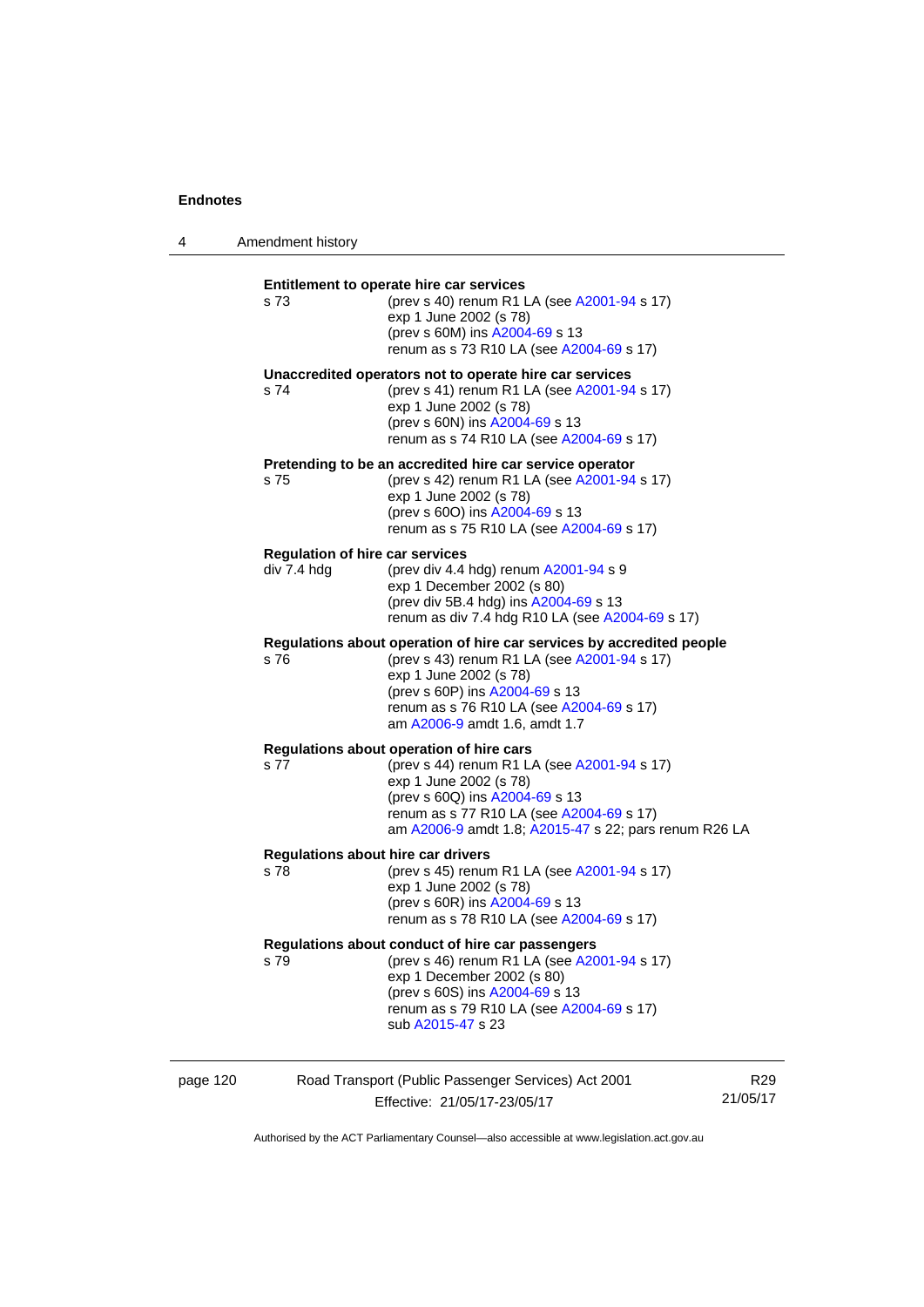| s 79A                                | ins A2015-47 s 24                                                                                                                                                                                                                                                 |
|--------------------------------------|-------------------------------------------------------------------------------------------------------------------------------------------------------------------------------------------------------------------------------------------------------------------|
| <b>Bus service licences</b>          |                                                                                                                                                                                                                                                                   |
| div 7.5 hdg                          | (prev div 4.5 hdg) renum R1 LA (see A2001-94 s 17)<br>exp 1 December 2002 (s 82)                                                                                                                                                                                  |
| <b>Small buses</b>                   |                                                                                                                                                                                                                                                                   |
| div 7.6 hdg                          | (prev div 4.6 hdg) renum R1 LA (see A2001-94 s 17)<br>exp 1 June 2003 (s 84)                                                                                                                                                                                      |
| <b>Taxis</b>                         |                                                                                                                                                                                                                                                                   |
| div 7.7 hdg                          | ins A2001-94 s 11<br>exp 2 March 2003 (s 92)                                                                                                                                                                                                                      |
| <b>Demand responsive services</b>    |                                                                                                                                                                                                                                                                   |
| pt 8 hdg                             | (prev pt 6 hdg) ins A2001-94 s 8<br>renum as pt 8 hdg R10 LA (see A2004-69 s 17)<br>sub A2006-9 s 18                                                                                                                                                              |
| <b>Basic concepts</b><br>div 8.1 hdg | ins A2006-9 s 18                                                                                                                                                                                                                                                  |
|                                      |                                                                                                                                                                                                                                                                   |
| s 80                                 | Meaning of demand responsive service<br>(prev s 47) renum R1 LA (see A2001-94 s 17)<br>sub A2002-30 amdt 3.753<br>exp 1 December 2002 (s 80)<br>(prev s 60T) ins A2004-69 s 14<br>renum as s 80 R10 LA (see A2004-69 s 17)<br>sub A2006-9 s 18                    |
|                                      | Meaning of demand responsive service vehicle                                                                                                                                                                                                                      |
| s 81 hdg<br>s 81                     | bracketed note exp 30 June 2002 (s 4 (3))<br>(prev s 48) renum R1 LA (see A2001-94 s 17)<br>exp 1 December 2002 (s 82)<br>(prev s 32) sub A2001-94 s 8<br>renum as s 61 R1 LA (see A2001-94 s 17)<br>renum as s 81 R10 LA (see A2004-69 s 17)<br>sub A2006-9 s 18 |
| div 8.2 hdg                          | Authorisations to operate demand responsive services<br>ins A2006-9 s 18                                                                                                                                                                                          |
| s 82                                 | Demand responsive service authorisations<br>(prev s 32A) ins A2001-94 s 8<br>renum as s 62 R1 LA (see A2001-94 s 17)<br>sub A2002-30 amdt 3.750<br>renum as s 82 R10 LA (see A2004-69 s 17)<br>sub A2006-9 s 18                                                   |

R29 21/05/17 Road Transport (Public Passenger Services) Act 2001 Effective: 21/05/17-23/05/17

page 121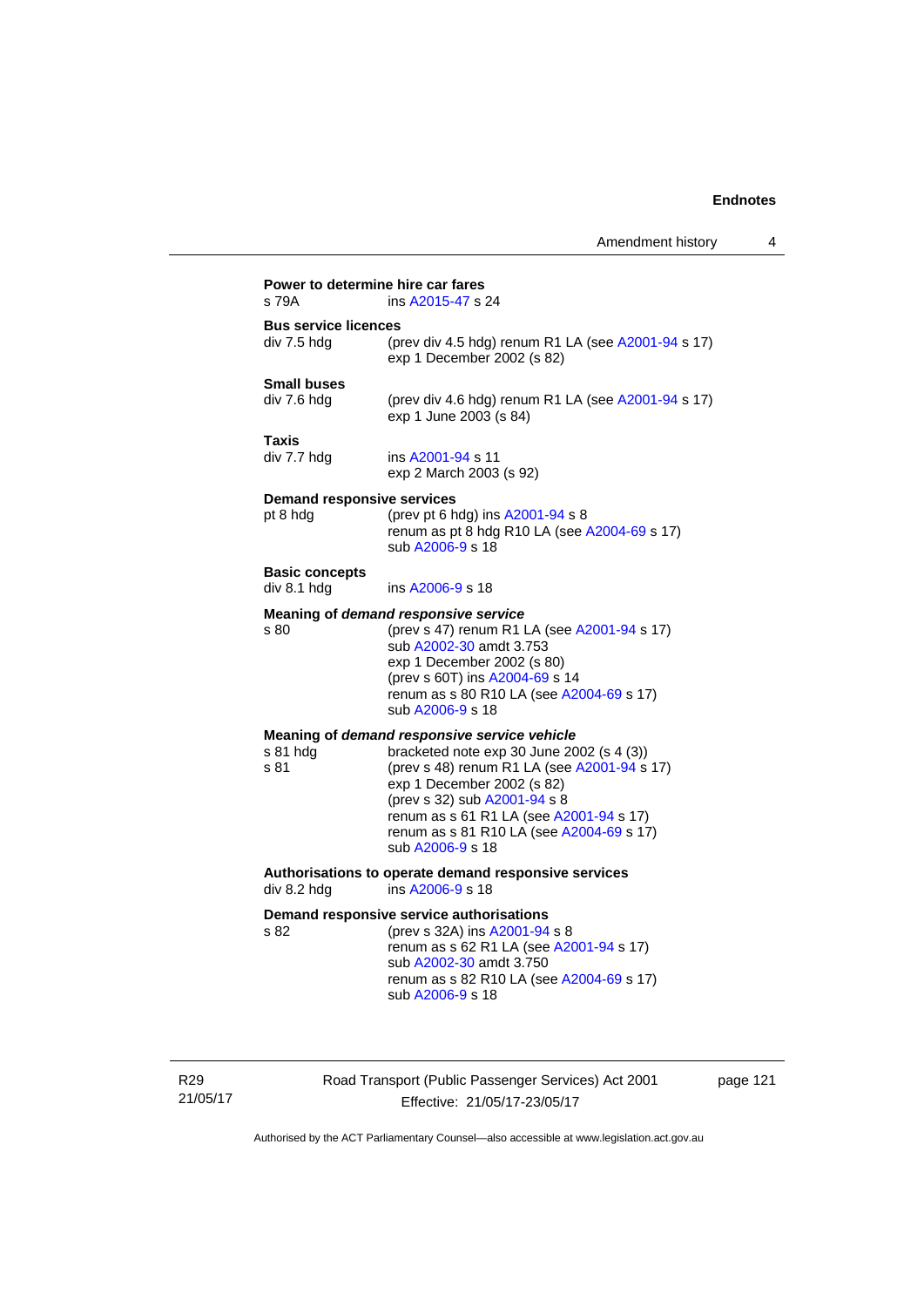| 4 | Amendment history |  |
|---|-------------------|--|
|---|-------------------|--|

## **Territory's entitlement to operate demand responsive service**  s 82A ins [A2006-30](http://www.legislation.act.gov.au/a/2006-30) amdt 1.83 om [A2006-9](http://www.legislation.act.gov.au/a/2006-9) s 18 **Demand responsive services—guidelines for giving authorisations**  s 83 (prev s 50) renum R1 LA (see [A2001-94](http://www.legislation.act.gov.au/a/2001-94) s 17) exp 1 June 2003 (s 84) (prev s 32B) ins [A2001-94](http://www.legislation.act.gov.au/a/2001-94) s 8 renum as s 63 R1 LA (see [A2001-94](http://www.legislation.act.gov.au/a/2001-94) s 17) renum as s 83 R10 LA (see [A2004-69](http://www.legislation.act.gov.au/a/2004-69) s 17) sub [A2006-9](http://www.legislation.act.gov.au/a/2006-9) s 18 **Demand responsive services—regulations about authorisations**  s 84 (prev s 51) renum R1 LA (see [A2001-94](http://www.legislation.act.gov.au/a/2001-94) s 17) sub [A2002-30](http://www.legislation.act.gov.au/a/2002-30) amdt 3.755 exp 1 June 2003 (s 84) (prev s 32C) ins [A2001-94](http://www.legislation.act.gov.au/a/2001-94) s 8 renum as s 64 R1 LA (see [A2001-94](http://www.legislation.act.gov.au/a/2001-94) s 17) renum as s 84 R10 LA (see [A2004-69](http://www.legislation.act.gov.au/a/2004-69) s 17) sub [A2006-9](http://www.legislation.act.gov.au/a/2006-9) s 18 **Use of vehicles for demand responsive services**  s 85 hdg bracketed note exp 30 June 2002 (s 4 (3)) s 85 (prev s 51A) ins [A2001-94](http://www.legislation.act.gov.au/a/2001-94) s 11 renum R1 LA (see [A2001-94](http://www.legislation.act.gov.au/a/2001-94) s 17) exp 2 March 2003 (s 92) (prev s 32D) ins [A2001-94](http://www.legislation.act.gov.au/a/2001-94) s 8 renum as s 65 R1 LA (see [A2001-94](http://www.legislation.act.gov.au/a/2001-94) s 17) renum as s 85 R10 LA (see [A2004-69](http://www.legislation.act.gov.au/a/2004-69) s 17) sub [A2006-9](http://www.legislation.act.gov.au/a/2006-9) s 18 **Representing vehicle as demand responsive service vehicle**  (prev s 51B) ins [A2001-94](http://www.legislation.act.gov.au/a/2001-94) s 11 renum R1 LA (see [A2001-94](http://www.legislation.act.gov.au/a/2001-94) s 17) exp 2 March 2003 (s 92) (prev s 65A) ins [A2004-69](http://www.legislation.act.gov.au/a/2004-69) s 15 renum as s 86 R10 LA (see [A2004-69](http://www.legislation.act.gov.au/a/2004-69) s 17) sub [A2006-9](http://www.legislation.act.gov.au/a/2006-9) s 18

Accreditation of demand responsive service operators<br>div 8.3 hdg ins A2006-9 s 18 ins [A2006-9](http://www.legislation.act.gov.au/a/2006-9) s 18

page 122 Road Transport (Public Passenger Services) Act 2001 Effective: 21/05/17-23/05/17

R29 21/05/17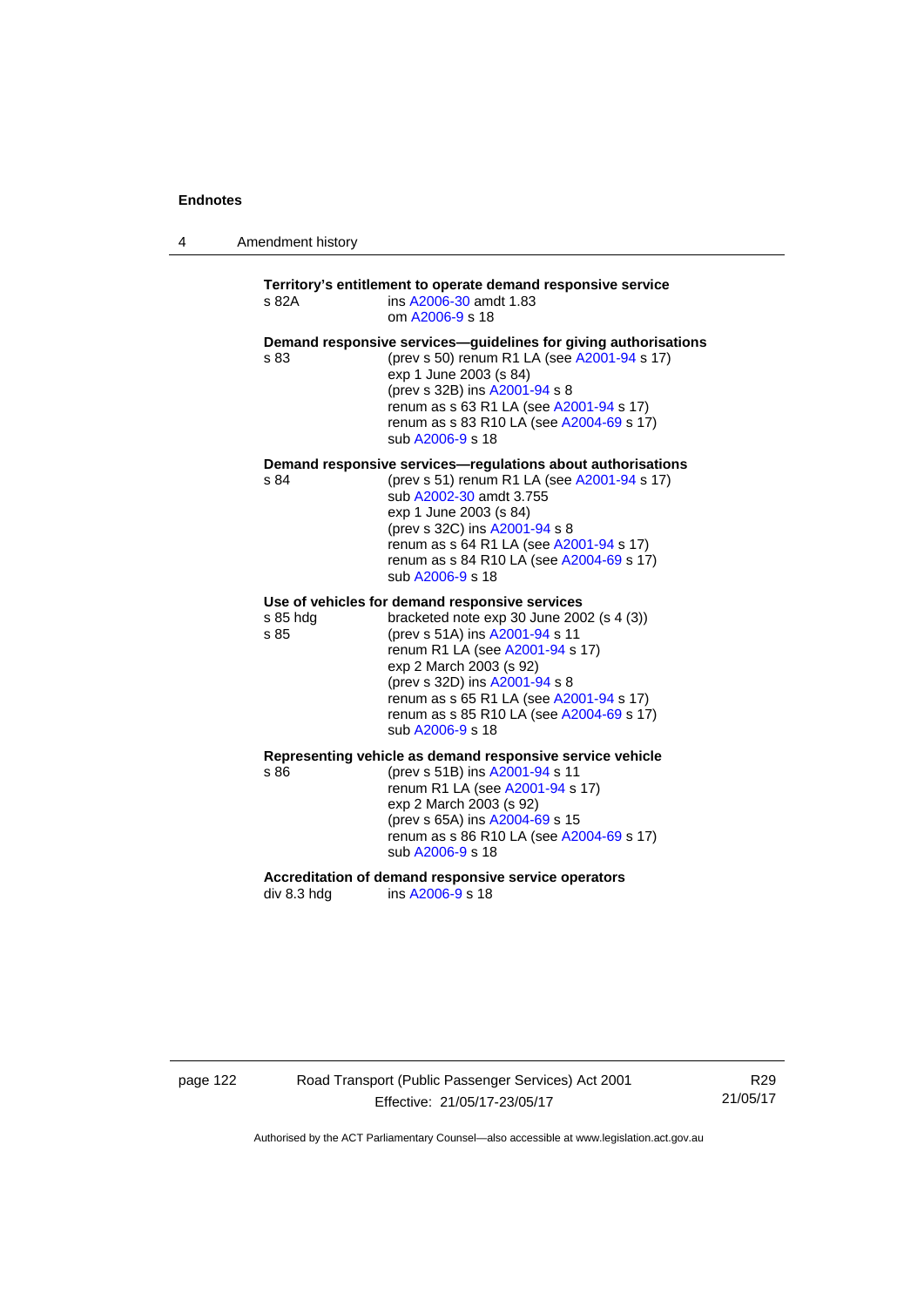#### **Demand responsive service operators—purposes of accreditation**

s 87 (prev s 51C) ins [A2001-94](http://www.legislation.act.gov.au/a/2001-94) s 11 renum R1 LA (see [A2001-94](http://www.legislation.act.gov.au/a/2001-94) s 17) exp 2 March 2003 (s 92) (prev s 66) ins [A2004-69](http://www.legislation.act.gov.au/a/2004-69) s 16 def *annual weddings and school formals licence* ins [A2004-69](http://www.legislation.act.gov.au/a/2004-69) s 16 def *commencement* ins [A2004-69](http://www.legislation.act.gov.au/a/2004-69) s 16 def *General Act* ins [A2004-69](http://www.legislation.act.gov.au/a/2004-69) s 16 renum as s 87 R10 LA (see [A2004-69](http://www.legislation.act.gov.au/a/2004-69) s 17) exp 9 March 2006 (s 93) ins [A2006-9](http://www.legislation.act.gov.au/a/2006-9) s 18

## **Demand responsive service operators—regulations about accreditation system**

(prev s 51D) ins [A2001-94](http://www.legislation.act.gov.au/a/2001-94) s 11 renum R1 LA (see [A2001-94](http://www.legislation.act.gov.au/a/2001-94) s 17) exp 2 March 2003 (s 92) (prev s 67) ins [A2004-69](http://www.legislation.act.gov.au/a/2004-69) s 16 renum as s 88 R10 LA (see [A2004-69](http://www.legislation.act.gov.au/a/2004-69) s 17) exp 9 March 2006 (s 93) ins [A2006-9](http://www.legislation.act.gov.au/a/2006-9) s 18

#### **Service contracts for demand responsive services**  div 8.4 hdg ins [A2006-9](http://www.legislation.act.gov.au/a/2006-9) s 18

#### **Service contracts—demand responsive services**

s 89 (prev s 51E) ins [A2001-94](http://www.legislation.act.gov.au/a/2001-94) s 11 renum R1 LA (see [A2001-94](http://www.legislation.act.gov.au/a/2001-94) s 17) exp 2 March 2003 (s 92) (prev s 68) ins [A2004-69](http://www.legislation.act.gov.au/a/2004-69) s 16 renum as s 89 R10 LA (see [A2004-69](http://www.legislation.act.gov.au/a/2004-69) s 17) exp 9 March 2006 (s 93) ins [A2006-9](http://www.legislation.act.gov.au/a/2006-9) s 18

#### **Entitlement to operate demand responsive services**  div 8.5 hdg ins [A2006-9](http://www.legislation.act.gov.au/a/2006-9) s 18

#### **Entitlement to operate demand responsive services**

s 90 (prev s 51F) ins [A2001-94](http://www.legislation.act.gov.au/a/2001-94) s 11 renum R1 LA (see [A2001-94](http://www.legislation.act.gov.au/a/2001-94) s 17) exp 2 March 2003 (s 92) (prev s 69) ins [A2004-69](http://www.legislation.act.gov.au/a/2004-69) s 16 renum as s 90 R10 LA (see [A2004-69](http://www.legislation.act.gov.au/a/2004-69) s 17) mod [SL2002-3](http://www.legislation.act.gov.au/sl/2002-3) s 246 (as am by [SL2005-4](http://www.legislation.act.gov.au/sl/2005-4) s 12) exp 9 March 2006 (s 93) ins [A2006-9](http://www.legislation.act.gov.au/a/2006-9) s 18 am [A2006-30](http://www.legislation.act.gov.au/a/2006-30) amdt 1.84

R29 21/05/17 Road Transport (Public Passenger Services) Act 2001 Effective: 21/05/17-23/05/17

page 123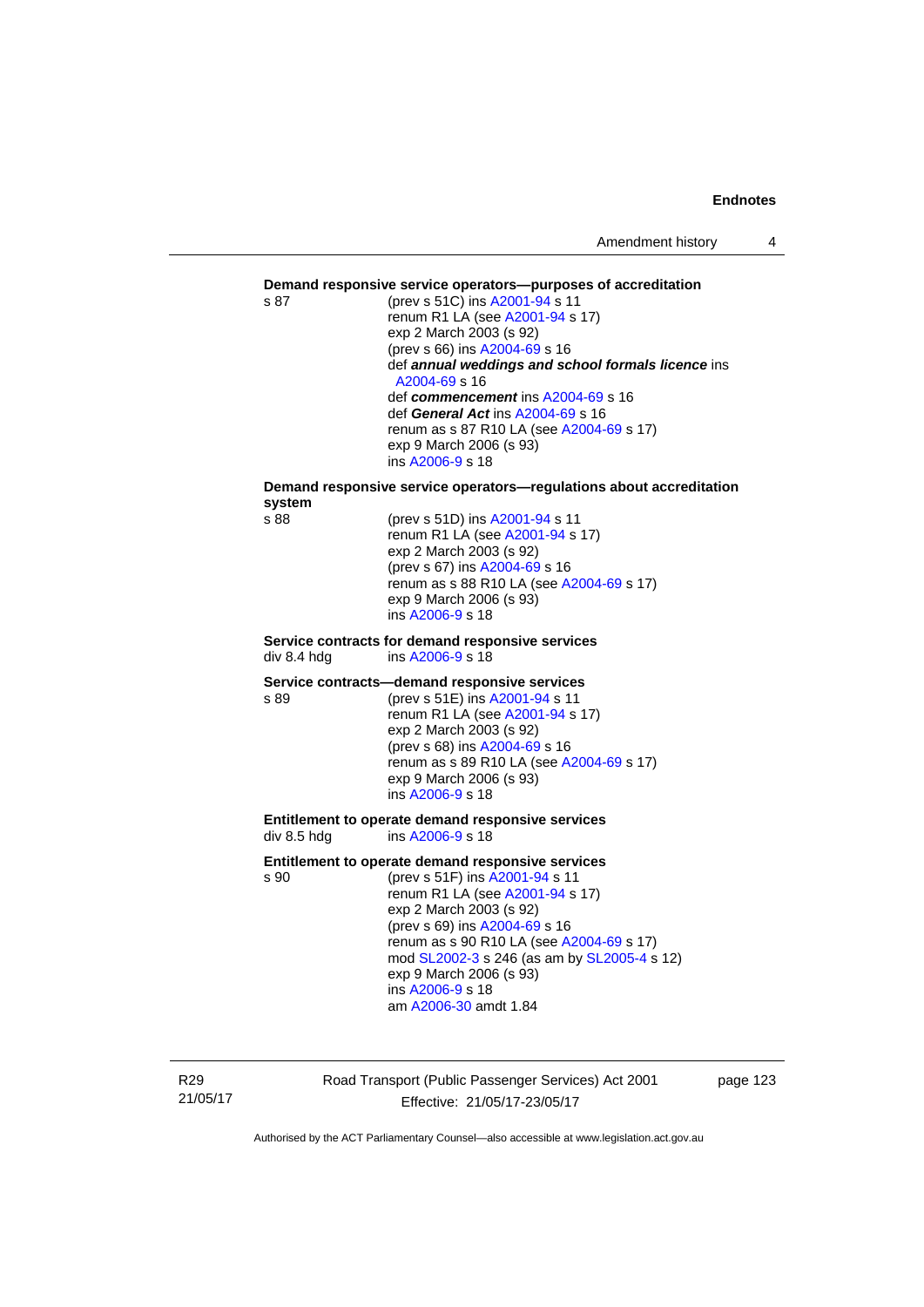4 Amendment history

#### **Operating demand responsive service without entitlement**  s 91 (prev s 51G) ins [A2001-94](http://www.legislation.act.gov.au/a/2001-94) s 11

renum R1 LA (see [A2001-94](http://www.legislation.act.gov.au/a/2001-94) s 17) exp 2 March 2003 (s 92) (prev s 70) ins [A2004-69](http://www.legislation.act.gov.au/a/2004-69) s 16 renum as s 91 R10 LA (see [A2004-69](http://www.legislation.act.gov.au/a/2004-69) s 17) exp 9 March 2006 (s 93) ins [A2006-9](http://www.legislation.act.gov.au/a/2006-9) s 18 am [A2006-30](http://www.legislation.act.gov.au/a/2006-30) amdt 1.85

#### **Representing entitlement to operate demand responsive service**

s 92 (prev s 51H) ins [A2001-94](http://www.legislation.act.gov.au/a/2001-94) s 11 renum R1 LA (see [A2001-94](http://www.legislation.act.gov.au/a/2001-94) s 17) sub [A2002-30](http://www.legislation.act.gov.au/a/2002-30) amdt 3.756 exp 2 March 2003 (s 92) (prev s 71) ins [A2004-69](http://www.legislation.act.gov.au/a/2004-69) s 16 renum as s 92 R10 LA (see [A2004-69](http://www.legislation.act.gov.au/a/2004-69) s 17) exp 9 March 2006 (s 93) ins [A2006-9](http://www.legislation.act.gov.au/a/2006-9) s 18

## **Regulation of demand responsive services**

div 8.6 hdg ins [A2006-9](http://www.legislation.act.gov.au/a/2006-9) s 18

#### **Demand responsive services—minimum fares**

s 93 (prev s 72) ins [A2004-69](http://www.legislation.act.gov.au/a/2004-69) s 16 renum as s 93 R10 LA (see [A2004-69](http://www.legislation.act.gov.au/a/2004-69) s 17) exp 9 March 2006 (s 93) ins [A2006-9](http://www.legislation.act.gov.au/a/2006-9) s 18

**Regulations about operation of demand responsive services**  s 94 ins [A2006-9](http://www.legislation.act.gov.au/a/2006-9) s 18

**Regulations about operation of demand responsive service vehicles**  s 95 ins [A2006-9](http://www.legislation.act.gov.au/a/2006-9) s 18

**Regulations about demand responsive service vehicle drivers**  s 96 ins [A2006-9](http://www.legislation.act.gov.au/a/2006-9) s 18

#### **Regulations about conduct of demand responsive vehicle passengers**  ins [A2006-9](http://www.legislation.act.gov.au/a/2006-9) s 18

**Additional public passenger vehicle insurance** 

pt 8A hdg ins as mod [SL2008-37](http://www.legislation.act.gov.au/sl/2008-37) mod 20.1 mod lapsed 5 July 2009 when sch 20 [SL2008-37](http://www.legislation.act.gov.au/sl/2008-37) om by [A2009-16](http://www.legislation.act.gov.au/a/2009-16) amdt 2.21

## page 124 Road Transport (Public Passenger Services) Act 2001 Effective: 21/05/17-23/05/17

R29 21/05/17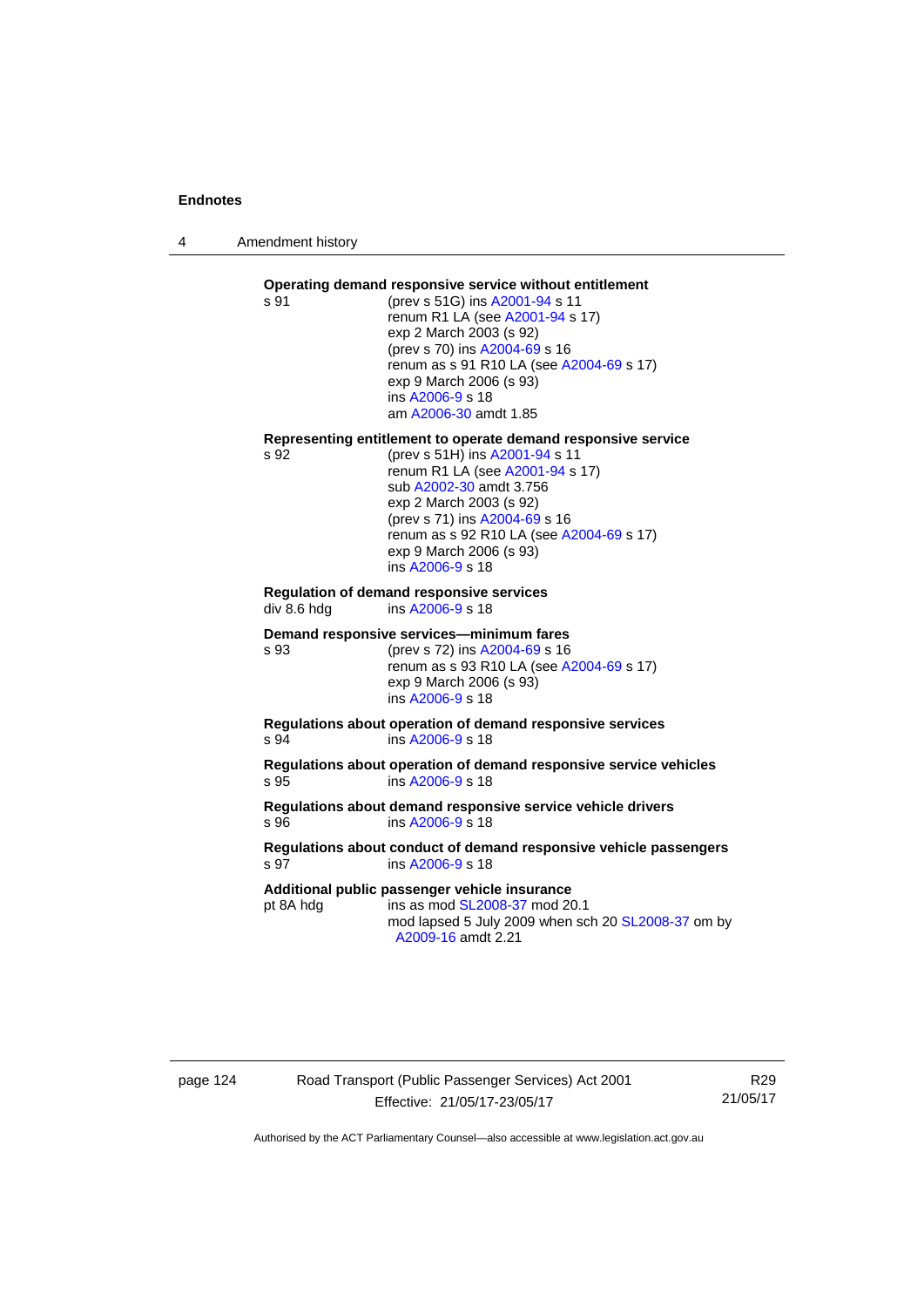

R29 21/05/17 Road Transport (Public Passenger Services) Act 2001 Effective: 21/05/17-23/05/17

page 125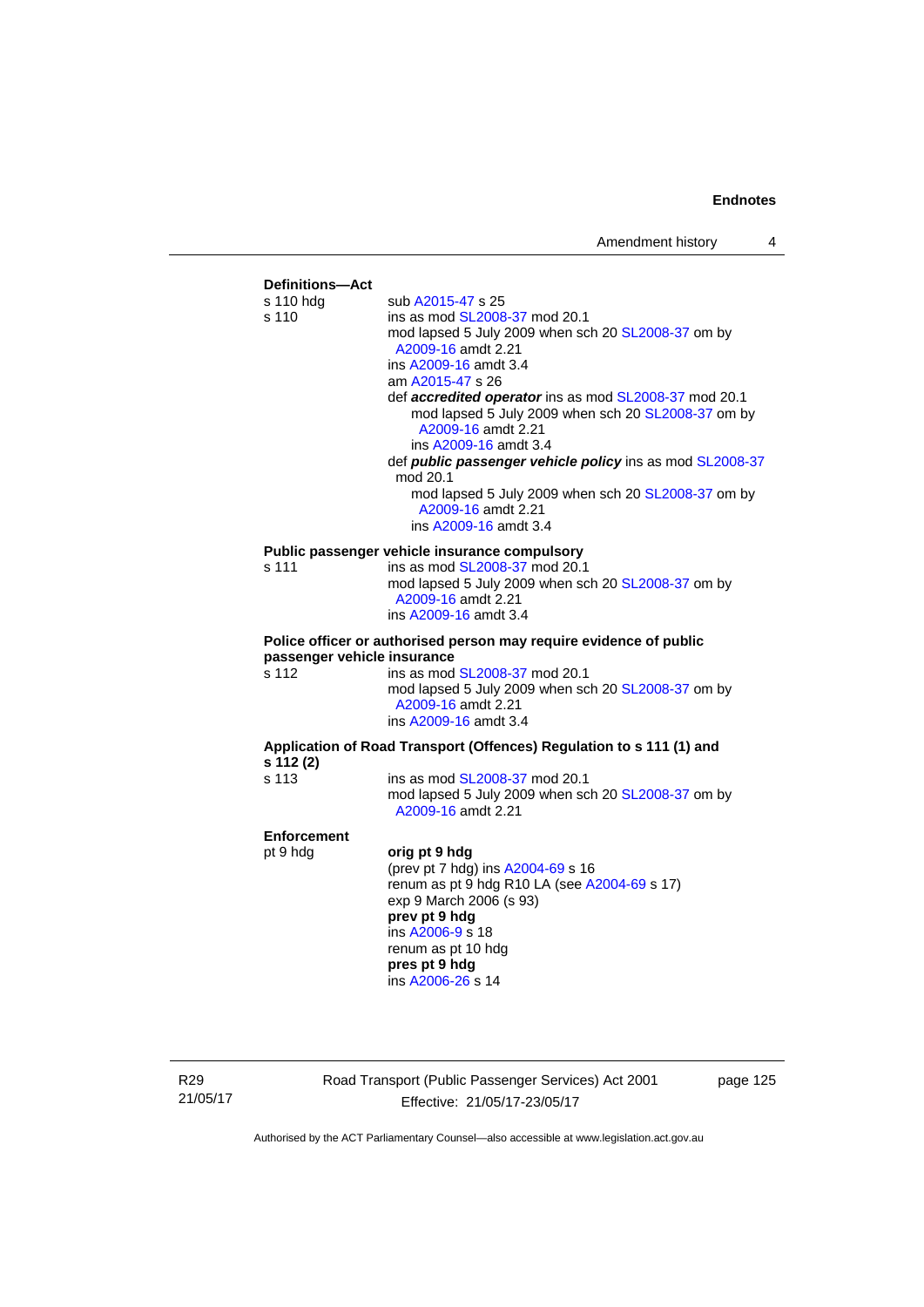| 4        | Amendment history                       |                                                                                                                                                                                                         |                 |
|----------|-----------------------------------------|---------------------------------------------------------------------------------------------------------------------------------------------------------------------------------------------------------|-----------------|
|          | Purpose of powers under pt 9<br>s 115   | reloc from Road Transport (Public Passenger Services)<br>Regulation 2002 s 229 by A2006-26 s 31<br>am A2015-47 s 27                                                                                     |                 |
|          | s 116                                   | Power to require records or information<br>reloc from Road Transport (Public Passenger Services)<br>Regulation 2002 s 230 by A2006-26 s 31                                                              |                 |
|          | s 117                                   | Power to inspect maintenance facilities<br>reloc from Road Transport (Public Passenger Services)<br>Regulation 2002 s 231 by A2006-26 s 31<br>am A2017-4 amdt 3.182                                     |                 |
|          | s 118                                   | Power to inspect and test vehicles<br>reloc from Road Transport (Public Passenger Services)<br>Regulation 2002 s 232 by A2006-26 s 31<br>am A2017-4 amdt 3.182                                          |                 |
|          | s 119                                   | Power to require vehicles or equipment to be inspected and tested<br>reloc from Road Transport (Public Passenger Services)<br>Regulation 2002 s 233 by A2006-26 s 31<br>am A2015-47 s 28                |                 |
|          | s 120                                   | Attachment and removal of noncompliance notices<br>reloc from Road Transport (Public Passenger Services)<br>Regulation 2002 s 234 by A2006-26 s 31                                                      |                 |
|          | s 121                                   | Police officer or authorised person--power to require name and address etc<br>reloc from Road Transport (Public Passenger Services)<br>Regulation 2002 s 235 by A2006-26 s 31<br>am A2009-49 amdt 3.153 |                 |
|          | <b>Miscellaneous</b><br>pt 10 hdg       | (prev pt 9 hdg) ins A2006-9 s 18<br>renum as pt 10 hdg A2006-26 s 13                                                                                                                                    |                 |
|          | s 125                                   | Unauthorised public passenger services<br>ins A2006-9 s 18<br>am A2015-47 s 29                                                                                                                          |                 |
|          | <b>Regulation-making power</b><br>s 126 | ins A2006-9 s 18<br>am A2008-1 amdt 1.33; ss renum R16 LA; A2010-18<br>amdt 3.78                                                                                                                        |                 |
|          | s 127                                   | Minister may exempt vehicles and people from Act<br>ins A2006-9 s 18                                                                                                                                    |                 |
|          | s 128                                   | Regulations may exempt vehicles and people from Act<br>ins A2006-9 s 18                                                                                                                                 |                 |
| page 126 |                                         | Road Transport (Public Passenger Services) Act 2001<br>Effective: 21/05/17-23/05/17                                                                                                                     | R29<br>21/05/17 |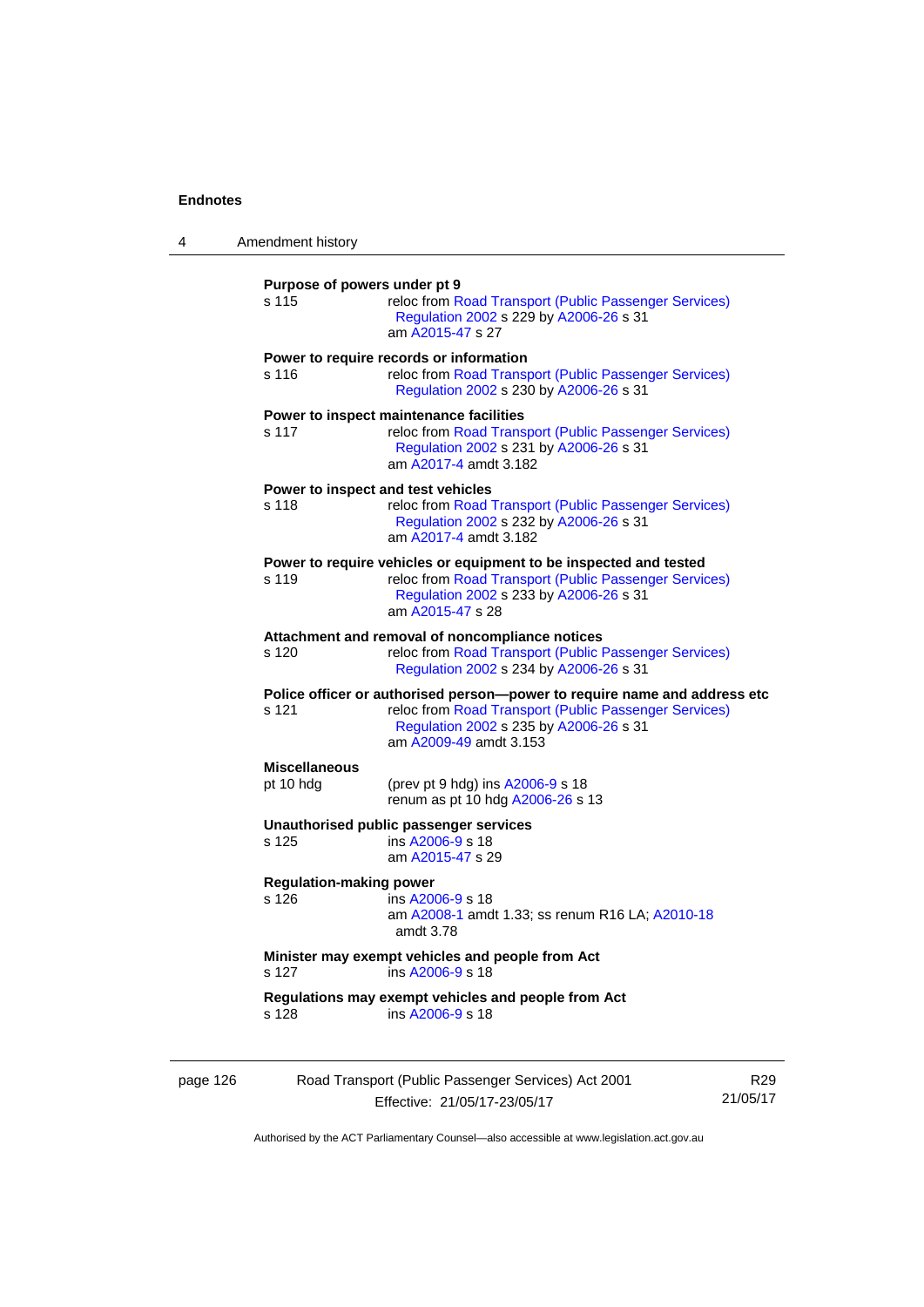```
References to Motor Traffic Act, Traffic Act etc 
s 129 ins A2006-9 s 18 
Transitional regulations 
s 130 ins A2015-47 s 30 
                   exp 20 May 2017 (s 130 (4)) 
Transitional—Road Transport (Public Passenger Services) (Taxi Industry 
Innovation) Amendment Act 2015 
s 131 ins as mod SL2016-12 s 3
                   exp 2 August 2016 (s 131 (2)) 
Dictionary 
dict am A2002-30 amdt 3.757; A2009-49 amdt 3.154; A2010-18
                    amdt 3.79; A2013-19 amdt 3.429 
                    def accredited sub A2001-94 s 12 
                    def accredited bus operators register om A2001-94 s 14 
                    def accredited demand responsive service operator ins 
                    A2006-9 s 19 
                    def accredited hire car service operator ins A2004-69 s 18 
                    def accredited operator ins A2015-47 s 31 
                    def accredited rideshare driver ins A2015-47 s 31 
                    def accredited taxi network provider ins A2001-94 s 13 
                        om A2015-47 s 32 
                    def accredited taxi service operator ins A2001-94 s 13 
                    def accredited transport booking service ins A2015-47 s 33 
                    def affiliated ins A2001-94 s 13 
                       om A2015-47 s 34 
                    def affiliated driver ins A2015-47 s 35 
                    def affiliated driver agreement ins A2015-47 s 35 
                    def affiliated operator ins A2015-47 s 35 
                    def affiliated operator agreement ins A2015-47 s 35 
                    def another jurisdiction om A2010-18 amdt 3.80 
                    def authorisation ins A2006-9 s 19 
                    def authorised demand responsive service operator ins 
                    A2006-9 s 19 
                    def authority om A2010-18 amdt 3.81 
                    def bookable vehicle ins A2015-47 s 35 
                    def bookable vehicle driver ins A2015-47 s 35 
                    def bus sub A2005-20 amdt 3.373 
                    def demand responsive service ins A2006-9 s 19 
                    def demand responsive service vehicle ins A2006-9 s 19 
                    def fittings ins A2006-26 s 15 
                    def function om A2002-30 amdt 3.758 
                    def hire car ins A2004-69 s 18 
                    def hire car licence ins A2004-69 s 18 
                    def hire car service ins A2004-69 s 18 
                    def holder sub A2001-94 s 12; A2004-69 s 19 
                       om A2005-20 amdt 3.374
```
R29 21/05/17 Road Transport (Public Passenger Services) Act 2001 Effective: 21/05/17-23/05/17

page 127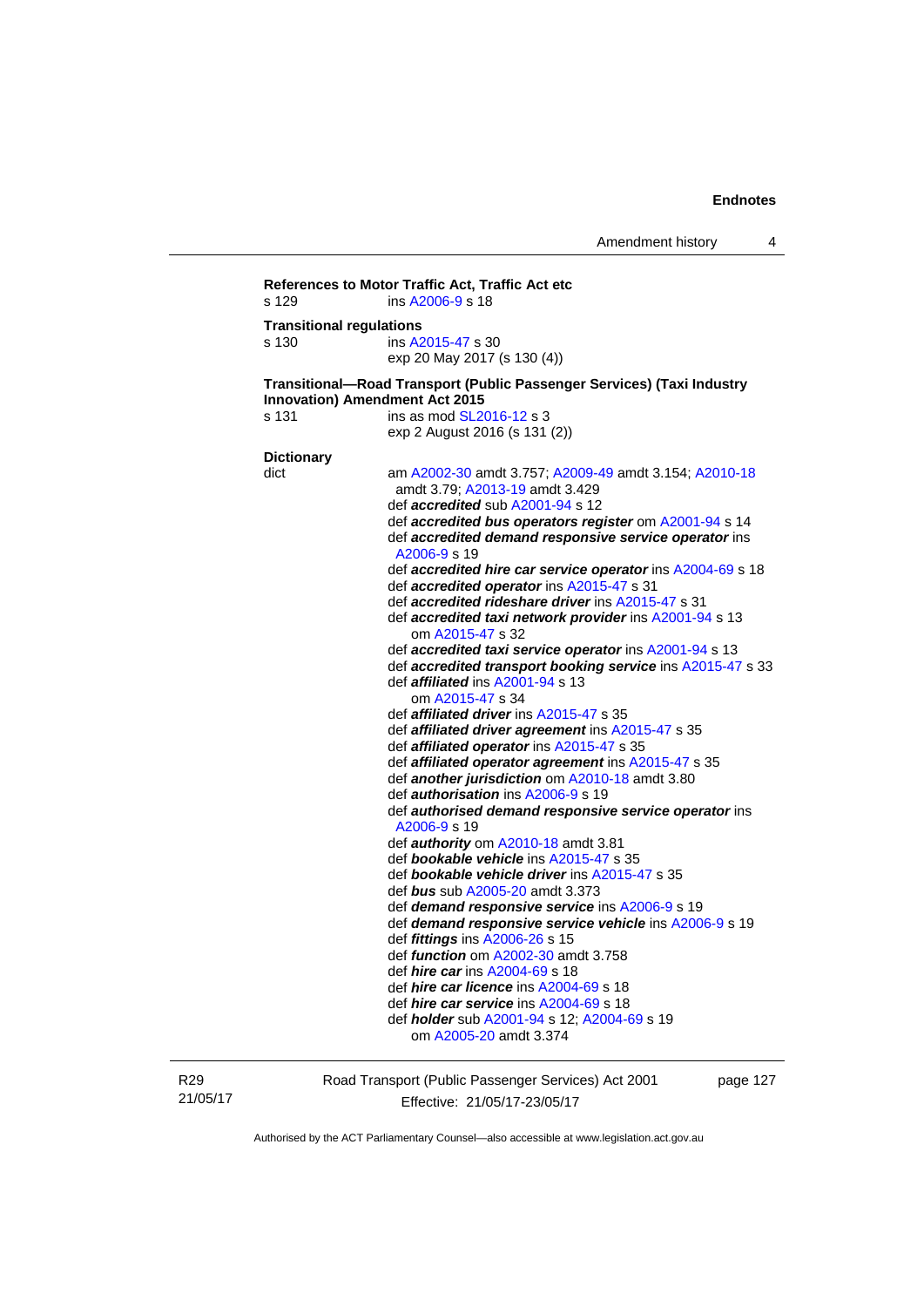4 Amendment history

 def *independent taxi service operator* ins [A2015-47](http://www.legislation.act.gov.au/a/2015-47) s 35 def *inspect* ins [A2006-26](http://www.legislation.act.gov.au/a/2006-26) s 15 def *jurisdiction* om [A2010-18](http://www.legislation.act.gov.au/a/2010-18) amdt 3.82 def *licence* ins [A2001-94](http://www.legislation.act.gov.au/a/2001-94) s 13 om [A2004-69](http://www.legislation.act.gov.au/a/2004-69) s 20 def *licensed rideshare vehicle* ins [A2015-47](http://www.legislation.act.gov.au/a/2015-47) s 35 def *motor vehicle* om [A2010-18](http://www.legislation.act.gov.au/a/2010-18) amdt 3.82 def *noncompliance notice* ins [A2006-26](http://www.legislation.act.gov.au/a/2006-26) s 15 def *public bus* sub [A2005-20](http://www.legislation.act.gov.au/a/2005-20) amdt 3.375 def *public passenger vehicle* sub [A2001-94](http://www.legislation.act.gov.au/a/2001-94) s 12; [A2004-69](http://www.legislation.act.gov.au/a/2004-69) s 21 am [A2006-9](http://www.legislation.act.gov.au/a/2006-9) s 20 sub [A2015-47](http://www.legislation.act.gov.au/a/2015-47) s 36 def *public passenger vehicle policy* ins [A2015-47](http://www.legislation.act.gov.au/a/2015-47) s 37 def *public vehicle licence* ins [A2001-94](http://www.legislation.act.gov.au/a/2001-94) s 13 def *restricted hire car* ins [A2004-69](http://www.legislation.act.gov.au/a/2004-69) s 22 def *restricted hire car licence* ins [A2004-69](http://www.legislation.act.gov.au/a/2004-69) s 22 def *restricted hire car service* ins [A2004-69](http://www.legislation.act.gov.au/a/2004-69) s 22 def *restricted taxi* ins [A2001-94](http://www.legislation.act.gov.au/a/2001-94) s 13 def *restricted taxi licence* ins [A2001-94](http://www.legislation.act.gov.au/a/2001-94) s 13 def *restricted taxi service* ins [A2001-94](http://www.legislation.act.gov.au/a/2001-94) s 13 def *rideshare* ins [A2015-47](http://www.legislation.act.gov.au/a/2015-47) s 37 def *rideshare driver* ins [A2015-47](http://www.legislation.act.gov.au/a/2015-47) s 37 def *rideshare service* ins [A2015-47](http://www.legislation.act.gov.au/a/2015-47) s 37 def *rideshare vehicle* ins [A2015-47](http://www.legislation.act.gov.au/a/2015-47) s 37 def *rideshare vehicle licence* ins [A2015-47](http://www.legislation.act.gov.au/a/2015-47) s 37 def *road* am [A2002-30](http://www.legislation.act.gov.au/a/2002-30) amdt 3.759, amdt 3.760 def *road related area* am [A2002-30](http://www.legislation.act.gov.au/a/2002-30) amdt 3.759, amdt 3.760 def *road transport authority* om [A2010-18](http://www.legislation.act.gov.au/a/2010-18) amdt 3.82 def *service contract* sub [A2006-9](http://www.legislation.act.gov.au/a/2006-9) s 21 def *taxi* ins [A2001-94](http://www.legislation.act.gov.au/a/2001-94) s 13 def *taxi booking service* ins [A2001-94](http://www.legislation.act.gov.au/a/2001-94) s 13 om [A2015-47](http://www.legislation.act.gov.au/a/2015-47) s 38 def *taxi driver* ins [A2001-94](http://www.legislation.act.gov.au/a/2001-94) s 13 def *taxi licence* ins [A2001-94](http://www.legislation.act.gov.au/a/2001-94) s 13 def *taxi network* ins [A2001-94](http://www.legislation.act.gov.au/a/2001-94) s 13 om [A2015-47](http://www.legislation.act.gov.au/a/2015-47) s 38 def *taxi service* ins [A2001-94](http://www.legislation.act.gov.au/a/2001-94) s 13 def *taxi zone* ins [A2001-94](http://www.legislation.act.gov.au/a/2001-94) s 13 def *time of effect* ins [A2006-26](http://www.legislation.act.gov.au/a/2006-26) s 15 def *transport booking service* ins [A2015-47](http://www.legislation.act.gov.au/a/2015-47) s 39 def *vehicle* om [A2013-19](http://www.legislation.act.gov.au/a/2013-19) amdt 3.430 **Consequential amendments**  sch 1 om R1 LA (s 89 (3)) but see s 54

page 128 Road Transport (Public Passenger Services) Act 2001 Effective: 21/05/17-23/05/17

R29 21/05/17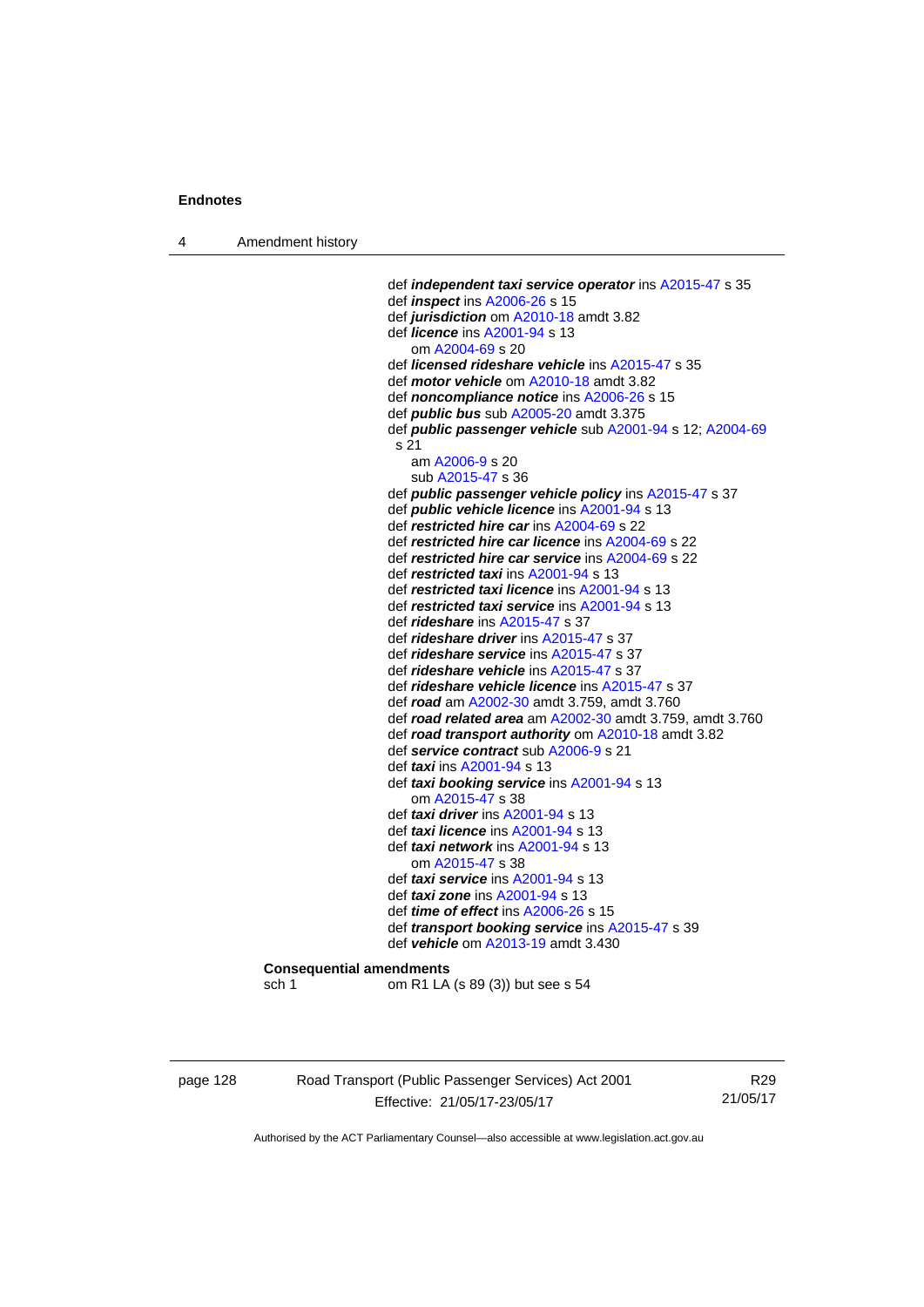## **5 Earlier republications**

Some earlier republications were not numbered. The number in column 1 refers to the publication order.

Since 12 September 2001 every authorised republication has been published in electronic pdf format on the ACT legislation register. A selection of authorised republications have also been published in printed format. These republications are marked with an asterisk (\*) in column 1. Electronic and printed versions of an authorised republication are identical.

| <b>Republication</b><br>No and date | <b>Effective</b>             | Last<br>amendment<br>made by | <b>Republication</b><br>for                                                                       |
|-------------------------------------|------------------------------|------------------------------|---------------------------------------------------------------------------------------------------|
| R <sub>1</sub><br>5 Dec 2001        | 1 Dec 2001-<br>28 Feb 2002   | A2001-94                     | new Act                                                                                           |
| R <sub>2</sub><br>1 Mar 2002        | 1 Mar 2002-<br>1 June 2002   | A2001-94                     | amendments by<br>A2001-94                                                                         |
| R <sub>3</sub><br>3 June 2002       | 2 June 2002-<br>30 June 2002 | A2001-94                     | commenced expiry                                                                                  |
| R <sub>4</sub><br>1 July 2002       | 1 July 2002-<br>16 Sept 2002 | A2001-94                     | commenced expiry                                                                                  |
| R <sub>5</sub><br>3 Oct 2002        | 17 Sept 2002-<br>1 Dec 2002  | A2002-30                     | amendments by<br>A2002-30                                                                         |
| R <sub>6</sub><br>2 Dec 2002        | 2 Dec 2002-<br>16 Jan 2003   | A2002-30                     | commenced expiry                                                                                  |
| R7<br>17 Jan 2003                   | 17 Jan 2003-<br>2 Mar 2003   | A2002-49                     | amendments by<br>A2002-49                                                                         |
| R <sub>8</sub><br>3 Mar 2003        | 3 Mar 2003-<br>1 June 2003   | A2002-49                     | commenced expiry                                                                                  |
| R <sub>9</sub><br>2 June 2003       | 2 June 2003-<br>8 Mar 2005   | A2002-49                     | commenced expiry                                                                                  |
| $R10*$<br>9 Mar 2005                | 9 Mar 2005-<br>1 June 2005   | A2004-69                     | amendments by<br>A2004-69 and<br>modifications by<br>SL2002-3 as<br>amended by<br><b>SL2005-4</b> |
| R <sub>11</sub><br>2 June 2005      | 2 June 2005-<br>9 Mar 2006   | A2005-20                     | amendments by<br>A2005-20                                                                         |
|                                     |                              |                              |                                                                                                   |

#### R29 21/05/17

Road Transport (Public Passenger Services) Act 2001 Effective: 21/05/17-23/05/17

page 129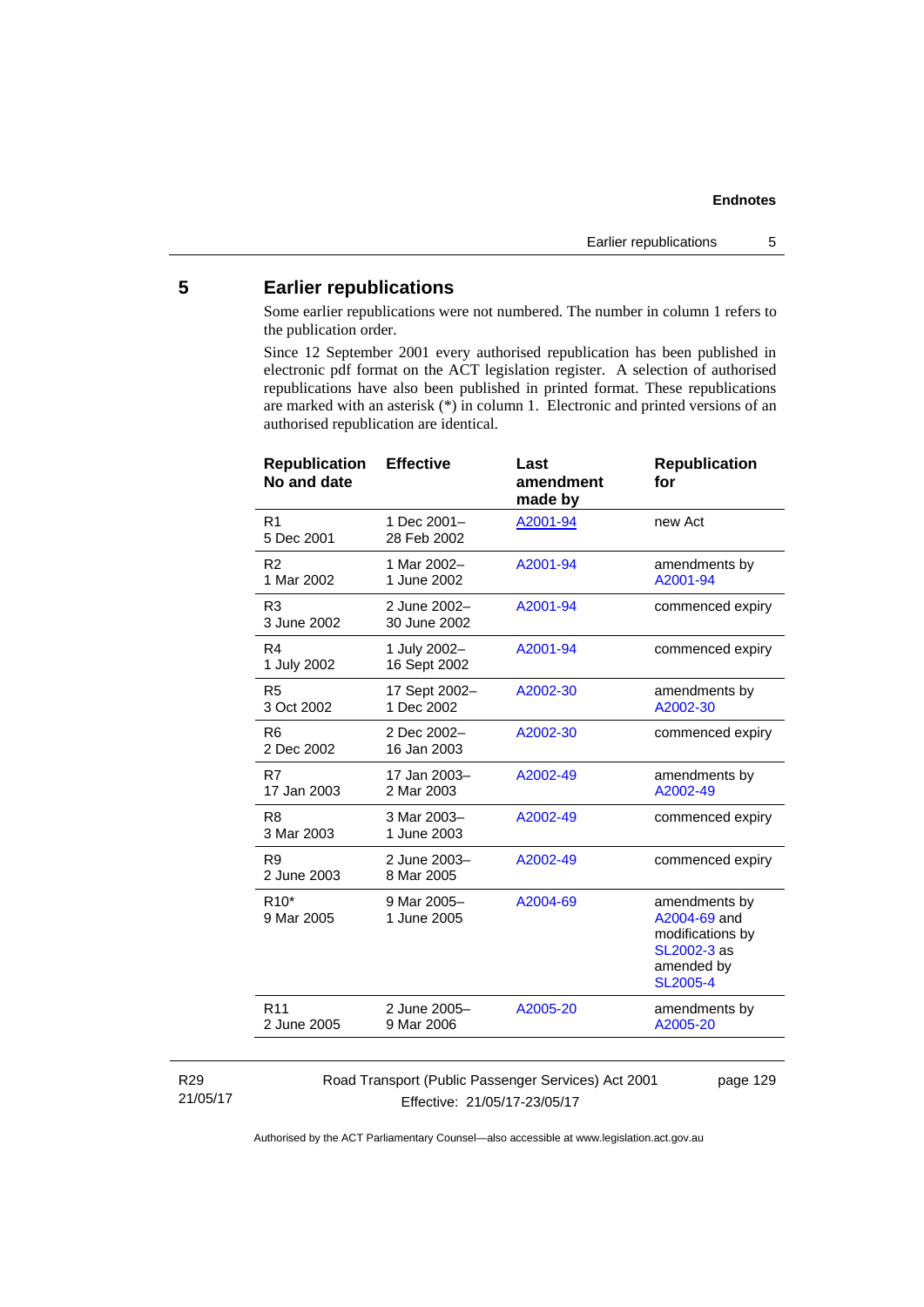| <b>Republication</b><br>No and date | <b>Effective</b>             | Last<br>amendment<br>made by | <b>Republication</b><br>for                                                                |
|-------------------------------------|------------------------------|------------------------------|--------------------------------------------------------------------------------------------|
| R <sub>12</sub><br>10 Mar 2006      | 10 Mar 2006-<br>30 June 2006 | A2005-20                     | commenced expiry                                                                           |
| R <sub>13</sub><br>1 July 2006      | 1 July 2006-<br>1 July 2006  | A2006-30                     | amendments by<br>A2006-9 and<br>A2006-30                                                   |
| R <sub>14</sub>                     | 2 July 2006-                 | A2006-30                     | amendments by                                                                              |
| 2 July 2006                         | 2 July 2006                  |                              | A2006-26                                                                                   |
| R <sub>15</sub>                     | 3 July 2006-                 | A2006-30                     | amendments by                                                                              |
| 3 July 2006                         | 30 Sept 2008                 |                              | A2006-30                                                                                   |
| R <sub>16</sub> *<br>1 Oct 2008     | 1 Oct 2008-<br>4 July 2009   | SL2008-37                    | amendments by<br>A2008-1 as<br>amended by<br>A2008-39 and<br>modifications by<br>SL2008-37 |
| R <sub>17</sub>                     | 5 July 2009-                 | A2009-16                     | amendments by                                                                              |
| 5 July 2009                         | 16 Dec 2009                  |                              | A2009-16                                                                                   |
| R <sub>18</sub>                     | 17 Dec 2009-                 | A2009-49                     | amendments by                                                                              |
| 17 Dec 2009                         | 2 Mar 2010                   |                              | A2009-49                                                                                   |
| R <sub>19</sub>                     | 3 Mar 2010-                  | A2009-49                     | amendments by                                                                              |
| 3 Mar 2010                          | 2 June 2010                  |                              | A2009-22                                                                                   |
| R <sub>20</sub>                     | 3 June 2010-                 | A2010-18                     | amendments by                                                                              |
| 3 June 2010                         | 31 Dec 2010                  |                              | A2010-18                                                                                   |
| R21*                                | 1 Jan 2010–                  | A2010-54                     | amendments by                                                                              |
| 1 Jan 2010                          | 13 June 2013                 |                              | A2010-54                                                                                   |
| R <sub>22</sub>                     | 14 June 2013-                | A2013-19                     | amendments by                                                                              |
| 14 June 2013                        | 9 Feb 2014                   |                              | A2013-19                                                                                   |
| R <sub>23</sub>                     | 10 Feb 2014-                 | A2013-52                     | amendments by                                                                              |
| 10 Feb 2014                         | 16 Nov 2014                  |                              | A2013-52                                                                                   |
| R <sub>24</sub>                     | 17 Nov 2014-                 | A2014-49                     | amendments by                                                                              |
| 17 Nov 2014                         | 19 May 2016                  |                              | A2014-49                                                                                   |
| R <sub>25</sub><br>20 May 2016      | 20 May 2016-<br>31 July 2016 | A2015-47                     | amendments by<br>A2015-47 and<br>modifications by<br>SL2016-12                             |

## 5 Earlier republications

page 130 Road Transport (Public Passenger Services) Act 2001 Effective: 21/05/17-23/05/17

R29 21/05/17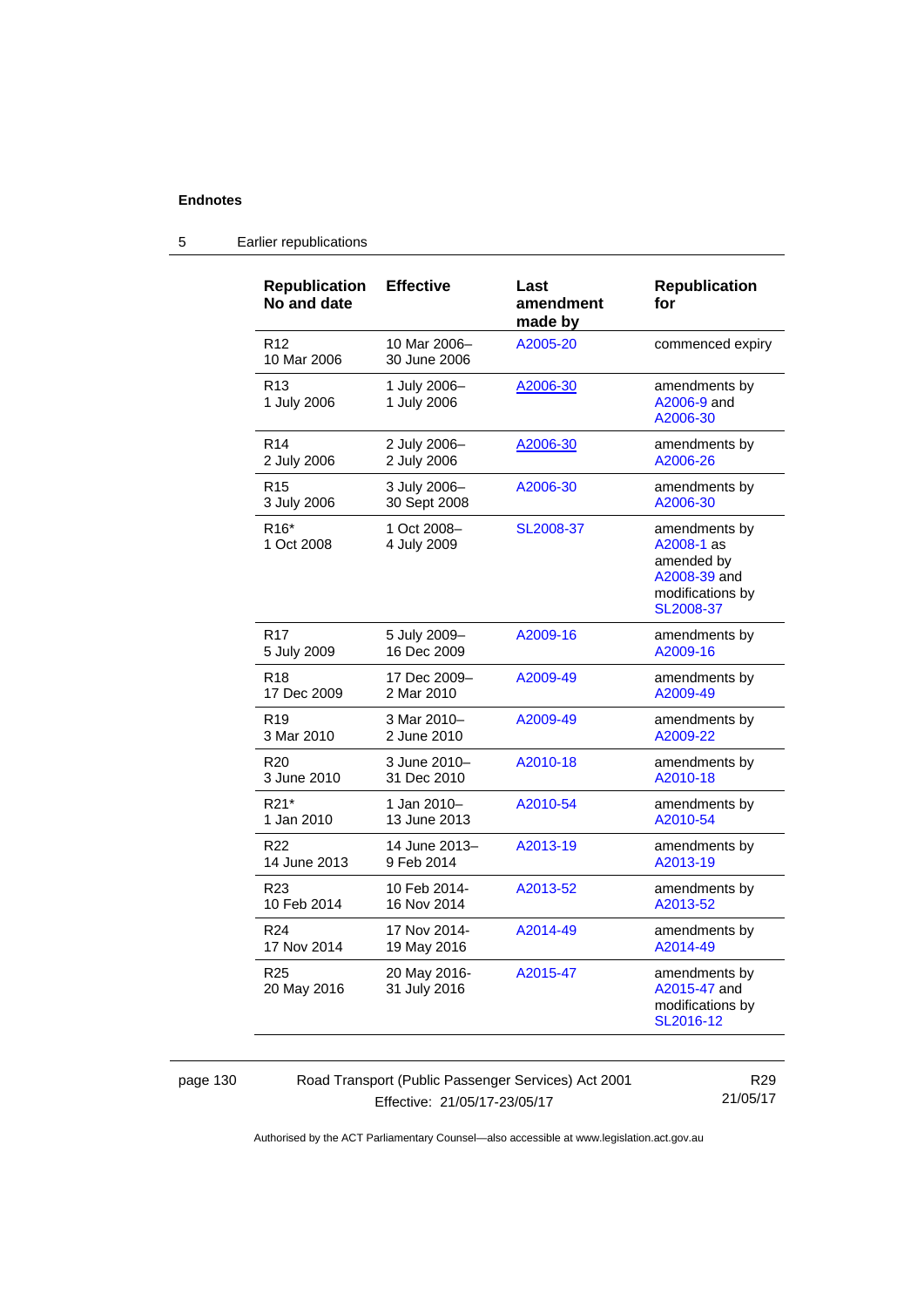|                                     |                            | Earlier republications<br>5  |                                      |
|-------------------------------------|----------------------------|------------------------------|--------------------------------------|
| <b>Republication</b><br>No and date | <b>Effective</b>           | Last<br>amendment<br>made by | <b>Republication</b><br>for          |
| R <sub>26</sub><br>1 Aug 2016       | 1 Aug 2016-<br>2 Aug 2016  | A2015-47                     | amendments by<br>A2015-47            |
| R <sub>27</sub><br>3 Aug 2016       | 3 Aug 2016-<br>8 Mar 2017  | A2015-47                     | expiry of<br>modification<br>(s 131) |
| R <sub>28</sub><br>9 Mar 2017       | 9 Mar 2017-<br>20 May 2017 | A2017-4                      | amendments by<br>A2017-4             |

R29 21/05/17 Road Transport (Public Passenger Services) Act 2001 Effective: 21/05/17-23/05/17

page 131